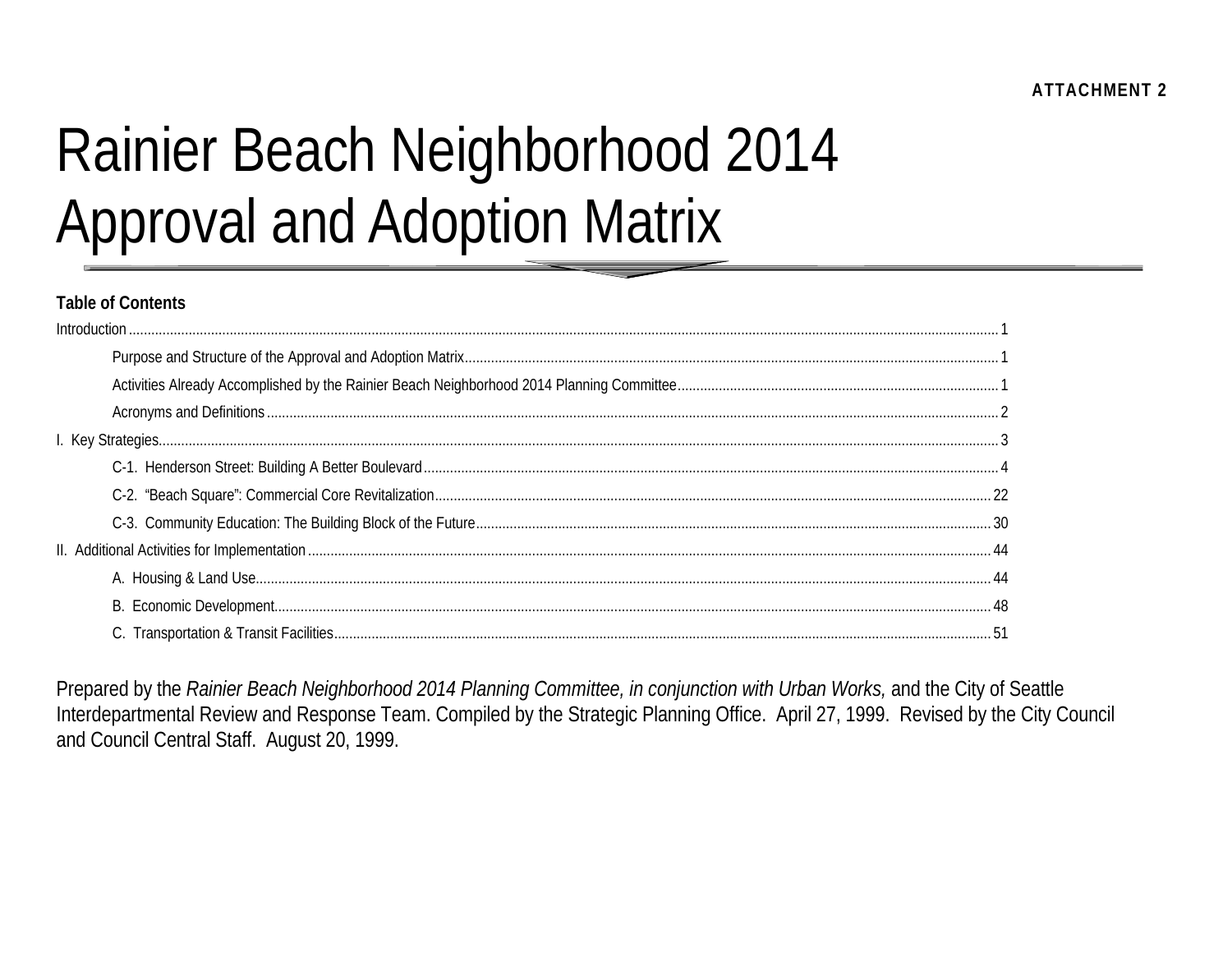## **Introduction**

## *A. PURPOSE AND STRUCTURE OF THE APPROVAL AND ADOPTION MATRIX*

Through the City of Seattle's Neighborhood Planning Program, 37 neighborhoods all over Seattle are preparing neighborhood plans. These plans enable people in neighborhoods to articulate a collective vision for growth and change over the next 20 years and identify activities to help them achieve that vision. The plans are also intended to flesh out the City's Comprehensive Plan. Because each plan is unique, this Approval and Adoption Matrix has been designed as a standard format for the City to establish its work program in response to the recommended activities proposed in the specific neighborhood plan and to identify implementation actions to be factored into future work plans and tracked over time. The development of the sector work program and a central database will be the primary tools to track implementation of the activities in all of the neighborhood plan matrices over time.

The matrix is divided into two sections:

- I. *Key Strategies*: usually complex projects or related activities that the neighborhood considers critical to the successful implementation of the neighborhood plan.
- II. *Additional Activities for Implementation:* activities that are not directly associated with a Key Strategy, ranging from high to low in priority and from immediate to very long range in anticipated timing.

The neighborhood planning group or its consultant generally fill in the Activity, Priority, Time Frame, Cost Estimate and Implementor columns. The City Response column reflects City department comments as compiled by the Strategic Planning Office. The City Action column in Section II and the narrative response to each Key Strategy are initially filed in by City departments and then reviewed, changed if appropriate, and finalized by City Council. Staff from almost every City department have participated in these planning efforts and in the preparation of this Matrix. Ultimately, the City Council will approve the Matrix and recognize the neighborhood plan by resolution.

Some neighborhood recommendations may need to be examined on a city-wide basis before the City can provide an appropriate response. This is usually because similar recommendations are being pursued in many neighborhoods and the City will need clear policy direction to ensure a consistent city-wide response. Such recommendations are being referred to the "Policy Docket", a list of policy issues that will be presented to City Council, for further discussion and action.

## *B. ACTIVITIES ALREADY ACCOMPLISHED BY THE RAINIER BEACH NEIGHBORHOOD 2014 PLANNING COMMITTEE*

#### • *Rainier Beach Tour*

The community developed a tour of the Rainier Beach community that highlights views, parks and other areas of interest to visitors. A tour guide was printed which contains a map of the area and 27 points of interest.

#### • *Youth Peace March*

A youth peace march sponsored by Unity in the Community, was joined by other community members as it moved down MLK Jr. Way South towards the Rainier Beach Community Center. The marchers wanted to emphasize the need for peace and unity in their neighborhood. The march culminated with a rally at the community center.

#### • *New Computers*

.

Twenty-five new computers were donated by Safeco to the Rainier Beach Complex Advisory Council. Members of the advisory council overlap with members of the planning association in a joint effort to implement a career center in the South Shore Middle School/Community Center site. The group is currently negotiating with the community center for space.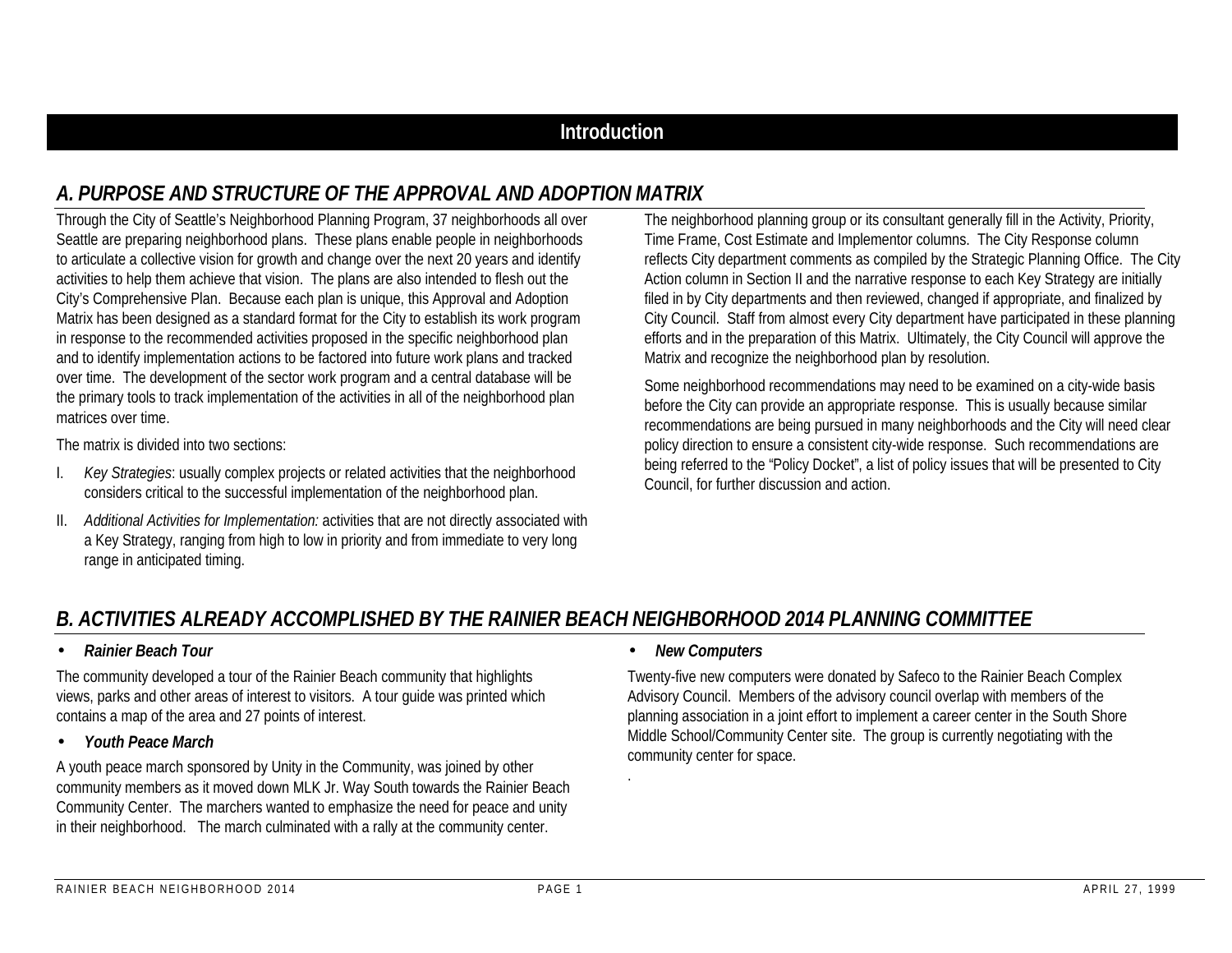## *C. ACRONYMS AND DEFINITIONS*

| <b>BIA</b> Business Improvement Association                                             | OH Office of Housing (Formerly part of Department of Housing and Human Services)   |
|-----------------------------------------------------------------------------------------|------------------------------------------------------------------------------------|
| <b>BTA Levy</b> Building, Technology, and Athletic Fields Levy (Seattle School District | (City of Seattle)                                                                  |
| Levy)                                                                                   | <b>PTA</b> Parent Teacher Association                                              |
| <b>CDC</b> Community Development Corporation                                            | <b>RSL</b> Residential Small Lot                                                   |
| <b>CPTED</b> Crime Prevention Through Environmental Design                              | <b>RPZ</b> Restricted Parking Zone                                                 |
| <b>CSO</b> Combined Sewer Overflow                                                      | <b>SAP</b> Station Area Planning process (City of Seattle)                         |
| <b>DCLU</b> Department of Design, Construction and Land Use (City of Seattle)           | <b>SAC</b> Seattle Arts Commission (City of Seattle)                               |
| <b>DON</b> Department of Neighborhoods (City of Seattle)                                | <b>SCA</b> Seattle City Attorney's Office (City of Seattle)                        |
| <b>DPR</b> Department of Parks and Recreation (City of Seattle)                         | <b>SCL</b> Seattle City Light (City of Seattle)                                    |
| <b>ECA</b> Environmentally Critical Areas                                               | <b>SEATRAN</b> Seattle Transportation Department (City of Seattle)                 |
| <b>EIF</b> Early Implementation Fund                                                    | <b>SEED</b> Southeast Effective Development                                        |
| <b>ESD</b> Executive Services Department                                                | Section 8 Federal rental assistance program                                        |
| <b>F&amp;E Levy</b> Families and Education Levy (Seattle School District Levy)          | <b>SFD</b> Seattle Fire Department                                                 |
| HSD Human Services Department (Formerly part of Department of Housing and               | <b>SHA</b> Seattle Housing Authority                                               |
| Human Services) (City of Seattle)                                                       | <b>SJI</b> Seattle Jobs Initiative                                                 |
| Low-income at or below 50% of area median income                                        | <b>STI</b> Seattle Transit Initiative                                              |
| Low-moderate-income between 50% and 80% of area median income                           | <b>Sound Transit</b> (Formerly RTA - Regional Transit Authority)                   |
| Metro King County Department of Transportation Metro Transit Division                   | <b>SPD</b> Seattle Police Department                                               |
| Moderate-income between 80% and 100% of area median income                              | <b>SPL</b> Seattle Public Library                                                  |
| <b>NDM</b> Neighborhood Development Manager                                             | SPO Strategic Planning Office (Formerly part of Office of Management and Planning) |
| <b>NMF</b> Neighborhood Matching Fund                                                   | (City of Seattle)                                                                  |
| <b>NSC</b> Neighborhood Service Center                                                  | <b>SPR</b> Single Purpose Residential                                              |
| <b>NSF</b> Neighborhood Street Fund                                                     | <b>SPU</b> Seattle Public Utilities                                                |
| <b>OED</b> Office of Economic Development (City of Seattle)                             | <b>SSD</b> Seattle School District                                                 |
| <b>OFE</b> Office for Education (City of Seattle)                                       | <b>StART</b> Sound Transit Art Program                                             |
|                                                                                         | <b>TSP</b> Transportation Strategic Plan                                           |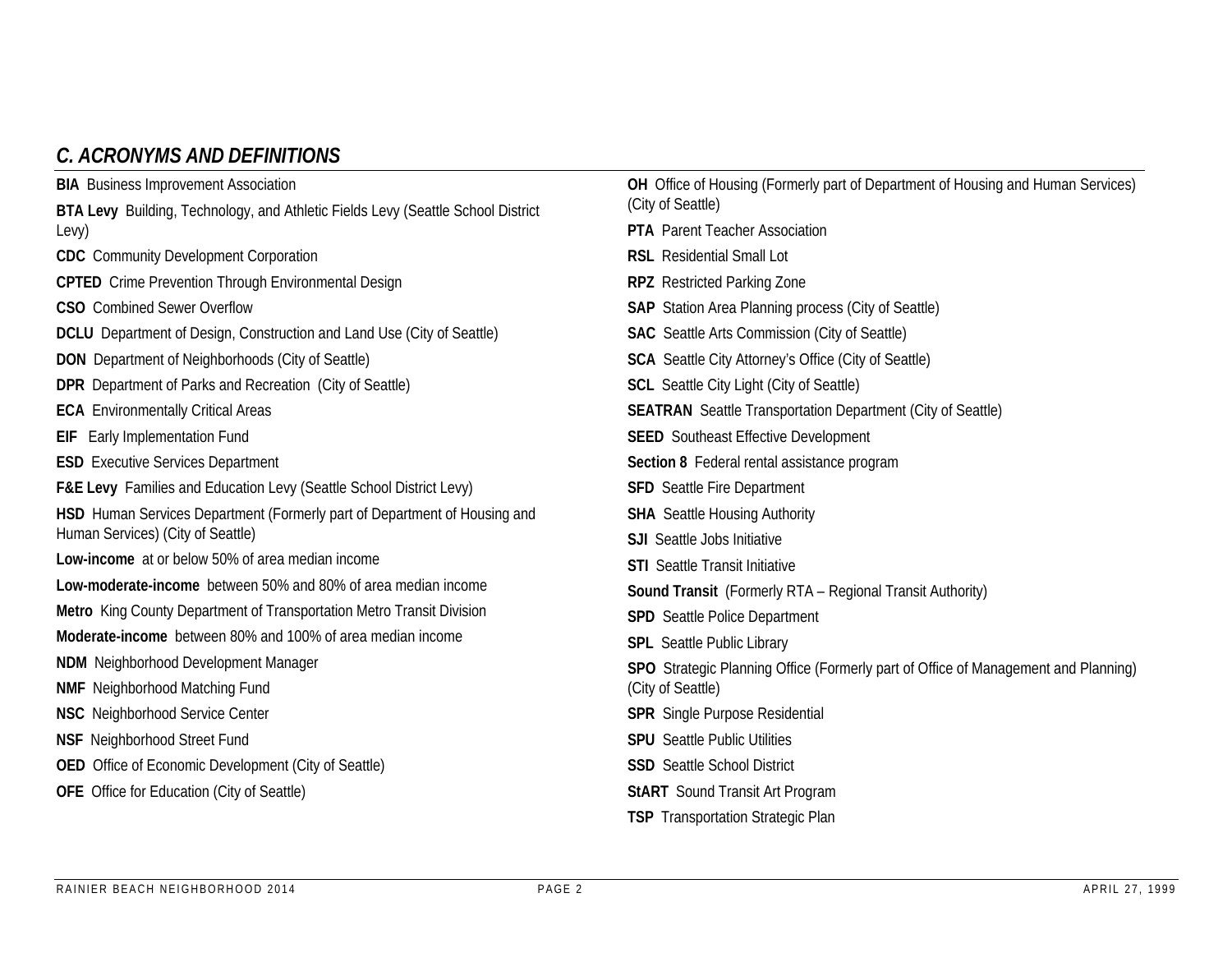## **I. Key Strategies**

Each Key Strategy consists of activities for a single complex project or theme that the neighborhood considers critical to achieving its vision for the future. While the Key Strategies are high priorities for the neighborhood, they are also part of a twenty-year plan, so the specific activities within each Key Strategy may be implemented over the span of many years.

The Executive recognizes the importance of the Key Strategies to the neighborhood that developed them. Given the number of Key Strategies that will be proposed from the 37 planning areas, priorities will have to be set and projects phased over time. The Executive will coordinate efforts to sort through the Key Strategies. During this sorting process, the departments will work together to create a sector work program which includes evaluation of Key Strategy elements. This may include developing rough cost

estimates for the activities within each Key Strategy; identifying potential funding sources and mechanisms; establishing priorities for the Key Strategies within each plan, as well as priorities among plans; and developing phased implementation and funding strategies. The City will involve neighborhoods in a public process so that neighborhoods can help to establish citywide priorities. Activities identified in this section will be included in the City's tracking database for monitoring neighborhood plan implementation.

The department most involved with the activities for a Key Strategy is designated as the lead. Otherwise, DON is designated as the lead. Other participating departments are also identified. The City Response lists activities already underway, and other tasks that the City has committed to commence during the 1999-2000 biennium.

**NOTE**: This planning group refers to the Plan's Key Strategies as "Cornerstones." The terms are used in this matrix interchangeably.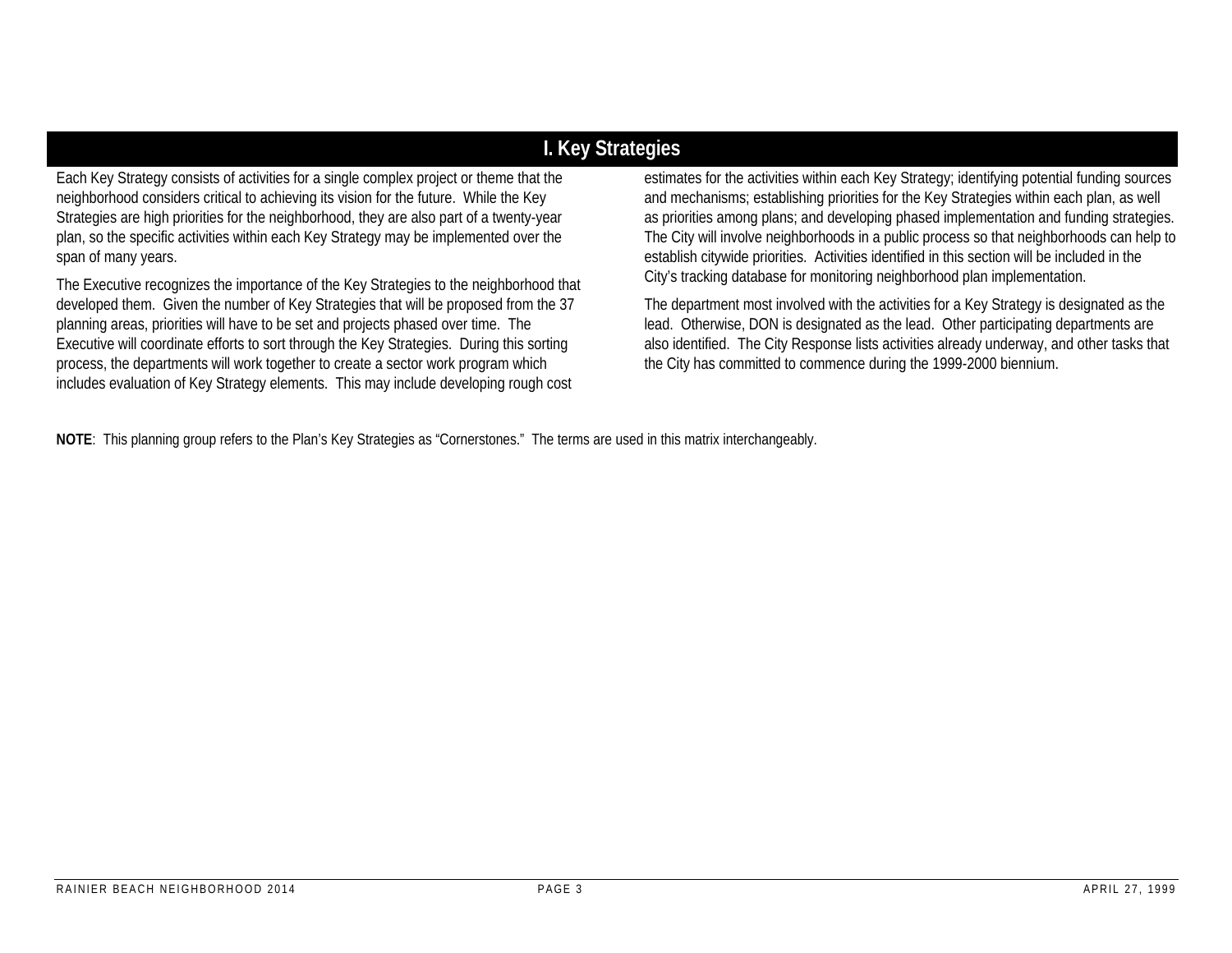# *C-1 HENDERSON STREET: BUILDING A BETTER BOULEVARD*

Revitalize the street by connecting the community's commercial and civic core at South Henderson Street & Rainier Avenue S to the future light rail station at South Henderson Street & MLK Jr. Way.

#### **Description**

Today, Rainier Beach can be seen through two different looking glasses: one of a neighborhood with tranguil views, beauty, friendliness, and a positive vibe, and another, perceiving it as a place beset with urban decay, crime, and lack of basic City services. Stretching less than half a mile from Rainier Avenue S to Martin Luther King, Jr. Way South, present day South Henderson Street and its immediate surroundings articulate these two viewpoints dramatically. Located in the heart of the neighborhood, the street houses community-serving uses and provides a vista to Lake Washington, yet also is a hot-spot for crime, poorly maintained, and unfriendly to pedestrians.

The community-at-large has identified its importance to Rainier Beach as a focal point for housing and economic redevelopment, but perhaps more importantly as a multi-use, transportation gateway connecting the proposed regional light rail station at MLK Jr. Way to the community's commercial and civic core at Rainier Avenue South. The future vision focuses on building a better boulevard, accessible and attractive to transit riders, pedestrians, bicyclists, and motorists, while also facilitating opportunities to redevelop adjacent housing and commercial uses.

In the future, South Henderson Street will be a well-lit, tree-lined street with ample sidewalk space. It will have distinctive features like well-articulated crosswalks, street furniture, and other urban amenities to define its sense of place. It will be the confluence of various pedestrian and bicycle routes. It will be the end line of transportation systems that will connect to other parts of the Rainier Valley and/or Renton, further increasing mobility for local residents. Complementing this grand boulevard will be townhome and mixed-use housing, as well as pockets of commercial uses. South Henderson Street will be the conduit that ties together new development capitalizing on the presence of the light rail station at MLK Jr. Way, and the community's shopping and civic core at Rainier Avenue S and South Henderson Street. It will be the place in Rainier Beach to stroll, shop, meet friends, attend community functions, and catch a train to SeaTac International Airport, Downtown Seattle, or other neighborhoods within the Rainier Valley.

## **Integrated City Response**

This strategy is consistent with the Comprehensive Plan. The Executive supports the neighborhood in efforts to foster development in close proximity to the light rail station. While resources within the City to develop these kinds of transportation improvements are limited, potential improvements may be implemented as part of new private and/or public development spurred by construction of the light rail route and station.. Also, the King County Wastewater Combined Sewer Overflow project has the potential to help fund and implement some of the activities in this strategy. Also, while not being done immediately, expansion of the Rainier Beach Library will occur by 2007 and hours of operation will expand in 2000.

While directed toward a single goal, the individual activities in this strategy could be implemented independently of one another. Priorities will need to be identified through the City's sector work programs to focus City efforts once resources are identified and become available.

## **Participating Departments:** OED, SPU, OH, DCLU, SCL, SAC, DON, DPR, SSD

## *Activities Already Underway*

- 1. SPO staff will review South Henderson Street for transit capacity improvements as part of its work on the Seattle Transit Initiative. (Activity C-1.1.1)
- 2. SSD's Rainier Beach High School stadium redevelopment is funded with \$8 million. (Activity C-1.5.2)
- 3. SEATRAN staff are developing the Chief Sealth Trail. (Activity C-1.1.6)
- 4. In February 1999, the Seattle City Council adopted the SE Seattle Neighborhood Revitalization Strategy, which includes the Rainier Beach Urban Village, and is waiting for adoption by HUD around the summer of 1999. (Activity 1.4.3)

## **Lead Department:** SEATRAN/SPO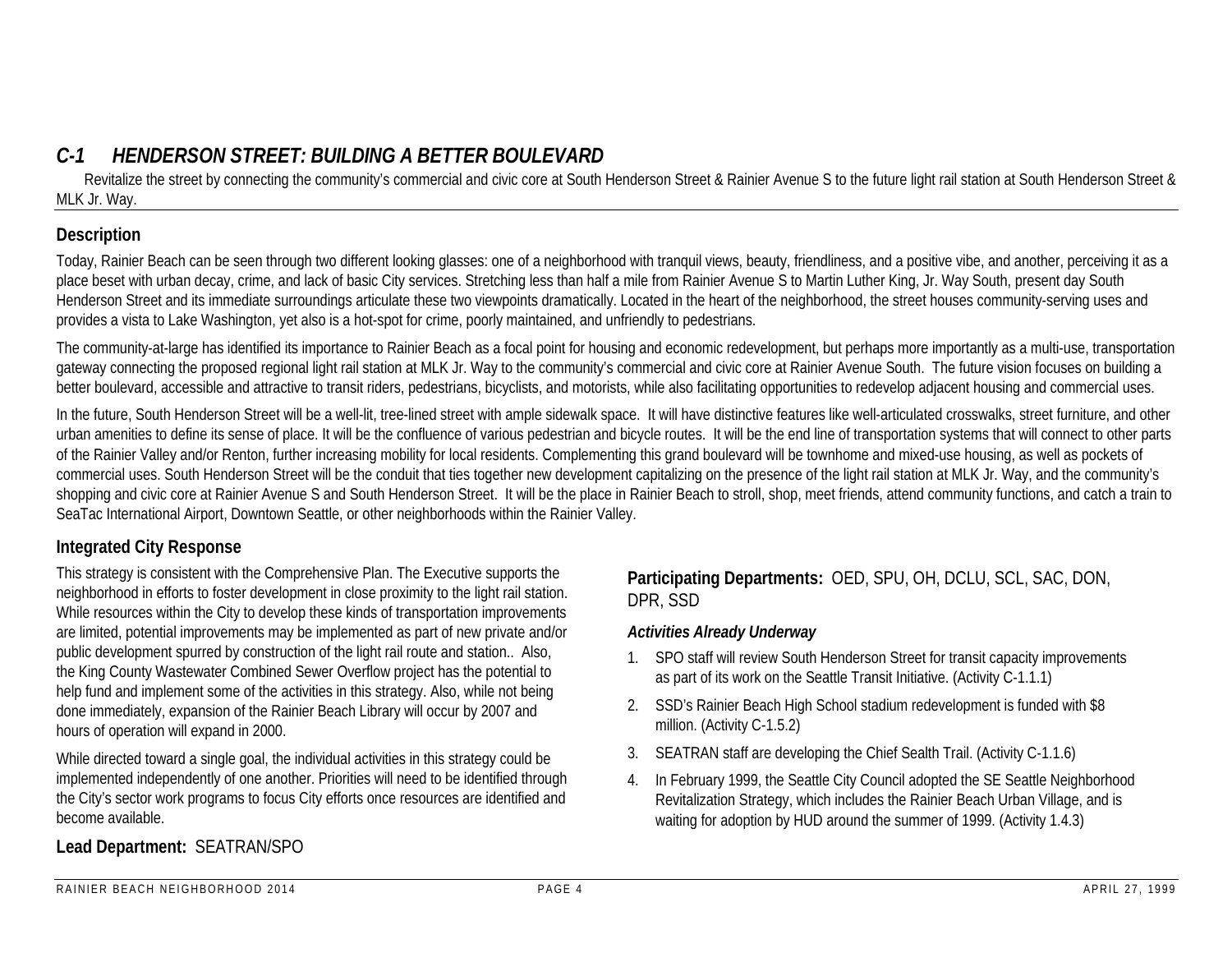#### *Tasks to be Undertaken in 1999-2000*

- 1. Station area planning will incorporate community goals, such as those proposed for South Henderson Street, for the areas around light rail stations. As part of station area planning, the City has a consultant contract to conduct a market analysis to identify the kinds of activities and services that might be attracted to light rail station areas in Southeast Seattle and the potential for market activity associated with the future light rail alignment through the area. Planning will also include strategies to encourage that type of development in keeping with the community's vision. Station area planning is being coordinated by the Strategic Planning Office, and will be conducted from March 1999 through early 2000.
- 2. Pedestrian links at two locations, South Henderson Street and South Edmunds Street will be funded by ST as part of station area design. ST and the City's SAP staff will work with the community to discuss streetscape designs in further detail.

The initial concept design will be addressed in SAP, especially through a series of intensive community-involved work sessions in late July 1999. Sound Transit staff will also be very involved with these work sessions.

- 3. The Rainier Beach Library hours of operation are scheduled to expand as of January 2000 from 55 to 60 hours per week. (Activity C-1.5.1)
- 4. DCLU and OH 1999 work programs include investigating the existing Transferable Development Rights (TDR) and Bonus Programs Lessons learned from this work may be useful to this neighborhood. (Activity 1.4.3)
- 5. Identify those activities in this Key Strategy that are good candidates for next steps for implementation considering priorities, possible funding sources and departmental staffing capabilities through the SE sector work program.
- 6. Identify next steps for continued implementation.

|           | C-1 HENDERSON STREET: BUILDING A BETTER BOULEVARD                                                                                                                                                                                                                                                                                                                                                                                                                                                                                                                                                |          |                                                                                               |                  |                                            |                                                                                                                                                                                                                                                                                                                                                                                                                                                                                                                                                                                                                                                                                                                                                                                                                                                                                                                                                                                                                                                     |  |  |  |  |  |
|-----------|--------------------------------------------------------------------------------------------------------------------------------------------------------------------------------------------------------------------------------------------------------------------------------------------------------------------------------------------------------------------------------------------------------------------------------------------------------------------------------------------------------------------------------------------------------------------------------------------------|----------|-----------------------------------------------------------------------------------------------|------------------|--------------------------------------------|-----------------------------------------------------------------------------------------------------------------------------------------------------------------------------------------------------------------------------------------------------------------------------------------------------------------------------------------------------------------------------------------------------------------------------------------------------------------------------------------------------------------------------------------------------------------------------------------------------------------------------------------------------------------------------------------------------------------------------------------------------------------------------------------------------------------------------------------------------------------------------------------------------------------------------------------------------------------------------------------------------------------------------------------------------|--|--|--|--|--|
| Ref.      | Activity                                                                                                                                                                                                                                                                                                                                                                                                                                                                                                                                                                                         | Priority | <b>Time Frame</b>                                                                             | Cost<br>Estimate | Implementor                                | <b>City Response</b>                                                                                                                                                                                                                                                                                                                                                                                                                                                                                                                                                                                                                                                                                                                                                                                                                                                                                                                                                                                                                                |  |  |  |  |  |
|           | <b>Transportation Improvements</b>                                                                                                                                                                                                                                                                                                                                                                                                                                                                                                                                                               |          |                                                                                               |                  |                                            |                                                                                                                                                                                                                                                                                                                                                                                                                                                                                                                                                                                                                                                                                                                                                                                                                                                                                                                                                                                                                                                     |  |  |  |  |  |
| $C-1.1.1$ | South Henderson Street Improvements.<br>Designate South Henderson Street as key<br>pedestrian street and reconfigure the arterial to<br>primarily service non-automobile transportation<br>modes. Allow for development of a local trolley<br>system in the median (or other local circulator<br>system), and stagger on-street parking to<br>eliminate it from some locations. Develop a<br>range of alternatives to explore the feasibility of<br>modifying the street's function to serve non-<br>automobile transportation modes. Refer to Plan<br>Figure 7 for Street Section Alternatives. | Highest  | With other<br>public<br>investment,<br>such as the<br>Metro CSO<br>project. Next<br>2-3 years |                  | <b>SEATRAN</b><br><b>SPO</b><br><b>SPU</b> | The City's Station Area Planning (SAP) staff, with neighborhood<br>involvement, will discuss these activities in further detail during<br>SAP, which began in Spring 1999. Note that SAP 'Community<br>Forum and Workshops' will be held in late July 1999 and the initial<br>design concepts will be presented. The light rail station at South<br>Henderson Street and MLK Jr. Way South will include<br>improvements to the South Henderson Street corridor as part of<br>the project costs. The station will be designed to accommodate<br>adjacent bus layover facilities to provide convenient transfers to<br>east-west and north-south buses. Also urban design<br>improvements (such as benches, sidewalks, and lighting) will be<br>part of the station design.<br>King County's Combined Sewer Overflow CSO) project, which is<br>developing an underground stormwater retention facility, may<br>provide opportunity for detailed design and/or partial construction<br>before Sound Transit construction begins. Also, Seattle Transit |  |  |  |  |  |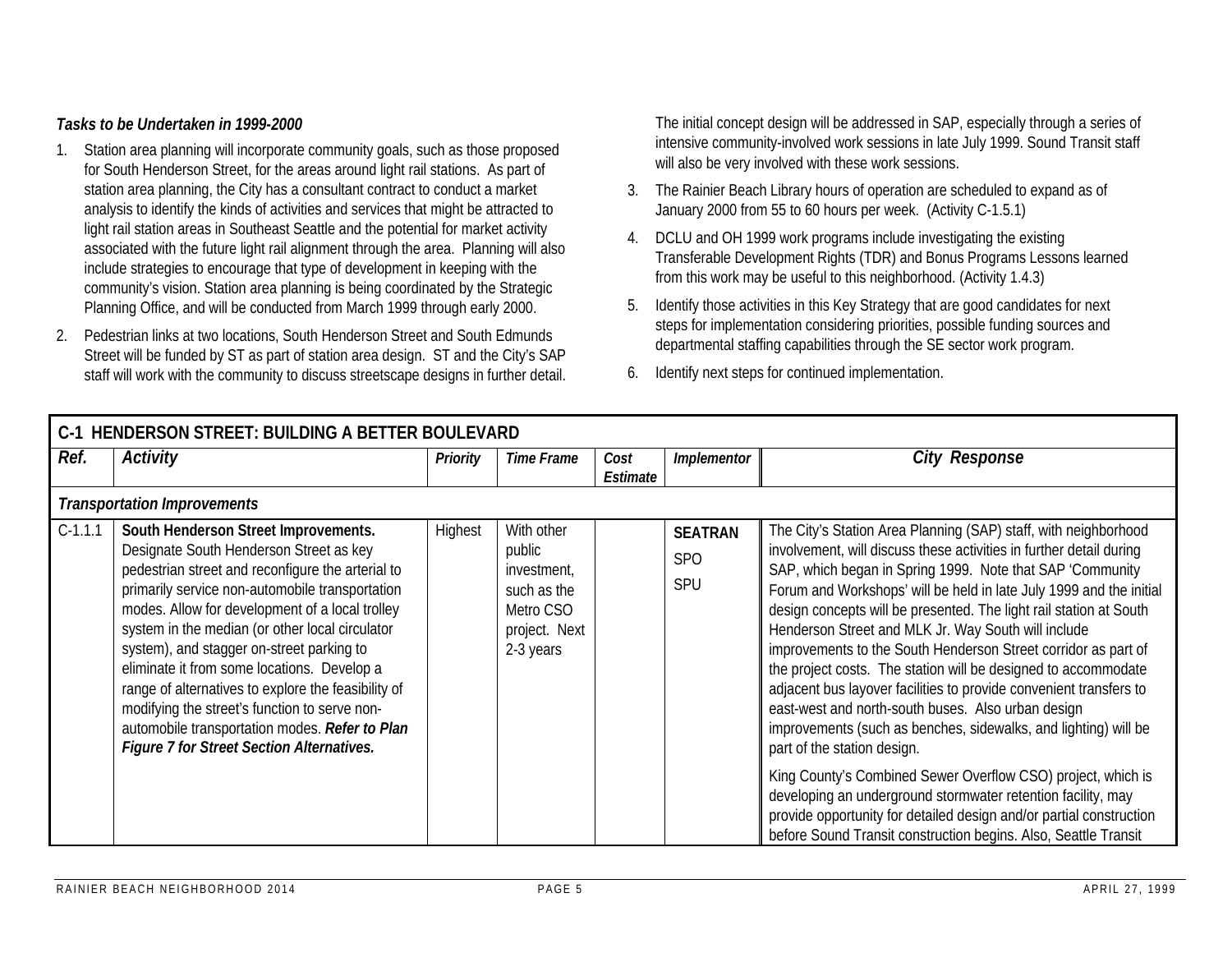| Ref. | <b>Activity</b> | Priority | <b>Time Frame</b> | Cost<br>Estimate | Implementor | <b>City Response</b>                                                                                                                                                                                                                                                                                                                                                                                                                                                                                                                                                           |
|------|-----------------|----------|-------------------|------------------|-------------|--------------------------------------------------------------------------------------------------------------------------------------------------------------------------------------------------------------------------------------------------------------------------------------------------------------------------------------------------------------------------------------------------------------------------------------------------------------------------------------------------------------------------------------------------------------------------------|
|      |                 |          |                   |                  |             | Initiative staff will be looking at "Intermediate Capacity Transit<br>Service" including feasibility of transit capital investments, such as<br>trolley lines, along South Henderson Street and other corridors<br>throughout the City of Seattle.                                                                                                                                                                                                                                                                                                                             |
|      |                 |          |                   |                  |             | Recognizing the need for crosswalks citywide, and in the Rainier<br>Beach area, the City doubled the amount of funding for crosswalk<br>installation and maintenance (restriping). This means that<br>crosswalk locations will be restriped approximately every four to<br>five years, rather than the current 8 to 10 years. Additionally,<br>crosswalk maintenance work is prioritized for MLK Jr. Way South<br>and Rainier Avenue South, so SEATRAN intends to restripe all of<br>these crosswalks in 1999/2000, as opposed to doing this work over<br>the next four years. |
|      |                 |          |                   |                  |             | Funding for new crosswalks is very limited relative to the amount of<br>work being requested. Also, from the experience of SEATRAN<br>staff, not all locations are well suited for crosswalks. If there are<br>specific locations that community members would like to nominate<br>for new crosswalks, these should be presented directly to<br>SEATRAN. SEATRAN will then need to analyze new crosswalk<br>locations.                                                                                                                                                         |
|      |                 |          |                   |                  |             | A City team is looking at what the 'key pedestrian street"<br>designation means, where it would be appropriate, and how it<br>would be best implemented. Key Pedestrian Streets have been<br>raised in a number of neighborhood plans and will be included on<br>the citywide 'Policy Docket" for City Council discussion. These<br>activities will be considered as part of the policy discussion. Staff<br>will present options to the City Council in mid-1999.                                                                                                             |
|      |                 |          |                   |                  |             | Where communities have a clear idea of what improvements they<br>would like to pursue along streets, they are encouraged to present<br>these ideas to SEATRAN for review and feedback in addition to<br>requesting a specific street classification. A SEATRAN review<br>would then check the safety and operational aspects of these                                                                                                                                                                                                                                          |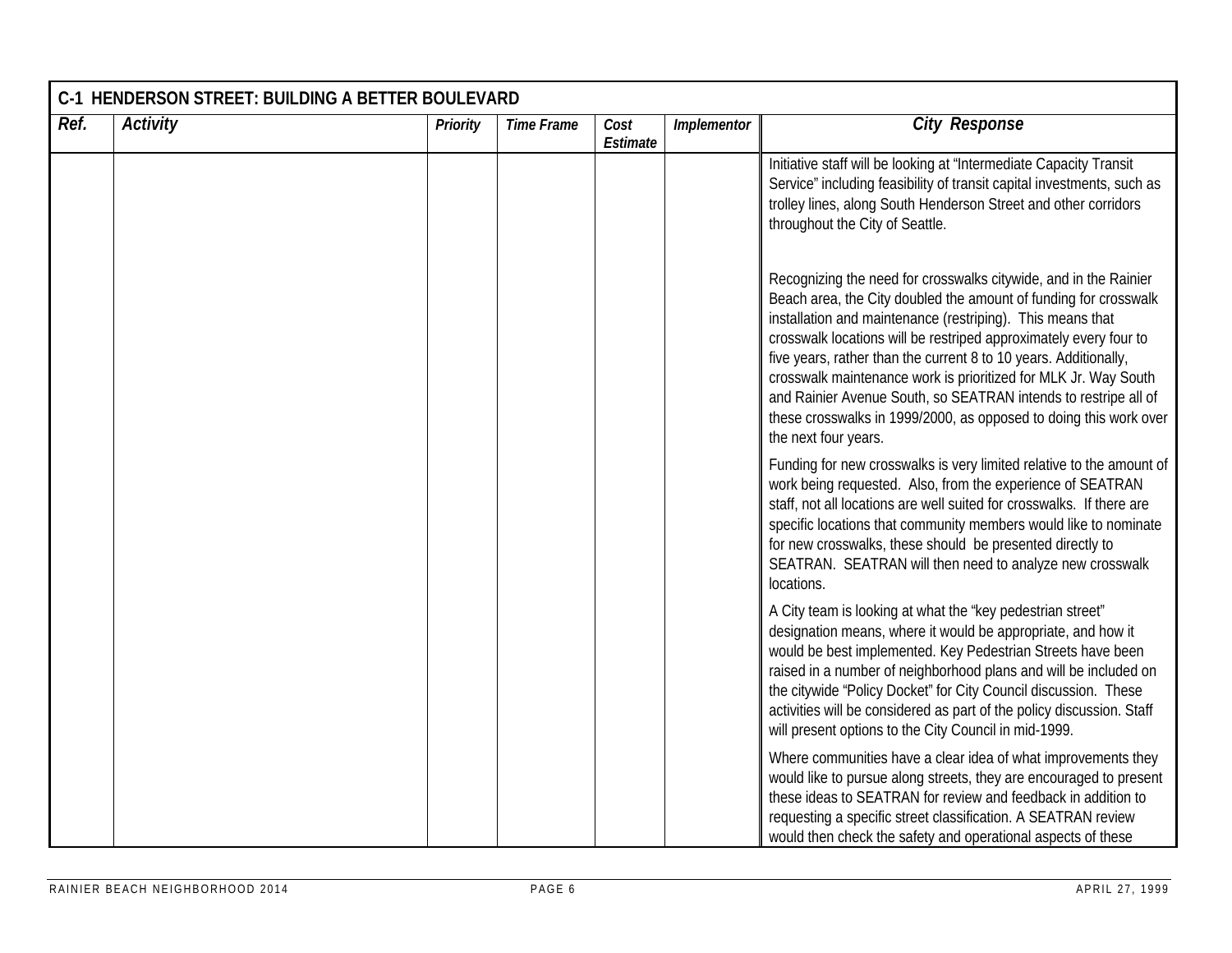|           | C-1 HENDERSON STREET: BUILDING A BETTER BOULEVARD                                                                                                                                                                                                                                                                                                                                                                                                                 |                 |                                                                           |                  |                                                                     |                                                                                                                                                                                                                                                                                                                                                                                                                                                                                                                                                                                                                                                                                                                                                                                                                                                                 |
|-----------|-------------------------------------------------------------------------------------------------------------------------------------------------------------------------------------------------------------------------------------------------------------------------------------------------------------------------------------------------------------------------------------------------------------------------------------------------------------------|-----------------|---------------------------------------------------------------------------|------------------|---------------------------------------------------------------------|-----------------------------------------------------------------------------------------------------------------------------------------------------------------------------------------------------------------------------------------------------------------------------------------------------------------------------------------------------------------------------------------------------------------------------------------------------------------------------------------------------------------------------------------------------------------------------------------------------------------------------------------------------------------------------------------------------------------------------------------------------------------------------------------------------------------------------------------------------------------|
| Ref.      | <b>Activity</b>                                                                                                                                                                                                                                                                                                                                                                                                                                                   | <b>Priority</b> | <b>Time Frame</b>                                                         | Cost<br>Estimate | Implementor                                                         | <b>City Response</b>                                                                                                                                                                                                                                                                                                                                                                                                                                                                                                                                                                                                                                                                                                                                                                                                                                            |
|           |                                                                                                                                                                                                                                                                                                                                                                                                                                                                   |                 |                                                                           |                  |                                                                     | ideas and alert staff to the types of improvements communities are<br>seeking. This will enable staff to provide guidance on how to<br>pursue ideas that have potential.                                                                                                                                                                                                                                                                                                                                                                                                                                                                                                                                                                                                                                                                                        |
| $C-1.1.2$ | Light Rail Alignment. Recognize that this<br>neighborhood plan's recommendations support<br>an at-grade alignment and station at MLK Jr. Way<br>South & South Henderson Street.                                                                                                                                                                                                                                                                                   | Highest         | Concurrent<br>with light rail<br>station and<br>alignment<br>construction |                  | <b>SPO</b><br>Mayor's<br>Office<br>City Council<br>Sound<br>Transit | The Locally Preferred Alternative identified in February 1999 by the<br>Sound Transit Board and formally endorsed by the City Council<br>and Mayor, and the City's Station Area Planning work, are<br>predicated on this alignment and station location.                                                                                                                                                                                                                                                                                                                                                                                                                                                                                                                                                                                                        |
| $C-1.1.3$ | Station Area Development. Designate all<br>streets within one-quarter mile of the light rail<br>station as key pedestrian streets, providing for<br>adequate sidewalk facilities such as curbs,<br>gutters, and drains (minimum 6-foot sidewalk).<br>Recognize light rail station will also be served by<br>a bus transfer facility; ensure that clear and well-<br>marked pedestrian areas are provided with that<br>facility.                                   | Highest         | Concurrent<br>with light rail<br>station and<br>alignment<br>construction |                  | <b>SEATRAN</b><br>SP <sub>O</sub><br><b>DCLU</b><br>SPU             | The City supports the neighborhood's activity to provide adequate<br>pedestrian facilities and amenities, as well as good bus transit. In<br>the Sound Move Plan, Sound Transit committed to making<br>improvements within 1/2 mile of each light rail station for safe, easy<br>transit, pedestrian and bicycle access. This will need to be looked<br>at in further detail by Sound Transit and the City during station<br>area planning work in 1999. Therefore, the City's SAP staff, with<br>neighborhood involvement, will discuss these activities in further<br>detail during SAP. Key pedestrian streets, however, have a<br>number of criteria that must be met - one is that they be arterial<br>streets. This will need to be further considered as this activity is<br>pursued.<br>Also, see response in C-1.1.1 regarding key pedestrian streets. |
| $C-1.1.4$ | Local Circulator System. Implement one and/or<br>all of the following alternatives to ensure<br>successful and efficient local access to the transit<br>station:<br>South Henderson Street Trolley. Explore<br>potential and feasibility of developing a state-of-<br>the-art trolley line to travel on South Henderson<br>Street from the light rail station to points south<br>and/or north along Rainier Avenue South.<br>East-West Circulators. Provide local | High            | In place with<br>opening of<br>light rail<br>station                      |                  | Metro<br>SP <sub>O</sub><br>SEATRAN<br>Sound<br>Transit             | The City supports the neighborhood's activity to provide good bus<br>transit connections to the light rail station. The City is committed to<br>working to ensure successful and efficient local access to the<br>Sound Transit station. SAP staff and the NDM will work with the<br>neighborhood to find ways to carry out this policy.<br>Consideration and implementation of new transit service would be<br>led by King County Metro in coordination with SAP work. Metro is<br>currently operating several circulator routes (Route 86 from the<br>Zoo to Golden Gardens Park, Route 318 in the Northgate area,<br>and several routes in West Seattle), with only marginal success.                                                                                                                                                                        |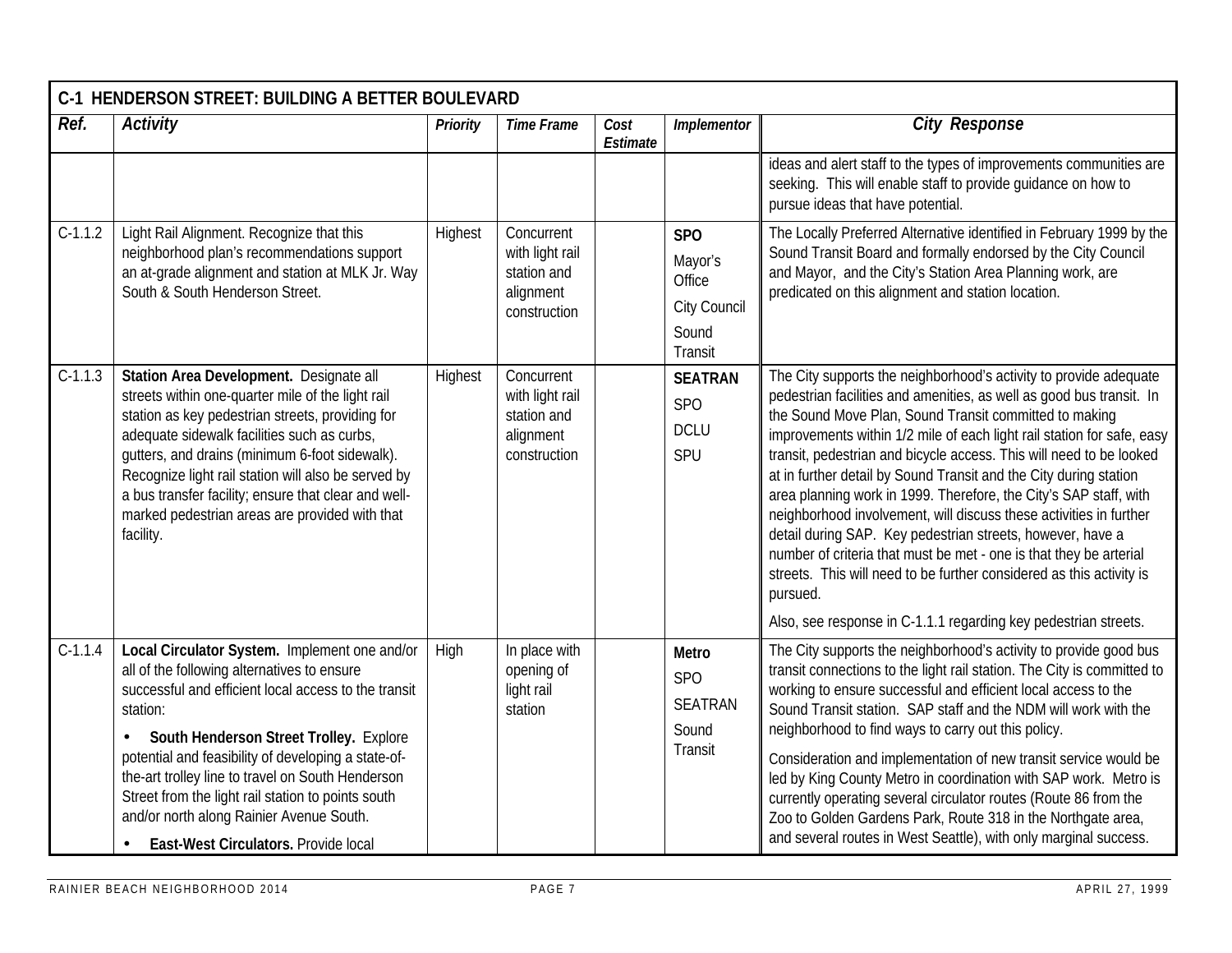| Ref.      | <b>Activity</b>                                                                                                  | Priority | <b>Time Frame</b> | Cost<br>Estimate | Implementor | <b>City Response</b>                                                                                                                                                                                                                                                                                                                                                                                                                                                                                                                                                                                                                                                                       |
|-----------|------------------------------------------------------------------------------------------------------------------|----------|-------------------|------------------|-------------|--------------------------------------------------------------------------------------------------------------------------------------------------------------------------------------------------------------------------------------------------------------------------------------------------------------------------------------------------------------------------------------------------------------------------------------------------------------------------------------------------------------------------------------------------------------------------------------------------------------------------------------------------------------------------------------------|
|           | circulator buses (in the future using alternate fuel<br>systems) to connect community members to rail<br>system. |          |                   |                  |             | Metro has established evaluation criteria and will be doing analysis<br>to determine whether to continue such routes and under what<br>conditions new circulator routes should be established.                                                                                                                                                                                                                                                                                                                                                                                                                                                                                             |
|           |                                                                                                                  |          |                   |                  |             | A more promising approach in some cases is the possible creation<br>of east-west routes. In 1998, Metro provided grant funds for a<br>demonstration project and established Route 38 on Beacon Hill<br>(with encouragement from the City). The project was successful<br>and even though grant funding has run out, METRO expects to<br>continue operating the route. Future east-west routes may be<br>successful in neighborhoods such as Rainier Beach.                                                                                                                                                                                                                                 |
|           |                                                                                                                  |          |                   |                  |             | METRO is currently updating their six-year plan and is reviewing<br>its priorities for circulators and east-west routes. The Executive<br>will forward neighborhood plan recommendations to METRO and<br>will encourage METRO to consider adding east-west routes and/or<br>take other measures to respond to neighborhood plan requests.                                                                                                                                                                                                                                                                                                                                                  |
|           |                                                                                                                  |          |                   |                  |             | Currently, staff working on the Seattle Transit Initiative will look at<br>"Intermediate Capacity Transit Service" including feasibility of<br>transit capital investments, such as trolley lines, along South<br>Henderson Street and other corridors throughout the City of<br>Seattle.                                                                                                                                                                                                                                                                                                                                                                                                  |
|           |                                                                                                                  |          |                   |                  |             | The Executive will forward this and related transit requests to King<br>County Metro on the community's behalf. SPO, SEATRAN and<br>DON will review the transit service requests and transit stop<br>improvements identified in the neighborhood plans and integrate<br>them into the work being done under Strategy T4 "Establish and<br>Implement Transit Service Priorities" in the City's Transportation<br>Strategic Plan (TSP). The Executive will report to the City Council<br>Transportation Committee on its progress on Strategy T4 as part of<br>its ongoing reporting requirements on the TSP and to the<br>Neighborhoods, Growth Planning and Civic Engagement<br>Committee. |
| $C-1.1.5$ | Bus Transit Center. Require Metro and Sound<br>Transit to design an attractive, pedestrian-                      | High     | Transit<br>center |                  | Metro       | The City supports the neighborhood's activity to provide<br>aesthetically pleasing transit connection areas that are well                                                                                                                                                                                                                                                                                                                                                                                                                                                                                                                                                                  |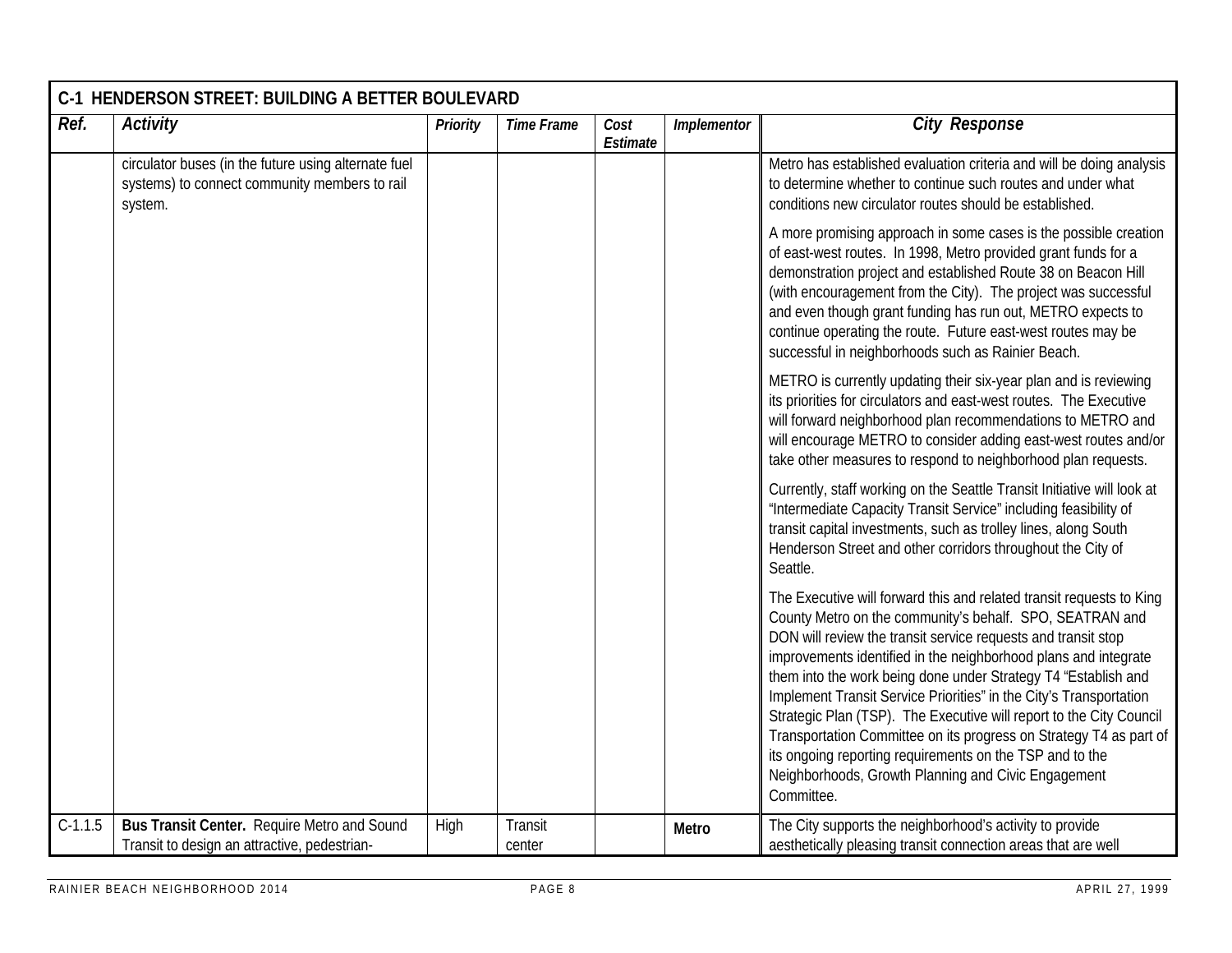|           | C-1 HENDERSON STREET: BUILDING A BETTER BOULEVARD                                                                                                                                                                                                                                                                                                                                                                                                                                                                                                                |          |                                       |                  |                                    |                                                                                                                                                                                                                                                                                                                                                                                                                                                                                                                                                                                                                                                                                                                                                                                                             |
|-----------|------------------------------------------------------------------------------------------------------------------------------------------------------------------------------------------------------------------------------------------------------------------------------------------------------------------------------------------------------------------------------------------------------------------------------------------------------------------------------------------------------------------------------------------------------------------|----------|---------------------------------------|------------------|------------------------------------|-------------------------------------------------------------------------------------------------------------------------------------------------------------------------------------------------------------------------------------------------------------------------------------------------------------------------------------------------------------------------------------------------------------------------------------------------------------------------------------------------------------------------------------------------------------------------------------------------------------------------------------------------------------------------------------------------------------------------------------------------------------------------------------------------------------|
| Ref.      | Activity                                                                                                                                                                                                                                                                                                                                                                                                                                                                                                                                                         | Priority | <b>Time Frame</b>                     | Cost<br>Estimate | Implementor                        | <b>City Response</b>                                                                                                                                                                                                                                                                                                                                                                                                                                                                                                                                                                                                                                                                                                                                                                                        |
|           | friendly, and well-landscaped facility that fits with<br>the overall character envisioned for South<br>Henderson Street by the Rainier Beach<br>community. Mitigate impacts to surrounding<br>residences.                                                                                                                                                                                                                                                                                                                                                        |          | opening with<br>light rail<br>station |                  | Sound<br>Transit<br>SPO<br>SEATRAN | integrated into the surrounding area. Therefore, the City's SAP<br>staff, with neighborhood involvement, will discuss this<br>recommendation in further detail during SAP. Note, that a bus<br>transit center is already under consideration at this location. Also,<br>SAP staff are focusing on non-transit facilities development around<br>light rail stations. A bus layover facility will be an integral part of<br>the light rail station itself, and Sound Transit is designing the bus<br>layover facility. There is close coordination among Sound Transit,<br>Metro, SEATRAN and SPO on the light rail station facility, the<br>alignment near South Henderson Street, and the bus layover<br>facility.                                                                                          |
|           |                                                                                                                                                                                                                                                                                                                                                                                                                                                                                                                                                                  |          |                                       |                  |                                    | Also, see response in C-1.1.4 related to forwarding activities to<br>Metro.                                                                                                                                                                                                                                                                                                                                                                                                                                                                                                                                                                                                                                                                                                                                 |
|           |                                                                                                                                                                                                                                                                                                                                                                                                                                                                                                                                                                  |          |                                       |                  |                                    | Note that the development or improvements to additional transit<br>facilities (such as bus shelters, bus stops, bus pullouts) within the<br>1/4 mile radius of stations will be considered during the SAP<br>process. SAP is using a 1/4 mile boundary because numerous<br>studies have shown that 1/4 mile is the typical distance a person will<br>be willing to walk to a light rail station. In practice, however, the<br>boundaries are more flexible depending on geographic constraints,<br>local street and development uses, as well as the specific station<br>area issue.                                                                                                                                                                                                                        |
| $C-1.1.6$ | Bicycle Trails. Designate, paint, and sign<br>bicycle lanes on:<br>Renton Avenue South from City limit to its<br>$\bullet$<br>intersection with MLK Jr. Way;<br>MLK Jr. Way South for its entire length from<br>$\bullet$<br>City limit to northern tip of Central Area (East<br>Madison Street); and<br>South Henderson Street (as a bike path on the<br>$\bullet$<br>south side of South Henderson Street).<br>Also, develop Chief Sealth Trail along the<br>$\bullet$<br>power line right-of-way, creating possible<br>grade separations where it meets South | Highest  | Begin ASAP                            |                  | <b>SEATRAN</b><br><b>SPO</b>       | The City strives to develop facilities to promote bicycle transit.<br>This is pursued through SEATRAN's bicycle and pedestrian<br>program. Some comments on the specific locations:<br>Renton Avenue South - From SEATRAN's experience, Renton<br>Avenue works fairly well as a bike route, and it's a route that is<br>presented on the City's Bike Guide Map. SEATRAN's review finds<br>that the street is not wide enough to stripe separate bike lanes.<br>One option for developing a bicycle trail would be to remove<br>parking. SEATRAN could only support this option if there was<br>community support that allowed for removal of enough parking to<br>allow for a meaningful length of bicycle trail (i.e., SEATRAN would<br>probably not support a bicycle trail only a few blocks long). This |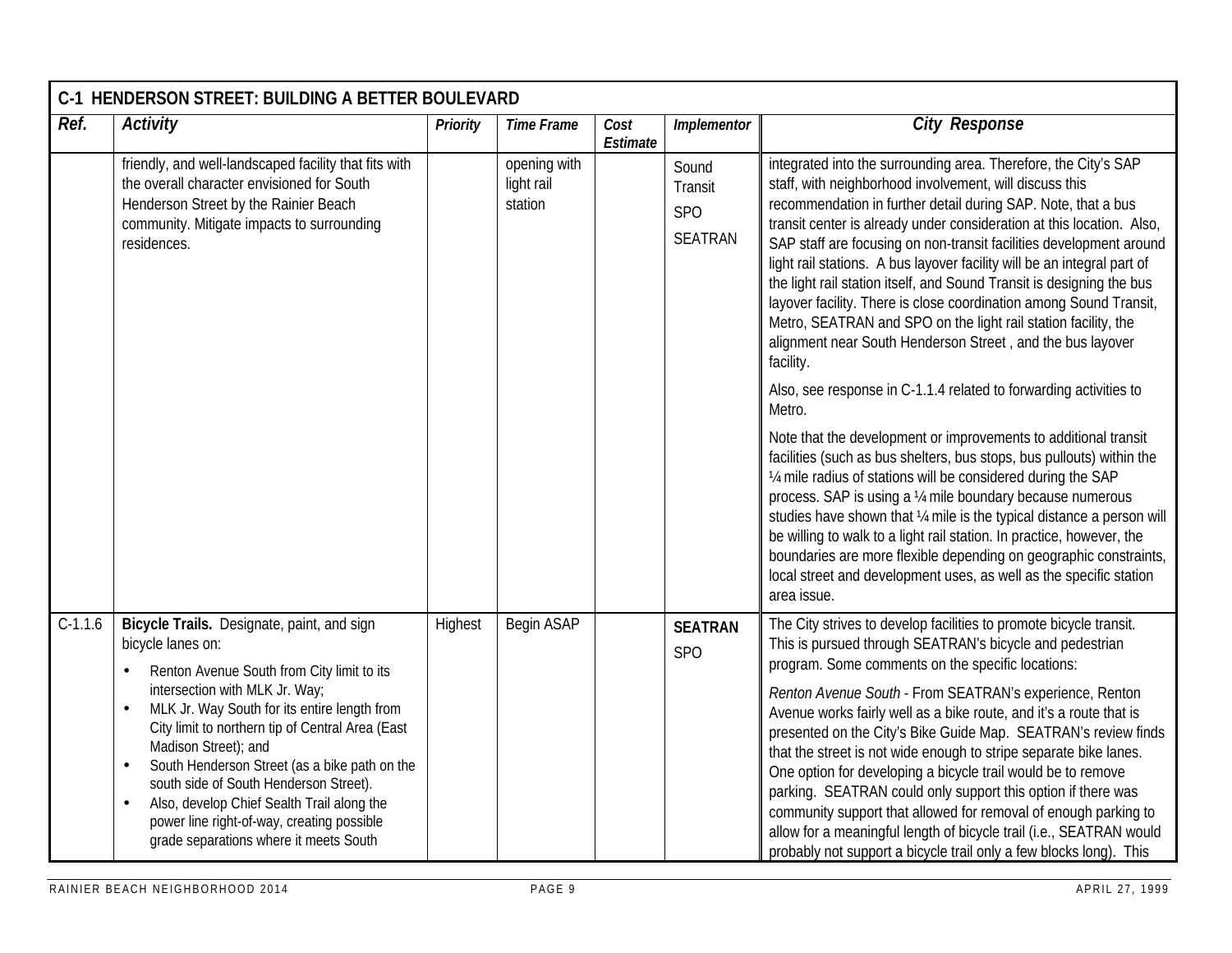| Ref. | <b>Activity</b>                         | Priority | <b>Time Frame</b> | Cost<br>Estimate | Implementor | <b>City Response</b>                                                                                                                                                                                                                                                                                                                                                                                                                                                                                                                                                                                                                                                                                                                                                                                                                                                                                                                                                                                                                                    |
|------|-----------------------------------------|----------|-------------------|------------------|-------------|---------------------------------------------------------------------------------------------------------------------------------------------------------------------------------------------------------------------------------------------------------------------------------------------------------------------------------------------------------------------------------------------------------------------------------------------------------------------------------------------------------------------------------------------------------------------------------------------------------------------------------------------------------------------------------------------------------------------------------------------------------------------------------------------------------------------------------------------------------------------------------------------------------------------------------------------------------------------------------------------------------------------------------------------------------|
|      | Henderson Street and MLK Jr. Way South. |          |                   |                  |             | can be a difficult process, and developing community support<br>(including businesses) will need to be led by the community.                                                                                                                                                                                                                                                                                                                                                                                                                                                                                                                                                                                                                                                                                                                                                                                                                                                                                                                            |
|      |                                         |          |                   |                  |             | MLK Jr. Way South - Opportunities may become available as the<br>design and use of MLK Jr. Way South change with construction of<br>the light rail system. Whether there might be future opportunities<br>for cycling improvements along this street will depend upon<br>decisions made regarding placement and design of the light rail.<br>Note that Sound Transit Board Motion M99-14 (identifying the<br>Locally Preferred Alternative) provides that ST will work with the<br>City to provide bike access through the Rainier Valley roughly<br>paralleling the light rail route but not along MLK so that impacts<br>along MLK are minimized.                                                                                                                                                                                                                                                                                                                                                                                                     |
|      |                                         |          |                   |                  |             | The City, including SEATRAN, will be reviewing plans for the light<br>rail alignment design. This work will include looking for<br>opportunities by which the light rail work will contribute to<br>improvement of surrounding area streets - including those to<br>improve the local bike system. Note, however, in its present use<br>and design, SEATRAN sees a challenge in pursuing MLK Jr. Way<br>South as a designated or striped bike route. This is because the<br>street carries very high traffic volumes at arterial speeds. This is<br>not a kind of street SEATRAN believes a novice cyclist would be<br>comfortable riding. Given this, SEATRAN would not presently<br>support striping this street with a bike lane or designating it as a<br>bike route. However, SEATRAN will continue to work with the<br>community on exploring options for this street, including eliminating<br>parking and narrowing the street width to install bike lanes, or<br>retaining the parking but widening the street width to install bike<br>lanes. |
|      |                                         |          |                   |                  |             | South Henderson Street - Improvements to South Henderson<br>Street will be considered and reviewed during SAP. SAP and<br>SEATRAN staff will consider the development of bicycle facilities in<br>their work with the neighborhood.                                                                                                                                                                                                                                                                                                                                                                                                                                                                                                                                                                                                                                                                                                                                                                                                                     |
|      |                                         |          |                   |                  |             | Chief Sealth Trail - SEATRAN is pursuing the development of a                                                                                                                                                                                                                                                                                                                                                                                                                                                                                                                                                                                                                                                                                                                                                                                                                                                                                                                                                                                           |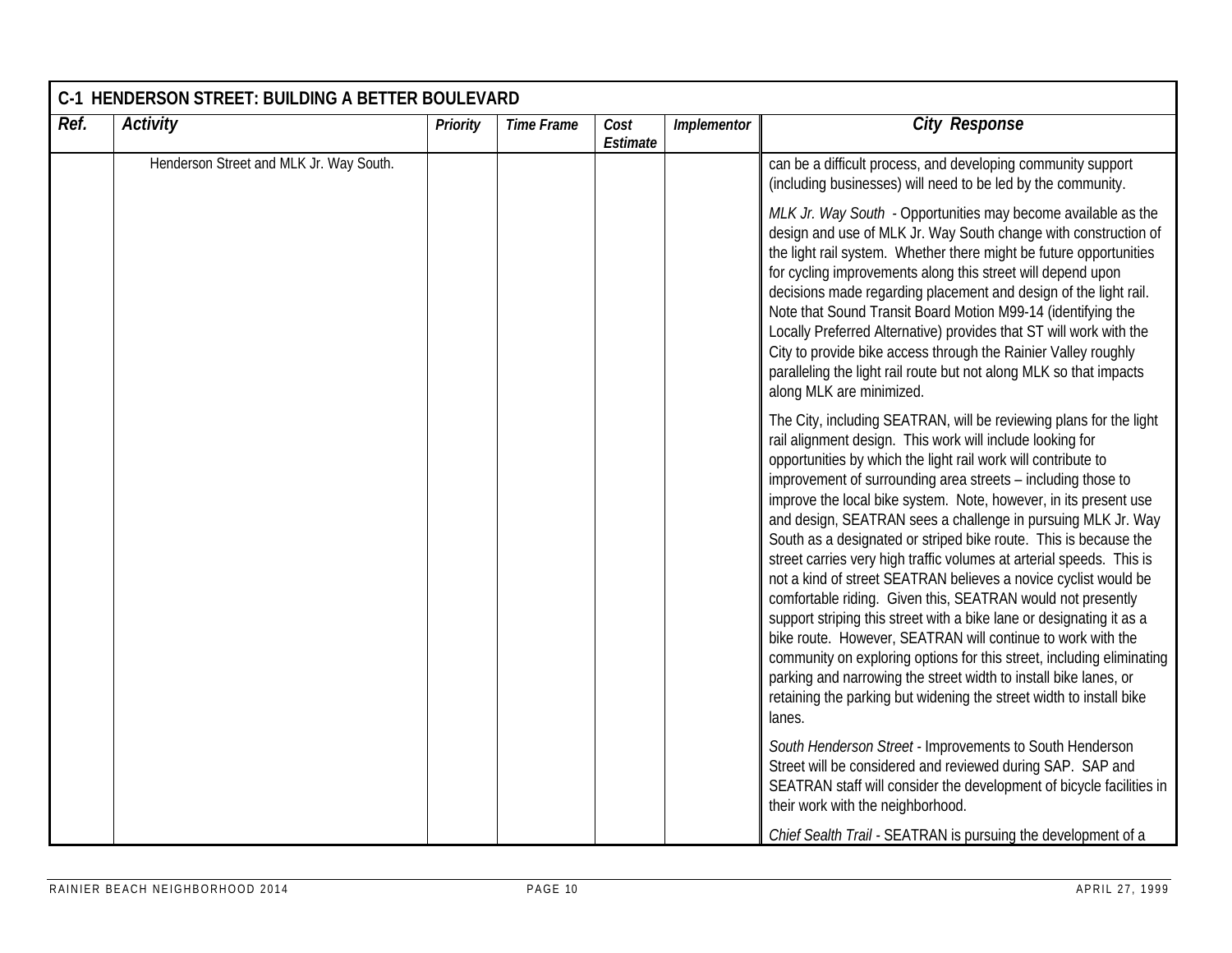| Ref. | <b>Activity</b> | Priority | <b>Time Frame</b> | Cost<br>Estimate | Implementor | <b>City Response</b>                                                                                                                                                                                                                                                                                                                                                                                                                                                                                                                                |
|------|-----------------|----------|-------------------|------------------|-------------|-----------------------------------------------------------------------------------------------------------------------------------------------------------------------------------------------------------------------------------------------------------------------------------------------------------------------------------------------------------------------------------------------------------------------------------------------------------------------------------------------------------------------------------------------------|
|      |                 |          |                   |                  |             | trail in the power line corridor. Called the "Chief Sealth Trail," this<br>work is in the planning stages. SEATRAN is pursuing funding for<br>the trail's construction. As envisioned, it would include providing a<br>pathway for pedestrians and cyclists. This pathway would extend<br>along the power line corridor, from roughly the Beacon<br>Avenue/Orcas Street intersection to the south City limit.                                                                                                                                       |
|      |                 |          |                   |                  |             | Neighborhood plan requests should be considered in the City's<br>bicycle facilities planning process. Because neighborhood plan<br>requests have largely been reviewed and analyzed by Executive<br>staff and Council one neighborhood at a time, and because bicycle<br>facilities almost always cross neighborhood boundaries, it will be<br>important to step back and take a broader view. The City is not<br>intending to re-review specific decisions on specific matrix items,<br>but to look at the broader, citywide issues.               |
|      |                 |          |                   |                  |             | After all of the neighborhood plans have been reviewed by the City<br>Council, the Executive will comprehensively review the bicycle<br>facility requests in all the plans. This will be done as part of the<br>first annual report to the Council by the Executive on strategies<br>contained in the Transportation Strategic Plan (TSP). This review<br>of bicycle facilities and operations will examine how various<br>neighborhood plan proposals fit together within and across<br>subareas of the City, as well as City-wide and regionally. |
|      |                 |          |                   |                  |             | In addition, in each semi-annual memorandum submitted to the<br>Council on nine specific TSP strategies, the response for Strategy<br>B1 will:                                                                                                                                                                                                                                                                                                                                                                                                      |
|      |                 |          |                   |                  |             | (a) list requested bicycle facilities, including those identified in<br>neighborhood planning, (perhaps by subarea) along with what the<br>City has currently endorsed and is planning to complete as part of<br>the Urban Trails System and other bicycling projects;                                                                                                                                                                                                                                                                              |
|      |                 |          |                   |                  |             | (b) provide a prioritized list of the additional improvements and<br>funding strategies; and                                                                                                                                                                                                                                                                                                                                                                                                                                                        |
|      |                 |          |                   |                  |             | (c) provide a citywide map identifying locations where bicycle                                                                                                                                                                                                                                                                                                                                                                                                                                                                                      |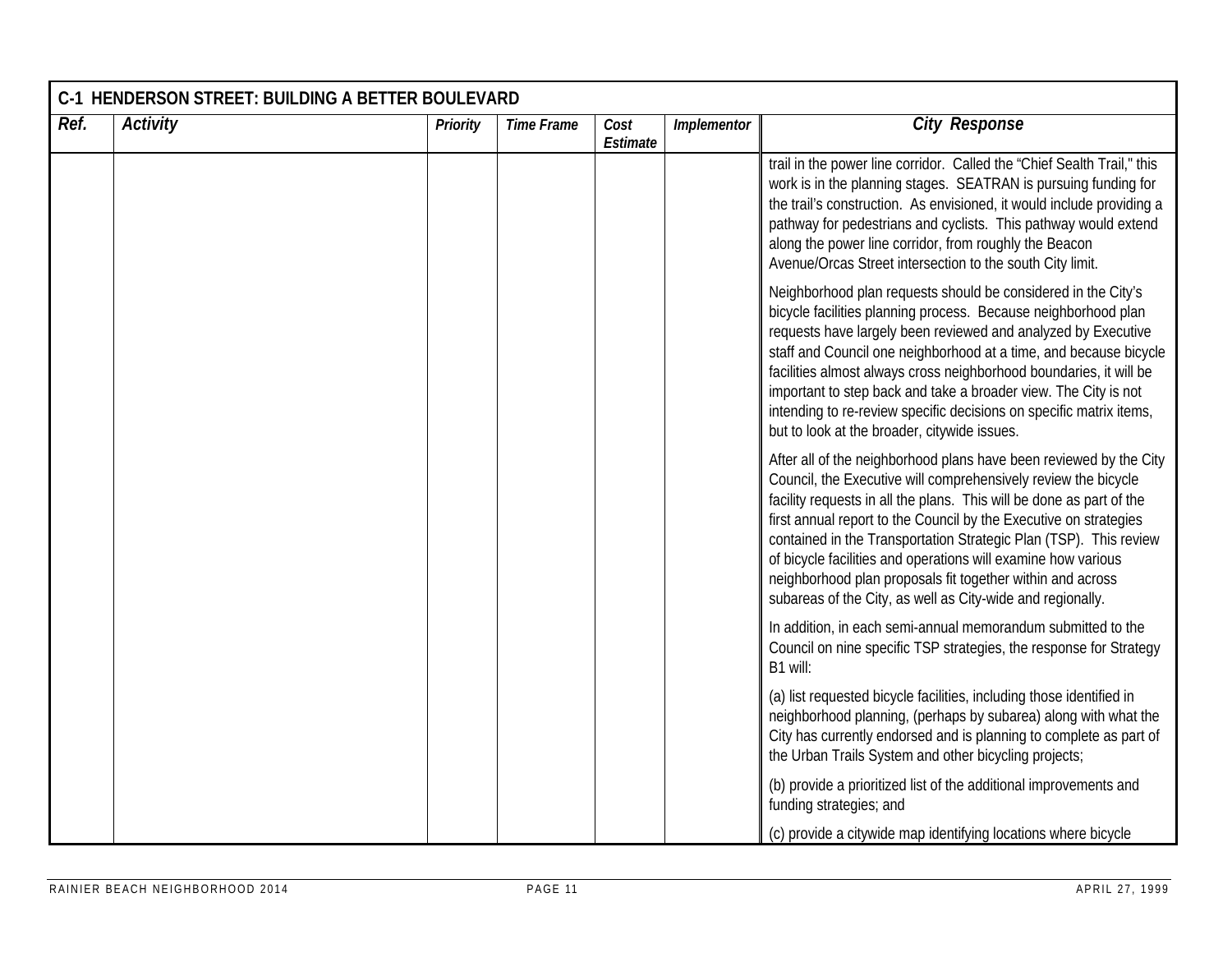| Ref.      | <b>Activity</b>                                                                                                                                                                                                                                                                                                                                   | <b>Priority</b> | <b>Time Frame</b>                                                                                                   | Cost     | Implementor                                                                           | <b>City Response</b>                                                                                                                                                                                                                                                                                                                                                                                                                                                                                                                                                                                                    |
|-----------|---------------------------------------------------------------------------------------------------------------------------------------------------------------------------------------------------------------------------------------------------------------------------------------------------------------------------------------------------|-----------------|---------------------------------------------------------------------------------------------------------------------|----------|---------------------------------------------------------------------------------------|-------------------------------------------------------------------------------------------------------------------------------------------------------------------------------------------------------------------------------------------------------------------------------------------------------------------------------------------------------------------------------------------------------------------------------------------------------------------------------------------------------------------------------------------------------------------------------------------------------------------------|
|           |                                                                                                                                                                                                                                                                                                                                                   |                 |                                                                                                                     | Estimate |                                                                                       |                                                                                                                                                                                                                                                                                                                                                                                                                                                                                                                                                                                                                         |
|           |                                                                                                                                                                                                                                                                                                                                                   |                 |                                                                                                                     |          |                                                                                       | facility improvements are warranted.                                                                                                                                                                                                                                                                                                                                                                                                                                                                                                                                                                                    |
|           |                                                                                                                                                                                                                                                                                                                                                   |                 |                                                                                                                     |          |                                                                                       | Additionally, Comprehensive Plan policy T49.5 directs the City to<br>develop methods to evaluate the provisions and performance of<br>bicycle facilities. The Executive is currently preparing a work plan<br>for developing such methods. It is anticipated that as such<br>methods are established, they will be applied to neighborhood and<br>subarea planning and used to assess the need for additional<br>bicycle improvements.                                                                                                                                                                                  |
| $C-1.1.7$ | Station Parking. Advocate for a Boeing Access<br>Road light rail station to ensure that the Rainier<br>Beach station does not attract park-n-ride traffic.<br>Do not allow construction of a park-n-ride only<br>facility at the Rainier Beach Station.                                                                                           | Highest         | In place with<br>opening of<br>light rail<br>station                                                                |          | <b>SPO</b><br>Mayor's<br>Office<br>City Council<br><b>SEATRAN</b><br>Sound<br>Transit | The City is not planning to encourage the development of park and<br>ride lots around light rail stations - this includes the South<br>Henderson Street station. As noted in the TSP, Strategy T6 calls<br>for the City to "discourage the development of park and ride lots in<br>Seattle. Nonetheless, the City's SAP staff, with neighborhood<br>involvement, will discuss the full range of parking management<br>strategies in further detail during SAP. SAP will consider<br>appropriate parking management strategies to deal with the<br>commuter parking problems that might be expected around a<br>station. |
| $C-1.1.8$ | Station Area Parking. Explore the potential for<br>some shared parking facilities as part of new<br>development in and around the station area, but<br>only in limited numbers (less than 50). Designate<br>a restricted parking zone (RPZ) to restrict hide-n-<br>ride parking; the RPZ shall extend out one-half<br>mile from the station area. | High            | In place with<br>opening of<br>light rail<br>station and<br>associated<br>transit center,<br>or with<br>development |          | <b>SPO</b><br><b>SEATRAN</b><br>Sound<br>Transit<br><b>DCLU</b>                       | The City is committed to working with the neighborhood through<br>SAP to develop effective and appropriate on-street parking<br>measures. A parking management study and strategies are being<br>developed for each station by SPO that will be informing SAP<br>work. A number of parking management strategies, including<br>RPZ's, can be used to deal with the commuter parking problems<br>that might be expected around a station.                                                                                                                                                                                |
|           |                                                                                                                                                                                                                                                                                                                                                   |                 |                                                                                                                     |          |                                                                                       | Also, SPO staff are conducting a comprehensive, though focused,<br>parking study to provide background information that will form the<br>basis for recommending approaches or solutions for the<br>appropriateness of parking requirements for certain land uses;<br>specific parking management strategies to promote transit-oriented<br>design around Sound Transit stations; and on-street parking<br>restrictions that minimize "hide-and-ride" around Sound Transit<br>stations. The SPO study methodology will allow the City to apply                                                                           |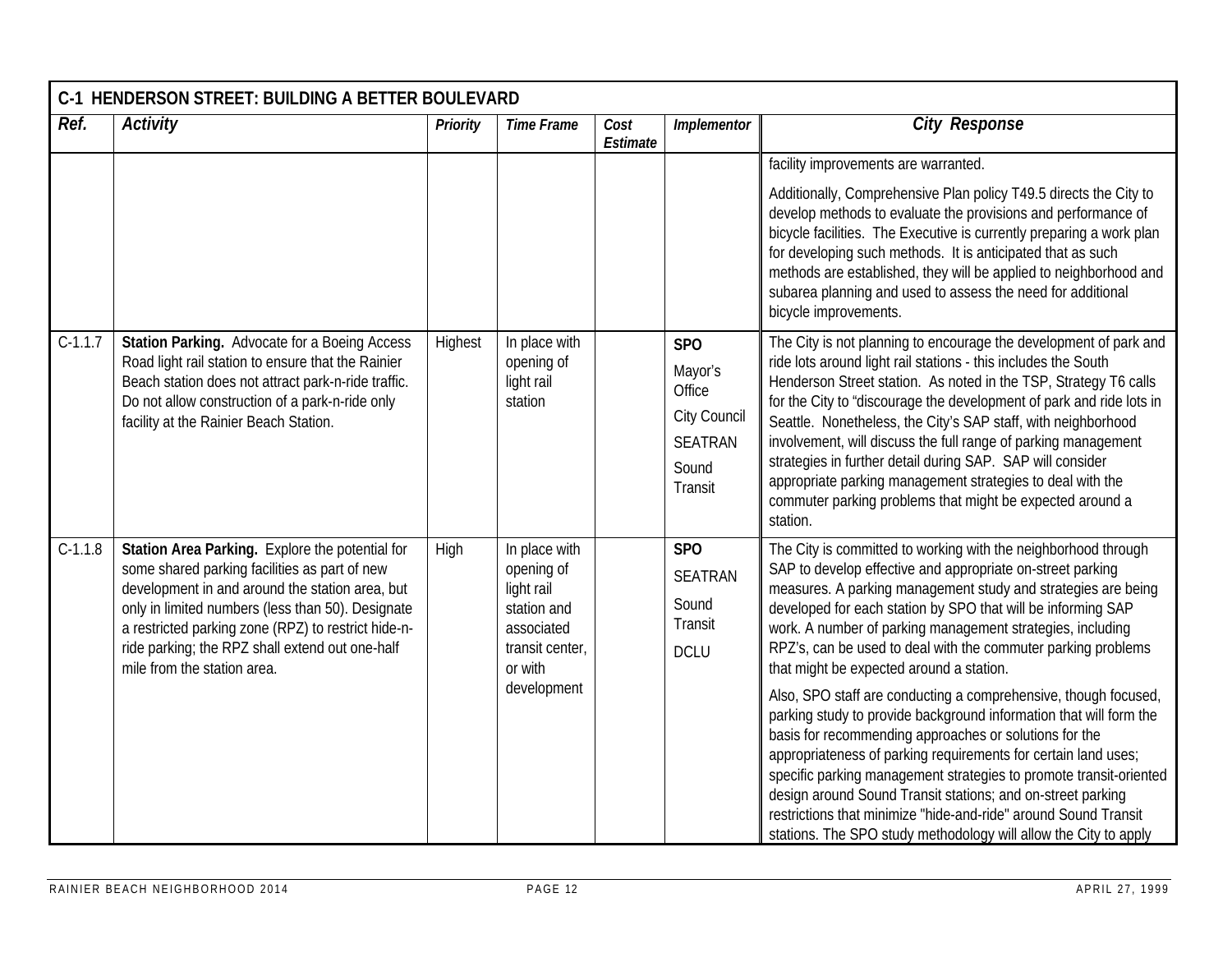|             | C-1 HENDERSON STREET: BUILDING A BETTER BOULEVARD                                                                                                                                                                                                                                                                                                                                                                                                                                                                                                                                                                                                                                                                                                                                                                                                                                                                                                                                                                                                                                                                                                                                                                                                      |                 |                                                                                                                         |                  |                                                                              |                                                                                                                                                                                                                                                                                                                                                                                                                                                                                                                                                                                                                                                                                                                                                                                                                                                                                                                                                                                                                                                                                                                                                                                                                                                                                                                                                                                                                                                                                                                                                                                                                                                                                                           |
|-------------|--------------------------------------------------------------------------------------------------------------------------------------------------------------------------------------------------------------------------------------------------------------------------------------------------------------------------------------------------------------------------------------------------------------------------------------------------------------------------------------------------------------------------------------------------------------------------------------------------------------------------------------------------------------------------------------------------------------------------------------------------------------------------------------------------------------------------------------------------------------------------------------------------------------------------------------------------------------------------------------------------------------------------------------------------------------------------------------------------------------------------------------------------------------------------------------------------------------------------------------------------------|-----------------|-------------------------------------------------------------------------------------------------------------------------|------------------|------------------------------------------------------------------------------|-----------------------------------------------------------------------------------------------------------------------------------------------------------------------------------------------------------------------------------------------------------------------------------------------------------------------------------------------------------------------------------------------------------------------------------------------------------------------------------------------------------------------------------------------------------------------------------------------------------------------------------------------------------------------------------------------------------------------------------------------------------------------------------------------------------------------------------------------------------------------------------------------------------------------------------------------------------------------------------------------------------------------------------------------------------------------------------------------------------------------------------------------------------------------------------------------------------------------------------------------------------------------------------------------------------------------------------------------------------------------------------------------------------------------------------------------------------------------------------------------------------------------------------------------------------------------------------------------------------------------------------------------------------------------------------------------------------|
| Ref.        | <b>Activity</b>                                                                                                                                                                                                                                                                                                                                                                                                                                                                                                                                                                                                                                                                                                                                                                                                                                                                                                                                                                                                                                                                                                                                                                                                                                        | <b>Priority</b> | <b>Time Frame</b>                                                                                                       | Cost<br>Estimate | Implementor                                                                  | <b>City Response</b>                                                                                                                                                                                                                                                                                                                                                                                                                                                                                                                                                                                                                                                                                                                                                                                                                                                                                                                                                                                                                                                                                                                                                                                                                                                                                                                                                                                                                                                                                                                                                                                                                                                                                      |
|             |                                                                                                                                                                                                                                                                                                                                                                                                                                                                                                                                                                                                                                                                                                                                                                                                                                                                                                                                                                                                                                                                                                                                                                                                                                                        |                 |                                                                                                                         |                  |                                                                              | the recommendations particular to the Sound Transit light rail<br>station areas to other neighborhoods as appropriate.                                                                                                                                                                                                                                                                                                                                                                                                                                                                                                                                                                                                                                                                                                                                                                                                                                                                                                                                                                                                                                                                                                                                                                                                                                                                                                                                                                                                                                                                                                                                                                                    |
|             |                                                                                                                                                                                                                                                                                                                                                                                                                                                                                                                                                                                                                                                                                                                                                                                                                                                                                                                                                                                                                                                                                                                                                                                                                                                        |                 |                                                                                                                         |                  |                                                                              | Lastly, issues related to the City's role in funding parking facilities<br>is currently on a Policy Docket where the City is reviewing citywide<br>policy issues. This activity will be considered as part of that review.<br>Staff will present options to the City Council in the summer of<br>1999.                                                                                                                                                                                                                                                                                                                                                                                                                                                                                                                                                                                                                                                                                                                                                                                                                                                                                                                                                                                                                                                                                                                                                                                                                                                                                                                                                                                                    |
| Streetscape |                                                                                                                                                                                                                                                                                                                                                                                                                                                                                                                                                                                                                                                                                                                                                                                                                                                                                                                                                                                                                                                                                                                                                                                                                                                        |                 |                                                                                                                         |                  |                                                                              |                                                                                                                                                                                                                                                                                                                                                                                                                                                                                                                                                                                                                                                                                                                                                                                                                                                                                                                                                                                                                                                                                                                                                                                                                                                                                                                                                                                                                                                                                                                                                                                                                                                                                                           |
| $C-1.2.1$   | South Henderson Street Improvements.<br>Implement the following streetscape elements:<br>Ensure ample sidewalk width and planting<br>1.<br>strips along both sides of the street.<br>Combined, the sidewalk and planting strip<br>should be 12 to 14 feet minimum.<br>2.<br>Designate one evergreen and one flowering<br>street tree to be selected and designed into the<br>streetscape planting plan.<br>Add well-articulated crosswalks (north-south)<br>3.<br>at all intersections on South Henderson Street.<br>At the major intersections of Rainier Avenue S,<br>Renton Avenue S, and MLK Jr. Way, provide<br>for decorative crosswalks in all directions.<br>Determine the crosswalk treatment as part of<br>preparing a full, detailed streetscape plan that<br>may be part of or independent of the MLK Jr.<br>Way at South Henderson Street Station Area<br>Plan.<br>4.<br>Provide for street furniture amenities, including<br>waste baskets, seating in and around the<br>station area and civic core, bicycle racks, tree<br>grates, "wayfinding" signage, and community<br>bulletin boards/kiosks. When feasible,<br>incorporate such elements as part of a 1% for<br>Art program.<br>Provide well-illuminated lighting to ensure<br>5. | Highest         | $\ln$<br>conjunction<br>with other<br>public<br>investment,<br>such as the<br>Metro CSO<br>project<br>Next 2-3<br>years |                  | <b>SEATRAN</b><br>SPU<br><b>SPO</b><br>SCL<br>Sound<br>Transit<br><b>SAC</b> | The City supports the neighborhood's activity to improve South<br>Henderson Street to provide a good connection from the<br>surrounding areas to the light rail station. Pedestrian links at two<br>locations, South Henderson Street and South Edmunds Street will<br>be funded by ST as part of station area design.<br>Therefore, the City's SAP staff, with neighborhood involvement,<br>will discuss streetscape designs in further detail. The initial<br>concept design of the improvements will be addressed in SAP,<br>especially through a series of intensive community-involved work<br>sessions in late July 1999. Sound Transit staff will also be very<br>involved with these work sessions. The concept plans from the<br>work sessions will form a basis for more detailed design work to be<br>done at a later date by Sound Transit as part of project design.<br>SAP staff will examine opportunities by which the light rail work<br>1.<br>will contribute to improvement of surrounding area streets and<br>sidewalks. City funding for sidewalk improvements, however, is<br>very limited. SEATRAN does have some funding for sidewalk<br>improvement. The amount of this funding is very small relative<br>to the citywide need for sidewalk maintenance and repair. Its<br>use tends to be focused on sidewalk locations for which the City<br>assumes maintenance responsibility. These include landings at<br>street corners, alley crossings over sidewalk, and locations<br>where sidewalk damage is caused by the roots of City street<br>trees. For other locations, sidewalk maintenance and<br>improvement is held as the responsibility of adjacent property<br>owners. |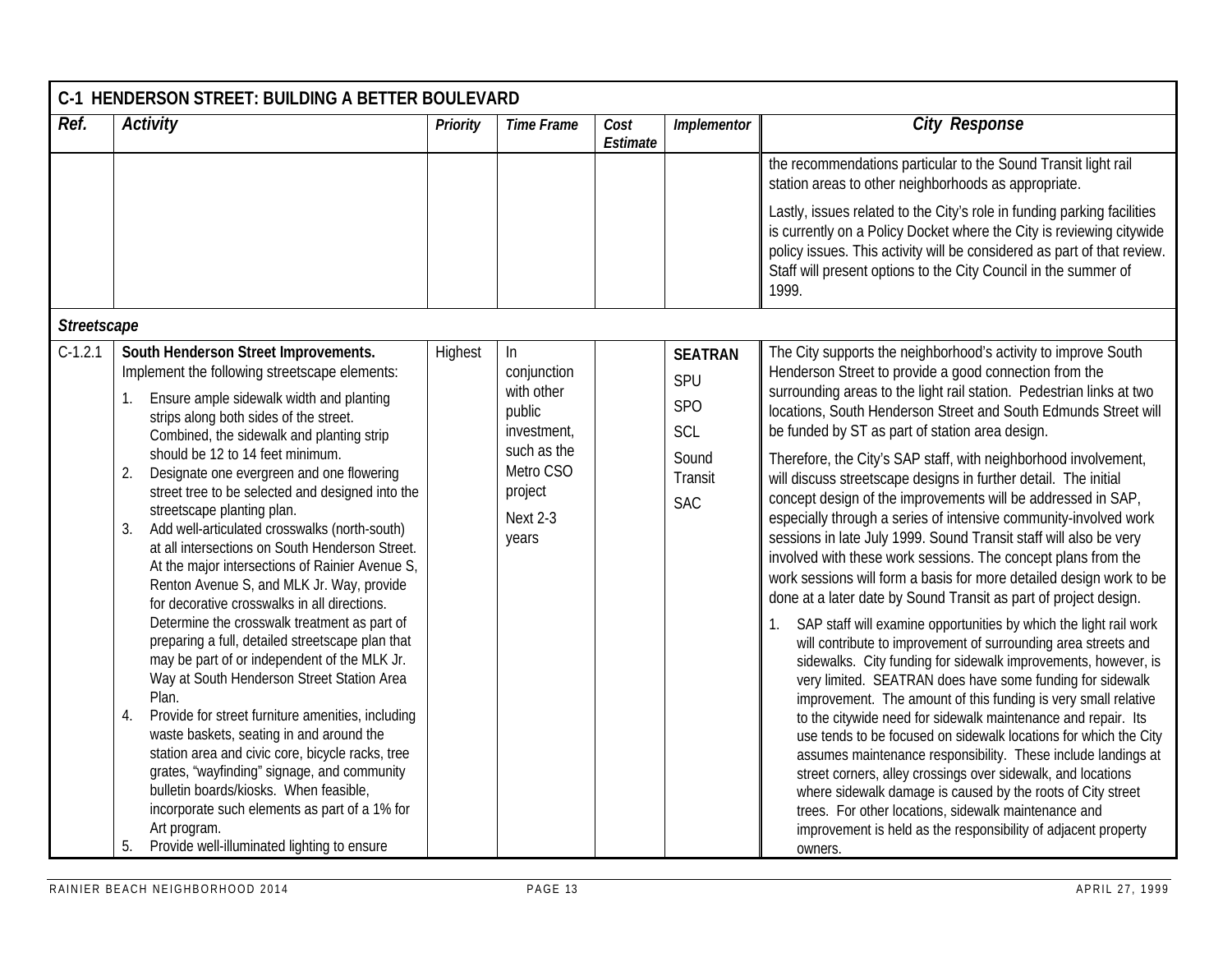| Ref.<br><b>Activity</b>                                                                                                                     | Priority | <b>Time Frame</b> | Cost<br>Estimate | Implementor | <b>City Response</b>                                                                                                                                                                                                                                                                                                                                                                                                                                                                                                                                                                                                                                                                                                                                                                                                                                                                                                                                                                                                                                                                                                                                                                                                                                                                                                                                                                                                                                                                                                                                                                                                                                                                                                                                                                                                                                                                                                                                                                                                                                                                                                                                                                                                                                                                                                                                                                                                                       |
|---------------------------------------------------------------------------------------------------------------------------------------------|----------|-------------------|------------------|-------------|--------------------------------------------------------------------------------------------------------------------------------------------------------------------------------------------------------------------------------------------------------------------------------------------------------------------------------------------------------------------------------------------------------------------------------------------------------------------------------------------------------------------------------------------------------------------------------------------------------------------------------------------------------------------------------------------------------------------------------------------------------------------------------------------------------------------------------------------------------------------------------------------------------------------------------------------------------------------------------------------------------------------------------------------------------------------------------------------------------------------------------------------------------------------------------------------------------------------------------------------------------------------------------------------------------------------------------------------------------------------------------------------------------------------------------------------------------------------------------------------------------------------------------------------------------------------------------------------------------------------------------------------------------------------------------------------------------------------------------------------------------------------------------------------------------------------------------------------------------------------------------------------------------------------------------------------------------------------------------------------------------------------------------------------------------------------------------------------------------------------------------------------------------------------------------------------------------------------------------------------------------------------------------------------------------------------------------------------------------------------------------------------------------------------------------------------|
| public safety along the street. Determine<br>funding feasibility for unique light posts for the<br>entire length of South Henderson Street. |          |                   |                  |             | SEATRAN's Arborist Office will assist with tree planting and<br>2.<br>maintenance planning. Also, SCL offers a community tree<br>planting program (also known as the Urban Tree Replacement<br>Program) by providing communities with a minimum of 100<br>trees. City Light works with communities to assess project sites,<br>provide trees, prepare planting sites, and provide limited care for<br>open space or street side plantings. Community volunteers and<br>residents plant the trees and the adjacent property owners<br>assume ownership and maintenance. All projects are reviewed<br>by the City Arborist for permit approval.<br>SEATRAN is in the process of updating many sidewalks across<br>the City to the 'ladder-style' crosswalk, as these are more<br>durable and therefore provide better protection. However,<br>SEATRAN's experience is that decorative crosswalks - using<br>materials such as pavers - are expensive to install and maintain.<br>Funds from Sound Transit might be available for decorative<br>sidewalk and crosswalk treatment in selected locations near light<br>rail stations. This will be considered through SAP. As noted in<br>the response to activity C-1.1.1, funding for crosswalk has been<br>doubled citywide, and the installation of ladder style crosswalks<br>prioritized for existing crosswalk locations along MLK Jr. Way<br>South and Rainier Avenue South. For new crosswalks, however,<br>not all locations are well suited as marked crosswalks. Marked<br>crosswalks in some locations lead pedestrians, children and the<br>elderly in particular, into thinking they are safer than they really<br>are as they enter a street to cross it. SEATRAN would want to<br>look very carefully at locations along this street before making a<br>decision about marking them for crosswalks. If there are<br>locations that community members have a present concern<br>about safety, these should be presented directly to SEATRAN<br>for review. Also, issues related to how the City marks and<br>maintains crosswalks are currently on a Policy Docket where the<br>City is reviewing citywide policy issues. This activity will be<br>considered as part of that review. Staff will present options to<br>the City Council in 1999.<br>If "1% for Art" funds are generated from the streetscape<br>improvements, an artist should be involved in these treatments. |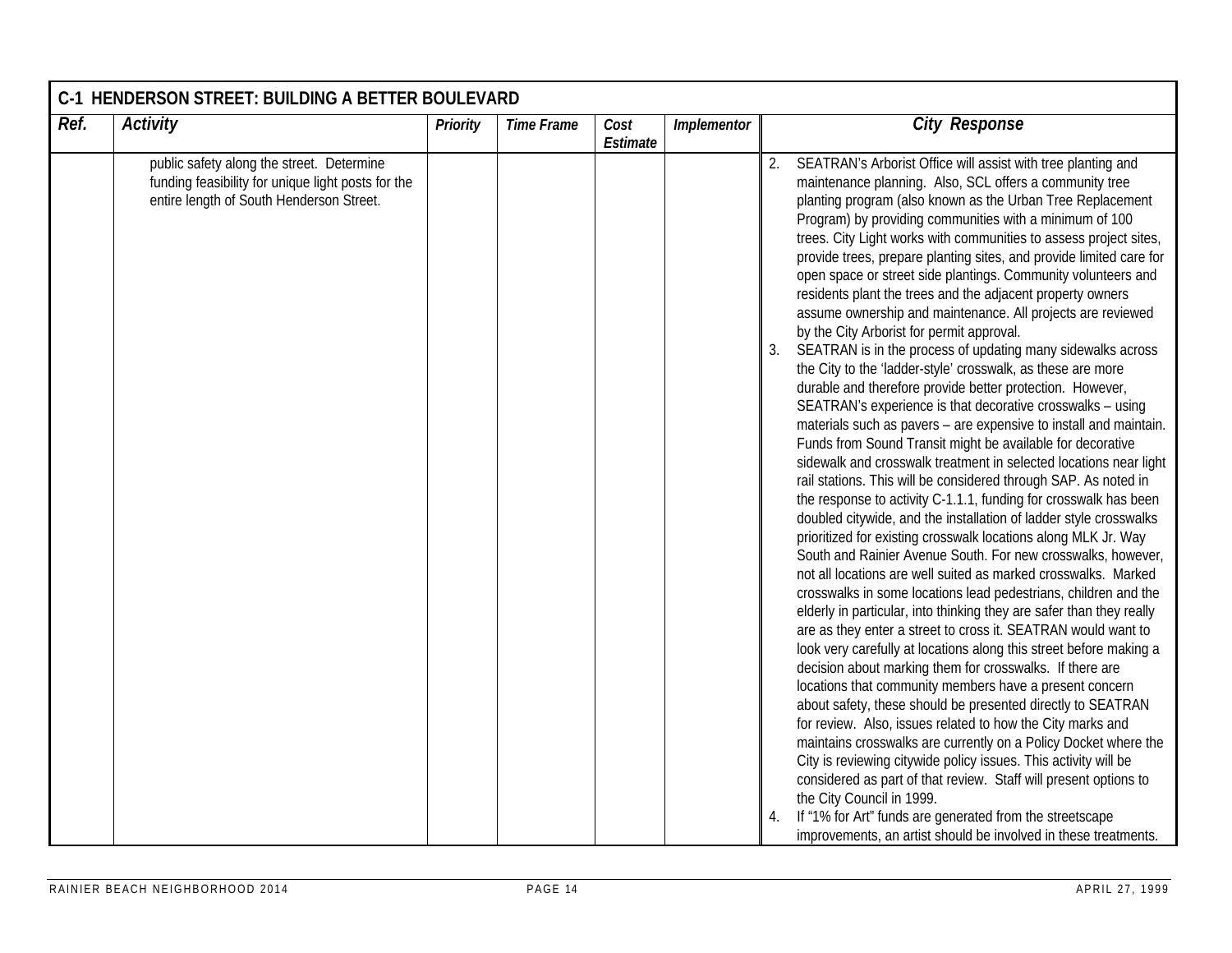| Ref.      | <b>Activity</b>                                                                                                                                                                                                                                                                                                                                                                             | Priority | <b>Time Frame</b> | Cost<br>Estimate | Implementor                                                          | <b>City Response</b>                                                                                                                                                                                                                                                                                                                                                                                                                                                                                                                                                                                                                                                                                                                                                                                                                                                                                                                                                                                                                                            |
|-----------|---------------------------------------------------------------------------------------------------------------------------------------------------------------------------------------------------------------------------------------------------------------------------------------------------------------------------------------------------------------------------------------------|----------|-------------------|------------------|----------------------------------------------------------------------|-----------------------------------------------------------------------------------------------------------------------------------------------------------------------------------------------------------------------------------------------------------------------------------------------------------------------------------------------------------------------------------------------------------------------------------------------------------------------------------------------------------------------------------------------------------------------------------------------------------------------------------------------------------------------------------------------------------------------------------------------------------------------------------------------------------------------------------------------------------------------------------------------------------------------------------------------------------------------------------------------------------------------------------------------------------------|
|           |                                                                                                                                                                                                                                                                                                                                                                                             |          |                   |                  |                                                                      | If not, but the community seeks DON funds to implement<br>amenities such as signage and gateways, SAC can provide<br>technical assistance (for a fee). For Sound Transit issues, they<br>have their own art program; there will be overall design review<br>in which the City is involved.<br>5.<br>For lighting projects, neighborhoods are encouraged to develop<br>a "lighting plan" by working with SCL's South Service Center.<br>The plan should include the specific location and type of lighting<br>fixtures that will be the basis of project feasibility and cost<br>estimates. SCL offers a selection of pedestrian lights for<br>neighborhoods. For lighting on arterials such as South<br>Henderson Street, SEATRAN has jurisdiction and needs to be<br>involved. Any lighting in parks should involve DPR. SCL also<br>works closely with SPD to address security issues. Please<br>reference SCL's new publication entitled 'Resources for<br>Neighborhood Planning Opportunities' for more details; it is<br>available at the NSC or from DON. |
| $C-1.2.2$ | MLK Jr. Way. Require specific design standards                                                                                                                                                                                                                                                                                                                                              | High     | With light rail   |                  | <b>SEATRAN</b>                                                       | Also see response in C-1.1.1.<br>Sound Transit is working with the affected jurisdictions to develop                                                                                                                                                                                                                                                                                                                                                                                                                                                                                                                                                                                                                                                                                                                                                                                                                                                                                                                                                            |
|           | for Sound Transit's light rail alignment.                                                                                                                                                                                                                                                                                                                                                   |          | construction      |                  | SCL                                                                  | design standards for the entire Link light rail system.                                                                                                                                                                                                                                                                                                                                                                                                                                                                                                                                                                                                                                                                                                                                                                                                                                                                                                                                                                                                         |
|           | For MLK Jr. Way route, particularly from<br>Boeing Access Road to South Henderson<br>Street, provide a tree-lined right-of-way as a<br>welcoming gateway into the City of Seattle and<br>Rainier Beach.<br>Ensure this arterial also has designated bicycle<br>$\bullet$<br>lanes.<br>Do not allow a storage track for light rail<br>$\bullet$<br>vehicles north of South Henderson Street. |          |                   |                  | Light Rail<br>Review<br>Panel<br>Sound<br>Transit<br>SP <sub>O</sub> | The specific elements, such as tree-lined rights-of way and<br>$\bullet$<br>bicycle lanes are being considered as part of SAP. The initial<br>concept design of the improvements will be addressed in SAP,<br>especially through a series of intensive community-involved work<br>sessions in late July 1999. Sound Transit staff will also be very<br>involved with these work sessions. The concept plans from the<br>work sessions will form a basis for more detailed design work to<br>be done at a later date by Sound Transit as part of project<br>design. Other opportunities for funding street trees may be<br>available through a NMF grant and through SCL's Urban Tree<br>replacement program.<br>See response in C-1.1.6 regarding a MLK Jr. Way South bike<br>route.<br>While not finalized, SEATRAN is working with Sound Transit to<br>develop a turn-back track further south of the MLK Jr. Way<br>South/South Henderson Street intersection. This would allow for                                                                          |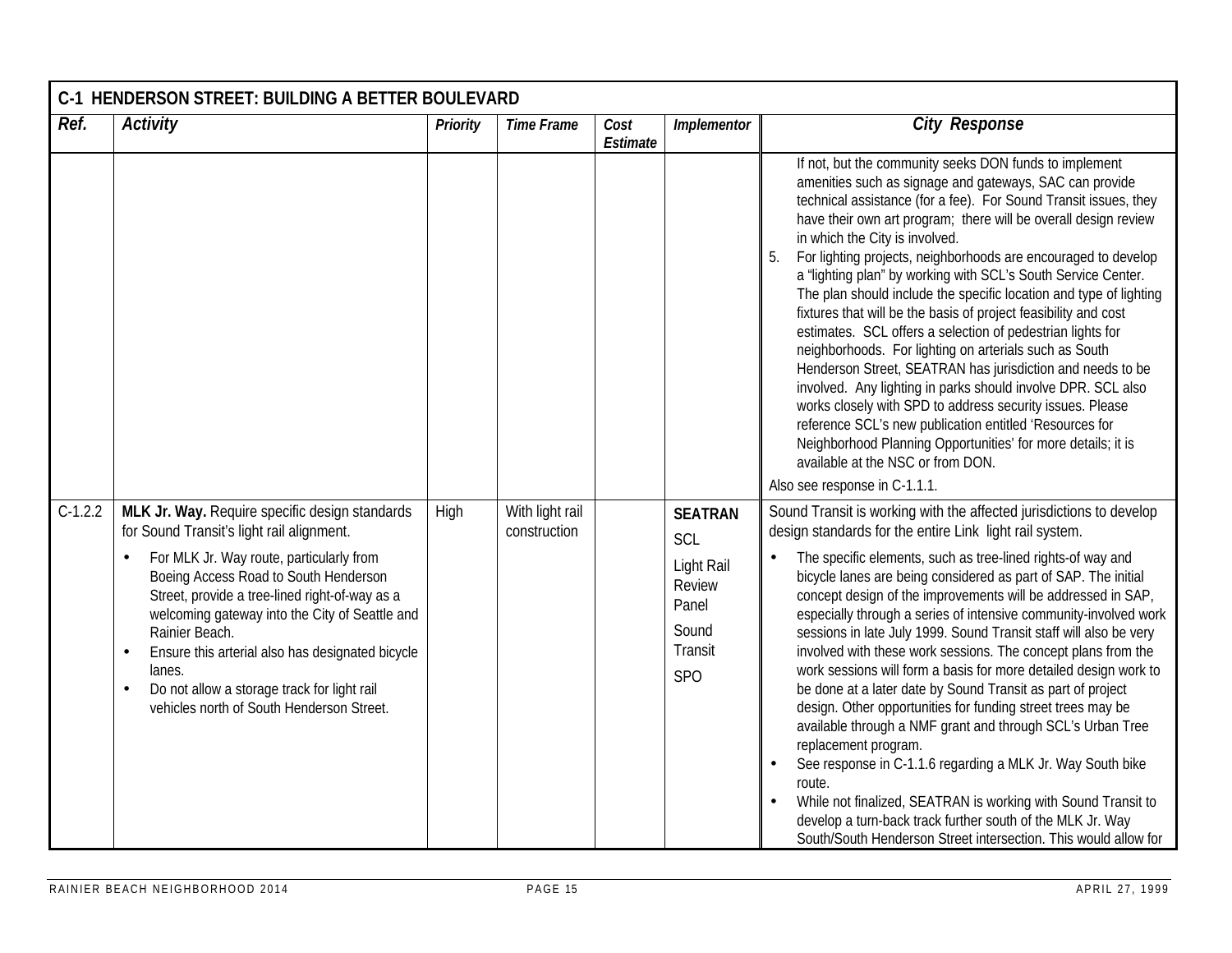|                | C-1 HENDERSON STREET: BUILDING A BETTER BOULEVARD                                                                                                                                                                                                                                                                                                                                                                                                                                                                              |                 |                                 |                  |                                                                                                                                         |                                                                                                                                                                                                                                                                                                                                                                                                                                                                                                                                                                                                                                                                                                                                                                                                                                                                                                                                                                                                                                                                                                                                                                                                                                                                                                |  |  |  |  |
|----------------|--------------------------------------------------------------------------------------------------------------------------------------------------------------------------------------------------------------------------------------------------------------------------------------------------------------------------------------------------------------------------------------------------------------------------------------------------------------------------------------------------------------------------------|-----------------|---------------------------------|------------------|-----------------------------------------------------------------------------------------------------------------------------------------|------------------------------------------------------------------------------------------------------------------------------------------------------------------------------------------------------------------------------------------------------------------------------------------------------------------------------------------------------------------------------------------------------------------------------------------------------------------------------------------------------------------------------------------------------------------------------------------------------------------------------------------------------------------------------------------------------------------------------------------------------------------------------------------------------------------------------------------------------------------------------------------------------------------------------------------------------------------------------------------------------------------------------------------------------------------------------------------------------------------------------------------------------------------------------------------------------------------------------------------------------------------------------------------------|--|--|--|--|
| Ref.           | <b>Activity</b>                                                                                                                                                                                                                                                                                                                                                                                                                                                                                                                | <b>Priority</b> | <b>Time Frame</b>               | Cost<br>Estimate | Implementor                                                                                                                             | <b>City Response</b>                                                                                                                                                                                                                                                                                                                                                                                                                                                                                                                                                                                                                                                                                                                                                                                                                                                                                                                                                                                                                                                                                                                                                                                                                                                                           |  |  |  |  |
| $C-1.2.3$      | Light Rail Station as Gateway. Design the light<br>rail station at MLK Jr. Way and South Henderson<br>Street as a gateway into the City and Rainier<br>Beach.<br>Develop unique street paving and intersection<br>patterns.<br>Design unique station platforms celebrating<br>Rainier Beach's diversity. Incorporate public art<br>made by local Rainier Valley artists in the<br>overall station design.<br>As stated in C-1.2.2, do not allow a storage<br>track for light rail vehicles north of South<br>Henderson Street. | High            | With light rail<br>construction |                  | <b>SPO</b><br><b>SEATRAN</b><br>Sound<br>Transit<br>Design<br>Comm.<br>Light Rail<br><b>Review</b><br>Panel<br><b>SAC</b><br><b>DON</b> | a narrower pedestrian crossing width at MLK Jr. Way<br>South/South Henderson Street. The configuration for the turn<br>back track will be finalized in 1999. As of July 1999, there has<br>been no discussion about siting the turnback north of South<br>Henderson Street.<br>The City's SAP team is interdepartmental and does includes staff<br>from many other City departments, as well as key Sound Transit<br>staff. The City's SAP team will work in coordination with Sound<br>Transit's station design staff, to ensure that the station and area<br>immediately surrounding it are constructed in keeping with<br>neighborhood character and in concert with the needs and<br>preferences of the community.<br>Some of these elements will be incorporated into the station<br>$\bullet$<br>development process. However, if the neighborhood wants to<br>expand the amenities further out from the station, elements of<br>the Gateway proposal could be eligible for NMF. Once more<br>detailed proposals for the gateway are developed, DON will be in<br>a better position to assess eligibility for funding and provide<br>related technical support. Additional DON support will be<br>available from the Neighborhood Development Manager as part<br>of plan implementation. |  |  |  |  |
| <b>Housing</b> |                                                                                                                                                                                                                                                                                                                                                                                                                                                                                                                                |                 |                                 |                  |                                                                                                                                         | Sound Transit has its own "1%-based" budget for art. On<br>occasions where Sound Transit installations overlap City of<br>Seattle infrastructure projects, SAC may add City "1% for art"<br>funds to the budget. SAC staff and three commissioners<br>participate on an inter-commission Light Rail Review Panel<br>together with the Design and Planning Commissions. The<br>purpose of this panel is to review Sound Transit's infrastructure<br>designs for those segments of the light rail light that pass<br>through Seattle. One goal of the panel is seek to ensure that the<br>system meets Seattle's public art and design goals.<br>See response in C-1.2.2 for storage track.                                                                                                                                                                                                                                                                                                                                                                                                                                                                                                                                                                                                      |  |  |  |  |
| $C-1.3.1$      | Develop a special overlay zone, with design                                                                                                                                                                                                                                                                                                                                                                                                                                                                                    | High            | By end of                       |                  | <b>DCLU</b>                                                                                                                             | For those areas within approximately 1/4 mile of the station, SAP                                                                                                                                                                                                                                                                                                                                                                                                                                                                                                                                                                                                                                                                                                                                                                                                                                                                                                                                                                                                                                                                                                                                                                                                                              |  |  |  |  |
|                | standards promoting preferred development                                                                                                                                                                                                                                                                                                                                                                                                                                                                                      |                 | 1999, with                      |                  | <b>SPO</b>                                                                                                                              | staff will consider these activities. SAP is using a 1/4 mile boundary                                                                                                                                                                                                                                                                                                                                                                                                                                                                                                                                                                                                                                                                                                                                                                                                                                                                                                                                                                                                                                                                                                                                                                                                                         |  |  |  |  |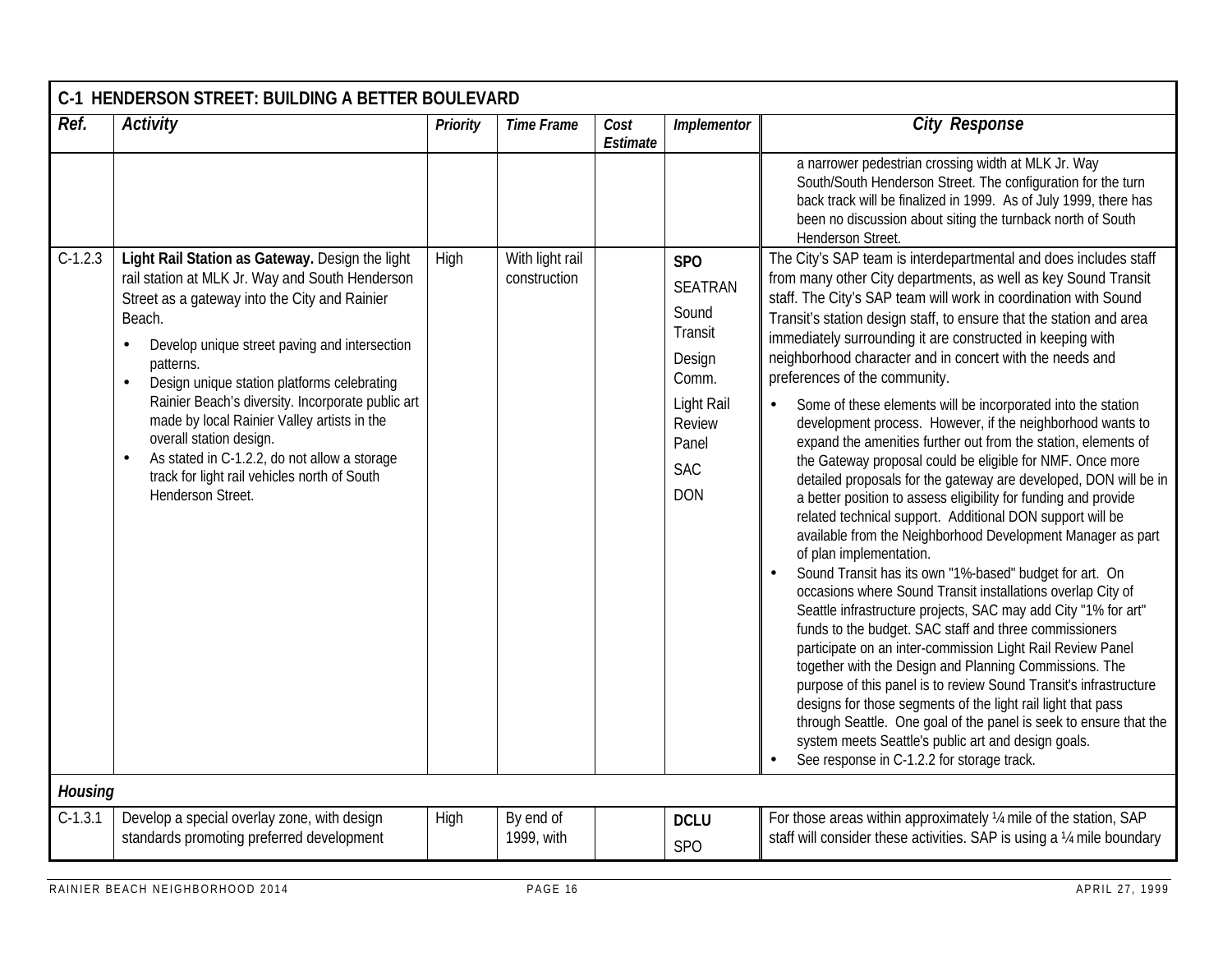|                        | C-1 HENDERSON STREET: BUILDING A BETTER BOULEVARD                                                                                                                                                                                                                                                                                                                                                                                                                                                                                                                                                        |          |                                                                   |                  |                                                            |                                                                                                                                                                                                                                                                                                                                                                                                                                                                                                                                                                                                                                                                                                                                                               |  |  |  |  |  |
|------------------------|----------------------------------------------------------------------------------------------------------------------------------------------------------------------------------------------------------------------------------------------------------------------------------------------------------------------------------------------------------------------------------------------------------------------------------------------------------------------------------------------------------------------------------------------------------------------------------------------------------|----------|-------------------------------------------------------------------|------------------|------------------------------------------------------------|---------------------------------------------------------------------------------------------------------------------------------------------------------------------------------------------------------------------------------------------------------------------------------------------------------------------------------------------------------------------------------------------------------------------------------------------------------------------------------------------------------------------------------------------------------------------------------------------------------------------------------------------------------------------------------------------------------------------------------------------------------------|--|--|--|--|--|
| Ref.                   | <b>Activity</b>                                                                                                                                                                                                                                                                                                                                                                                                                                                                                                                                                                                          | Priority | <b>Time Frame</b>                                                 | Cost<br>Estimate | Implementor                                                | <b>City Response</b>                                                                                                                                                                                                                                                                                                                                                                                                                                                                                                                                                                                                                                                                                                                                          |  |  |  |  |  |
| $C-1.3.2$              | pattern (C-1.3.1), for the South Henderson Street<br>corridor that will promote higher density<br>townhome and single-family small lot<br>development. Adopt overlay as part of Station<br>Area Planning.                                                                                                                                                                                                                                                                                                                                                                                                |          | preparation<br>of Station<br>Area Plan                            |                  | OH<br>Light Rail<br>Review<br>Panel                        | because numerous studies have shown that 1/4 mile is the typical<br>distance a person will be willing to walk to a light rail station. In<br>practice, however, the boundaries are more flexible depending on<br>geographic constraints, local street and development uses, as well<br>as the specific station area issue.                                                                                                                                                                                                                                                                                                                                                                                                                                    |  |  |  |  |  |
|                        | As part of a possible future overlay zone for<br>South Henderson Street, use Villa Park<br>Townhomes, just south of Director Street west of<br>Rainier Beach Library, as example of desired<br>physical development pattern for Rainier Beach<br>housing: higher density units designed in a<br>townhome, courtyard setting. Prepare<br>development and design standards.                                                                                                                                                                                                                                |          |                                                                   |                  |                                                            | The SAP team will look at land use and zoning issues along South<br>Henderson Street. This recommended activity will be considered<br>as part of that SAP-related work. While the current code may<br>already provide designations for what is desired, DCLU will work<br>with the community and the SAP group when rezones are<br>considered.<br>If the neighborhood is proposing specific design guidelines, the                                                                                                                                                                                                                                                                                                                                            |  |  |  |  |  |
|                        |                                                                                                                                                                                                                                                                                                                                                                                                                                                                                                                                                                                                          |          |                                                                   |                  |                                                            | neighborhood can use the NMF to develop neighborhood-specific<br>design guidelines which address community concerns. As Rainier<br>Beach has not developed the quidelines listed in this activity, the<br>neighborhood is encouraged to apply for an NMF grant to pursue<br>this activity.                                                                                                                                                                                                                                                                                                                                                                                                                                                                    |  |  |  |  |  |
|                        |                                                                                                                                                                                                                                                                                                                                                                                                                                                                                                                                                                                                          |          |                                                                   |                  |                                                            | OH supports this housing development goal. The department will<br>work cooperatively with the community to help implement its<br>housing goals wherever possible.                                                                                                                                                                                                                                                                                                                                                                                                                                                                                                                                                                                             |  |  |  |  |  |
| $C-1.3.3$<br>$C-1.4.1$ | As the City develops a specific Station Area Plan<br>for the MLK Jr. Way at South Henderson Street<br>light rail station, study and implement the<br>following neighborhood plan-supported land use<br>and zoning objectives for housing development:<br>Downzone the existing midrise zoning (MR)<br>1.<br>that fronts South Henderson Street to a low- to<br>moderate-density multifamily zone (L1, L2, or<br>L3). Also explore the potential for changing<br>the zoning designation to NCR-40, allowing for<br>possible mixed-use development. This would<br>be for properties facing South Henderson | High     | By end of<br>1999, with<br>preparation<br>of Station<br>Area Plan |                  | <b>SPO</b><br><b>DCLU</b><br>Light Rail<br>Review<br>Panel | The City appreciates the guidance the neighborhood has given<br>regarding rezones through this activity. These activities will be<br>considered as part of SAP.<br>These rezone activities will be considered as part of SAP.<br>1.<br>These rezone activities will be considered as part of SAP.<br>2.<br>The neighborhood planning process allowed neighborhoods to<br>3.<br>map areas where SPR would be allowed outright as opposed to<br>be allowed as a conditional use. The neighborhood chose to do<br>this, and this is included in the Comprehensive Plan Ordinance<br>being forwarded for City Council adoption.<br>There is a mechanism to allow for RSL zoning in the Land Use<br>Code. In its 2000 work program, DCLU intends to resolve how to |  |  |  |  |  |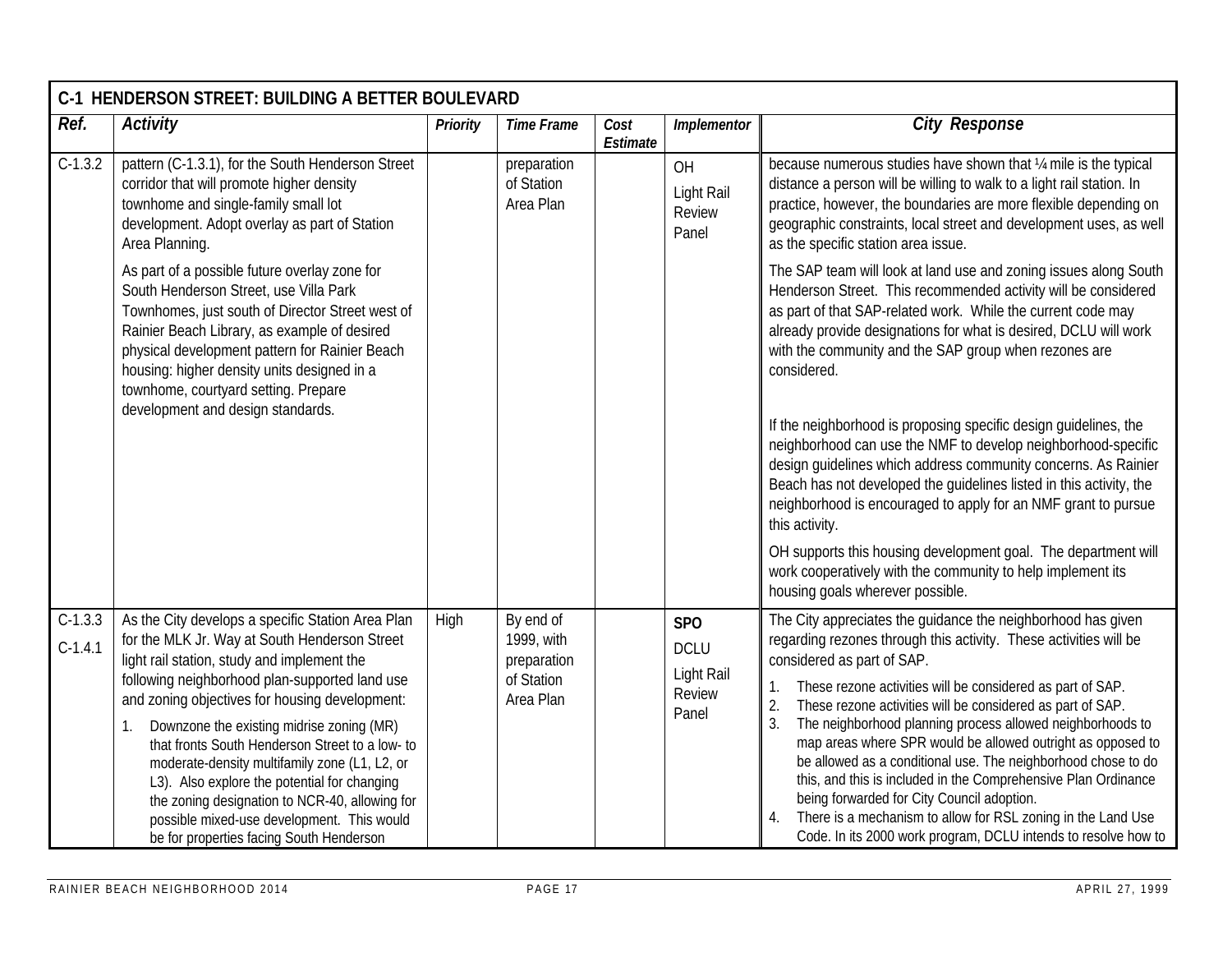|           | C-1 HENDERSON STREET: BUILDING A BETTER BOULEVARD                                                                                                                                                                                                                                                                                                                                                                                                                                                                                                                                                                                                                                           |          |                                                                                      |                  |                                                                                                |                                                                                                                                                                                                                                                                                                                                                                                                                                                                                    |  |  |  |  |
|-----------|---------------------------------------------------------------------------------------------------------------------------------------------------------------------------------------------------------------------------------------------------------------------------------------------------------------------------------------------------------------------------------------------------------------------------------------------------------------------------------------------------------------------------------------------------------------------------------------------------------------------------------------------------------------------------------------------|----------|--------------------------------------------------------------------------------------|------------------|------------------------------------------------------------------------------------------------|------------------------------------------------------------------------------------------------------------------------------------------------------------------------------------------------------------------------------------------------------------------------------------------------------------------------------------------------------------------------------------------------------------------------------------------------------------------------------------|--|--|--|--|
| Ref.      | <b>Activity</b>                                                                                                                                                                                                                                                                                                                                                                                                                                                                                                                                                                                                                                                                             | Priority | <b>Time Frame</b>                                                                    | Cost<br>Estimate | Implementor                                                                                    | <b>City Response</b>                                                                                                                                                                                                                                                                                                                                                                                                                                                               |  |  |  |  |
|           | Street only.<br>Allow for higher-density development around<br>2.<br>the light rail station. As a transition to the<br>neighborhood commercial zoning at Renton<br>Avenue S and South Henderson Street,<br>change the C1-40 around the station area to<br>NCR/NC3 or possibly MR, thereby allowing<br>mixed-use development and higher-density<br>housing. Ensure design standards to minimize<br>impact to surrounding lower density single-<br>family housing.<br>Allow Single Purpose Residential (SPR)<br>3.<br>buildings in all neighborhood commercial<br>zones (NC) within the urban village boundary.<br>Allow Residential Small Lots (RSL) for SF<br>4.<br>zones in urban village. |          |                                                                                      |                  |                                                                                                | make RSL work better for neighborhoods that would like to use<br>it. After this review, DCLU will assist the neighborhood to<br>pursue this activity.<br>See OH response in C-1.3.1.                                                                                                                                                                                                                                                                                               |  |  |  |  |
|           | <b>Economic Revitalization</b>                                                                                                                                                                                                                                                                                                                                                                                                                                                                                                                                                                                                                                                              |          |                                                                                      |                  |                                                                                                |                                                                                                                                                                                                                                                                                                                                                                                                                                                                                    |  |  |  |  |
| $C-1.4.2$ | Seek opportunities for public/private joint<br>development opportunities between the private<br>sector and the City of Seattle, Southeast Effective<br>Development, and any other emerging local<br>Community Development Corporations or<br>affordable housing providers.                                                                                                                                                                                                                                                                                                                                                                                                                  | High     | <b>ASAP</b>                                                                          |                  | <b>OED</b><br><b>DON</b><br>OH<br><b>SPO</b><br>Mayor's<br>Office<br><b>SEED</b><br>Other CDCs | OED and SPO will work with Sound Transit and with King County<br>to seek opportunities for development projects near the proposed<br>station, especially on excess station construction staging property.<br>City departments will work to coordinate joint development<br>opportunities with community members, SEED, and governmental<br>agencies.                                                                                                                               |  |  |  |  |
| $C-1.4.3$ | Develop strategies that will spur economic<br>development before and after construction of the<br>regional light rail system, including developer<br>density bonuses, design departures from the land<br>use code, easing of parking restrictions, transfer<br>of development rights (from other commercial<br>areas to the station area only), capital<br>investments of public infrastructure, tax                                                                                                                                                                                                                                                                                        | High     | Adopt<br>policies and<br>strategies as<br>part of<br><b>Station Area</b><br>Planning |                  | <b>OED</b><br>OH<br><b>SPO</b><br><b>DCLU</b><br><b>DON</b><br>Light Rail<br>Review            | Some activities are underway which may help to implement this<br>activity.<br>In February 1999, the Seattle City Council adopted the Southeast<br>Seattle Neighborhood Revitalization Strategy, which includes the<br>Rainier Beach Urban Village. If adopted by HUD (the decision will<br>be made in the summer of 1999), this strategy will give the City<br>and community-based development organizations (such as SEED<br>and HomeSight) flexibility in how they use Community |  |  |  |  |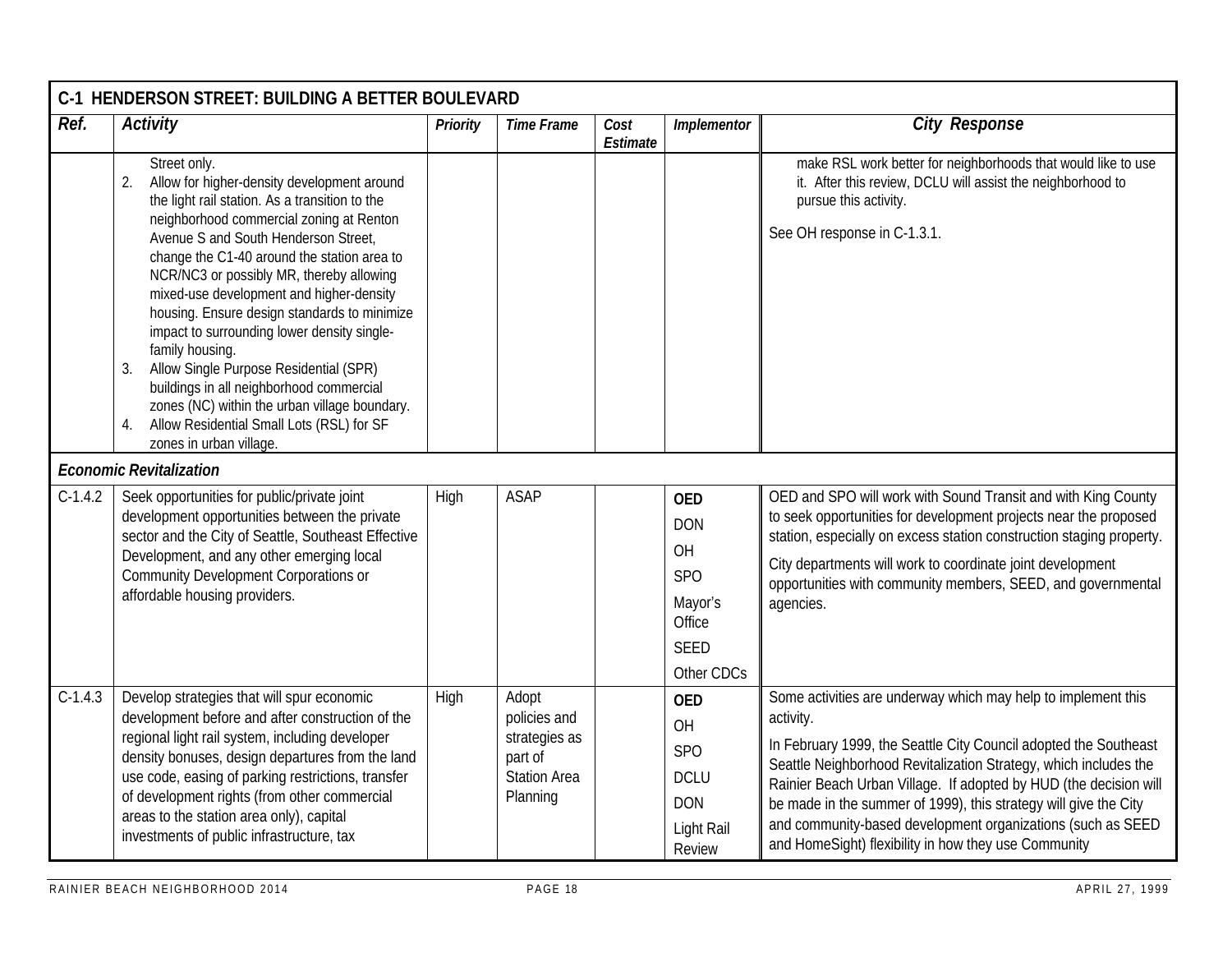|                   | C-1 HENDERSON STREET: BUILDING A BETTER BOULEVARD                                                                                                   |                 |                                         |                  |                          |                                                                                                                                                                                                                                                                                                                                                                                                                                                                                                                                                                                                                                                                                                                                 |  |  |  |  |
|-------------------|-----------------------------------------------------------------------------------------------------------------------------------------------------|-----------------|-----------------------------------------|------------------|--------------------------|---------------------------------------------------------------------------------------------------------------------------------------------------------------------------------------------------------------------------------------------------------------------------------------------------------------------------------------------------------------------------------------------------------------------------------------------------------------------------------------------------------------------------------------------------------------------------------------------------------------------------------------------------------------------------------------------------------------------------------|--|--|--|--|
| Ref.              | <b>Activity</b>                                                                                                                                     | <b>Priority</b> | <b>Time Frame</b>                       | Cost<br>Estimate | Implementor              | <b>City Response</b>                                                                                                                                                                                                                                                                                                                                                                                                                                                                                                                                                                                                                                                                                                            |  |  |  |  |
|                   | abatement programs, and others the City finds<br>feasible.                                                                                          |                 |                                         |                  | Panel                    | Development Block Grant funds in Rainier Beach. Also, OED<br>provides funding for Southeast CDCs to provide equity in real<br>estate development projects, and OED and SPO are working with<br>Sound Transit on station area planning activities at the proposed<br>South Henderson Street station, and identifying potential pilot TOD<br>projects on publicly owned property in the area. DCLU AND OH<br>has a work program item to investigate the existing TDR program<br>and density bonus programs in 1999. Lessons learned from this<br>work may be useful to this neighborhood. DCLU will consider<br>modifications to existing standards, guidelines or policies to<br>address station area objectives as part of SAP. |  |  |  |  |
|                   |                                                                                                                                                     |                 |                                         |                  |                          | City departments will work with the community to support a variety<br>of economic development initiatives/projects related to light rail and<br>station area development.                                                                                                                                                                                                                                                                                                                                                                                                                                                                                                                                                       |  |  |  |  |
|                   |                                                                                                                                                     |                 |                                         |                  |                          | Lastly, the neighborhood may wish to consider developing a local<br>Business Improvement District. OED has programs which assists<br>neighborhoods to develop BIAs. Local businesses should contact<br>OED regarding this program.                                                                                                                                                                                                                                                                                                                                                                                                                                                                                              |  |  |  |  |
| <b>Civic Core</b> |                                                                                                                                                     |                 |                                         |                  |                          |                                                                                                                                                                                                                                                                                                                                                                                                                                                                                                                                                                                                                                                                                                                                 |  |  |  |  |
| $C-1.5.1$         | Expand and improve the Rainier Beach Library.                                                                                                       | Highest         | Move forward<br>as part of<br>bond vote |                  | Library                  | Capital improvements for the Rainier Beach Library are funded<br>through the Libraries for All bond measure approved by voters.<br>The Rainier Beach Library is scheduled to be expanded from 9,000<br>to 15,000 square feet by 2007. Hours of operation are scheduled<br>to expand as of January 2000 from 55 to 60 hours per week.<br>Other improvements in service such as hours and collections will<br>be part of on-going discussions with the community and would be<br>funded through the operating budget.                                                                                                                                                                                                             |  |  |  |  |
| $C-1.5.2$         | Support the Rainier Beach High School Football<br>Stadium and Performing Arts and Cultural Center.<br>Seek opportunities for community joint use of | High            | <b>ASAP</b>                             |                  | <b>SSD</b><br><b>DPR</b> | The Performing Arts Center is available for community use,<br>although school activities will take precedence. Interested parties<br>should contact the school principal for scheduling information.                                                                                                                                                                                                                                                                                                                                                                                                                                                                                                                            |  |  |  |  |
|                   | these facilities.                                                                                                                                   |                 |                                         |                  |                          | This activity is being implemented, with the redevelopment of the<br>Rainier Beach High School Stadium being funded at \$8 million<br>dollars through the recent BTA school levy. The community will be                                                                                                                                                                                                                                                                                                                                                                                                                                                                                                                         |  |  |  |  |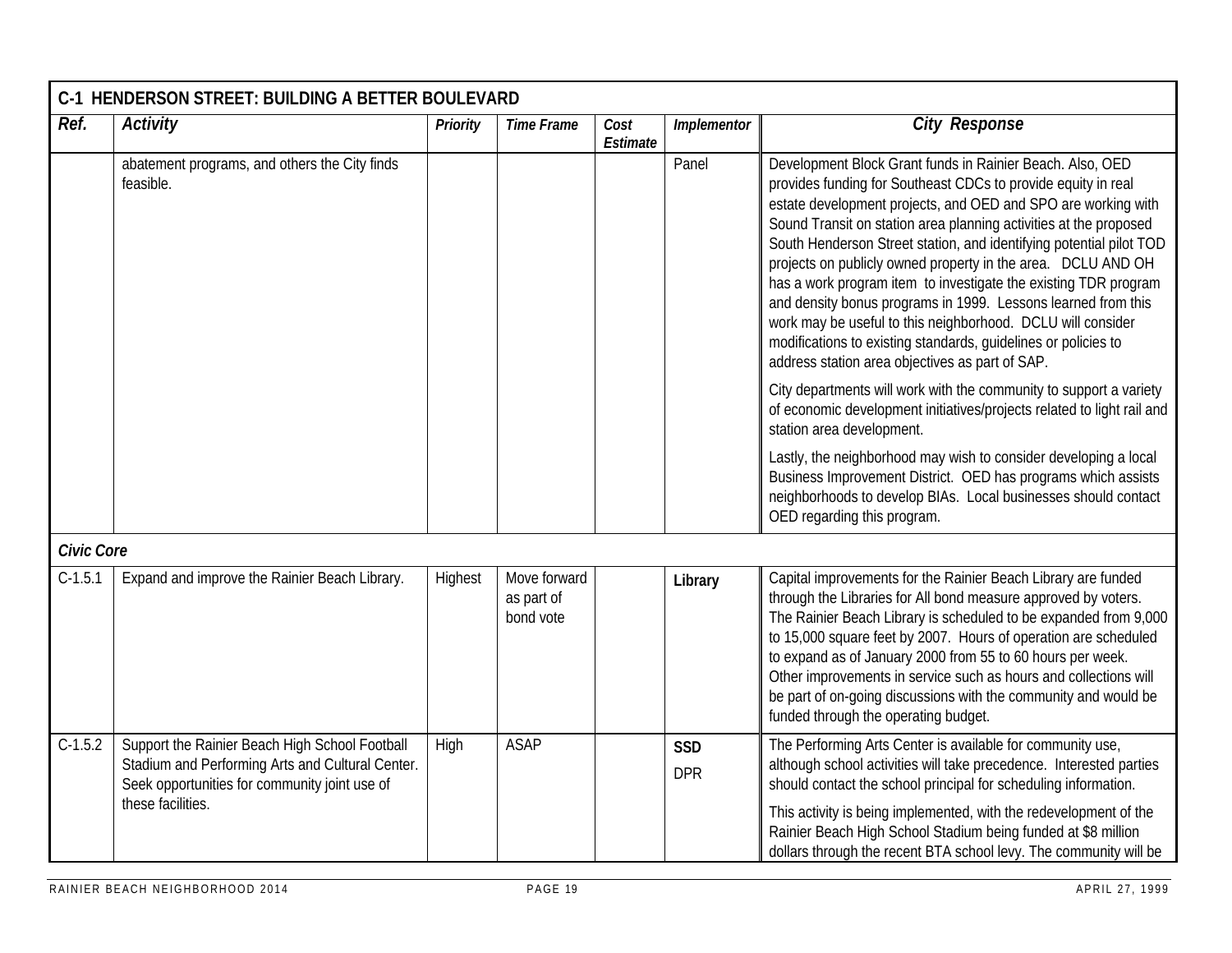|           | C-1 HENDERSON STREET: BUILDING A BETTER BOULEVARD                                                                                                                                                                                                                                               |          |                                    |                  |                                                |                                                                                                                                                                                                                                                                                                                                                                                                                                                                                                                                                                                                                                                |  |  |  |  |  |
|-----------|-------------------------------------------------------------------------------------------------------------------------------------------------------------------------------------------------------------------------------------------------------------------------------------------------|----------|------------------------------------|------------------|------------------------------------------------|------------------------------------------------------------------------------------------------------------------------------------------------------------------------------------------------------------------------------------------------------------------------------------------------------------------------------------------------------------------------------------------------------------------------------------------------------------------------------------------------------------------------------------------------------------------------------------------------------------------------------------------------|--|--|--|--|--|
| Ref.      | <b>Activity</b>                                                                                                                                                                                                                                                                                 | Priority | <b>Time Frame</b>                  | Cost<br>Estimate | Implementor                                    | <b>City Response</b>                                                                                                                                                                                                                                                                                                                                                                                                                                                                                                                                                                                                                           |  |  |  |  |  |
|           |                                                                                                                                                                                                                                                                                                 |          |                                    |                  |                                                | involved as the design for the stadium is developed. The design<br>review process will begin in late 1999 and include opportunities for<br>public participation. Shared use of SSD's sports fields with the<br>Parks Department and the community is an on-going arrangement<br>and will continue with the Rainier Beach sports complex. Issues<br>related to public use of SSD facilities is currently on a Policy<br>Docket where the City is reviewing citywide policy issues. This<br>activity will be considered as part of that review. Staff will present<br>options to the City Council in the summer of 1999.                         |  |  |  |  |  |
|           |                                                                                                                                                                                                                                                                                                 |          |                                    |                  |                                                | DPR will be meeting with all of the neighborhood groups in 1999-<br>2000 to discuss and develop their Parks COMPLAN update. This<br>will provide another opportunity for involvement.                                                                                                                                                                                                                                                                                                                                                                                                                                                          |  |  |  |  |  |
| $C-1.5.3$ | Expand programs for youth recreation and<br>education at the Community Center, as<br>determined by the Site Advisory Council.                                                                                                                                                                   | Highest  | Include in<br>next budget<br>cycle |                  | <b>DPR</b>                                     | DPR provides numerous programs and will work with the<br>neighborhood to determine the feasibility of any additional<br>programs that are desired.                                                                                                                                                                                                                                                                                                                                                                                                                                                                                             |  |  |  |  |  |
| $C-1.5.4$ | Expand the existing Community Center/Middle<br>School facility to include a multi-use service<br>center for job placement, apprenticeship training,<br>adult education, computer lab, and mini-City Hall<br>functions. Site the facility to face South<br>Henderson Street as a storefront use. | Highest  | ASAP- Begin<br>working with<br>SSD |                  | <b>SSD</b><br><b>DPR</b><br>OED<br><b>DCLU</b> | Funding to fully implement this activity is not currently available. If<br>funding is secured, implementation of the various components of<br>this activity should begin with OED and the SJI. SSD coordination<br>for the use of the Middle School space should begin with SSD's<br>Logistics and Property Management Division. DPR notes that one<br>option for housing some of the listed uses might be the Middle<br>School building. The community will need to coordinate with SSD.<br>Whichever site is chosen to house these programs, DCLU should<br>be consulted as to reconfiguring the facility to face South<br>Henderson Street. |  |  |  |  |  |
|           |                                                                                                                                                                                                                                                                                                 |          |                                    |                  |                                                | Many neighborhoods are requesting community centers. The<br>Executive will review the City's policies related to community<br>centers (as part of the citywide "Policy Docket" discussions) and<br>neighborhood recommendations related to community space and<br>provide council with a summary of options and opportunities in July<br>of 1999. This recommendation will be considered as part of that<br>review.                                                                                                                                                                                                                            |  |  |  |  |  |
| $C-1.5.5$ | Through either the City of Seattle's and/or Sound                                                                                                                                                                                                                                               | High-    | As feasible-                       |                  | <b>SAC</b>                                     | Artists can be involved in the development of streetscape                                                                                                                                                                                                                                                                                                                                                                                                                                                                                                                                                                                      |  |  |  |  |  |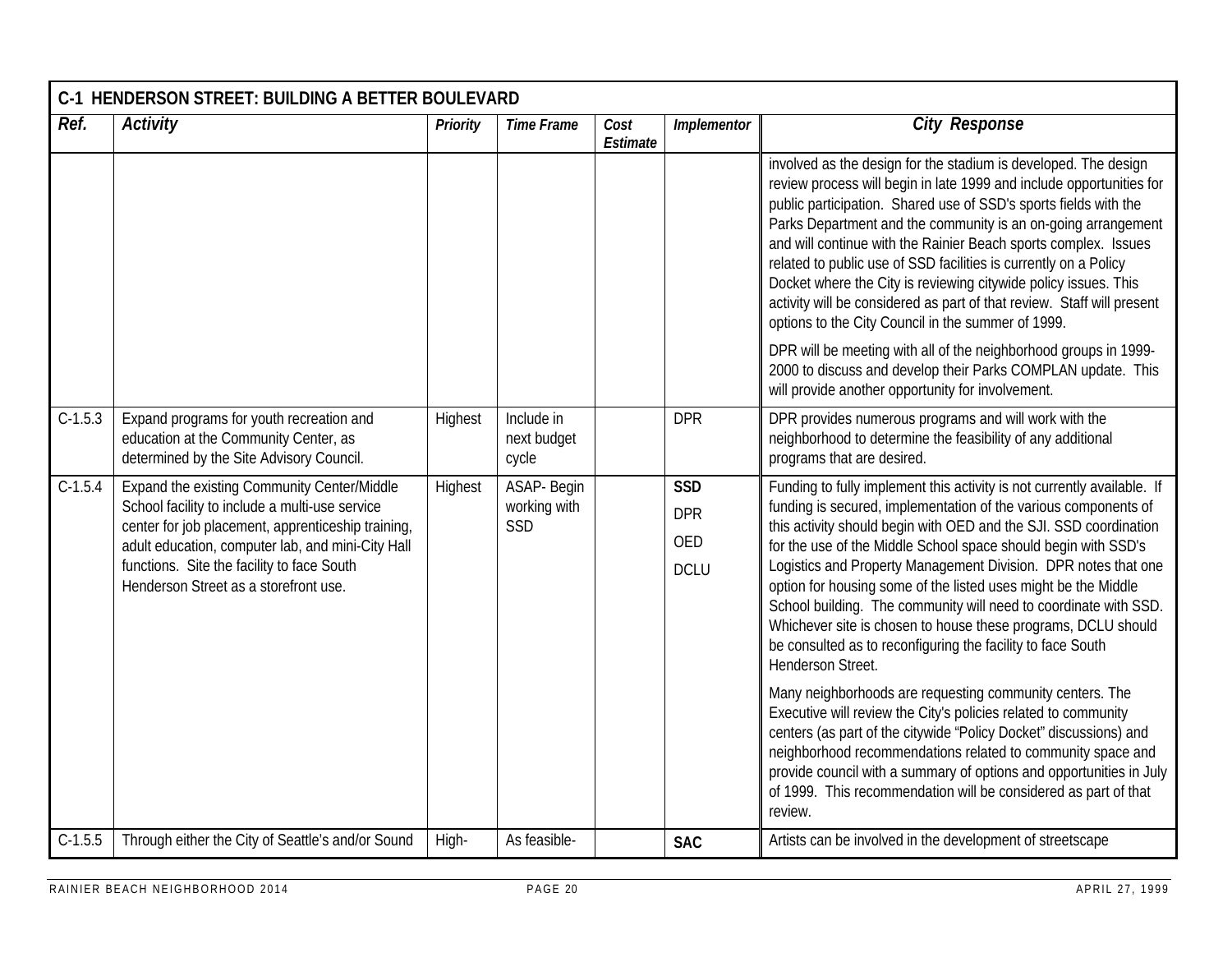| $C-1$ | <b>HENDERSON STREET: BUILDING A BETTER BOULEVARD</b>                                                                                                                                                                        |                 |                                                                 |                  |                                                                                            |                                                                                                                                                                                                                                                                                                                                                                                                                                                                                                                                                                                                                                                                                                                                                                                                                                                                                                                                                                                                            |  |  |  |  |  |
|-------|-----------------------------------------------------------------------------------------------------------------------------------------------------------------------------------------------------------------------------|-----------------|-----------------------------------------------------------------|------------------|--------------------------------------------------------------------------------------------|------------------------------------------------------------------------------------------------------------------------------------------------------------------------------------------------------------------------------------------------------------------------------------------------------------------------------------------------------------------------------------------------------------------------------------------------------------------------------------------------------------------------------------------------------------------------------------------------------------------------------------------------------------------------------------------------------------------------------------------------------------------------------------------------------------------------------------------------------------------------------------------------------------------------------------------------------------------------------------------------------------|--|--|--|--|--|
| Ref.  | <b>Activity</b>                                                                                                                                                                                                             | <b>Priority</b> | <b>Time Frame</b>                                               | Cost<br>Estimate | Implementor                                                                                | <b>City Response</b>                                                                                                                                                                                                                                                                                                                                                                                                                                                                                                                                                                                                                                                                                                                                                                                                                                                                                                                                                                                       |  |  |  |  |  |
|       | Transit's 1% for Art programs, design and build a<br>public gathering place at the northwest corner of<br>Rainier and South Henderson Street, creating a<br>physical focal point for community pride and<br>sense of place. | Medium          | Begin<br>working with<br>SSD (owner<br>of adjacent<br>property) |                  | SP <sub>O</sub><br><b>DPR</b><br>Sound<br>Transit<br><b>SSD</b><br><b>DON</b><br>Community | amenities and station development through SAC and StART. If<br>there are "1% for Art" funds generated out of the projects<br>developed through the SAP process (i.e., capital improvements in<br>the neighborhoods and areas near the light rail system), an artist<br>should be involved. Ideally, this artist would be involved in the total<br>design of the station area and streetscape, or at least in the design<br>of amenities. If there are no "1% for Art" funds, but the community<br>seeks DON funds to develop amenities, SAC can provide technical<br>assistance. Also, see SAC response in C-1.2.3.<br>Design for the public gathering space may require special funding,<br>such as a bond. Another option is for the community to pursue a<br>NMF grant. With assistance from City agencies, this will be a<br>community-led activity.<br>Note, Sound Transit also has a team of artists who will be working<br>with SAP on station design and station area public art<br>opportunities. |  |  |  |  |  |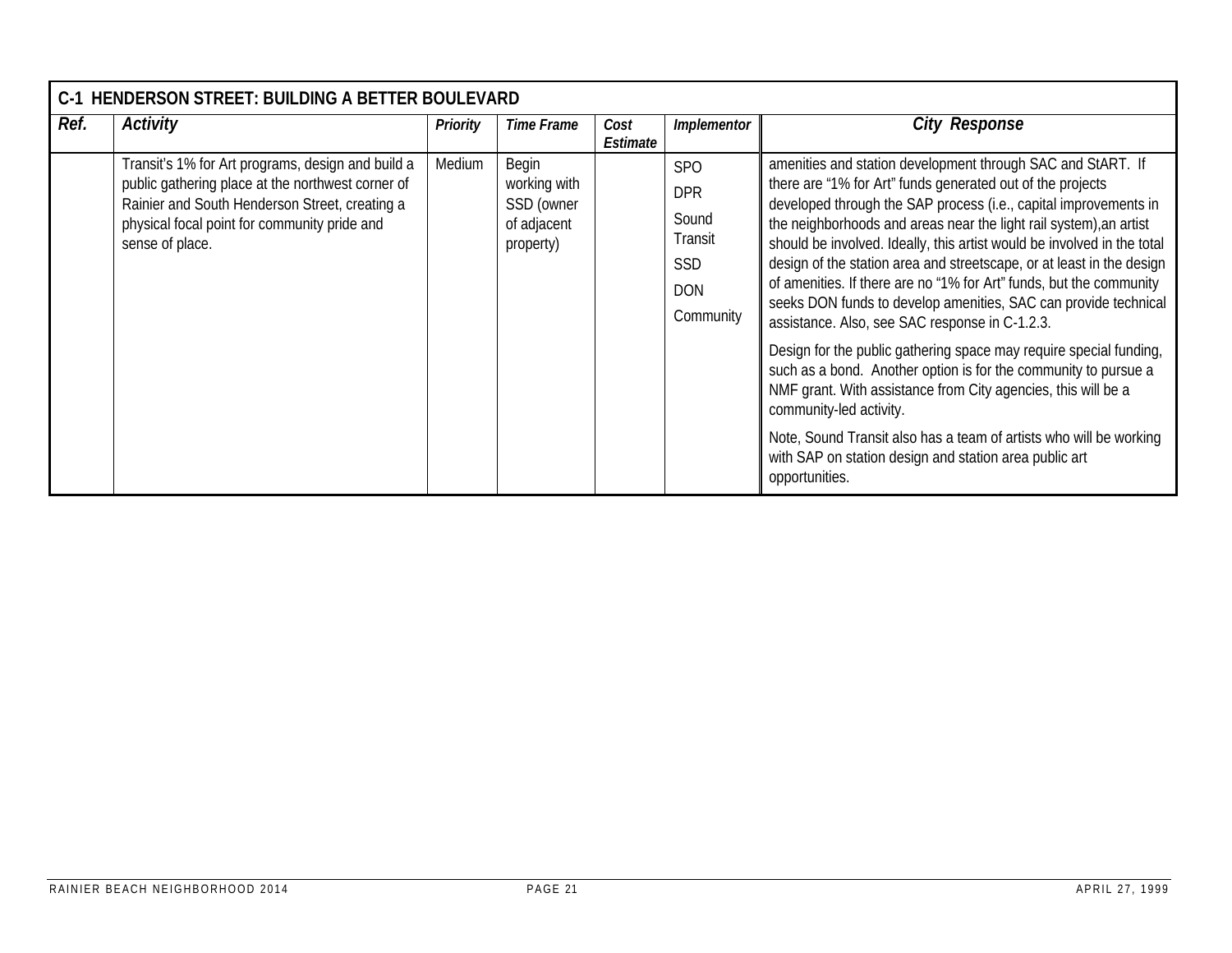# *C-2 "BEACH SQUARE": COMMERCIAL CORE REVITALIZATION*

Transportation, Economic Development, Land Use, and Streetscape concepts to rejuvenate the commercial shopping center of Rainier Beach.

## **Description**

Today, the blocks bounded by South Henderson Street to the north, Seward Park Avenue S to the east and Rainier Avenue S on both the west and south make up the core of the Rainier Beach shopping area. It consists primarily of auto-oriented uses like supermarkets and large-scale pharmacy/sundry stores, as well as small neighborhood convenience services such as banks and eating establishments. Several parcels around this "square" are vacant or have the potential for redevelopment. In the immediate surrounding areas are the refurbished Lake Washington Apartments, Rainier Beach High School, South Shore Middle School and Rainier Beach Community Center, the Rainier Beach Public Library, the Lake Washington waterfront, and single-family neighborhoods.

In many respects, this square represents the crossroads of the community ... geographically, socially, and economically. Its revitalization has been identified as a critical component to the recovery and prosperity of this portion of Rainier Beach. As a cornerstone element of the neighborhood plan, the recommended actions for "Beach Square" address economic development, transportation/streetscape, pedestrian connections, housing, and land use issues.

## **Integrated City Response**

This strategy is consistent with the Comprehensive Plan. The Executive supports the vision of a vibrant, pedestrian-focused commercial core in Rainier Beach. Over the next year, DCLU will work with neighborhoods interested in utilizing neighborhood design guidelines. Other City activities will be SEATRAN's 'design group' providing technical assistance for "Mapes/52nd Avenue South Walkway" improvements as part of the neighborhood NMF project. SPU will work with the community to determine how to clean up the pathway and will try to involve the adjacent SEED housing project. This may become part of a future Spring Clean program.

While directed toward a single goal, the individual activities in this strategy could be implemented independently of one another. While the NMF and Neighborhood EIF may provide funding for some of these less expensive items, other recommendations will require additional resources for further concept development and eventual implementation. Priorities will need to be identified through the City's sector work programs to focus City efforts once resources are identified and become available.

## **Lead Department:** DON

## **Participating Departments:** DCLU, SPO, OED, SEATRAN, DPR, SPU

## *Activities Already Underway*

1. SEATRAN is building a mid-block crosswalk in front of at Rainier Beach Library at South Fischer Street. This project is in the final design stage. (Activity C-2.3.1)

2. DCLU prepared the legislation to permit SPR outright in selected locations. This legislation was forwarded for Council consideration concurrent with the neighborhood plan. (Activity 2.4.1)

## *Tasks to be Undertaken in 1999-2000*

- 1. SEATRAN design group will provide technical assistance on design for "Mapes/52nd Avenue South Walkway" improvements as part of the neighborhood NMF project. SPU will work with the community to determine how to clean up the pathway and will try to involve the adjacent SEED housing project. This may become a part of a future Spring Clean program. (Activity C-2.3.3)
- 2. SEATRAN will review the proposed pedestrian crossing locations in Activity C-2.2.3.
- 3. Citywide "Policy Docket" discussions are underway regarding crosswalks and pedestrian activated signals. (Activity C-2.2.3)
- 4. DCLU will be reviewing the Neighborhood Design Guidelines recommendations that are developed as part of the neighborhood planning program as well as guidance proposed by neighborhoods that have not developed a full set of guidelines.
- 5. Identify those activities in this Key Strategy that are good candidates for next steps for implementation considering priorities, possible funding sources and departmental staffing capabilities through the SE sector work program.
- 6. Identify next steps for continued implementation.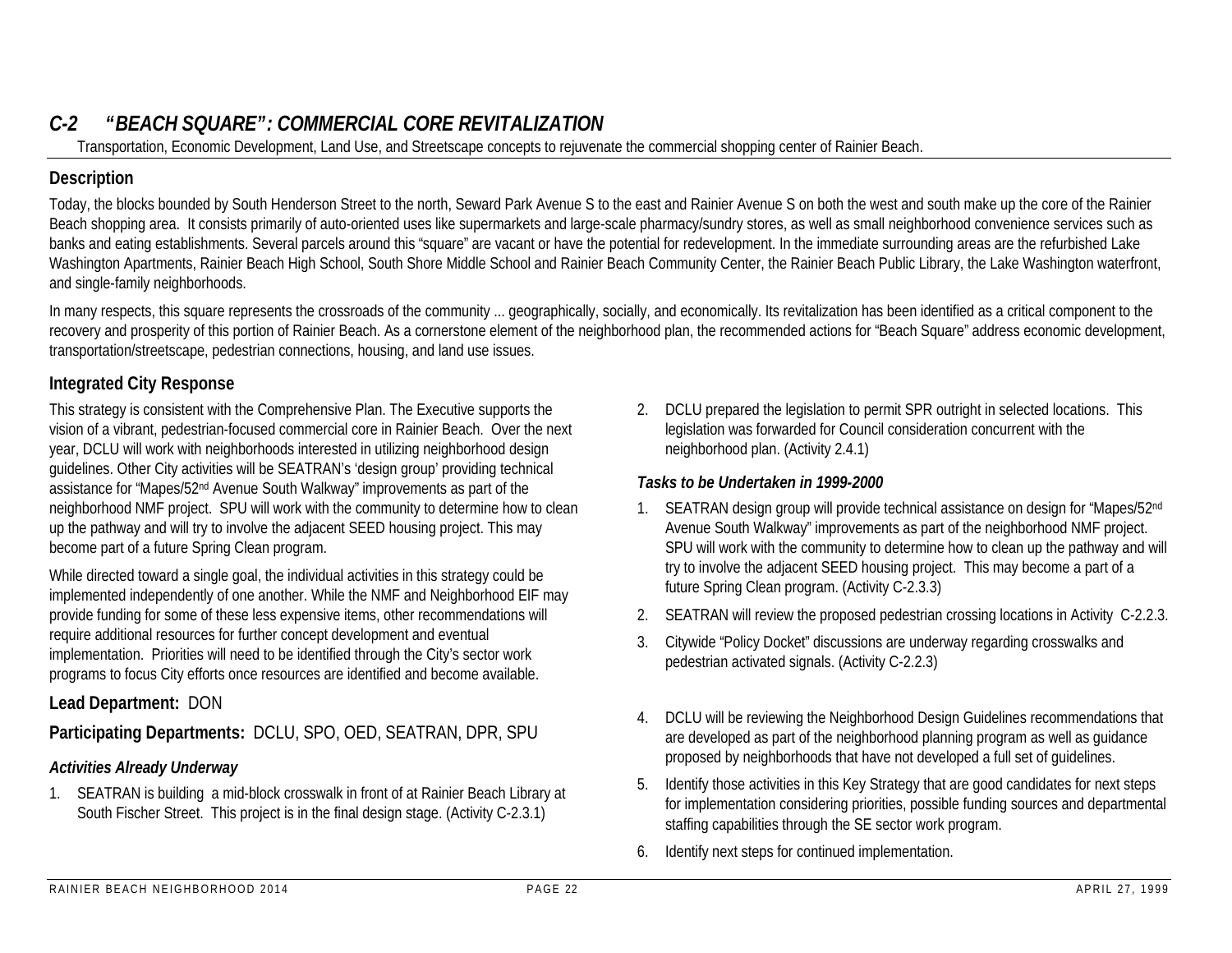|                  | C-2 "BEACH SQUARE": COMMERCIAL CORE REVITALIZATION                                                                                                                                                                                                                                                                                                                                                                                                                                                                                                                                                                                                                                                                                                                                                                          |          |               |                  |                                                                                                                  |                                                                                                                                                                                                                                                                                                                                                                                                                                                                                                                                                                                                                                                                                                                                                                                                                                                                                                                                                                                                                                                                                      |  |  |  |  |  |
|------------------|-----------------------------------------------------------------------------------------------------------------------------------------------------------------------------------------------------------------------------------------------------------------------------------------------------------------------------------------------------------------------------------------------------------------------------------------------------------------------------------------------------------------------------------------------------------------------------------------------------------------------------------------------------------------------------------------------------------------------------------------------------------------------------------------------------------------------------|----------|---------------|------------------|------------------------------------------------------------------------------------------------------------------|--------------------------------------------------------------------------------------------------------------------------------------------------------------------------------------------------------------------------------------------------------------------------------------------------------------------------------------------------------------------------------------------------------------------------------------------------------------------------------------------------------------------------------------------------------------------------------------------------------------------------------------------------------------------------------------------------------------------------------------------------------------------------------------------------------------------------------------------------------------------------------------------------------------------------------------------------------------------------------------------------------------------------------------------------------------------------------------|--|--|--|--|--|
| Ref.             | <b>Activity</b>                                                                                                                                                                                                                                                                                                                                                                                                                                                                                                                                                                                                                                                                                                                                                                                                             | Priority | Time<br>Frame | Cost<br>Estimate | Implementor                                                                                                      | <b>City Response</b>                                                                                                                                                                                                                                                                                                                                                                                                                                                                                                                                                                                                                                                                                                                                                                                                                                                                                                                                                                                                                                                                 |  |  |  |  |  |
|                  | <b>Economic Development</b>                                                                                                                                                                                                                                                                                                                                                                                                                                                                                                                                                                                                                                                                                                                                                                                                 |          |               |                  |                                                                                                                  |                                                                                                                                                                                                                                                                                                                                                                                                                                                                                                                                                                                                                                                                                                                                                                                                                                                                                                                                                                                                                                                                                      |  |  |  |  |  |
| $C-2.1$ .<br>1.A | <b>Business Retention and Recruitment.</b> Provide<br>physical and economic environment in which<br>existing businesses can grow and thrive, and to<br>which new business will be attracted. Consider the<br>following:<br>A. Potential Zoning Changes- Neighborhood<br><b>Commercial.</b> Consider relaxing the requirement<br>for ground-floor retail uses in neighborhood<br>commercial zones, by allowing existing NC zones<br>to be adapted to the urban village designation of<br>NCR zones. Also, while this plan does not<br>promote any specific zoning changes, consider<br>possible rezones to change general commercial<br>(C1/C2) zoning to neighborhood commercial<br>(NC/NCR) for potential new development, if<br>proposed development contributes to the vision of<br>a pedestrian-oriented urban village. | Highest  | ASAP          |                  | <b>DCLU</b><br>SPO<br>OED<br>Private<br>Sector<br><b>SEED</b><br><b>SAC</b><br>Other CDCs<br>Community<br>Groups | DCLU will work with the neighborhood to undertake a land use<br>planning exercise and rezone analysis to explore different zoning<br>designations to see if a rezone might achieve the neighborhood's<br>vision and meet the City's criteria for rezones. Several<br>neighborhoods have requested DCLU's services in this capacity.<br>DCLU is likely to begin this work as part of their 2001-2002 work<br>program.<br>Many of the elements of this activity will be considered through the<br>Station Area Planning process within approximately a 1/4 mile radius<br>of the station. SAP is using a 1/4 mile boundary because numerous<br>studies have shown that 1/4 mile is the typical distance a person will<br>be willing to walk to a light rail station. In practice, however, the<br>boundaries are more flexible depending on geographic constraints,<br>local street and development uses, as well as the specific station<br>area issue.<br>SPO, DCLU and other City departments will be working with the<br>community and will further review future rezone requests. |  |  |  |  |  |
| $C-2.1$ .<br>1.B | B. Potential Zoning Changes- Pedestrian<br>Overlay. As area develops in the future, consider<br>a P2 overlay zone to further encourage pedestrian<br>uses and building amenities.<br>C. Design Guidelines. Create guidelines to<br>promote elements that will encourage storefront<br>shopping, walking, and interaction among<br>residents, business owners, and area visitors.                                                                                                                                                                                                                                                                                                                                                                                                                                            | Highest  | ASAP          |                  | <b>DCLU</b><br><b>SPO</b><br>OED<br>Private<br>Sector<br>SEED<br><b>SAC</b><br>Other CDCs<br>Community<br>Groups | DCLU will address neighborhood specific design guideline<br>proposals starting 2 <sup>nd</sup> quarter 1999 and ongoing throughout 2000.<br>DCLU will work with neighborhoods using a three phased process,<br>which will package neighborhood proposals in sets of<br>approximately 6 neighborhoods each. First, more fully developed<br>neighborhood design guideline proposals will be reviewed by DCLU<br>and the neighborhoods with the goal of Council adoption of the first<br>package before the end of 1999. In the second and third phases<br>DCLU will work with remaining neighborhoods whose guideline<br>proposals are more formulative for presentation to Council in 2000,<br>likely in the 2 <sup>nd</sup> and 4 <sup>th</sup> quarters.<br>The neighborhood can use the NMF to develop neighborhood-<br>specific design quidelines which address community concerns.<br>DCLU will work with Rainier Beach to assist them in development of                                                                                                                         |  |  |  |  |  |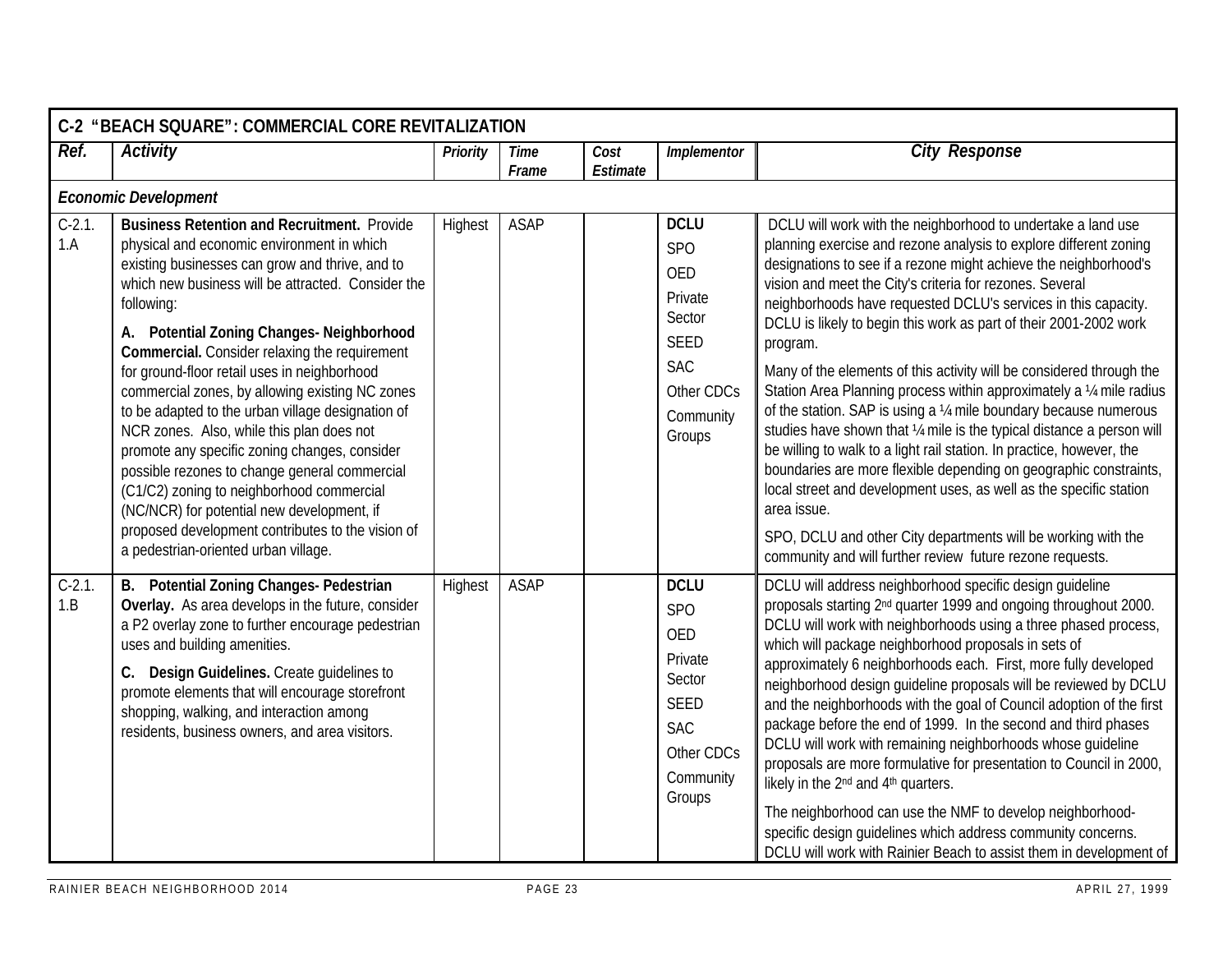|                | C-2 "BEACH SQUARE": COMMERCIAL CORE REVITALIZATION                                                                                                                                                                                                                                                                                                                                                                                                                                                                                                                                                      |          |                      |                  |                                                                                                                                                   |                                                                                                                                                                                                                                                                                                                                                                                                                                                                                                                                                                                                                                                                                                                                                                                                                                                                                                                                                                                                                                                                                                                                                                                                                                                                                                      |  |  |  |  |
|----------------|---------------------------------------------------------------------------------------------------------------------------------------------------------------------------------------------------------------------------------------------------------------------------------------------------------------------------------------------------------------------------------------------------------------------------------------------------------------------------------------------------------------------------------------------------------------------------------------------------------|----------|----------------------|------------------|---------------------------------------------------------------------------------------------------------------------------------------------------|------------------------------------------------------------------------------------------------------------------------------------------------------------------------------------------------------------------------------------------------------------------------------------------------------------------------------------------------------------------------------------------------------------------------------------------------------------------------------------------------------------------------------------------------------------------------------------------------------------------------------------------------------------------------------------------------------------------------------------------------------------------------------------------------------------------------------------------------------------------------------------------------------------------------------------------------------------------------------------------------------------------------------------------------------------------------------------------------------------------------------------------------------------------------------------------------------------------------------------------------------------------------------------------------------|--|--|--|--|
| Ref.           | <b>Activity</b>                                                                                                                                                                                                                                                                                                                                                                                                                                                                                                                                                                                         | Priority | <b>Time</b><br>Frame | Cost<br>Estimate | Implementor                                                                                                                                       | <b>City Response</b>                                                                                                                                                                                                                                                                                                                                                                                                                                                                                                                                                                                                                                                                                                                                                                                                                                                                                                                                                                                                                                                                                                                                                                                                                                                                                 |  |  |  |  |
|                |                                                                                                                                                                                                                                                                                                                                                                                                                                                                                                                                                                                                         |          |                      |                  |                                                                                                                                                   | design guidelines. DCLU anticipates to fit Rainier Beach into the<br>2nd or 3rd phase of the process.<br>Pedestrian overlays will be considered as part of the SAP process.<br>See response in C-2.1.1.A.                                                                                                                                                                                                                                                                                                                                                                                                                                                                                                                                                                                                                                                                                                                                                                                                                                                                                                                                                                                                                                                                                            |  |  |  |  |
| $C-2.1$<br>1.C | D. Collaboration Among Providers. Build a<br>strong, collaborative effort among area merchants,<br>the Rainier Chamber of Commerce, and SEED for<br>marketing, promotion, and special events. Utilize<br>existing programs to conduct outreach to<br>merchants on marketing and promotion, financial<br>issues and other business operation concerns.<br>Make additional efforts to improve the physical<br>environment to make Rainier Beach a more<br>attractive place to do business and shop, and this<br>means coordinating the proposed streetscape and<br>pedestrian connection recommendations. | Highest  | <b>ASAP</b>          |                  | <b>OED</b><br><b>SAC</b><br><b>DCLU</b><br>SP <sub>O</sub><br>Private<br>Sector<br><b>SEED</b><br><b>SAC</b><br>Other CDCs<br>Community<br>Groups | The planning group should identify a specific organization to lead<br>efforts to develop a joint marketing, promotions and special events<br>campaign for the planning area. The planning group should work<br>with the Rainier Chamber and SEED, as these two organizations<br>are currently involved in the identified activities. For example,<br>SEED's Main Street Project Coordinator is currently working on<br>business retention and recruitment efforts in other neighborhood<br>business districts in Southeast Seattle.<br>The planning group could use the services of the Neighborhood<br>Business Council to assist with developing collaborative efforts with<br>the identified organizations. The Neighborhood Business Council is<br>under contract with OED to assist neighborhood business district<br>organizations with such efforts. Also, see responses under C-1.4.3.<br>One potential opportunity may exist through a collaborative effort to<br>develop a 'Small Business Incubator' facility at Safeway shopping<br>center with assistance from King County. Currently, the community<br>is working on this as a long-term implementation activity and the<br>Seattle Chamber of Commerce and King County are involved.<br>See SAC response in C-1.2.1 for streetscapes. |  |  |  |  |
|                | Transportation/Streetscape                                                                                                                                                                                                                                                                                                                                                                                                                                                                                                                                                                              |          |                      |                  |                                                                                                                                                   |                                                                                                                                                                                                                                                                                                                                                                                                                                                                                                                                                                                                                                                                                                                                                                                                                                                                                                                                                                                                                                                                                                                                                                                                                                                                                                      |  |  |  |  |
| $C-2.2.1$      | Reconfigure Rainier Avenue S between 54th<br>Avenue S to Cloverdale Street to (1) retain the<br>existing number of lanes in each direction, (2)<br>develop a landscaped median to slow traffic and<br>create a more pedestrian-oriented street, and(3)<br>allow on-street parking during off-peak hours.                                                                                                                                                                                                                                                                                                | Highest  | 1 to 2<br>years      |                  | <b>SEATRAN</b><br>Community<br>Groups<br>Local<br>Shopping<br>Centers                                                                             | While the City supports the goal to provide pedestrian friendly<br>streets, changes to the capacity a street such as Rainier Avenue<br>South would affect the operations of other district streets. One<br>significant impact of this activity might potentially be to displace<br>traffic onto local residential streets, potentially creating more auto-<br>pedestrian conflicts.                                                                                                                                                                                                                                                                                                                                                                                                                                                                                                                                                                                                                                                                                                                                                                                                                                                                                                                  |  |  |  |  |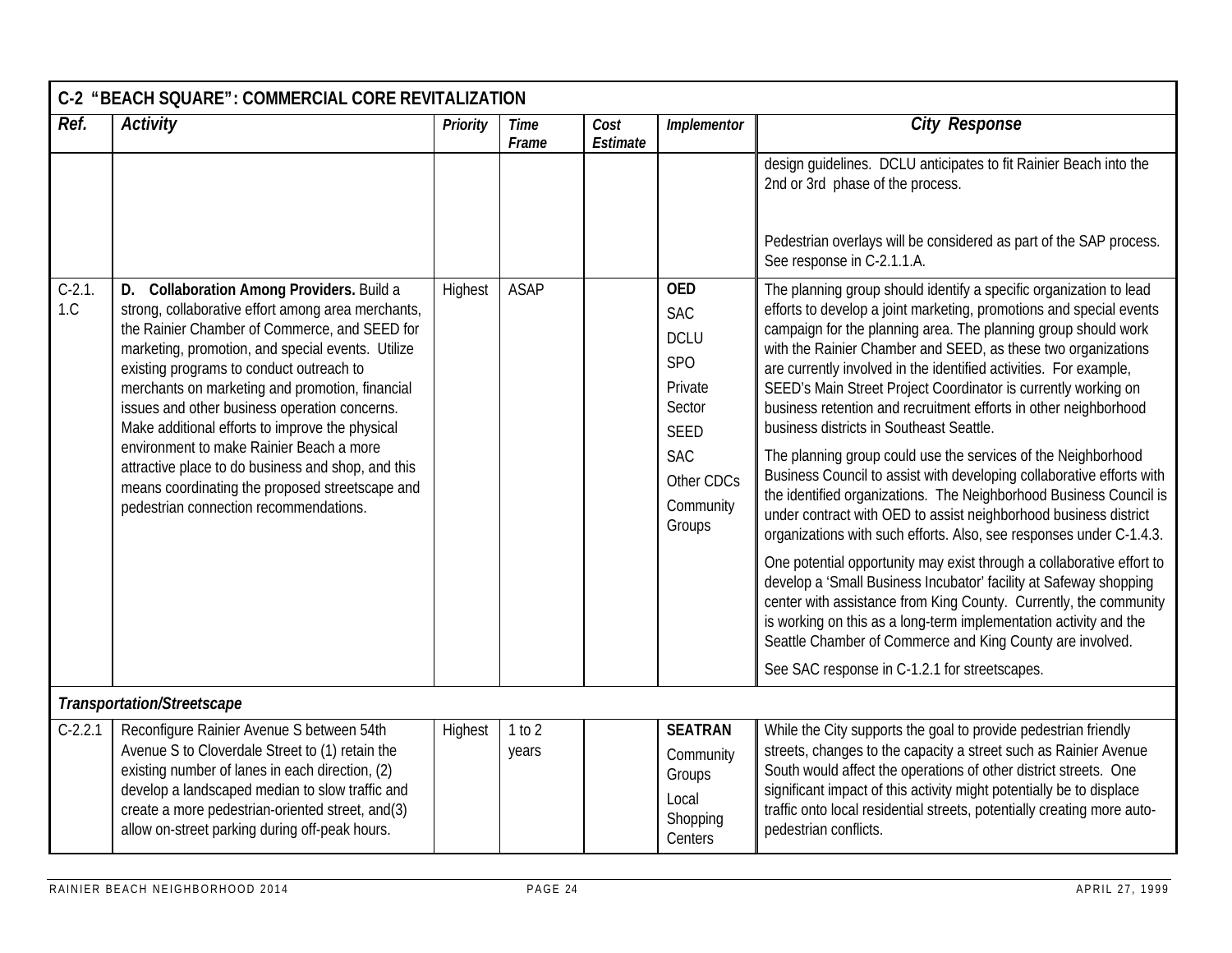|           | C-2 "BEACH SQUARE": COMMERCIAL CORE REVITALIZATION                                                                                                                                                                                                                                                               |          |                                                                |                  |                                                                                     |                                                                                                                                                                                                                                                                                                                                                                                                                                                                                                                                                                                                                                                                                                                                                                                                                                                                                                                                                                                                                  |  |  |  |  |
|-----------|------------------------------------------------------------------------------------------------------------------------------------------------------------------------------------------------------------------------------------------------------------------------------------------------------------------|----------|----------------------------------------------------------------|------------------|-------------------------------------------------------------------------------------|------------------------------------------------------------------------------------------------------------------------------------------------------------------------------------------------------------------------------------------------------------------------------------------------------------------------------------------------------------------------------------------------------------------------------------------------------------------------------------------------------------------------------------------------------------------------------------------------------------------------------------------------------------------------------------------------------------------------------------------------------------------------------------------------------------------------------------------------------------------------------------------------------------------------------------------------------------------------------------------------------------------|--|--|--|--|
| Ref.      | <b>Activity</b>                                                                                                                                                                                                                                                                                                  | Priority | Time<br>Frame                                                  | Cost<br>Estimate | Implementor                                                                         | <b>City Response</b>                                                                                                                                                                                                                                                                                                                                                                                                                                                                                                                                                                                                                                                                                                                                                                                                                                                                                                                                                                                             |  |  |  |  |
|           | Refer to Figure 12 in the neighborhood plan.                                                                                                                                                                                                                                                                     |          |                                                                |                  |                                                                                     | Also, provision of a median along a heavily used street such as<br>Rainier Avenue South will raise significant issues, such as the<br>possible difficulty of obtaining support of adjacent property owners<br>reliant on access provided by the street, obtaining general<br>community consensus behind the suggested change, and obtaining<br>funding for design and construction of this kind of work. Clearly,<br>this activity will need further development and funding will need to<br>be secured to do this analysis. Funding will need to be secured to<br>further analyze these options.                                                                                                                                                                                                                                                                                                                                                                                                                |  |  |  |  |
| $C-2.2.2$ | Restrict the flow of traffic from the Rainier Beach<br>shopping center to two, well-defined entries. One<br>should be located just south of the Library and<br>Director Street, and another would be at 52nd<br>Avenue S, tying into the proposed pedestrian walk<br>path for this street (refer to C-2.3 recs). | High     | Coordinate<br>with<br>redevelop<br>ment of<br>various<br>sites |                  | <b>SEATRAN</b><br><b>DCLU</b><br>Community<br>Groups<br>Local<br>Shopping<br>Center | SEATRAN will review any driveway access proposals that the<br>shopping center owners submit. However, SEATRAN is not aware<br>of a mechanism by which the local shopping center owners could<br>be presently required to make such a change. SEATRAN thinks<br>that such a change would need to be volunteered by the property<br>owners themselves.<br>If the shopping mall redevelops, , DCLU may request a traffic study<br>at the time of the application and, based on the conclusions,<br>condition development accordingly. DCLU will take the<br>recommendations of the neighborhood plan into consideration.                                                                                                                                                                                                                                                                                                                                                                                            |  |  |  |  |
| $C-2.2.3$ | Improve pedestrian crossings (perhaps providing<br>decorative elements) at Director Street,<br>Sturtevant/51st, and 52nd/54th. These crossings<br>should not have pedestrian-activated signals, but<br>be timed to allow for regular pedestrian intervals.                                                       | High     | 1 to 2<br>years                                                |                  | <b>SEATRAN</b><br><b>SAC</b>                                                        | SEATRAN understands this to be a request for the installation of<br>full signal to improve pedestrian crossings at these locations.<br>Numerous neighborhood plans are requesting changes to<br>pedestrian signals. Therefore, issues related to pedestrian crossing<br>signals and the provision of crosswalks have been placed a 'Policy<br>Docket' where the City is reviewing citywide policy issues. This<br>activity will be considered as part of that review. Staff will present<br>options to the City Council in 1999.<br>However, some general responses follow. The installation of new<br>signals is based on meeting standard warrants for signal<br>installation. These national standards are based on considerations<br>including traffic speeds and volumes; pedestrian use of the<br>intersections; and accident history. These locations - having low-<br>volume non-arterial cross-streets - do not seem to be ones that<br>would typically meet the warrants for new signals. SEATRAN will |  |  |  |  |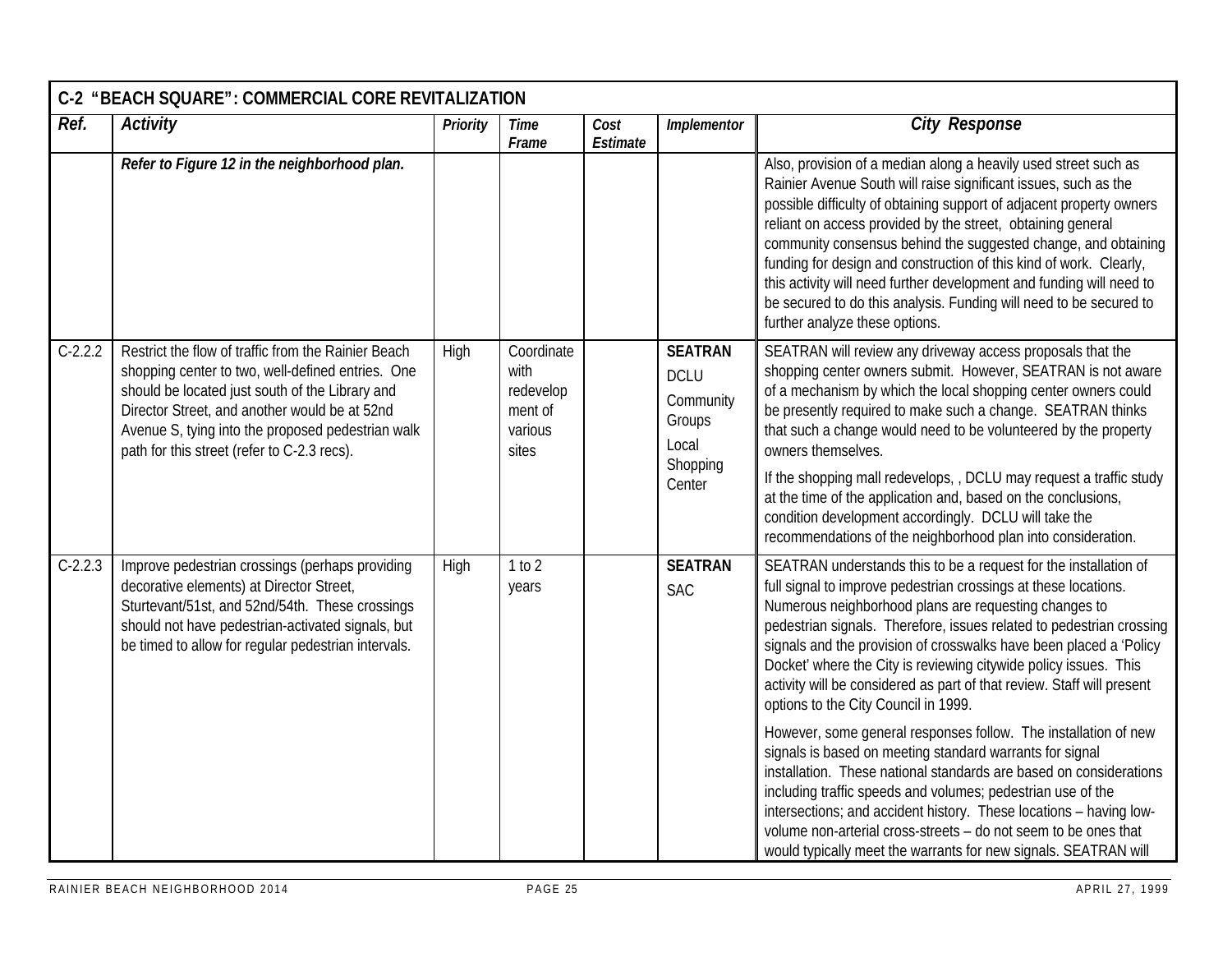|           | C-2 "BEACH SQUARE": COMMERCIAL CORE REVITALIZATION                                                                                                                                                                                                                                                      |                 |                                                                                                         |                  |                                                               |                                                                                                                                                                                                                                                                                                                                                                                                                                                                                                                                                                                                                                                                                                                                                                                                                                                                                                                                                                                           |  |  |  |  |
|-----------|---------------------------------------------------------------------------------------------------------------------------------------------------------------------------------------------------------------------------------------------------------------------------------------------------------|-----------------|---------------------------------------------------------------------------------------------------------|------------------|---------------------------------------------------------------|-------------------------------------------------------------------------------------------------------------------------------------------------------------------------------------------------------------------------------------------------------------------------------------------------------------------------------------------------------------------------------------------------------------------------------------------------------------------------------------------------------------------------------------------------------------------------------------------------------------------------------------------------------------------------------------------------------------------------------------------------------------------------------------------------------------------------------------------------------------------------------------------------------------------------------------------------------------------------------------------|--|--|--|--|
| Ref.      | <b>Activity</b>                                                                                                                                                                                                                                                                                         | <b>Priority</b> | <b>Time</b><br>Frame                                                                                    | Cost<br>Estimate | Implementor                                                   | <b>City Response</b>                                                                                                                                                                                                                                                                                                                                                                                                                                                                                                                                                                                                                                                                                                                                                                                                                                                                                                                                                                      |  |  |  |  |
|           |                                                                                                                                                                                                                                                                                                         |                 |                                                                                                         |                  |                                                               | review these locations in 1999 to determine if they meet signal<br>warrants.                                                                                                                                                                                                                                                                                                                                                                                                                                                                                                                                                                                                                                                                                                                                                                                                                                                                                                              |  |  |  |  |
|           |                                                                                                                                                                                                                                                                                                         |                 |                                                                                                         |                  |                                                               | Artists can be involved in the development of streetscape amenities<br>and station development through the Seattle Arts Commission. If<br>there are "1% for Art" funds generated out of capital projects, an<br>artist should be involved. Ideally, this artist would be involved in the<br>total design of the station area and streetscape, or at least in the<br>design of amenities. If there are no "1% for Art" funds, but the<br>community seeks DON funds to implement amenities, SAC can<br>provide technical assistance.                                                                                                                                                                                                                                                                                                                                                                                                                                                        |  |  |  |  |
|           | <b>Pedestrian Connections</b>                                                                                                                                                                                                                                                                           |                 |                                                                                                         |                  |                                                               |                                                                                                                                                                                                                                                                                                                                                                                                                                                                                                                                                                                                                                                                                                                                                                                                                                                                                                                                                                                           |  |  |  |  |
| $C-2.3.1$ | Library Crossing. Support development of a<br>crossing across Rainier Avenue S between the<br>Rainier Beach shopping center and the Library.<br>Consider development of a decorative, paved<br>crosswalk.                                                                                               | Highest         | ASAP,<br>eliminate<br>steps<br>required by<br><b>SEATRAN</b><br>to gather<br>wide-<br>spread<br>support |                  | <b>SEATRAN</b><br>Community                                   | In response to community request, SEATRAN has designed a<br>median island for installation on Rainier Avenue South next to the<br>library (at S Fisher Street). This improvement is being funded with<br>NSF funds. This design has been shared with community<br>members. It includes installation of the island, an overhead<br>crosswalk sign, and signs on the island itself. The order for this<br>work has been forwarded to SEATRAN crews and will be<br>completed by summer 1999.<br>SEATRAN will monitor the designed improvements to determine<br>whether additional changes are needed (e.g., crosswalk striping).<br>Also, issues related to the provision of crosswalks is currently on a<br>'Policy Docket' where the City is reviewing citywide policy issues.<br>This activity will be considered as part of that review. Staff will<br>present options to the City Council in the summer of 1999.<br>Lastly, see response in C-1.1.1. related to funding for crosswalks. |  |  |  |  |
| $C-2.3.2$ | Internal Circulation in Shopping Area. As part of<br>DCLU master use permit and project design<br>review, require pedestrian plan showing specific<br>internal site and sidewalk pedestrian paths and<br>crossings. Also require trees in the parking area.<br>Refer to Figure 13 in neighborhood plan. | High            | Coordinate<br>with<br>redevelop<br>ment of<br>various<br>sites                                          |                  | <b>DCLU</b><br><b>SEATRAN</b><br>Local<br>Shopping<br>Centers | The Design Review process already considers the pedestrian<br>environment related to private development. If the neighborhood is<br>developing its own set of design guidelines, they might wish to<br>emphasize the pedestrian environment and raise specific design<br>goals. DCLU recognizes SEATRAN as the responsible party for<br>providing pedestrian amenities in the ROW.                                                                                                                                                                                                                                                                                                                                                                                                                                                                                                                                                                                                        |  |  |  |  |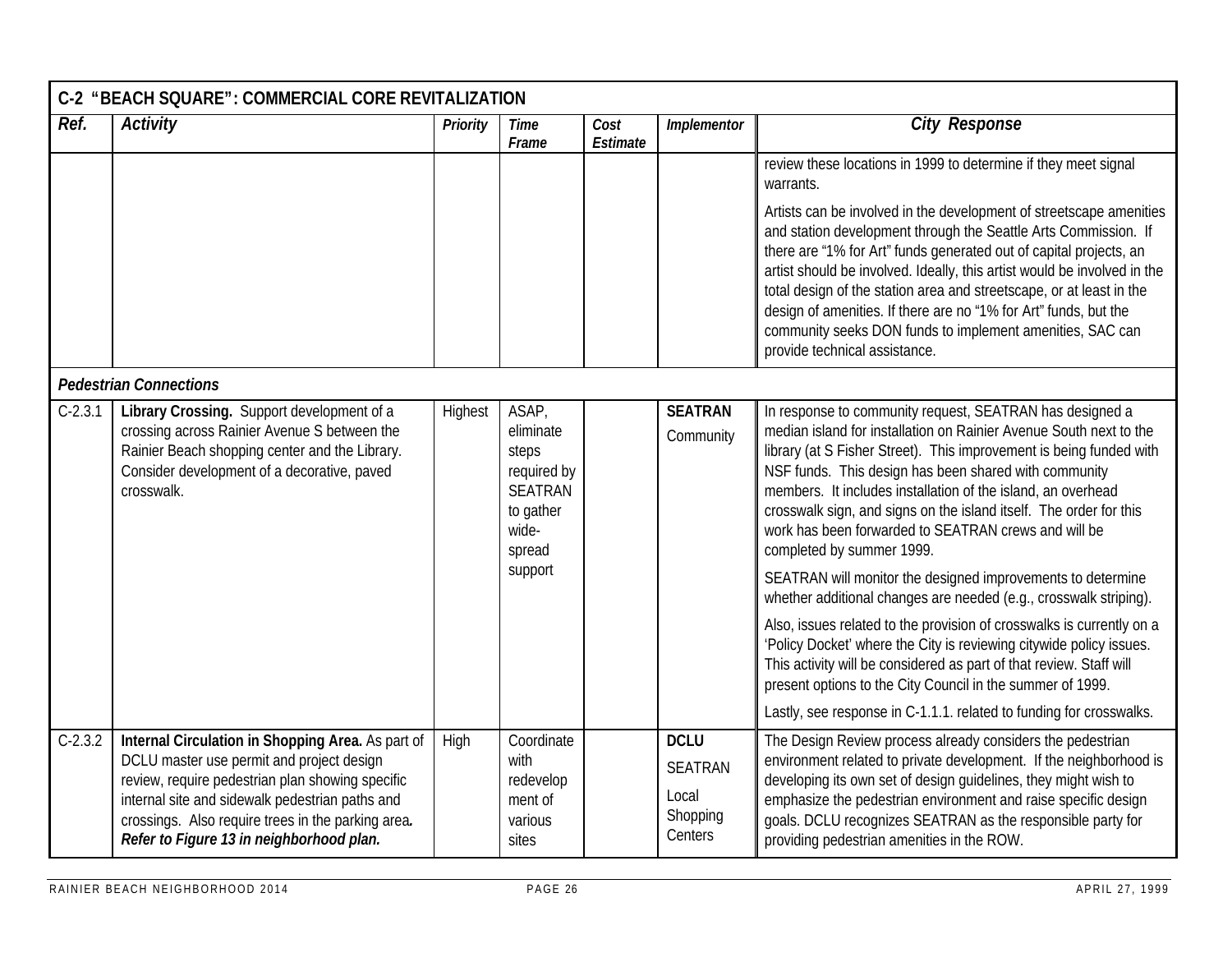|                | C-2 "BEACH SQUARE": COMMERCIAL CORE REVITALIZATION                                                                                                                                                                                                                                                                                                                                                                                                                                                                                                                                                                                                                                                                                                                                      |                 |                                                                                                                 |                  |                                                                                                             |                                                                                                                                                                                                                                                                                                                                                                                                                                                                                                                                                                                                                                                                                                                                                                                                                                                                                                                                                                                                                                              |  |  |  |  |
|----------------|-----------------------------------------------------------------------------------------------------------------------------------------------------------------------------------------------------------------------------------------------------------------------------------------------------------------------------------------------------------------------------------------------------------------------------------------------------------------------------------------------------------------------------------------------------------------------------------------------------------------------------------------------------------------------------------------------------------------------------------------------------------------------------------------|-----------------|-----------------------------------------------------------------------------------------------------------------|------------------|-------------------------------------------------------------------------------------------------------------|----------------------------------------------------------------------------------------------------------------------------------------------------------------------------------------------------------------------------------------------------------------------------------------------------------------------------------------------------------------------------------------------------------------------------------------------------------------------------------------------------------------------------------------------------------------------------------------------------------------------------------------------------------------------------------------------------------------------------------------------------------------------------------------------------------------------------------------------------------------------------------------------------------------------------------------------------------------------------------------------------------------------------------------------|--|--|--|--|
| Ref.           | <b>Activity</b>                                                                                                                                                                                                                                                                                                                                                                                                                                                                                                                                                                                                                                                                                                                                                                         | <b>Priority</b> | <b>Time</b><br>Frame                                                                                            | Cost<br>Estimate | Implementor                                                                                                 | <b>City Response</b>                                                                                                                                                                                                                                                                                                                                                                                                                                                                                                                                                                                                                                                                                                                                                                                                                                                                                                                                                                                                                         |  |  |  |  |
|                |                                                                                                                                                                                                                                                                                                                                                                                                                                                                                                                                                                                                                                                                                                                                                                                         |                 |                                                                                                                 |                  |                                                                                                             | SEATRAN would not focus on design and operations internal to this<br>site and on private property, but would want to review changes that<br>may affect safety and operations in the adjacent public streets.                                                                                                                                                                                                                                                                                                                                                                                                                                                                                                                                                                                                                                                                                                                                                                                                                                 |  |  |  |  |
| $C-2.3.3$      | Mapes/52 <sup>nd</sup> Avenue S Walk. Improve 52nd<br>Avenue S into a safe and attractive pedestrian<br>connection that bisects the Beach Square area.<br>Refer to Figures 13, 14 and 15 in neighborhood<br>plan. It would connect various residential<br>neighborhoods to Rainier Beach's shopping and<br>civic core. Implement the following ideas:<br>Improve path with benches, lighting, and<br>signage.<br>Provide clear directional signage to key<br>landmarks and destinations.<br>Add landscaping that complements the riparian<br>$\bullet$<br>and overgrown segments of the path.<br>Encourage participation among local<br>businesses.<br>Tie into improving Fisher/Director Streets.<br>Tie into Lake Washington Apartments Play area<br>$\bullet$<br>and Community Hall. | Highest         | ASAP,<br>project has<br>been<br>underway,<br>previously<br>separate<br>from<br>neighborho<br>od plan<br>process |                  | <b>SEATRAN</b><br>SCL<br><b>DON</b><br>Community<br>Groups<br>SPU<br>Surrounding<br>Area<br><b>Business</b> | The neighborhood has recently received a DON "Small and Simple"<br>grant for the design of this facility and has finished most of the<br>design. The neighborhood has applied to use an additional \$20,000<br>from the EIF. This City property is under SEATRAN's jurisdiction,<br>SEATRAN would have jurisdiction in determining location and type<br>of lighting. As the lights along the Mapes Walk are the property of<br>SEATRAN, SEATRAN's design group will provide technical<br>assistance for the 'Mapes/52 <sup>nd</sup> Avenue South Walkway"<br>improvements as part of the neighborhood NMF project. Also,<br>since the Neighborhood Power Project is located in SE Seattle this<br>year, this project may merit attention and SCL participation. SCL<br>staff will be available to provide technical assistance.<br>Also, SPU will work with the community to determine how to clean<br>up the pathway and will try to involve the adjacent SEED housing<br>project. This may become a part of a future Spring Clean program. |  |  |  |  |
| <b>Housing</b> |                                                                                                                                                                                                                                                                                                                                                                                                                                                                                                                                                                                                                                                                                                                                                                                         |                 |                                                                                                                 |                  |                                                                                                             |                                                                                                                                                                                                                                                                                                                                                                                                                                                                                                                                                                                                                                                                                                                                                                                                                                                                                                                                                                                                                                              |  |  |  |  |
| $C-2.4.1$      | Allow for development of mixed-use or single-<br>purpose residential housing along Rainier Avenue<br>S between 51st and 57th Avenues South Consider<br>potential zoning changes (from current C1 to NCR)<br>to facilitate infill development. This exception is<br>limited to area covered by boundaries of this<br>cornerstone element.                                                                                                                                                                                                                                                                                                                                                                                                                                                | High            | Coordinate<br>as<br>developme<br>nt occurs<br>on various<br>sites                                               |                  | <b>DCLU</b><br><b>SPO</b>                                                                                   | DCLU has prepared the legislation to permit SPR outright for<br>Council consideration concurrent with the adoption of the<br>neighborhood plan.<br>For other zoning recommendations (including developing in-fill<br>strategies that promote housing), DCLU will work with the<br>neighborhood to undertake a land use planning exercise and<br>rezone analysis to explore different zoning designations to see if a<br>rezone might achieve the neighborhood's vision and meet the City's<br>criteria for rezones. Several neighborhoods have requested DCLU's<br>services in this capacity. DCLU is likely to begin this work as part<br>of their 2001-2002 work program.                                                                                                                                                                                                                                                                                                                                                                  |  |  |  |  |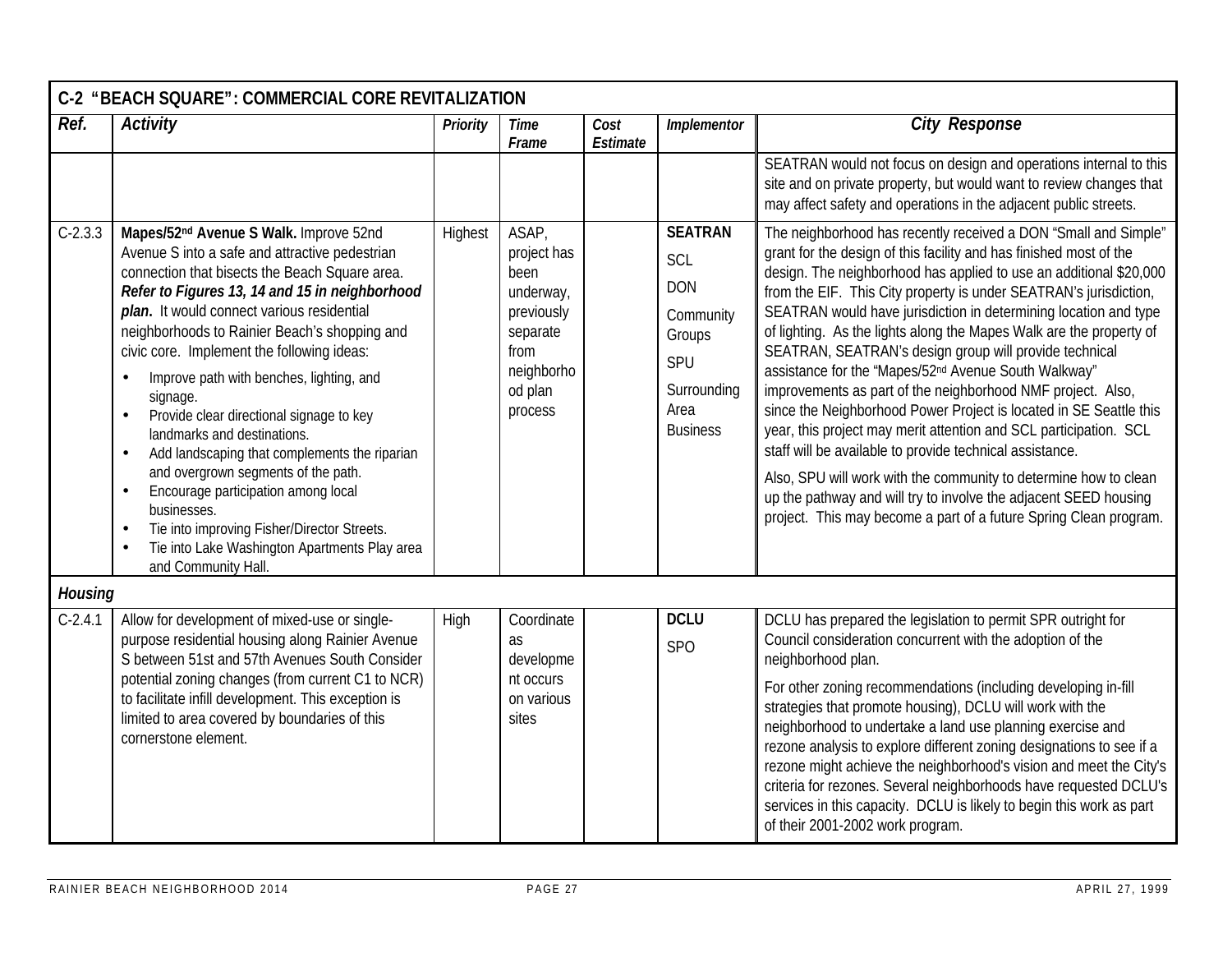|           | C-2 "BEACH SQUARE": COMMERCIAL CORE REVITALIZATION                                                                                                                                                                                                                                                                                                                                                                                                                                                                                                                                                                                                             |          |                                                                              |                  |                                                                                  |                                                                                                                                                                                                                                                                                                                                                                                                                                                                                                                                                                                                                                                                                                                                                                                                                                                                                                                                                                                                                                                         |  |  |  |  |  |
|-----------|----------------------------------------------------------------------------------------------------------------------------------------------------------------------------------------------------------------------------------------------------------------------------------------------------------------------------------------------------------------------------------------------------------------------------------------------------------------------------------------------------------------------------------------------------------------------------------------------------------------------------------------------------------------|----------|------------------------------------------------------------------------------|------------------|----------------------------------------------------------------------------------|---------------------------------------------------------------------------------------------------------------------------------------------------------------------------------------------------------------------------------------------------------------------------------------------------------------------------------------------------------------------------------------------------------------------------------------------------------------------------------------------------------------------------------------------------------------------------------------------------------------------------------------------------------------------------------------------------------------------------------------------------------------------------------------------------------------------------------------------------------------------------------------------------------------------------------------------------------------------------------------------------------------------------------------------------------|--|--|--|--|--|
| Ref.      | <b>Activity</b>                                                                                                                                                                                                                                                                                                                                                                                                                                                                                                                                                                                                                                                | Priority | <b>Time</b><br>Frame                                                         | Cost<br>Estimate | Implementor                                                                      | <b>City Response</b>                                                                                                                                                                                                                                                                                                                                                                                                                                                                                                                                                                                                                                                                                                                                                                                                                                                                                                                                                                                                                                    |  |  |  |  |  |
|           | <b>Land Use Issues</b>                                                                                                                                                                                                                                                                                                                                                                                                                                                                                                                                                                                                                                         |          |                                                                              |                  |                                                                                  |                                                                                                                                                                                                                                                                                                                                                                                                                                                                                                                                                                                                                                                                                                                                                                                                                                                                                                                                                                                                                                                         |  |  |  |  |  |
| $C-2.5.1$ | Preserve all existing zoning designations along the<br>Lake Washington shoreline. On a project-by-<br>project basis, consider changing the underlying<br>shoreline zone (from current Conservancy<br>Management (CM) to Urban Residential (UR)) but<br>the community feels strongly that the City should<br>consider doing so as a contract rezone meeting the<br>following criteria (also refer to recommendation<br>LUH-4.3).                                                                                                                                                                                                                                | High     | Address<br>this issue<br>as project<br>permits<br>come<br>before the<br>City |                  | <b>DCLU</b>                                                                      | As written, this is a policy recommendation, rather than an<br>implementation activity. It requires further development and<br>analysis of possible changes to the Comprehensive Plan, shoreline<br>regulations and the land use code, including rezone criteria. DCLU<br>may be able to consider this as part of its 2001-2002 work program<br>when it works with neighborhoods on a land use planning exercise<br>and rezone analysis to explore different zoning designations and<br>see if rezones might achieve the neighborhood's vision and meet<br>the City's criteria for rezones.                                                                                                                                                                                                                                                                                                                                                                                                                                                             |  |  |  |  |  |
|           | The proposal's site plan preserves public access<br>to the waterfront.<br>The proposal's site plan preserves views of<br>Lake Washington.<br>The proposal provides additional open space or<br>$\bullet$<br>public use of the site.<br>The proposed use benefits the community with<br>$\bullet$<br>a desired neighborhood-serving commercial use<br>such as a restaurant (if allowed under the<br>Shoreline Program).                                                                                                                                                                                                                                         |          |                                                                              |                  |                                                                                  | Rezones are judged on the basis of adopted criteria to ensure that<br>land use decisions across the City are made on the basis of the<br>same set of rules. While the City can take into account the<br>neighborhood's comments and recommendations, final decisions<br>must be based on criteria in the City's Land Use Code.<br>Also, rezones within the shoreline fall under the jurisdiction of the<br>Department of Ecology. DOE approves or rejects rezones<br>proposals based on an approved Master Program.                                                                                                                                                                                                                                                                                                                                                                                                                                                                                                                                     |  |  |  |  |  |
| $C-2.5.2$ | Address neighborhood concerns regarding<br>overflow of boat trailers onto South Henderson<br>Street and Seward Park Avenue South. Consider<br>the following alternatives:<br>Develop a shared use agreement with SSD to<br>А.<br>use the Rainier Beach High School parking lot<br>for boat trailer storage. This would be for the<br>summer months only when the school is not in<br>peak operation. Generate revenue by<br>charging to park at facility or on City streets.<br>Support with police enforcement.<br>Raze existing parking lot, and construct an<br>В.<br>underground structure to house the trailers.<br>Landscape over the parking structure. | High     | 1 to 2<br>years                                                              |                  | <b>DPR</b><br>SPD<br><b>SEATRAN</b><br>SSD<br><b>DCLU</b><br>Community<br>Groups | DPR will work with the community on the trailer parking issues at<br>Atlantic Street. However, the department recently instituted a<br>public process to revisit the city-wide programming needs for<br>motorized boat launching. Through this process, the Atlantic Street<br>Boat Ramp was re-affirmed as a site for this activity. If significant<br>changes to Atlantic Street Boat Ramp were proposed, funding<br>would need to be secured to analyze them. An NMF grant may be<br>appropriate to fund a study to explore option A for Atlantic Street<br>Boat Ramp. Currently, the Department does not have the funding to<br>do this work. Another potential method for addressing this issue is<br>for the SPD Parking Enforcement Unit to assist with the<br>enforcement of illegally parked trailers on public streets. Citizens<br>should contact the Parking Enforcement Unit with their complaints.<br>SPD is very concerned with the use of SPD staff as described in<br>alternative A, which calls for expanded enforcement, given their |  |  |  |  |  |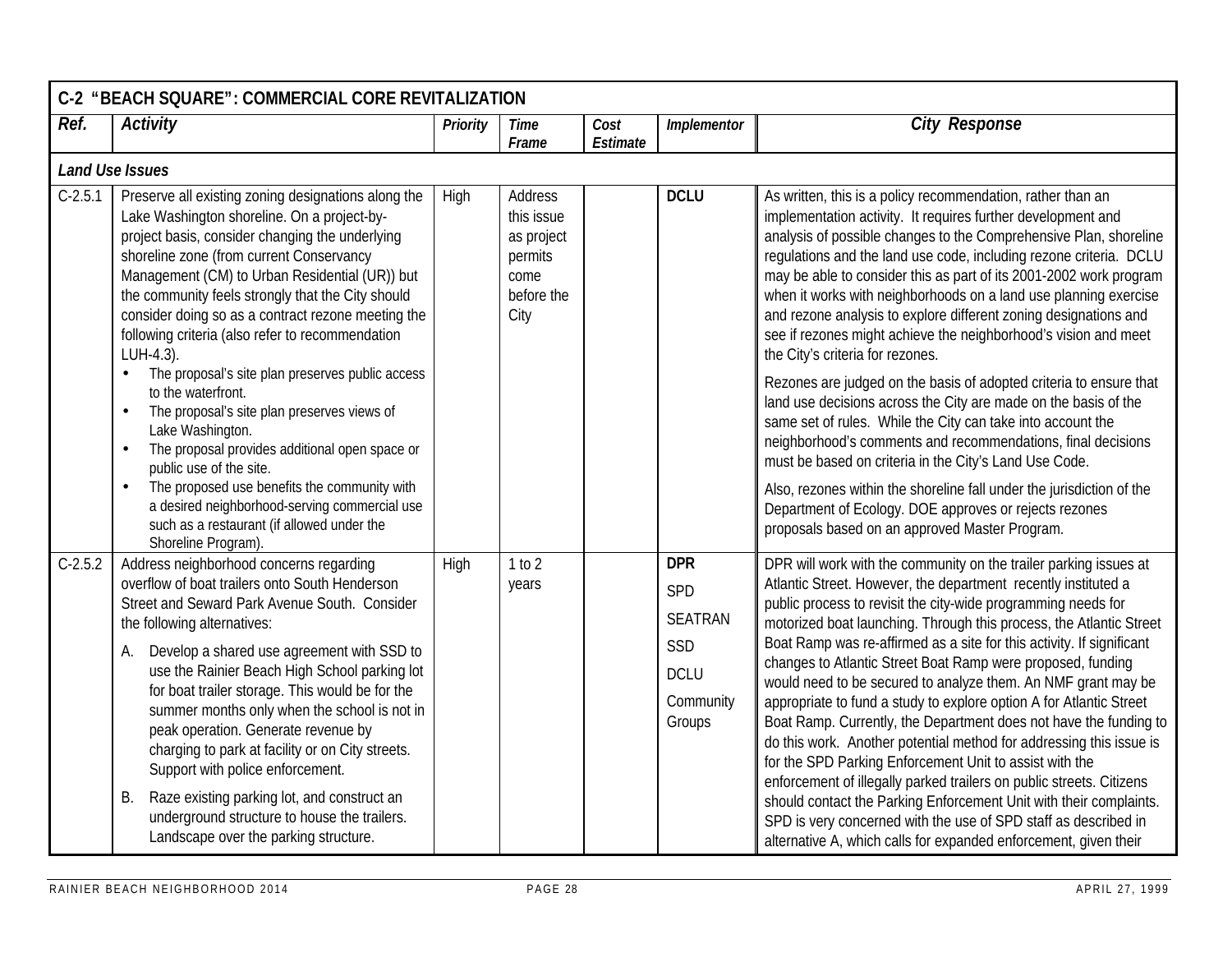|      | C-2 "BEACH SQUARE": COMMERCIAL CORE REVITALIZATION                                                           |          |               |                  |             |                                                                                                                                                                                                                 |  |  |  |
|------|--------------------------------------------------------------------------------------------------------------|----------|---------------|------------------|-------------|-----------------------------------------------------------------------------------------------------------------------------------------------------------------------------------------------------------------|--|--|--|
| Ref. | <b>Activity</b>                                                                                              | Priority | Time<br>Frame | Cost<br>Estimate | Implementor | <b>City Response</b>                                                                                                                                                                                            |  |  |  |
|      | Eliminate the boat ramp altogether, and return<br>the parking area into more usable shoreline<br>open space. |          |               |                  |             | limited staffing. The Parking Enforcement Unit should be consulted<br>prior to any implementation or changes that would require SPD<br>enforcement.                                                             |  |  |  |
|      |                                                                                                              |          |               |                  |             | Discussions about the feasibility (and then the practicality) of the<br>use of Rainier Beach High School's parking lot should begin with<br>the school's principal. The City will forward this activity to SSD. |  |  |  |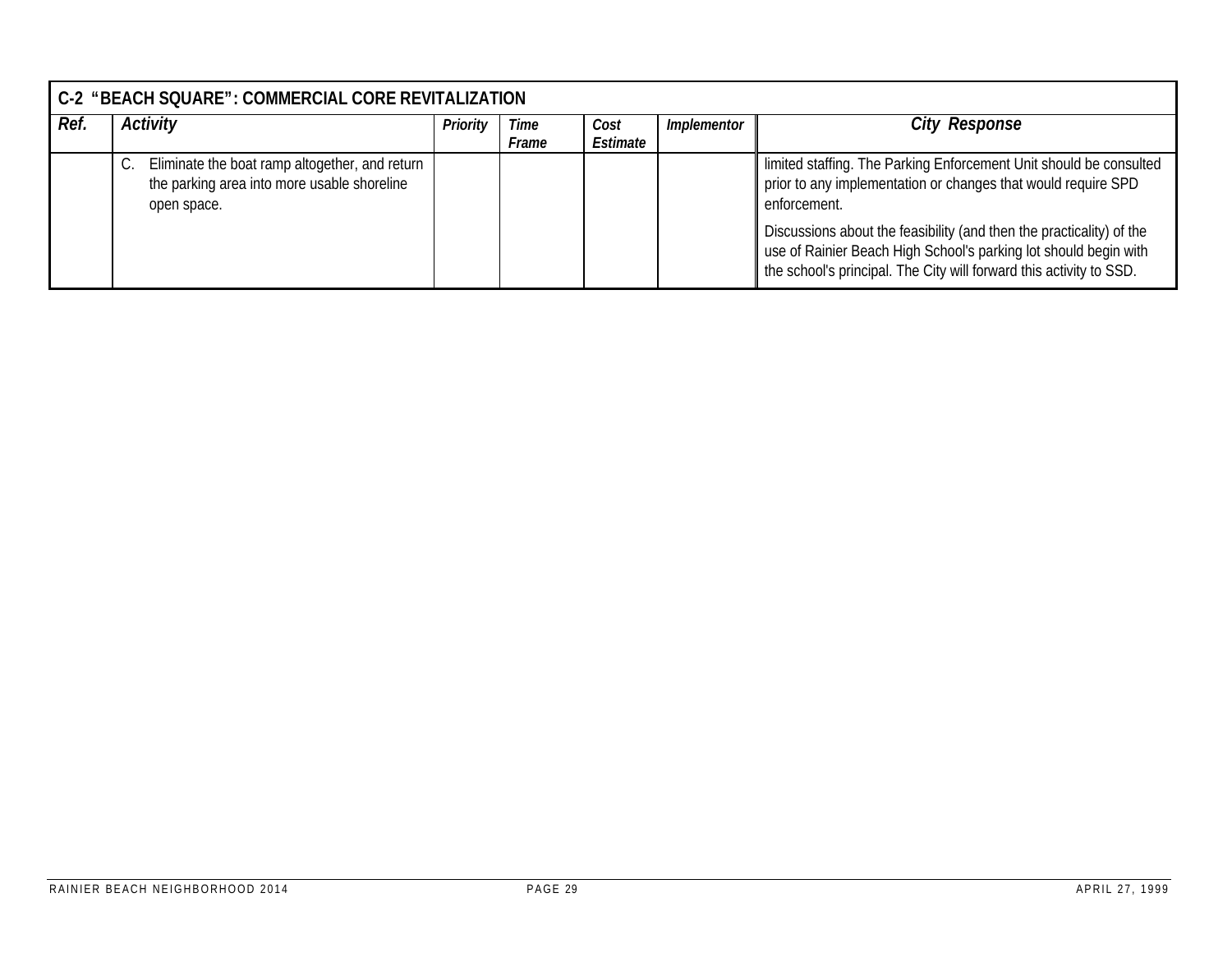# **C-3 COMMUNITY EDUCATION: THE BUILDING BLOCK OF THE FUTURE**

Promote education as a means of improving the present and future for Rainier Beach's youth, adults, and seniors.

## **Description**

"Outstanding public schools are essential to the vitality of our community. Strong public schools help families raise their children to become creative and productive community members, and they provide all of our children with the capacity to create destinies, dreams, and futures..." This excerpt comes from a draft of the City of Seattle/Seattle School District Education Action Agenda, but it may as well serve as the mantra for Rainier Beach's third Plan Cornerstone: Community Education. Rainier Beach, unlike many other Seattle neighborhoods, has taken up the challenge of planning for life long learning. The community envisions a future where **Rainier Beach will have an innovative, connected learning system that supports the** *integration of education into community life at all levels, and for all residents, resulting in the empowerment of the residents and the attainment of sustainable and beneficial changes in the community.*

The Education and Jobs Committee began their work by conceptualizing a shared vision for what education would be like in three to five years in the Rainier Beach community. The heart of the above vision statement (in bold italic), which was developed from the brainstorming sessions, focused on the established concepts of life long learning in the minds of teachers and students in schools, their parents, and adults in the general community. The defined goals and strategies outlined in the plan are the initial actions in the long term implementation of a new model of thinking and practice in schools. The Education and Jobs Committee hopes that the City of Seattle would assist the community in "selling" the ideas to the administrators of the Seattle Public Schools so that together we can work from a vision to a reality in the future. This long range plan cornerstone is based on five key tenets:

\*

- 1. The school serves best and the children are best served when the school is child centered and learning focused. The only real justification for any reform or change is that somehow it would positively affect the life and learning of students. The student is the ultimate client and product in the educational process and would benefit from a child-focused approach. Over the past ten years, the school may have provided a haven for children from the harsh environment in which they live. A school may exist for healing and support, but ultimately it must stand for learning.
- 2. The primary objective of schools must be to develop life long learners. If one ever could, one cannot now afford to stop learning. The survival of communities and societies demand it. Enhancing the personal investment of students in learning is critical to the learning process. Most schools are committed to conveying general knowledge and skills, attitudes and values. What is not at issue is that children must not only learn to learn but must become life long learners. We live in a changing world. It is difficult to predict whether this or that piece of information will be useful in the future. It is critical in the course of schooling that everyone can and must develop a personal, life long investment in learning.
- 3. Schooling is learning in community. Schools are and must be concerned with self within community. The school is and has to be a very special place revolving around two key concepts - learning and community. If the community serves as an environment in which life long learning is practiced, then it reinforces the ideas taught in the school. Moreover, the community can provide opportunities for the student to experience the applicability of the learned material. Adult education provides the link with schools, homes and with each other that generates the vitality of a healthy community.
- 4. Parents need to feel welcome in the school. Some parents may have experienced limited success when they were in school and are therefore wary of attending school events and getting involved with their children's schooling. The first goal of the plan is to get parents "in the door" and to make them comfortable about being there.
- 5. Children's thoughts about school are influenced by school policies and practices. Teachers define the purpose of school as learning or performing. Schools reflect and promote the perceptions of why the student is there. Principals and teachers should examine what they are saying to children about the nature of learning and schooling through the policies and practices they allow and promote.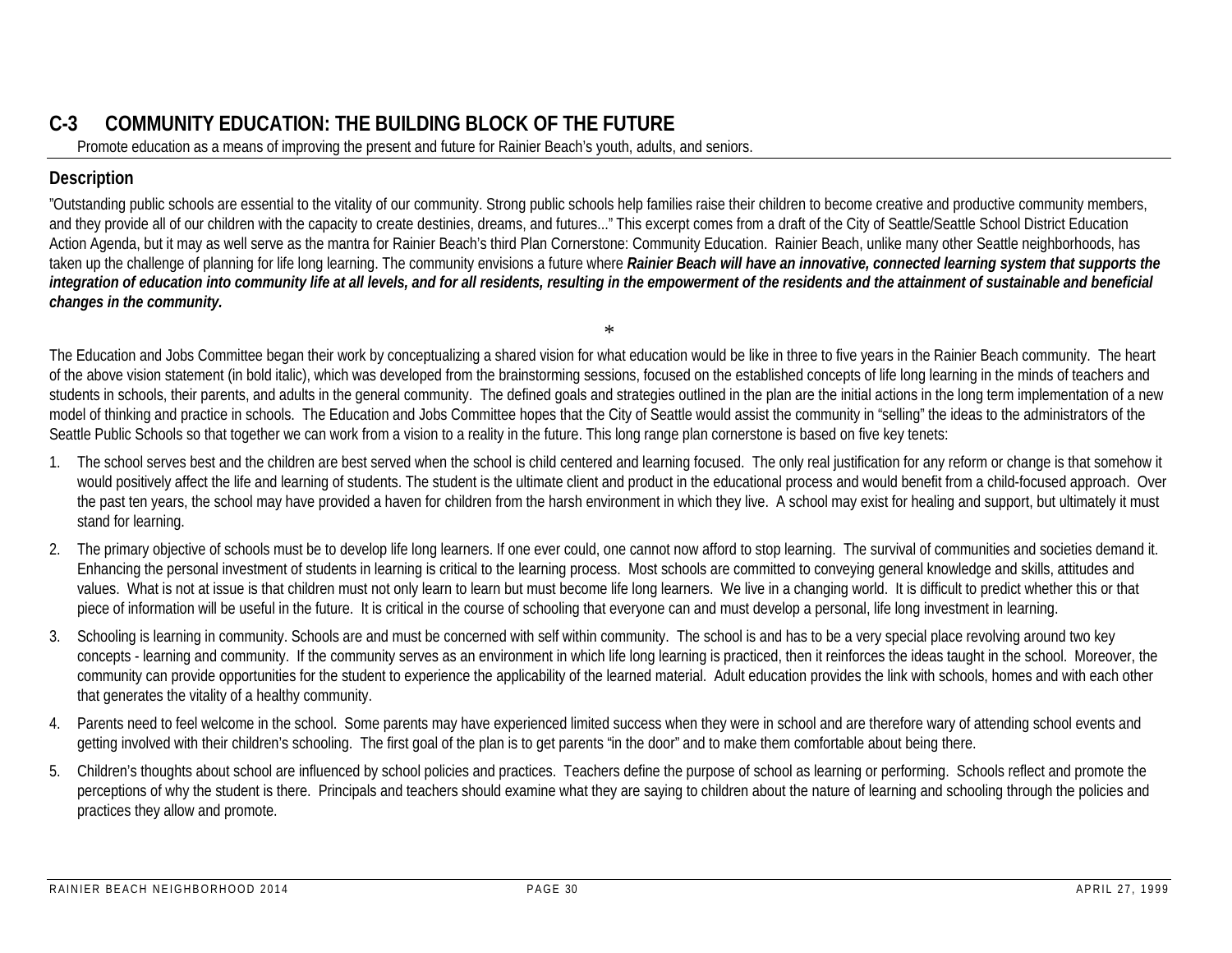## **Integrated City Response**

This strategy is consistent with the Comprehensive Plan. The Executive supports this innovative and unique strategy focused on promoting education as a means of improving the present and future for Rainier Beach's youth, adults, and seniors. The Executive supports the community's effort to improve educational opportunity and facilities, and is committed to helping the community to realize its goals for education in their planning area. Many of the activities in the matrix, however, mostly fall under the purview of SSD, not the City. SSD tells the City that their overall educational programs and facilities plan for the school buildings in the Rainier Beach Neighborhood are in line with the neighborhood goal statements.

 Both the School District and the City currently sponsor major programs that will help the neighborhood attain its education goals. The School District's current capital improvement program ("Building Excellence") has resulted in a new cultural arts auditorium for the community at Rainier Beach High School, and newly renovated schools are under construction at Dunlap Elementary School and nearby Emerson Elementary School. The District is making other capital investments through the recentlypassed BTA (Buildings, Technology, and Athletics) Levy, which will provide basic building repairs, technology upgrades and ball field improvements for the schools in the area. The District is investing extra dollars in educational programs in the Rainier Beach area schools through its "weighted student formula," which results in per student funding at schools in the neighborhood that is substantially higher than funding at north-end schools. These funds are being spent on smaller class sizes and more services for students.

City investments in the children of Rainier Beach provide numerous services. The Families and Education Levy sponsors after school programs in the neighborhood and family support workers in the elementary schools. The Levy also helps to link the community to the schools through volunteer coordinators in the elementary schools and a family involvement program at South Shore/Sharples. A different type of investment by the City is the Career and Workplace Exploration in the Skilled Trades (C-WEST) program located at Rainier Beach, which provides a model for potential opportunities for school-to-work investments recommended in the Rainier Beach Plan. These are just a few examples of City participation in the development of kids in the Rainier Beach neighborhood. The City recognizes that it can learn from the neighborhood planning group about how to provide help to kids that is more effective, and looks forward to working with community members toward this goal.

The Office for Education (OFE) at the City can play a lead role in helping the community to hone its strategies and link with like-minded individuals and organizations in the

community who may not have participated in the neighborhood planning process. OFE can also help the community communicate with the District about its dreams and ambitions.

While directed toward a single goal, the individual activities in this strategy could be implemented independently of one another. With support from appropriate City agencies, a number of these activities will require the neighborhood to take a lead in the implementation.

#### **Lead Department:** SPO-OFE

## **Participating Departments:** HSD, SSD, OED, DPR, DON

#### *Activities Already Underway*

- 1. Numerous community outreach programs exist in the area. (Activity C-3.3.1)
- 2. Currently, funding is provided through the F&E Levy to schools in the Rainier Beach area for parent and community involvement. Area schools can apply for additional Levy funding to develop a comprehensive parent and community involvement program during the 99-00 school year, . (Activity C-3.3.1)
- 3. The City provides an Upward Bound program for low income high school students at Rainier Beach High School to help students apply to and attend college. (Activity C-3.2.6)

## *Tasks to be Undertaken in 1999-2000*

- 1. HSD has submitted and received a grant application to continue Upward Bound program for 4 more years at Rainier Beach High School. (Activity C-3.2.6)
- 2. OFE recommends linkages between the education committee of the Rainier Beach neighborhood planning group and the Partnership for Successful Schools, which is a coalition of several schools in the neighborhood who have agreed to work together to form better connections with the community. This group is struggling to get funded at the moment, but a connection with the neighborhood planning folks might help them win funding from foundations and the City's Department of Neighborhoods. Note that OFE has convened a meeting with staff from "Powerful Schools' (A consortium of Columbia City neighborhood elementary schools and local business and community groups sharing resources and staff to provide educational and growth enhancing programs for neighborhood youth.) and the Rainier Beach Neighborhood and principals to discuss options for a similar program: "Partners for Successful Schools." (Activity C-3.3.3)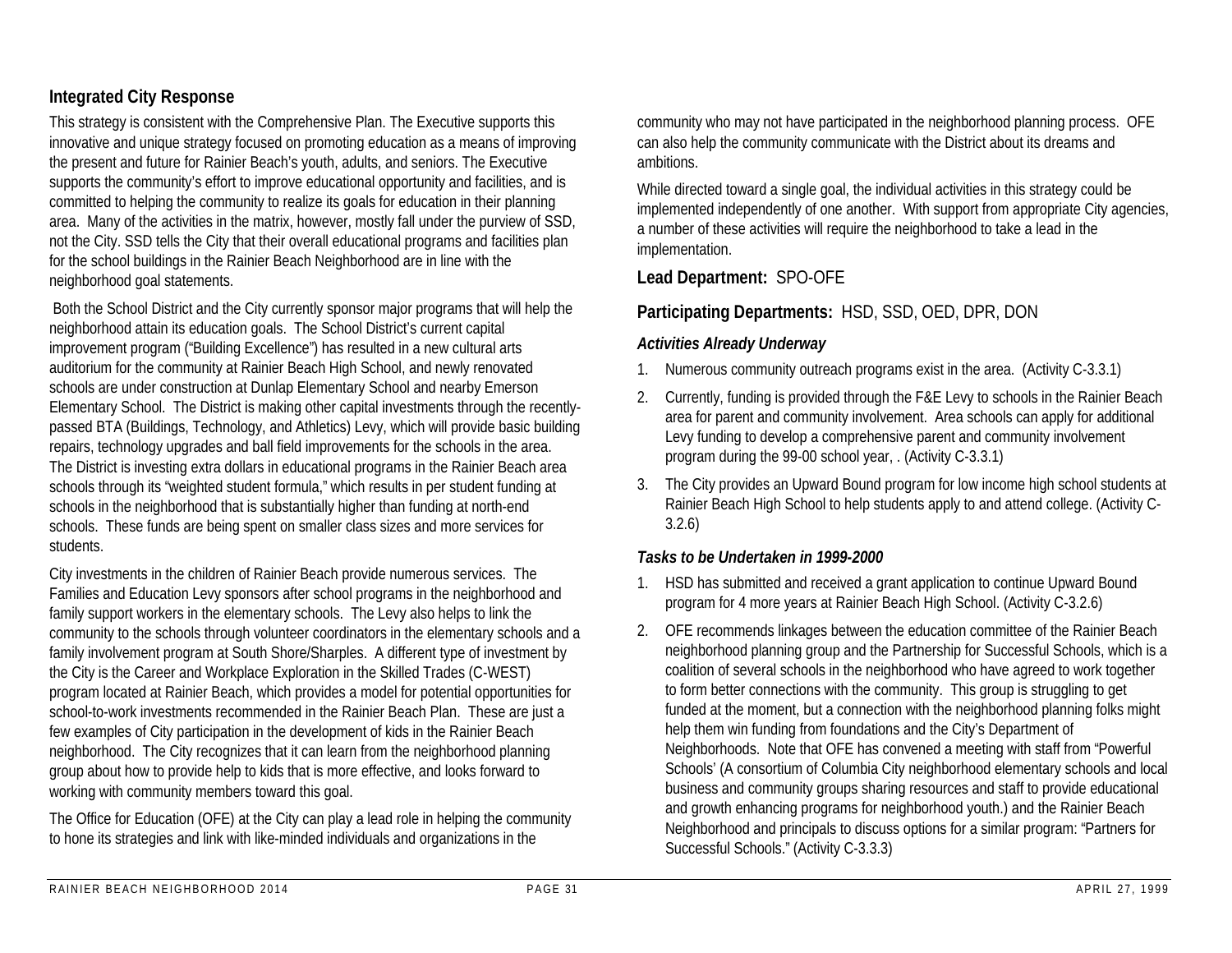- 3. To establish priorities among all of the good ideas in this plan, the community sought Early Implementation Funds to hold a mini education summit. This event should result in clarity about which strategies should be pursued first.
- 4. Internal City discussions about the use of schools as community centers may help the neighborhood gain greater access to school facilities after school and during the summer.(see Activities C-3.1.3 and C-3.4.4).
- 5. Identify those activities in this Key Strategy that are good candidates for next steps for implementation considering priorities, possible funding sources and departmental staffing capabilities through the SE sector work program.
- 6. Identify next steps for continued implementation.

|           | C-3 COMMUNITY EDUCATION: THE BUILDING BLOCK OF THE FUTURE                                                                                                                           |          |                              |          |                                                      |                                                                                                                                                                                                                                                                                                                                                                                                                                                                                                                                                                                                                                                                                                                                                                                                                                                                                                                                                                                                                                                                                                                                                                                                                                                                                                                                                                                                                                                                                   |  |  |  |  |  |
|-----------|-------------------------------------------------------------------------------------------------------------------------------------------------------------------------------------|----------|------------------------------|----------|------------------------------------------------------|-----------------------------------------------------------------------------------------------------------------------------------------------------------------------------------------------------------------------------------------------------------------------------------------------------------------------------------------------------------------------------------------------------------------------------------------------------------------------------------------------------------------------------------------------------------------------------------------------------------------------------------------------------------------------------------------------------------------------------------------------------------------------------------------------------------------------------------------------------------------------------------------------------------------------------------------------------------------------------------------------------------------------------------------------------------------------------------------------------------------------------------------------------------------------------------------------------------------------------------------------------------------------------------------------------------------------------------------------------------------------------------------------------------------------------------------------------------------------------------|--|--|--|--|--|
| Ref.      | Activity                                                                                                                                                                            | Priority | Time                         | Cost     | Implementor                                          | <b>City Response</b>                                                                                                                                                                                                                                                                                                                                                                                                                                                                                                                                                                                                                                                                                                                                                                                                                                                                                                                                                                                                                                                                                                                                                                                                                                                                                                                                                                                                                                                              |  |  |  |  |  |
|           |                                                                                                                                                                                     |          | Frame                        | Estimate |                                                      |                                                                                                                                                                                                                                                                                                                                                                                                                                                                                                                                                                                                                                                                                                                                                                                                                                                                                                                                                                                                                                                                                                                                                                                                                                                                                                                                                                                                                                                                                   |  |  |  |  |  |
|           | <b>Capital Facility Replacement and Improvement</b>                                                                                                                                 |          |                              |          |                                                      |                                                                                                                                                                                                                                                                                                                                                                                                                                                                                                                                                                                                                                                                                                                                                                                                                                                                                                                                                                                                                                                                                                                                                                                                                                                                                                                                                                                                                                                                                   |  |  |  |  |  |
| $C-3.1.1$ | Upgrade, renovate and maintain the school<br>facilities to accommodate current and projected<br>educational programs to meet changing social,<br>environmental and workforce needs. | Highest  | Work with<br><b>SSD ASAP</b> |          | <b>SSD</b><br><b>OFE</b><br><b>HSD</b><br><b>DPR</b> | The School District bears full responsibility for the maintenance and<br>renovation of its properties, and after several decades of inadequate<br>funds, they are now on a well-planned pathway towards facilities<br>renewal. Two voter approved levies (Building Excellence for major<br>renovations and BTA for roofs, seismic upgrades, technology and<br>athletic fields) provide the bulk of the funding that is available for<br>capital investments, and both of the levies will result in improvements<br>to Rainier Beach area schools. Rainier Beach High School Auditorium<br>(completed in 1999) along with renovations/reconstruction of Dunlap<br>Elementary School (completed fall 2000) and Emerson Elementary<br>School (completed in 2001) are included in SSD's Building Excellence<br>Levy program. The BTA Levy will provide gymnasium and ball field<br>improvements, including a new stadium with a synthetic track, at<br>Rainier Beach High School in 2001 as well as a new room and<br>technology at South Shore Middle School in 2000.<br>In 2001, the School District will ask voters to renew the Building<br>Excellence Levy at a higher level, and most of the benefits of this new<br>levy will be directed at the south end of the City.<br>Transit Oriented Development (TOD) funds (also referred to as \$50<br>million in economic development funds) in Southeast Seattle may be<br>utilized to meet these goals. Greater community and SSD |  |  |  |  |  |
|           |                                                                                                                                                                                     |          |                              |          |                                                      | involvement will be necessary to help leverage TOD funds and<br>development opportunities. The Sound Transit Board is developing<br>quiding principles for implementation of the Fund. These will be a                                                                                                                                                                                                                                                                                                                                                                                                                                                                                                                                                                                                                                                                                                                                                                                                                                                                                                                                                                                                                                                                                                                                                                                                                                                                            |  |  |  |  |  |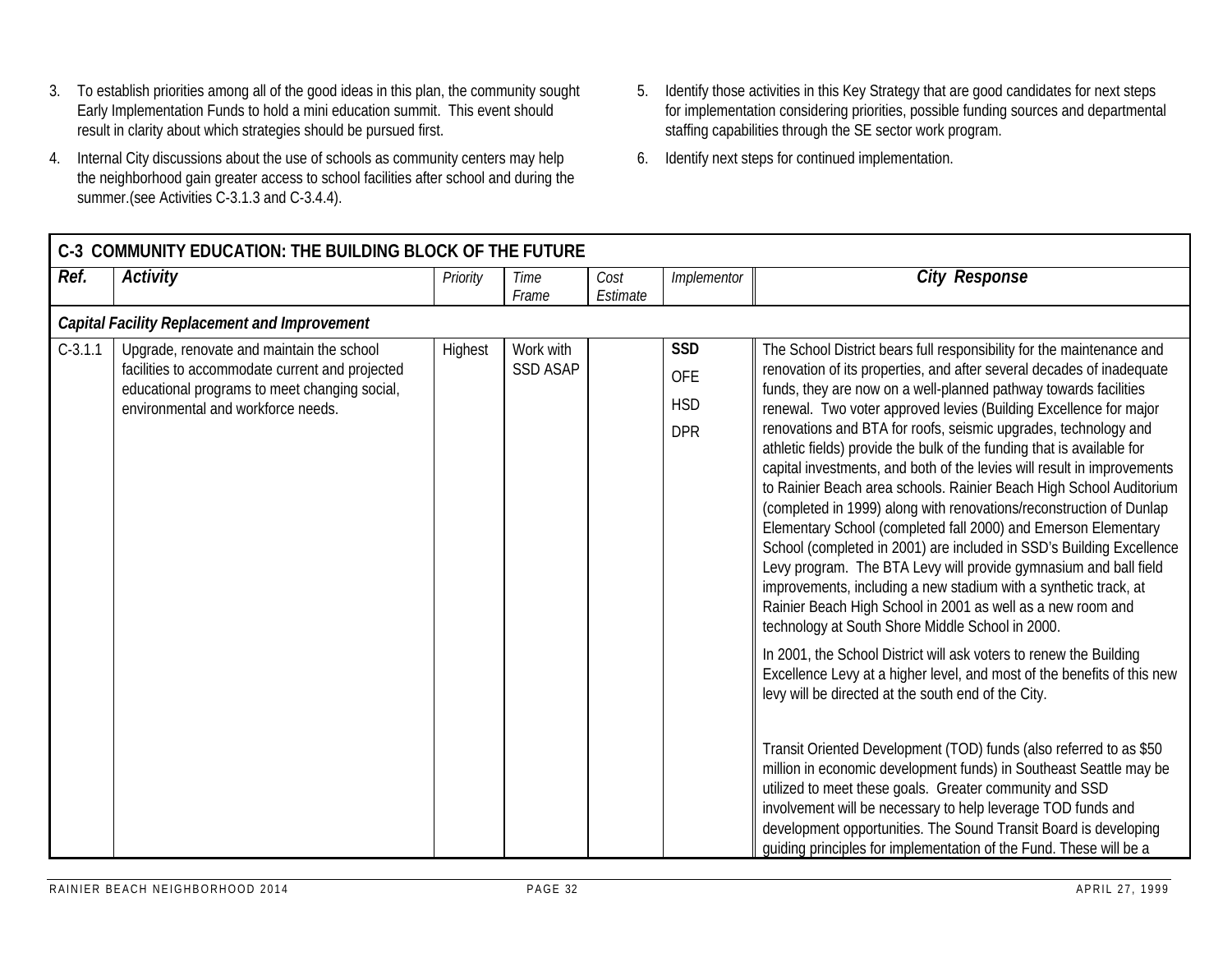|           | C-3 COMMUNITY EDUCATION: THE BUILDING BLOCK OF THE FUTURE                                                                                                                                                                                                                                                                     |          |                              |                  |                                                      |                                                                                                                                                                                                                                                                                                                                                                                                                                                                                                                                                                                                                                                                                                                                                                                                                                                                                                                                                                                                                                                                                                                                                                                                                                                                                                                                                         |  |  |  |  |
|-----------|-------------------------------------------------------------------------------------------------------------------------------------------------------------------------------------------------------------------------------------------------------------------------------------------------------------------------------|----------|------------------------------|------------------|------------------------------------------------------|---------------------------------------------------------------------------------------------------------------------------------------------------------------------------------------------------------------------------------------------------------------------------------------------------------------------------------------------------------------------------------------------------------------------------------------------------------------------------------------------------------------------------------------------------------------------------------------------------------------------------------------------------------------------------------------------------------------------------------------------------------------------------------------------------------------------------------------------------------------------------------------------------------------------------------------------------------------------------------------------------------------------------------------------------------------------------------------------------------------------------------------------------------------------------------------------------------------------------------------------------------------------------------------------------------------------------------------------------------|--|--|--|--|
| Ref.      | <b>Activity</b>                                                                                                                                                                                                                                                                                                               | Priority | Time<br>Frame                | Cost<br>Estimate | Implementor                                          | <b>City Response</b>                                                                                                                                                                                                                                                                                                                                                                                                                                                                                                                                                                                                                                                                                                                                                                                                                                                                                                                                                                                                                                                                                                                                                                                                                                                                                                                                    |  |  |  |  |
|           |                                                                                                                                                                                                                                                                                                                               |          |                              |                  |                                                      | basis for a more detailed framework, to be developed with community<br>involvement. There may also potentially be opportunities for the<br>underutilized SSD properties along South Henderson Street. Further<br>exploration will need to include the principals of the respective schools<br>and other representatives from SSD.                                                                                                                                                                                                                                                                                                                                                                                                                                                                                                                                                                                                                                                                                                                                                                                                                                                                                                                                                                                                                       |  |  |  |  |
| $C-3.1.2$ | Work closely with SSD regarding the distribution<br>and allocation of dollars obtained through levies<br>and other funding for Rainier Beach schools and<br>develop a comprehensive facilities plan for the<br>Rainier Beach community and obtain a<br>commitment to the implementation of the plan from<br>the stakeholders. | Highest  | Work with<br><b>SSD ASAP</b> |                  | <b>OFE</b><br>SSD<br><b>DPR</b>                      | There are a number of opportunities for citizen involvement in school<br>development and the School District would be very appreciative if the<br>Rainier Beach planning group could help to increase participating in<br>these forums in this neighborhood. OFE can help the community in<br>this regard by putting the education committee in the neighborhood in<br>touch with the capital planners at the District so that the committee<br>receives all notifications of planning events in the future.<br>In addition, if the community wishes to convene a special capital<br>planning event regarding the levy funds that will be spent on<br>neighborhood schools, the District's customer service unit will help to<br>arrange this.<br>HSD supports this recommendation. HSD's 'Community Facilities'<br>program allocates dollars on an annual basis. All agencies receiving<br>funds under this program must document that the funds benefit low-<br>and moderate-income persons or neighborhoods. Eligible applicants<br>are non-profit organizations, public development authorities, and/or<br>community development corporations. Eligible activities are<br>construction, renovation and rehabilitation, acquisition of property,<br>Americans with Disabilities Act accessibility improvements, and facility<br>feasibility studies. |  |  |  |  |
| $C-3.1.3$ | Provide school facilities for after school use to<br>facilitate additional academic, remedial and<br>enrichment programs for youth.                                                                                                                                                                                           | Highest  | Work with<br><b>SSD ASAP</b> |                  | <b>SSD</b><br><b>OFE</b><br><b>HSD</b><br><b>DPR</b> | The City strongly favors increased use of school facilities for after<br>school programs, and this is one of the primary goals of the Mayor's<br>and Council's Project Lift-Off initiative. The School District leaders<br>also recently began to consider ways to use the time after school and<br>during the summer to help students improve their academic outcomes.<br>In Rainier Beach, the community, the City, and the District all in favor<br>of this proposal, and the City is optimistic that all the groups can work<br>together to create more opportunities for kids in schools after hours.                                                                                                                                                                                                                                                                                                                                                                                                                                                                                                                                                                                                                                                                                                                                              |  |  |  |  |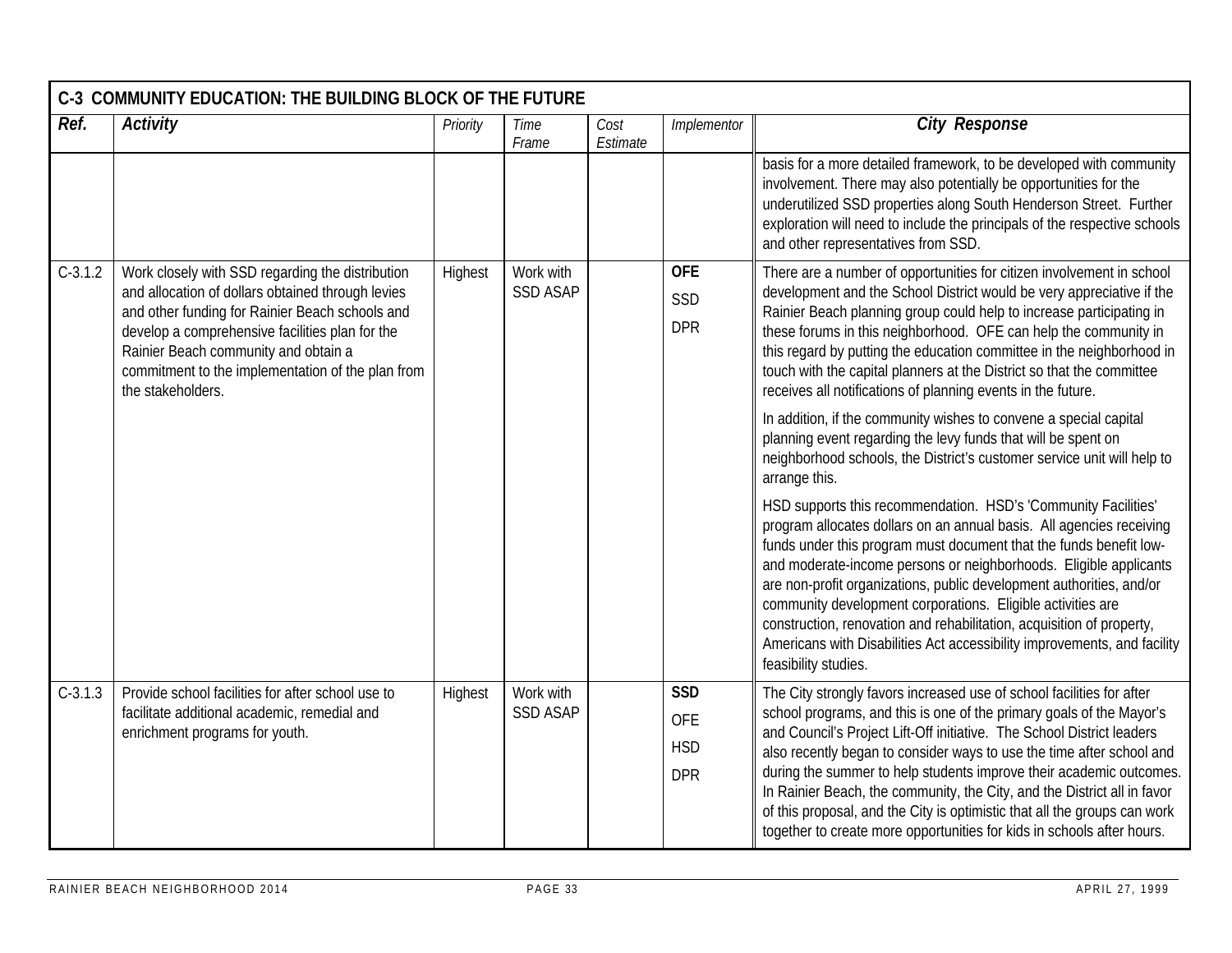|           | C-3 COMMUNITY EDUCATION: THE BUILDING BLOCK OF THE FUTURE                                                                                                                                                                  |                 |                              |                  |                                   |                                                                                                                                                                                                                                                                                                                                                                                                                                                                                                                                                                                  |
|-----------|----------------------------------------------------------------------------------------------------------------------------------------------------------------------------------------------------------------------------|-----------------|------------------------------|------------------|-----------------------------------|----------------------------------------------------------------------------------------------------------------------------------------------------------------------------------------------------------------------------------------------------------------------------------------------------------------------------------------------------------------------------------------------------------------------------------------------------------------------------------------------------------------------------------------------------------------------------------|
| Ref.      | <b>Activity</b>                                                                                                                                                                                                            | Priority        | Time<br>Frame                | Cost<br>Estimate | Implementor                       | <b>City Response</b>                                                                                                                                                                                                                                                                                                                                                                                                                                                                                                                                                             |
|           |                                                                                                                                                                                                                            |                 |                              |                  |                                   | The recently announced partnership between South Shore Middle<br>School and YMCA may provide a model of how the City can make the<br>space available, and the Partnership for Successful Schools has after<br>school community use as one of its central aims.                                                                                                                                                                                                                                                                                                                   |
|           |                                                                                                                                                                                                                            |                 |                              |                  |                                   | Also, opportunities may exist through on-going policy docket<br>discussions related to community centers and public use (also know<br>as shared use) of SSD facilities. The Executive will review the City's<br>policies related to community centers (as part of the citywide "Policy<br>Docket" discussions) and neighborhood recommendations related to<br>community space and public/shared use of SSD facilities and provide<br>council with a summary of options and opportunities in July of 1999.<br>This recommendation will be considered as part of that review       |
|           |                                                                                                                                                                                                                            |                 |                              |                  |                                   | HSD supports this recommendation and is willing to work with the<br>community. There are already many programs in place in the area.<br>The primary after school program for middle school youth is the After-<br>School Activities Program at South Shore. Emerald City Outreach<br>Ministries provides after school programming for high school aged<br>youth.                                                                                                                                                                                                                 |
| $C-3.1.4$ | Businesses, community residents, and SSD will<br>work together to include interested students in<br>decisions and opportunities related to the facilities                                                                  | High-<br>Medium | 1 to 5<br>years              |                  | <b>SSD</b><br>Community<br>Groups | The City will forward this and related proposals to the SSD. Students<br>are already involved in design processes for new schools.                                                                                                                                                                                                                                                                                                                                                                                                                                               |
|           | in order to promote school and community pride<br>among the student body.                                                                                                                                                  |                 |                              |                  | Local<br><b>Business</b>          |                                                                                                                                                                                                                                                                                                                                                                                                                                                                                                                                                                                  |
|           | <b>Education Programs &amp; Promoting Life Long Learning</b>                                                                                                                                                               |                 |                              |                  |                                   |                                                                                                                                                                                                                                                                                                                                                                                                                                                                                                                                                                                  |
| $C-3.2.1$ | Develop a well established K through 20 education<br>pathway that is linked and presents continuous<br>and transitional learning in which every student is<br>proficient at one level before they are moved to<br>another. | Highest         | Work with<br><b>SSD ASAP</b> |                  | <b>SSD</b><br><b>HSD</b>          | The School District has recently adopted standards to determine<br>student proficiency in each grade level. The standards have been<br>adopted District-wide and they will be distributed to each student over<br>the next year. The City's Families and Education Levy is providing<br>some teacher training funds to help with the implementation of the<br>standards. This major change in the School District's academic<br>program may address some of the community concerns that led to this<br>proposal, but it is critical that the District work with the community to |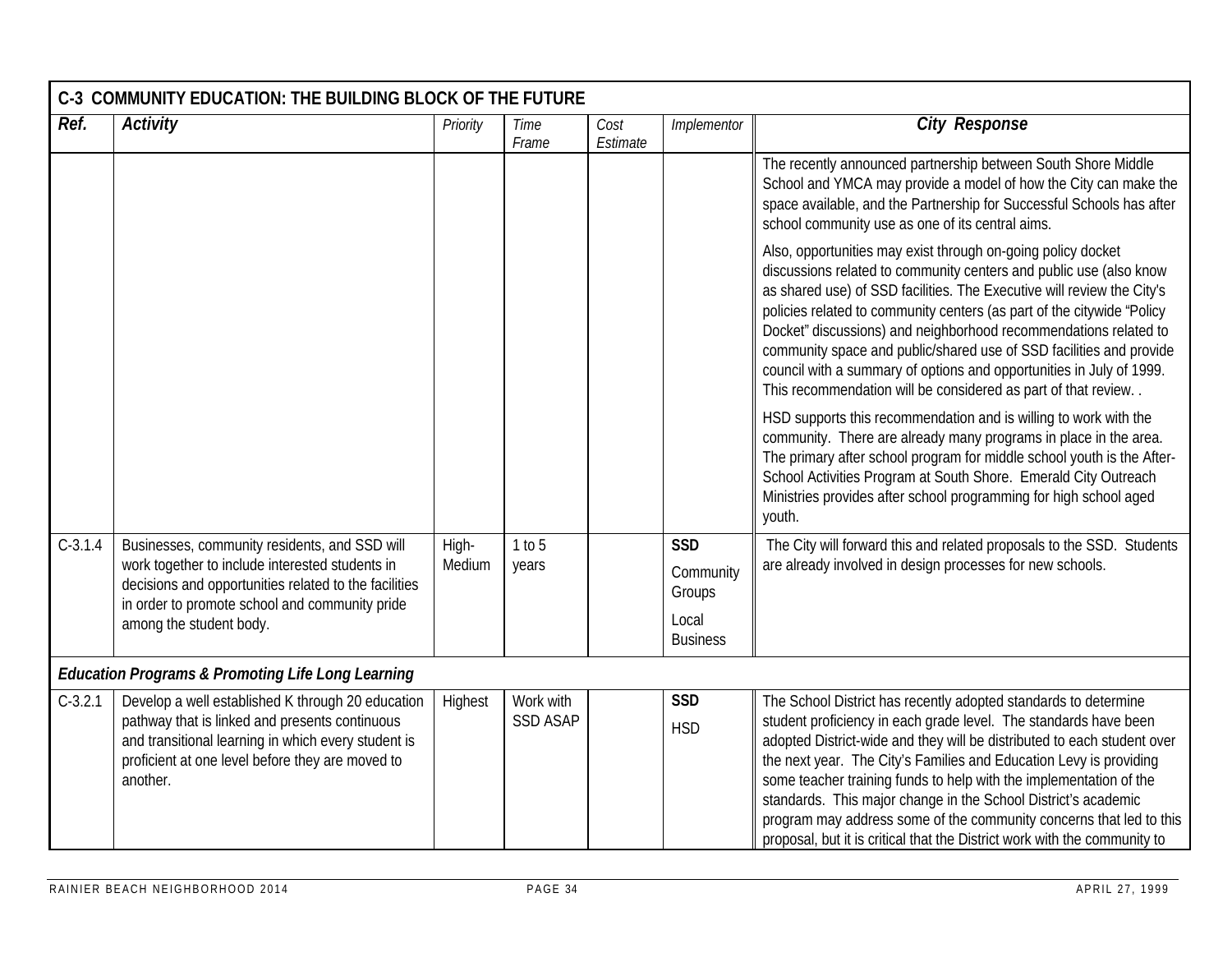|           | C-3 COMMUNITY EDUCATION: THE BUILDING BLOCK OF THE FUTURE<br>Ref.<br><b>Activity</b><br><b>City Response</b><br>Priority<br>Cost<br>Implementor<br>Time                          |                 |                              |          |                          |                                                                                                                                                                                                                                                                                                                                                                                                                                                                                                                                                                                                                                                                                                                                                                                                                                                                                                     |  |  |  |  |  |
|-----------|----------------------------------------------------------------------------------------------------------------------------------------------------------------------------------|-----------------|------------------------------|----------|--------------------------|-----------------------------------------------------------------------------------------------------------------------------------------------------------------------------------------------------------------------------------------------------------------------------------------------------------------------------------------------------------------------------------------------------------------------------------------------------------------------------------------------------------------------------------------------------------------------------------------------------------------------------------------------------------------------------------------------------------------------------------------------------------------------------------------------------------------------------------------------------------------------------------------------------|--|--|--|--|--|
|           |                                                                                                                                                                                  |                 | Frame                        | Estimate |                          |                                                                                                                                                                                                                                                                                                                                                                                                                                                                                                                                                                                                                                                                                                                                                                                                                                                                                                     |  |  |  |  |  |
|           |                                                                                                                                                                                  |                 |                              |          |                          | implement the new standards. OFE will share this goal with the<br>District to ensure that they reach out to the community as they<br>implement the standards.<br>Regarding the links between high school and higher education, the<br>District has begun to improve these. If high school reform plans<br>continue as currently conceived, high school counselors will help each<br>student set career goals and develop pathways that would include<br>both school-based and after school programs to achieve those goals.<br>Despite this recent progress, this activity is a long-term one, that will<br>require on-going vigilance from the City and the community to ensure<br>that progress continues.                                                                                                                                                                                        |  |  |  |  |  |
| $C-3.2.2$ | Network with libraries, community colleges and<br>vocational schools to create linkages and<br>opportunities for participation for the youth from<br>elementary to high school.  | High            | 1 to 3<br>years              |          | <b>HSD</b><br>SSD<br>SPO | This goal recognizes the high value to youth of real-world experiences<br>that will help them make career decisions in the future. The City<br>works in many ways to help create such real-world linkages and<br>training opportunities, and the City will continue to do so in the future<br>with a focus on young people in the Rainier Beach neighborhood. The<br>City already has help to link students with the Seattle Vocational<br>Institute, South Community College, Renton Vocational, CAMP<br>Employment program, and the Career Link program, and also<br>provides internships at the City, as well as co-sponsoring the well-<br>regarded C-WEST program at Rainier Beach. In the future, the City<br>hopes to provide more counseling and educational enhancement<br>services to the limited English-speaking youth in the Rainier Beach<br>area, especially the African immigrants. |  |  |  |  |  |
|           |                                                                                                                                                                                  |                 |                              |          |                          | The School District's School-to-Work department can also play a role<br>on this activity as it becomes more specific.                                                                                                                                                                                                                                                                                                                                                                                                                                                                                                                                                                                                                                                                                                                                                                               |  |  |  |  |  |
| $C-3.2.3$ | Maintain a curriculum reflective of and sensitive to<br>the diversity of the students in the schools.                                                                            | High-<br>Medium | <b>ASAP</b>                  |          | SSD                      | The Executive will forward this activity to SSD. OFE can assist in<br>emphasizing the community's desire for "a curriculum reflective of and<br>sensitive to the diversity of the students in the schools."                                                                                                                                                                                                                                                                                                                                                                                                                                                                                                                                                                                                                                                                                         |  |  |  |  |  |
| $C-3.2.4$ | Develop a Citizen Advisory Group to work with the<br>administrators in the Rainier Beach schools on<br>curricula and outcomes and evaluation methods<br>ensuring accountability. | Highest         | Work with<br><b>SSD ASAP</b> |          | Community                | This is a community-led activity, and it sounds similar in its aim to the<br>mission of the Partnership for Successful Schools. It is an important<br>first step for the community to work closely with the principals if they<br>are going to be successful in implementing their education-related<br>activities. The community will find that new district-level standards and                                                                                                                                                                                                                                                                                                                                                                                                                                                                                                                   |  |  |  |  |  |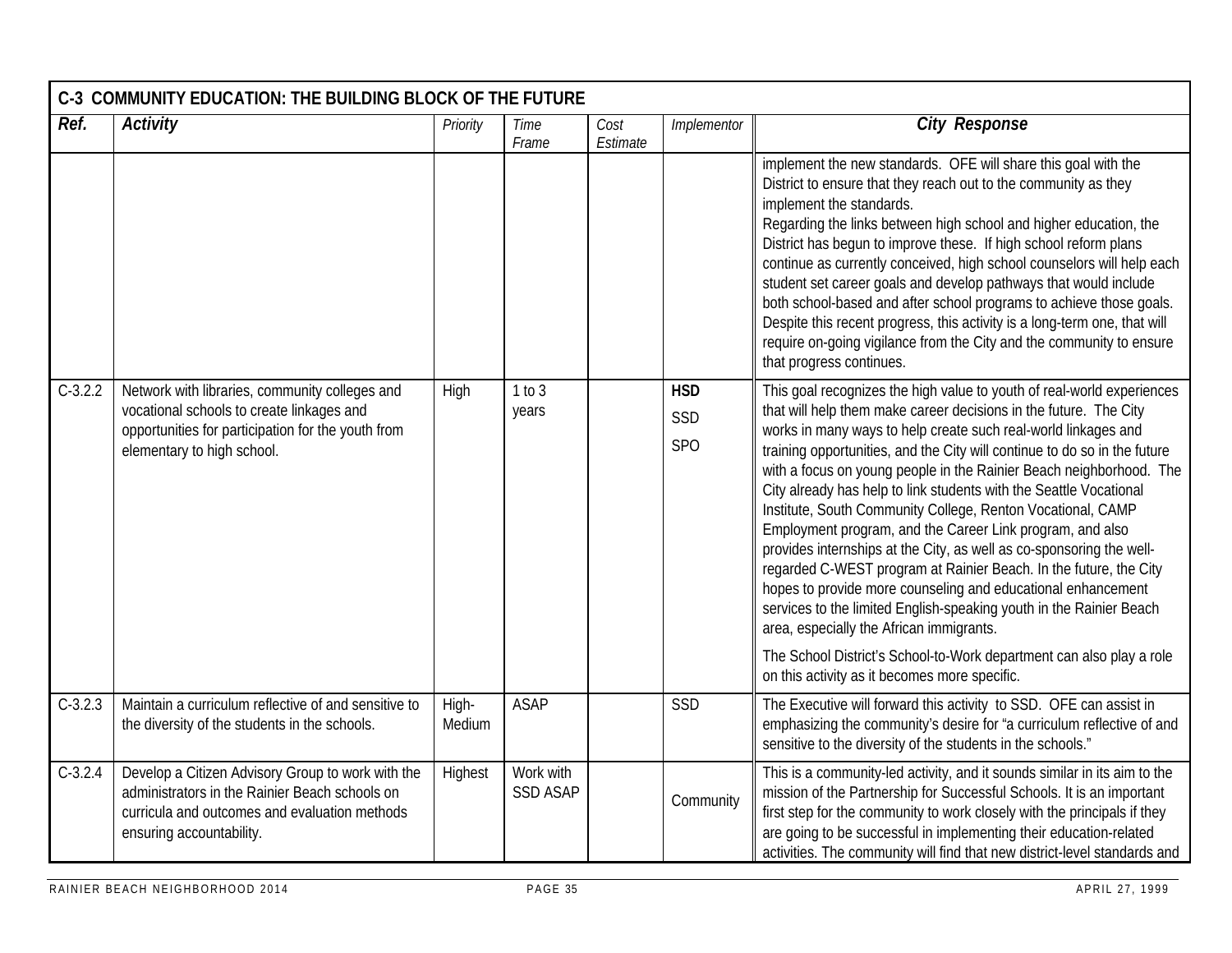|           | C-3 COMMUNITY EDUCATION: THE BUILDING BLOCK OF THE FUTURE                                                                                                                                                               |                 |                              |                  |                                      |                                                                                                                                                                                                                                                                                                                                                                                                                                                                                                                                                          |  |  |  |  |
|-----------|-------------------------------------------------------------------------------------------------------------------------------------------------------------------------------------------------------------------------|-----------------|------------------------------|------------------|--------------------------------------|----------------------------------------------------------------------------------------------------------------------------------------------------------------------------------------------------------------------------------------------------------------------------------------------------------------------------------------------------------------------------------------------------------------------------------------------------------------------------------------------------------------------------------------------------------|--|--|--|--|
| Ref.      | <b>Activity</b>                                                                                                                                                                                                         | Priority        | Time<br>Frame                | Cost<br>Estimate | Implementor                          | <b>City Response</b>                                                                                                                                                                                                                                                                                                                                                                                                                                                                                                                                     |  |  |  |  |
|           |                                                                                                                                                                                                                         |                 |                              |                  |                                      | assessments will greatly improve the accountability of schools to the<br>community.                                                                                                                                                                                                                                                                                                                                                                                                                                                                      |  |  |  |  |
|           |                                                                                                                                                                                                                         |                 |                              |                  |                                      | HSD supports this recommendation.                                                                                                                                                                                                                                                                                                                                                                                                                                                                                                                        |  |  |  |  |
| $C-3.2.5$ | Develop programs that are specific to the needs of<br>students from the Rainier Beach community.                                                                                                                        | High-<br>Medium | 1 to 3<br>years              |                  | <b>SSD</b>                           | The Executive will forward this activity to SSD. OFE can assist in<br>emphasizing to the District the community's desire to develop<br>programs that are specific to the needs of students from the Rainier<br><b>Beach Community</b>                                                                                                                                                                                                                                                                                                                    |  |  |  |  |
|           |                                                                                                                                                                                                                         |                 |                              |                  |                                      | HSD supports this recommendation.                                                                                                                                                                                                                                                                                                                                                                                                                                                                                                                        |  |  |  |  |
| $C-3.2.6$ | Develop programs to aid students and families to<br>prepare for college/vocational, post secondary<br>education beginning in elementary school,<br>including SAT classes and other preparatory or<br>remedial programs. | Highest         | Work with<br><b>SSD ASAP</b> |                  | <b>HSD</b><br>SSD                    | The City provides an Upward Bound college preparatory program for<br>low income high school students at Rainier Beach High School to<br>provide academic, motivational, and cultural enrichment activities<br>necessary to enter and succeed in post-secondary education, and to<br>help students apply to and attend college. The program focuses on<br>students from families where no member has ever attended a 2- or 4-<br>year college. Services include tutoring, summer classes and<br>workshops on SAT, college applications and financial aid. |  |  |  |  |
|           |                                                                                                                                                                                                                         |                 |                              |                  |                                      | The City has received a grant that will continue the program for<br>another 4 years at Rainier Beach High School                                                                                                                                                                                                                                                                                                                                                                                                                                         |  |  |  |  |
| $C-3.2.7$ | Establish a Charter School in Rainier Beach<br>community to serve a safety net for those students<br>who are not successfully served by SSD.                                                                            | High-<br>Medium |                              |                  | Community<br>with Other<br>Providers | Charter schools currently cannot be legally established in this state.<br>However, the School District offers two alternative schools within the<br>Rainier Beach reference area: ORCA, a K-6 school that will be<br>increased to a K-8, puts special emphasis on art education and<br>ecology, and there is a 're-entry" program for high school drop outs<br>that will be located next year in the South Shore building.                                                                                                                               |  |  |  |  |
|           |                                                                                                                                                                                                                         |                 |                              |                  |                                      | Although safety net programs may be helpful, the City recommends<br>strongly that the community focus its efforts and energies on<br>improving the existing school programs so that they do serve the<br>needs of children in the Rainier Beach neighborhood.                                                                                                                                                                                                                                                                                            |  |  |  |  |
| $C-3.2.8$ | Develop and coordinate mentoring and tutoring<br>programs.                                                                                                                                                              | High            | <b>ASAP</b>                  |                  | <b>HSD</b><br>SSD                    | This goal is shared by the Southeast Weed & Seed Citizen Advisory<br>Council and the African Immigrant Association. A well-developed<br>strategy is needed to target elementary through middle school<br>students, as well as a special strategy to support students in grades 9-                                                                                                                                                                                                                                                                        |  |  |  |  |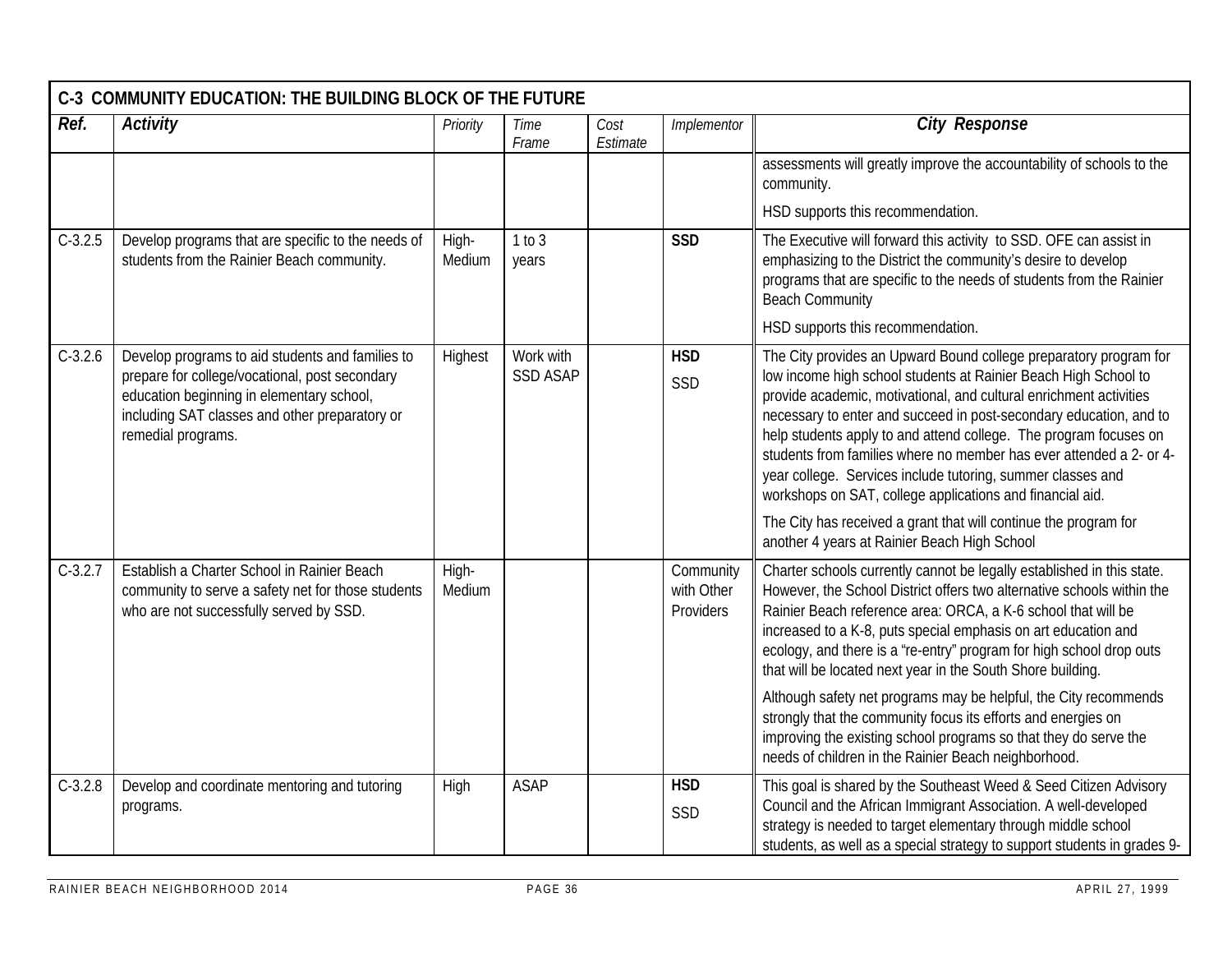| Ref.      | <b>Activity</b>                                                                                                                                          | Priority | Time                         | Cost     | Implementor              | <b>City Response</b>                                                                                                                                                                                                                                                                                                                                                                                                                                                                                                                                                                                                                                                                                                                                                                                                                                                                                                            |
|-----------|----------------------------------------------------------------------------------------------------------------------------------------------------------|----------|------------------------------|----------|--------------------------|---------------------------------------------------------------------------------------------------------------------------------------------------------------------------------------------------------------------------------------------------------------------------------------------------------------------------------------------------------------------------------------------------------------------------------------------------------------------------------------------------------------------------------------------------------------------------------------------------------------------------------------------------------------------------------------------------------------------------------------------------------------------------------------------------------------------------------------------------------------------------------------------------------------------------------|
|           |                                                                                                                                                          |          | Frame                        | Estimate |                          | 12. HSD is willing and able to work with the neighborhood group and<br>other community organizations to move this activity forward.<br>Unfortunately, HSD does not have existing resources for this activity,<br>but would be able to work with the community on resource<br>development.                                                                                                                                                                                                                                                                                                                                                                                                                                                                                                                                                                                                                                       |
|           |                                                                                                                                                          |          |                              |          |                          | The City is engaged on this issue in other ways as well: The Families<br>and Education Levy provides a number of educational enrichment<br>programs that have a mentoring and/or tutoring component.<br>Homework Centers, administered by the Seattle Public Library, offer<br>students help in completing homework assignments. Each center<br>provides homework materials, technological resources and has a<br>variety of programs and tutoring activities designed to support<br>students. The Upward Bound program at Rainier Beach High School<br>provides a college prep program for high school students who are low<br>income and potential first generation college graduates. Students<br>receive tutoring, counseling support and summer enrichment classes.<br>The Seattle Public Library also operates a Summer Reading Program<br>and the Read To Succeed program that encourage elementary<br>students to read. |
|           | <b>Community Activism in the Schools</b>                                                                                                                 |          |                              |          |                          |                                                                                                                                                                                                                                                                                                                                                                                                                                                                                                                                                                                                                                                                                                                                                                                                                                                                                                                                 |
| $C-3.3.1$ | Work with SSD to have School Administrators/<br>principals take the initiative to engage in outreach                                                     | Highest  | Work with<br><b>SSD ASAP</b> |          | <b>SSD</b>               | The City is a strong proponent of community involvement in schools<br>and school involvement in the community. The City supports these                                                                                                                                                                                                                                                                                                                                                                                                                                                                                                                                                                                                                                                                                                                                                                                          |
|           | activities, encourage involvement of the community<br>in the schools and actively participate in<br>community activities in which the school is located. |          |                              |          | <b>HSD</b><br><b>DON</b> | objectives through our Families and Education Levy and our<br>Neighborhood Matching Grants. The F&E Levy is currently providing<br>funding to schools (about \$2,500 per school) in the Rainier Beach<br>area for parent and community involvement. South Shore School has<br>received a larger planning grant of \$10,000 to develop a<br>comprehensive parent and community involvement program for their<br>school. Next year they will receive approximately \$8,000 to implement<br>that plan. The City will convey to SSD that the community is<br>dissatisfied with the level of communication and engagement they<br>experience with the local schools. It is difficult to force principals to be<br>community-minded, but it may help the principals to understand that<br>their community is ready to support them and their schools to                                                                               |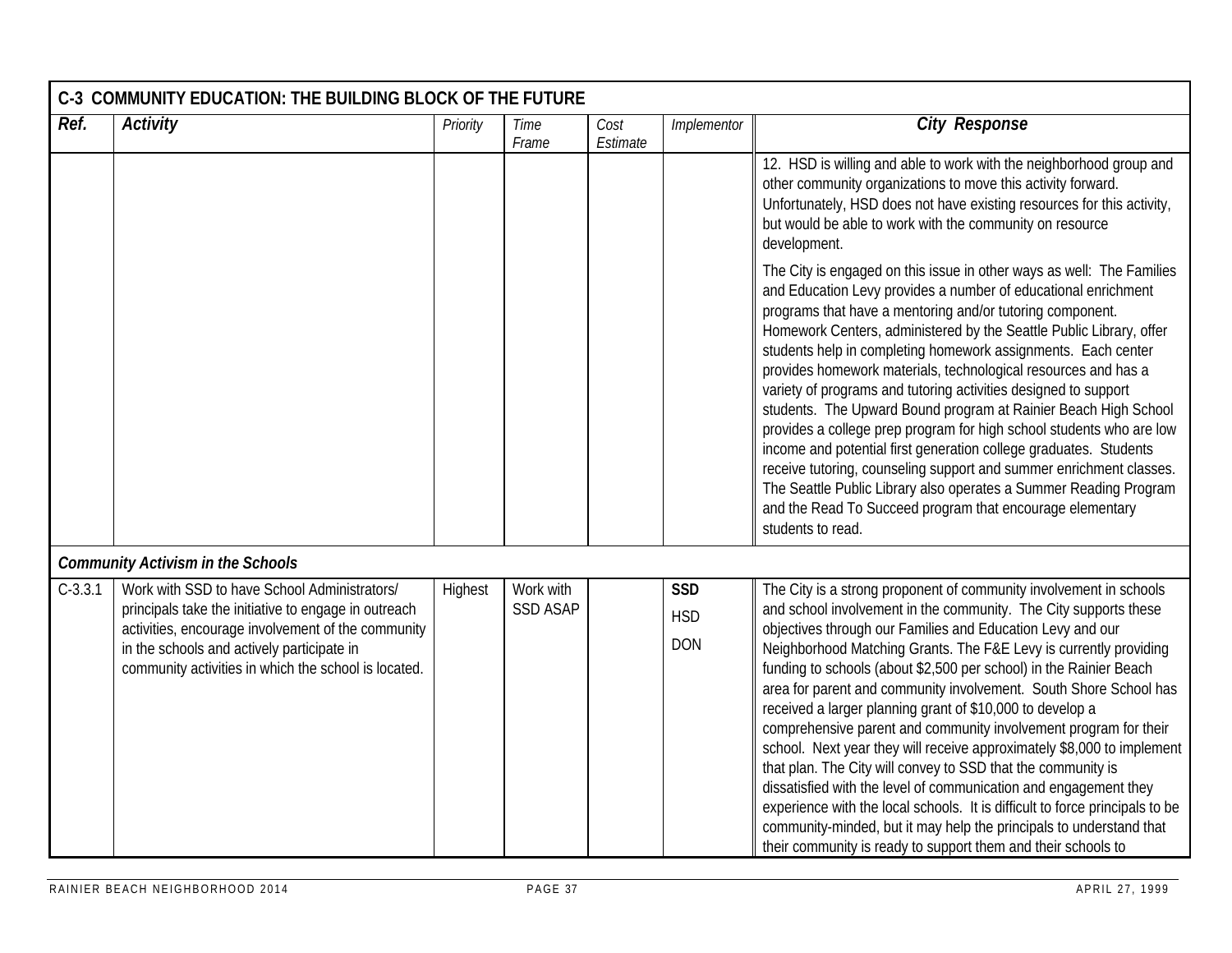| C-3 COMMUNITY EDUCATION: THE BUILDING BLOCK OF THE FUTURE |                                                                                                                                                                                                           |                 |                              |                  |                                       |                                                                                                                                                                                                                                                                                                                                                                                                                                                                       |  |  |  |  |
|-----------------------------------------------------------|-----------------------------------------------------------------------------------------------------------------------------------------------------------------------------------------------------------|-----------------|------------------------------|------------------|---------------------------------------|-----------------------------------------------------------------------------------------------------------------------------------------------------------------------------------------------------------------------------------------------------------------------------------------------------------------------------------------------------------------------------------------------------------------------------------------------------------------------|--|--|--|--|
| Ref.                                                      | <b>Activity</b>                                                                                                                                                                                           | Priority        | Time<br>Frame                | Cost<br>Estimate | Implementor                           | <b>City Response</b>                                                                                                                                                                                                                                                                                                                                                                                                                                                  |  |  |  |  |
|                                                           |                                                                                                                                                                                                           |                 |                              |                  |                                       | succeed. They will receive this message strongly if they attend the<br>Rainier Beach Neighborhood Education Summit that is planned using<br>the EIF.                                                                                                                                                                                                                                                                                                                  |  |  |  |  |
| $C-3.3.2$                                                 | Identify the needs of parents in relation to<br>attendance at PTA meetings and other functions,<br>and develop a plan for child care or transportation<br>that would allow full participation.            | Highest         | Work with<br><b>SSD ASAP</b> |                  | <b>HSD</b><br>SSD<br><b>DON</b>       | The City supports parents attending PTA and other events through the<br>F&E Levy. Schools in the area receive small grants (\$2,000/yr.) to<br>support this kind of activity, more support from other sources may be<br>needed. Perhaps the education committee of the neighborhood<br>planning group could convene a meeting with PTSA presidents,<br>volunteer coordinators, and principals to develop strategies to grow<br>the PTSA membership and participation. |  |  |  |  |
|                                                           |                                                                                                                                                                                                           |                 |                              |                  |                                       | The community should consider whether there are other models of<br>parent participation that might be better suited to the needs and time<br>schedules of parents in the neighborhood. Partnership for Successful<br>Schools has access to many such alternative models, and the<br>planning group at South Shore Middle School has probably also<br>developed diverse parent involvement strategies.                                                                 |  |  |  |  |
| $C-3.3.3$                                                 | Hire a Volunteer Coordinator to pursue<br>opportunities for participation by businesses and<br>community residents and to arrange field trips,<br>etc., for the students.                                 | High-<br>Medium |                              |                  | <b>HSD</b><br><b>DON</b><br>Community | This is a promising idea that is closely related to the mission of the<br>Partnership for Successful Schools. At the moment, individual<br>schools have volunteer coordinators funded by the Families and<br>Education Levy, but perhaps it would be helpful to have an individual<br>who does this work with several schools.<br>NMF grants can be used for things such as field trips but cannot be<br>used to provide program staff on an ongoing basis.           |  |  |  |  |
| $C-3.3.4$                                                 | Make principals and school officials more<br>accessible to parents and residents.                                                                                                                         | High            | <b>ASAP</b>                  |                  | <b>SSD</b><br>Community               | The Executive will forward this and related community<br>recommendations to the SSD for consideration.                                                                                                                                                                                                                                                                                                                                                                |  |  |  |  |
| $C-3.3.5$                                                 | Develop programs that allow students to develop<br>and perfect technical skills taught in the schools<br>through collaboration of the schools administrators<br>and local opportunities in the community. | Highest         | Work with<br><b>SSD ASAP</b> |                  | <b>HSD</b><br>SSD<br><b>DON</b>       | A number of programs exist in this area, but the City certainly agrees<br>that more opportunities would benefit students. The City will continue<br>to work with the District, the Alliance for Education, and other<br>community members to increase the choices kids have to prepare                                                                                                                                                                                |  |  |  |  |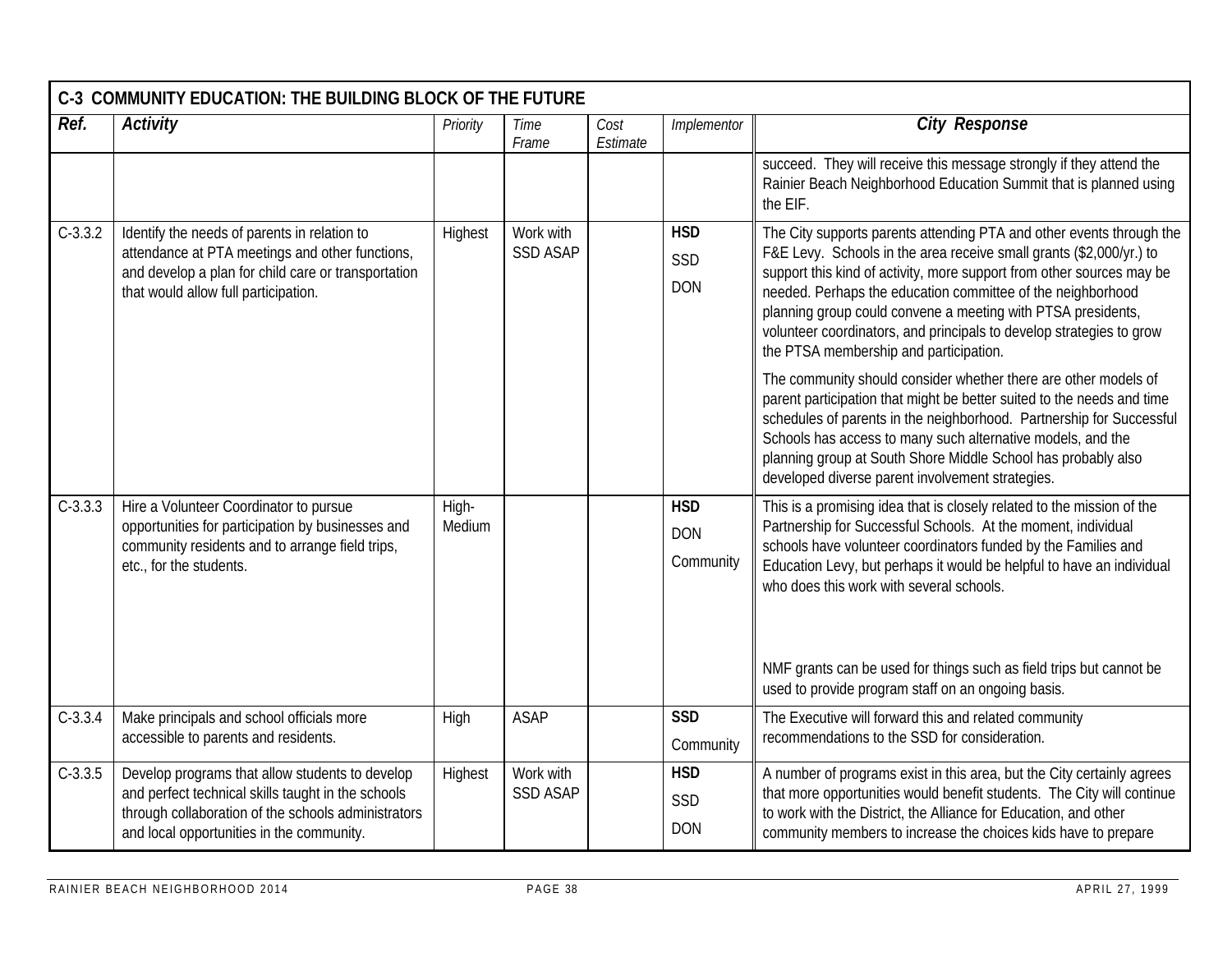|                        | C-3 COMMUNITY EDUCATION: THE BUILDING BLOCK OF THE FUTURE                                                                                                                                                                                                                                                                                                                            |          |                              |                  |                                       |                                                                                                                                                                                                                                                                                                                                                                                                                                                                                                                                                                                                                                                                                                                                                                                                                                                                                                                                                                                                                                                                                                                                                                                                                                                                                                                                                                |  |  |  |
|------------------------|--------------------------------------------------------------------------------------------------------------------------------------------------------------------------------------------------------------------------------------------------------------------------------------------------------------------------------------------------------------------------------------|----------|------------------------------|------------------|---------------------------------------|----------------------------------------------------------------------------------------------------------------------------------------------------------------------------------------------------------------------------------------------------------------------------------------------------------------------------------------------------------------------------------------------------------------------------------------------------------------------------------------------------------------------------------------------------------------------------------------------------------------------------------------------------------------------------------------------------------------------------------------------------------------------------------------------------------------------------------------------------------------------------------------------------------------------------------------------------------------------------------------------------------------------------------------------------------------------------------------------------------------------------------------------------------------------------------------------------------------------------------------------------------------------------------------------------------------------------------------------------------------|--|--|--|
| Ref.                   | <b>Activity</b>                                                                                                                                                                                                                                                                                                                                                                      | Priority | Time<br>Frame                | Cost<br>Estimate | Implementor                           | <b>City Response</b>                                                                                                                                                                                                                                                                                                                                                                                                                                                                                                                                                                                                                                                                                                                                                                                                                                                                                                                                                                                                                                                                                                                                                                                                                                                                                                                                           |  |  |  |
|                        |                                                                                                                                                                                                                                                                                                                                                                                      |          |                              |                  |                                       | them for their future.                                                                                                                                                                                                                                                                                                                                                                                                                                                                                                                                                                                                                                                                                                                                                                                                                                                                                                                                                                                                                                                                                                                                                                                                                                                                                                                                         |  |  |  |
|                        |                                                                                                                                                                                                                                                                                                                                                                                      |          |                              |                  |                                       | These are some of the existing opportunities: One program targets<br>youth at Rainier Beach High School and prepares them for pre-<br>apprenticeship training in the trades. This program is called Career<br>and Workplace Exploration in the Skilled Trades, and it is co-<br>sponsored by the City. This is a comprehensive one semester<br>vocational educational class on campus, and a paid internships at City<br>of Seattle, King County and Port of Seattle work sites partnered with<br>skilled crafts persons. The community colleges' "Career Link" program<br>provides opportunities for students interested in high-tech professions.<br>In addition, the Technology Access Foundation program in Columbia<br>City provides technology training and internship opportunities to high<br>school students. District/City School-to-Work programs assist<br>students in developing technical and business skills cited as a goal in<br>this section. The City's Executive Services Department (ESD)<br>provided a Job Shadow Day at Rainier Beach High School. Job<br>shadows provide students opportunities to observe different careers<br>within City departments by meeting with and learning from employees<br>in the workplace. In the summer, Math, Engineering and Science<br>Achievement internships are available through the City's ESD. |  |  |  |
| <b>Adult Education</b> |                                                                                                                                                                                                                                                                                                                                                                                      |          |                              |                  |                                       |                                                                                                                                                                                                                                                                                                                                                                                                                                                                                                                                                                                                                                                                                                                                                                                                                                                                                                                                                                                                                                                                                                                                                                                                                                                                                                                                                                |  |  |  |
| $C-3.4.1$              | Work with a Community College system and other<br>educational institutions to establish a site in the<br>Rainier Beach community to provide English as a<br>Second Language/Adult Basic Education<br>(ESL/ABE), vocational and pre-college programs<br>that will include a well coordinated tutoring and<br>mentoring program for adults as they engage in<br>new areas of learning. | Highest  | Work with<br><b>SSD ASAP</b> |                  | <b>HSD</b><br><b>OED</b><br>Community | This is primarily a community based activity, but the City is very<br>supportive of efforts to expand adult education opportunities.<br>Currently, the City is not looking to develop new locations for ESL in<br>the area. However, some efforts are already underway. While SSD<br>does not run an adult ESL/ABE program, the F&E Levy partially<br>supports ESL/ABE programs through Family Support Centers (FSC).<br>HSD oversees the operation of the FSC located in several elementary<br>schools with Van Asselt Elementary School probably the closest to the<br>Rainier Beach community. Additionally, the Refugee Women's<br>Alliance (REWA) conducts ESL programs at the Rainier Vista site.                                                                                                                                                                                                                                                                                                                                                                                                                                                                                                                                                                                                                                                        |  |  |  |
|                        |                                                                                                                                                                                                                                                                                                                                                                                      |          |                              |                  |                                       | The Executive will forward this activity and related community<br>recommendations to SSD.                                                                                                                                                                                                                                                                                                                                                                                                                                                                                                                                                                                                                                                                                                                                                                                                                                                                                                                                                                                                                                                                                                                                                                                                                                                                      |  |  |  |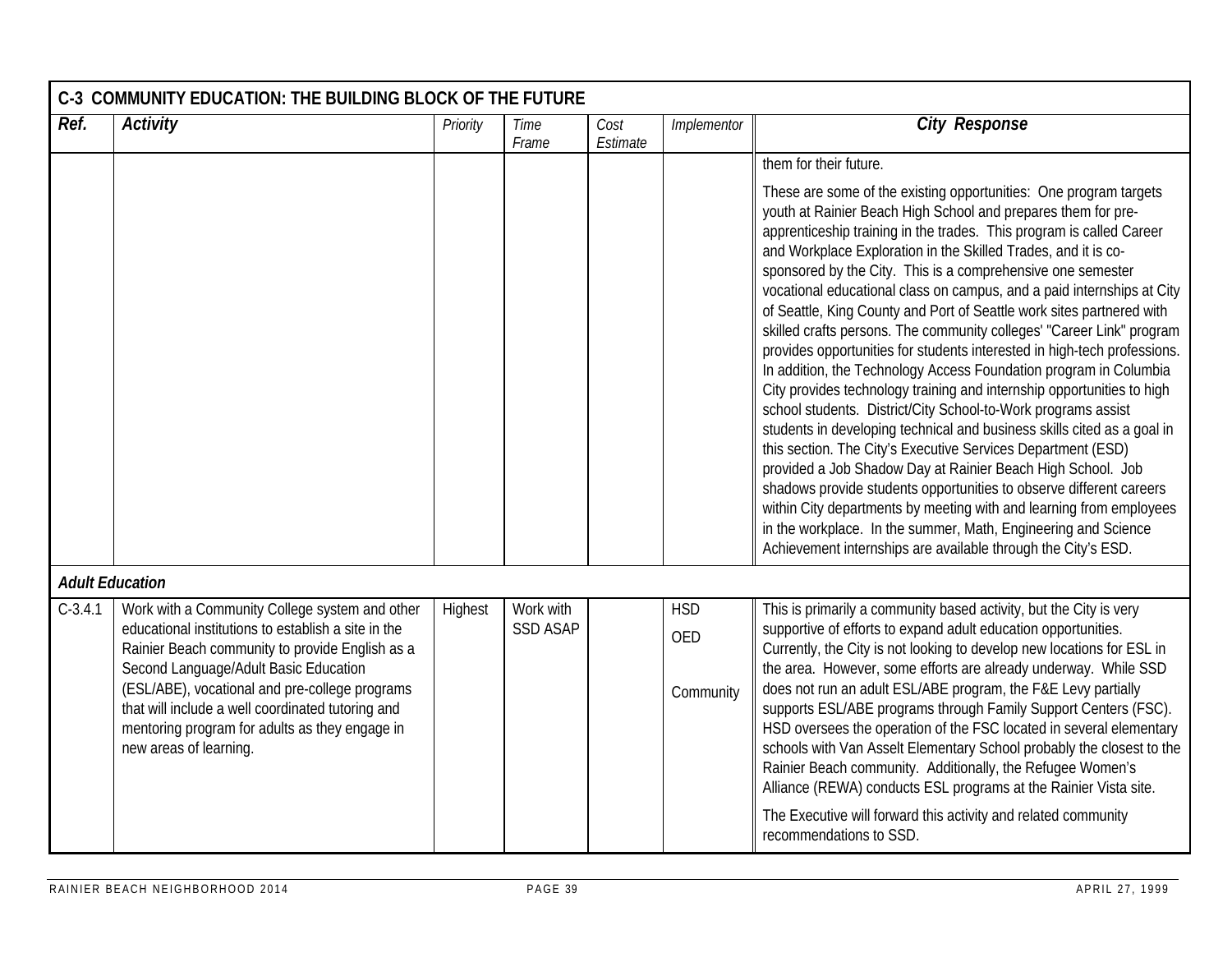|           | C-3 COMMUNITY EDUCATION: THE BUILDING BLOCK OF THE FUTURE                                                                                                                                                                                                                                                            |                 |                                                    |                  |                          |                                                                                                                                                                                                                                                                                                                                                                                                                                      |  |  |  |  |
|-----------|----------------------------------------------------------------------------------------------------------------------------------------------------------------------------------------------------------------------------------------------------------------------------------------------------------------------|-----------------|----------------------------------------------------|------------------|--------------------------|--------------------------------------------------------------------------------------------------------------------------------------------------------------------------------------------------------------------------------------------------------------------------------------------------------------------------------------------------------------------------------------------------------------------------------------|--|--|--|--|
| Ref.      | <b>Activity</b>                                                                                                                                                                                                                                                                                                      | Priority        | Time<br>Frame                                      | Cost<br>Estimate | Implementor              | <b>City Response</b>                                                                                                                                                                                                                                                                                                                                                                                                                 |  |  |  |  |
|           |                                                                                                                                                                                                                                                                                                                      |                 |                                                    |                  |                          | Also, OED notes that the Seattle Jobs Initiative (SJI) currently holds<br>ESL/ABE classes at Seattle Vocational Institute (SVI) in the Central<br>District. SVI is centrally located and has served as a positive partner<br>with SJI.                                                                                                                                                                                               |  |  |  |  |
| $C-3.4.2$ | Establish a range of activities and opportunities for                                                                                                                                                                                                                                                                | Highest         | Work with                                          |                  | <b>SSD</b>               | This is primarily a community based activity, but the City is very                                                                                                                                                                                                                                                                                                                                                                   |  |  |  |  |
|           | learning that includes cultural arts, music, personal<br>and professional development.                                                                                                                                                                                                                               |                 | <b>SSD ASAP</b>                                    |                  | <b>HSD</b>               | supportive. The Executive will forward this activity and related<br>community recommendations to SSD.                                                                                                                                                                                                                                                                                                                                |  |  |  |  |
|           |                                                                                                                                                                                                                                                                                                                      |                 |                                                    |                  | <b>DPR</b>               |                                                                                                                                                                                                                                                                                                                                                                                                                                      |  |  |  |  |
|           |                                                                                                                                                                                                                                                                                                                      |                 |                                                    |                  | Community                |                                                                                                                                                                                                                                                                                                                                                                                                                                      |  |  |  |  |
| $C-3.4.3$ | Develop a system of rewards and perks for those<br>residents who actively participate in the planning,                                                                                                                                                                                                               | High-<br>Medium | 1 to 3<br>years.                                   |                  | Community<br>SSD         | This is primarily a community based activity, but the City is very<br>supportive. The Executive will forward this activity and related                                                                                                                                                                                                                                                                                               |  |  |  |  |
|           | development and implementation of programs.                                                                                                                                                                                                                                                                          |                 |                                                    |                  | <b>HSD</b>               | community recommendations to SSD.                                                                                                                                                                                                                                                                                                                                                                                                    |  |  |  |  |
|           |                                                                                                                                                                                                                                                                                                                      |                 |                                                    |                  | <b>DPR</b>               |                                                                                                                                                                                                                                                                                                                                                                                                                                      |  |  |  |  |
| $C-3.4.4$ | Establish a Neighborhood Service Center-style<br>facility for residents of Rainier Beach that will serve<br>as a One Stop facility for payment of bills, skills<br>assessment, information and referral services,<br>voter registration, information on community<br>activities and community concerns, outreach and | Highest         | Work with<br><b>SSD ASAP</b>                       |                  | <b>DON</b><br><b>HSD</b> | The City has one NSC for each of the 13 districts. The NSC for the<br>SE District is currently in Columbia City. There are currently no<br>resources for more than one NSC per district. However, DON is be<br>open to providing materials and City information in other locations if<br>that did not require staff support. Also, one of the seven bill-paying<br>centers in the City NSC system is already in SE at Columbia City. |  |  |  |  |
|           | recruitment.                                                                                                                                                                                                                                                                                                         |                 |                                                    |                  |                          | Also, many neighborhoods are requesting community centers. The<br>Executive will review the City's policies related to community centers<br>(as part of the citywide "Policy Docket" discussions) and neighborhood<br>recommendations related to community space and provide council<br>with a summary of options and opportunities in July of 1999. This<br>recommendation will be considered as part of that review.               |  |  |  |  |
|           | <b>Formation of a PTA</b>                                                                                                                                                                                                                                                                                            |                 |                                                    |                  |                          |                                                                                                                                                                                                                                                                                                                                                                                                                                      |  |  |  |  |
| $C-3.5.1$ | Organize a PTA in all schools that will work closely<br>with their school. Representatives of each PTA will<br>serve on the Citizen Advisory Group for the region.                                                                                                                                                   | Highest         | Communit<br>y will work<br><b>ASAP</b> with<br>SSD |                  | Community                | See response in C-3.3.2.                                                                                                                                                                                                                                                                                                                                                                                                             |  |  |  |  |
| $C-3.5.2$ | Provide parent training and development from                                                                                                                                                                                                                                                                         | Highest         | Communit                                           |                  | <b>HSD</b>               | The Children and Youth Action Plan called for the addition of one                                                                                                                                                                                                                                                                                                                                                                    |  |  |  |  |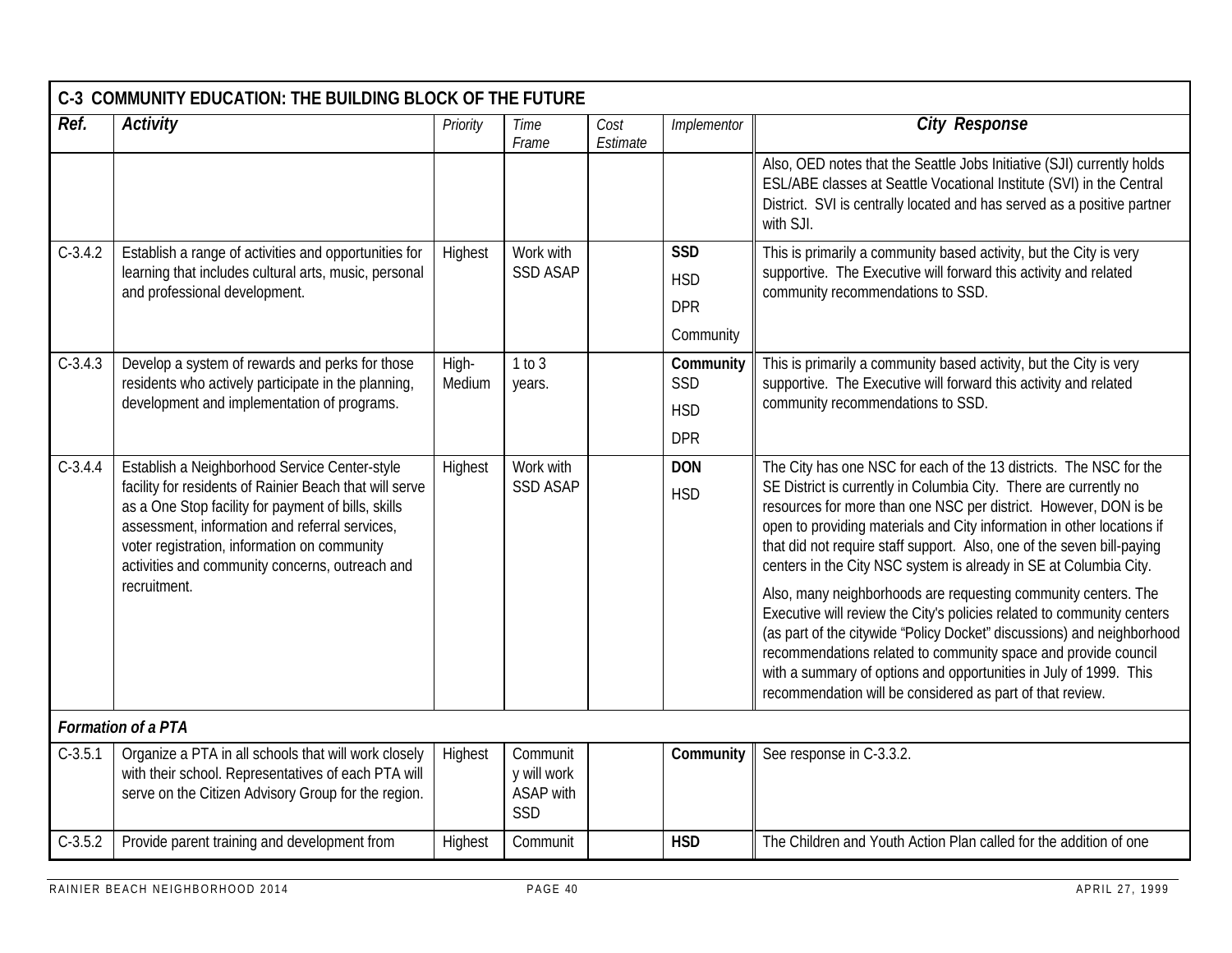| C-3 COMMUNITY EDUCATION: THE BUILDING BLOCK OF THE FUTURE |                                                                                                                                                                                                                   |                 |                                                    |                  |                          |                                                                                                                                                                                                                                                                                                                                                                                                             |  |  |  |
|-----------------------------------------------------------|-------------------------------------------------------------------------------------------------------------------------------------------------------------------------------------------------------------------|-----------------|----------------------------------------------------|------------------|--------------------------|-------------------------------------------------------------------------------------------------------------------------------------------------------------------------------------------------------------------------------------------------------------------------------------------------------------------------------------------------------------------------------------------------------------|--|--|--|
| Ref.                                                      | <b>Activity</b>                                                                                                                                                                                                   | Priority        | Time<br>Frame                                      | Cost<br>Estimate | Implementor              | <b>City Response</b>                                                                                                                                                                                                                                                                                                                                                                                        |  |  |  |
|                                                           | kindergarten on and a 'buddy" system to be<br>instituted to teach native and non-native parents<br>how to advocate and support their children in<br>schools.                                                      |                 | y will work<br>ASAP with<br>SSD                    |                  | Community                | more Family Center to be located in a neighborhood in "far" SE<br>Seattle. Establishing such a center would address these and other<br>related goals. Cost of such a center would be about \$100,000 that is<br>not included in the current budget.                                                                                                                                                         |  |  |  |
| $C-3.5.3$                                                 | Principals and teachers will actively participate in<br>the development of PTAs and will lend their<br>support and expertise in empowering the PTA to<br>realize their full potential.                            | Highest         | Communit<br>y will work<br><b>ASAP</b> with<br>SSD |                  | <b>SSD</b><br>Community  | See response in C-3.3.2. The City will communicate to the District that<br>the Rainier Beach community's desire to improve communication with<br>and participation by school staff on PTSAs.                                                                                                                                                                                                                |  |  |  |
| Developing a Local Community Education Network            |                                                                                                                                                                                                                   |                 |                                                    |                  |                          |                                                                                                                                                                                                                                                                                                                                                                                                             |  |  |  |
| $C-3.6.1$                                                 | Contact every church and solicit them to have<br>representation equal to 10% of their congregation<br>on committees, councils and other groups<br>engaged in working on behalf of the Rainier Beach<br>community. | High-<br>Medium | 1 to 3<br>years                                    |                  | Community                | The community should also consider including other religious<br>organizations such as synagogues and Buddhist temples. The<br>Buddhist temples are not members of the Council of Churches and a<br>special relationship needs to be developed with these temples since<br>they serve many Asian families and the temples provide some social<br>services and orientation to new refugee/immigrant families. |  |  |  |
| $C-3.6.2$                                                 | Appoint representatives to attend the meeting of<br>the Council of Churches to communicate relevant<br>community information to the Council and to gain<br>their involvement and support.                         | Highest         | 1 to 3<br>years                                    |                  | Community                | This is a community based activity, however, the Executive will<br>forward this and related community activities to SSD for their<br>information.                                                                                                                                                                                                                                                           |  |  |  |
| $C-3.6.3$                                                 | Create a system of perks and rewards for those<br>churches who become actively involved in the<br>community.                                                                                                      | Highest         | 1 to 3<br>years                                    |                  | Community                | This is a community based activity, however, the Executive will<br>forward this and related community activities to SSD for their<br>information.                                                                                                                                                                                                                                                           |  |  |  |
| $C-3.6.4$                                                 | Extend the community education programs into the<br>church facilities to reinforce the church in the work<br>and life of the community.                                                                           | Highest         | 1 to 3<br>years                                    |                  | Community                | This is a community based activity, however, the Executive will<br>forward this and related community activities to SSD for their<br>information.                                                                                                                                                                                                                                                           |  |  |  |
|                                                           | <b>Increasing Employment Opportunity: Education to Workforce</b>                                                                                                                                                  |                 |                                                    |                  |                          |                                                                                                                                                                                                                                                                                                                                                                                                             |  |  |  |
| $C-3.7.1$                                                 | Create linkages with established employment<br>programs that would result in the location of<br>program sites in the community.                                                                                   | High            | 1 to 5<br>years                                    |                  | <b>OED</b><br><b>HSD</b> | Since 1997, OED has successfully worked with the private sector to<br>connect businesses (major employers with labor shortages) with<br>skilled job-ready SJI clientele. SJI clients must be low-income<br>individuals in Seattle, including Rainier Beach. To determine the<br>feasibility of establishing a formal link with the Seattle Jobs Initiative                                                  |  |  |  |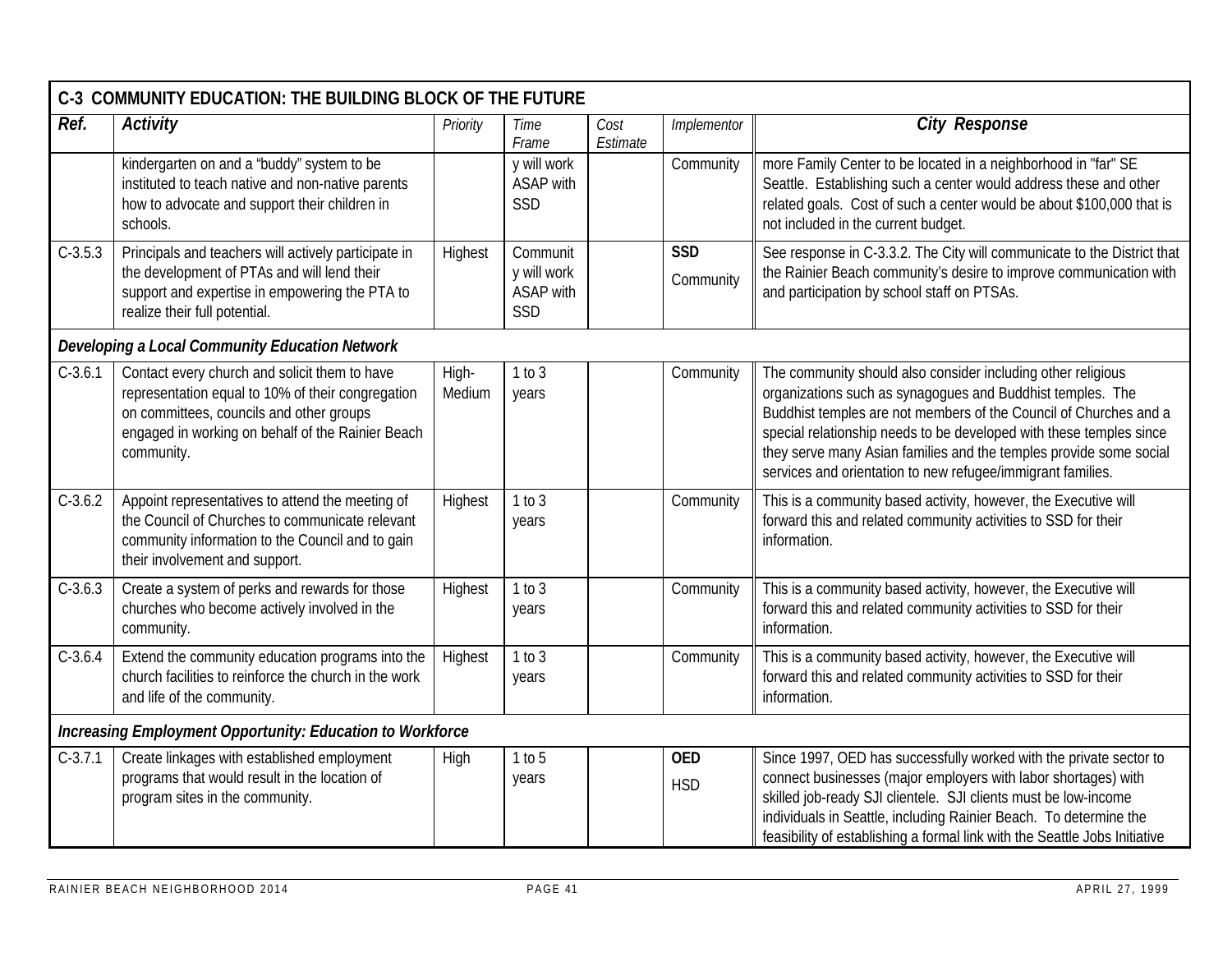| C-3 COMMUNITY EDUCATION: THE BUILDING BLOCK OF THE FUTURE                                                                                                                                                   |          |                                                              |                  |                                              |                                                                                                                                                                                                                                                                                                                                                                                                                                                                                                                                                                                                                                                                                                                                             |  |  |  |  |  |
|-------------------------------------------------------------------------------------------------------------------------------------------------------------------------------------------------------------|----------|--------------------------------------------------------------|------------------|----------------------------------------------|---------------------------------------------------------------------------------------------------------------------------------------------------------------------------------------------------------------------------------------------------------------------------------------------------------------------------------------------------------------------------------------------------------------------------------------------------------------------------------------------------------------------------------------------------------------------------------------------------------------------------------------------------------------------------------------------------------------------------------------------|--|--|--|--|--|
| <b>Activity</b>                                                                                                                                                                                             | Priority | Time<br>Frame                                                | Cost<br>Estimate | Implementor                                  | <b>City Response</b>                                                                                                                                                                                                                                                                                                                                                                                                                                                                                                                                                                                                                                                                                                                        |  |  |  |  |  |
|                                                                                                                                                                                                             |          |                                                              |                  |                                              | (SJI), the planning group should contact the SJI Project Manager.<br>Staff would be available to discuss and potentially identify ways to<br>connect SJI with the objectives identified by the planning group.                                                                                                                                                                                                                                                                                                                                                                                                                                                                                                                              |  |  |  |  |  |
|                                                                                                                                                                                                             |          |                                                              |                  |                                              | Opportunities for community-based linkages with employers include<br>the Student Assistant Program at the Rainier Beach Library. SAP is a<br>work and internship program that hires low-income students exposing<br>them to a wide variety of library functions, enhances their job skills,<br>and prepares them for regular employment in the job market                                                                                                                                                                                                                                                                                                                                                                                   |  |  |  |  |  |
|                                                                                                                                                                                                             |          |                                                              |                  |                                              | HSD supports this activity.                                                                                                                                                                                                                                                                                                                                                                                                                                                                                                                                                                                                                                                                                                                 |  |  |  |  |  |
| Seek representation and involvement in the site<br>planning for a One Stop Employment Center to<br>advocate for placement in Rainier Beach.                                                                 | Highest  | ASAP                                                         |                  | <b>OED</b><br><b>HSD</b>                     | The Seattle Jobs Initiative is participating in efforts to develop and<br>implement a One Stop Employment Center. The siting of that location<br>has yet to be determined. OED will forward this and related<br>recommendations to SJI.                                                                                                                                                                                                                                                                                                                                                                                                                                                                                                     |  |  |  |  |  |
|                                                                                                                                                                                                             |          |                                                              |                  |                                              | HSD supports this activity, and allocates Community Facilities dollars<br>on an annual basis. See response in C-3.1.2.                                                                                                                                                                                                                                                                                                                                                                                                                                                                                                                                                                                                                      |  |  |  |  |  |
| Negotiate and establish commitments from<br>businesses new and existing to hire from the<br>community. Work with the City to establish<br>commitments as part of the permitting and<br>contracting process. | Highest  | <b>ASAP</b>                                                  |                  | <b>OED</b><br>Community<br>Private<br>Sector | OED has determined that there is not an effective way to use the<br>permitting process to leverage commitments from developers to<br>participate in the OED Employment Linkage Strategy. OED has had<br>some success using other City approvals (street vacation process,<br>Transfer of Development Rights, Community Development Float<br>Loans) to secure commitments. Also, see response in C-3.7.1.                                                                                                                                                                                                                                                                                                                                    |  |  |  |  |  |
| Promote apprenticeships and the "trade"<br>professions as a viable choice for employment to<br>the residents, providing orientation sessions and<br>training in basic skills required for admission.        | High     | ASAP,<br>coordinate<br>with<br>Seattle<br>Jobs<br>Initiative |                  | <b>OED</b>                                   | Some programs exist that may provide opportunities for implementing<br>this activity. The Office of PortJOBS Apprenticeship Opportunities<br>Project (AOP) represents an organization that is at the forefront in<br>working with general contractors to maximize the utilization of<br>apprentices in the skilled trades and crafts. Residents should contact<br>the PortJOBS Apprenticeship Opportunities Partnership for specific<br>information regarding pre-apprenticeship programs in the building and<br>construction trades. Additional community-based organizations that<br>individuals can contact to attain additional information regarding<br>apprenticeship opportunities.<br>Center for Career Alternatives - 206.332.9080 |  |  |  |  |  |
|                                                                                                                                                                                                             |          |                                                              |                  |                                              |                                                                                                                                                                                                                                                                                                                                                                                                                                                                                                                                                                                                                                                                                                                                             |  |  |  |  |  |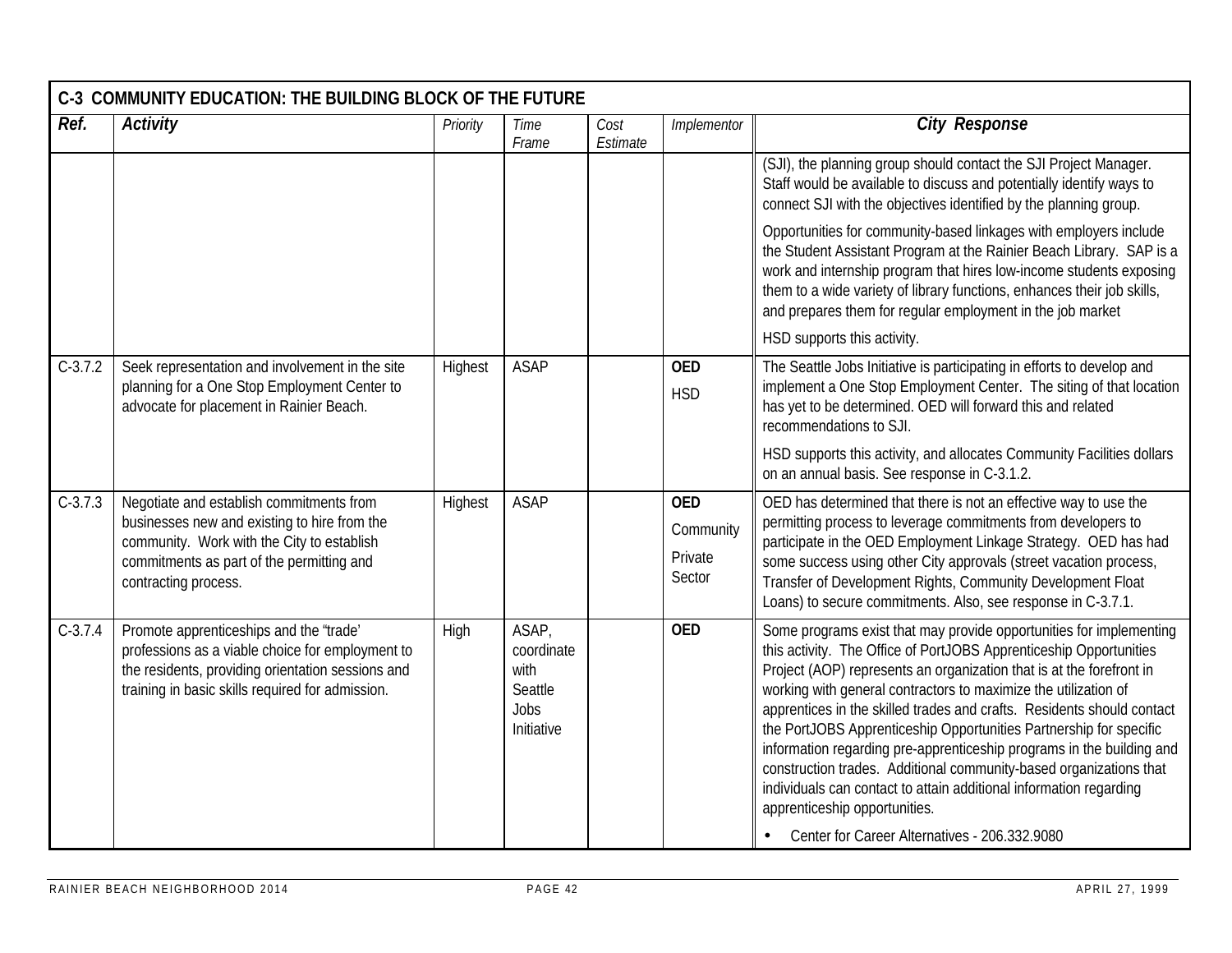|           | C-3 COMMUNITY EDUCATION: THE BUILDING BLOCK OF THE FUTURE                                                                                                                                                                                                           |          |                                                   |                  |                                                 |                                                                                                                                                                                                                                                                                                                                                       |
|-----------|---------------------------------------------------------------------------------------------------------------------------------------------------------------------------------------------------------------------------------------------------------------------|----------|---------------------------------------------------|------------------|-------------------------------------------------|-------------------------------------------------------------------------------------------------------------------------------------------------------------------------------------------------------------------------------------------------------------------------------------------------------------------------------------------------------|
| Ref.      | Activity                                                                                                                                                                                                                                                            | Priority | Time<br>Frame                                     | Cost<br>Estimate | Implementor                                     | <b>City Response</b>                                                                                                                                                                                                                                                                                                                                  |
|           |                                                                                                                                                                                                                                                                     |          |                                                   |                  |                                                 | Puget Sound Occupational Industrialization Center - Rainier Job<br>Service Center - 206.721.5980<br>Seattle Central Community College - Wood Construction Office -<br>206.587.5460<br>Rainier Beach High School - Construction Industry Training<br>Council - 425.454.2482<br>Apprenticeship & Non-Traditional Employment for Women -<br>425.235.2212 |
| $C-3.7.5$ | Work proactively and in partnership with the<br>surrounding industrial and high employment sites<br>to market the Rainier Beach community as a<br>valuable pool of workers to, e.g., the Duwamish<br>Manufacturing Council, Kent, Tukwila, Port of<br>Seattle, etc. | Highest  | ASAP,<br>conduct as<br>a regional<br><i>issue</i> |                  | <b>OED</b><br>MIC/Port<br>Kent/<br>Tukwila etc. | The planning group should work with the SJI on this goal. SJI and the<br>Manufacturing and Industrial Council (MIC) have established a<br>working relationship. MIC has partnered with SJI to develop a training<br>program at South Seattle Community College. OED will forward this<br>and related recommendations to SJI.                          |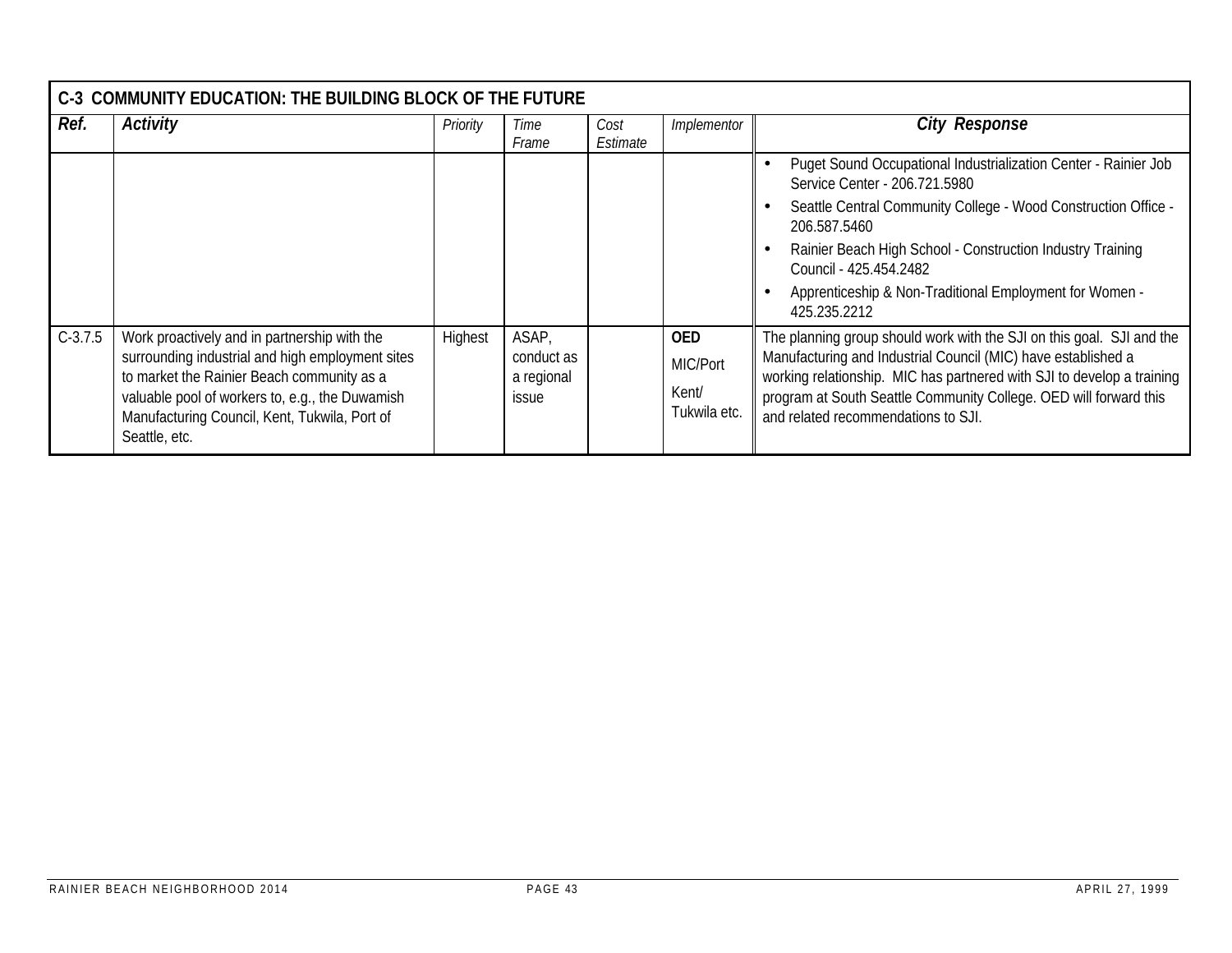## **II. Additional Activities For Implementation**

The activities listed in this section are not directly associated with a Key Strategy. The City has, when possible, identified next steps for implementations of each of these activities. The response will specify: 1) activities already under way; 2) activities for which the City agrees to initiate next steps (will include a schedule for the work); 3) activities that will be considered as part of the sector work program in the future as opportunities arise; 4) activities for which the community must take the lead (may be supported by City departments or existing programs); 5) issues that will be on the policy docket (the docket will assign responsibility for consideration of the issue and provide a schedule for reporting back to Council); and 6) activities which the City will not support. As with the activities listed for each Key Strategy in Section I, these activities are intended to be implemented over the span of many years.

The Executive will coordinate efforts to sort through these activities. During this sorting process, the departments will work together to create sector work programs that will prioritize these activities. This may include developing rough cost estimates for each activity, identifying potential funding sources and mechanisms; establishing priorities within each plan, as well as priorities among plans; and developing phased implementation and funding strategies. The City will involve neighborhoods in a public process so that neighborhoods can help to establish citywide priorities. Activities identified in this section will be included in the City's tracking database for monitoring neighborhood plan implementation.

| #                          | <b>Activity</b>                                                                                                                                                                                                                                                                                                                                                                                                                                                                                                                                                                                                                                                                                                                                                                                                                                                                                                                                | Priority | <b>Time Frame</b> | Cost<br>Estimate | Implementor              | <b>City Response</b>                                                                                                                                                                                                                                                                                                                                                                                                                                                                                                                                                                                                                                                                                                                                                                                                                                                     | <b>City Action</b>                                                                                                                                                                                                                                                                                                                                                                                                                                                                                                                                                                                                                                           |
|----------------------------|------------------------------------------------------------------------------------------------------------------------------------------------------------------------------------------------------------------------------------------------------------------------------------------------------------------------------------------------------------------------------------------------------------------------------------------------------------------------------------------------------------------------------------------------------------------------------------------------------------------------------------------------------------------------------------------------------------------------------------------------------------------------------------------------------------------------------------------------------------------------------------------------------------------------------------------------|----------|-------------------|------------------|--------------------------|--------------------------------------------------------------------------------------------------------------------------------------------------------------------------------------------------------------------------------------------------------------------------------------------------------------------------------------------------------------------------------------------------------------------------------------------------------------------------------------------------------------------------------------------------------------------------------------------------------------------------------------------------------------------------------------------------------------------------------------------------------------------------------------------------------------------------------------------------------------------------|--------------------------------------------------------------------------------------------------------------------------------------------------------------------------------------------------------------------------------------------------------------------------------------------------------------------------------------------------------------------------------------------------------------------------------------------------------------------------------------------------------------------------------------------------------------------------------------------------------------------------------------------------------------|
|                            | A. Housing & Land Use                                                                                                                                                                                                                                                                                                                                                                                                                                                                                                                                                                                                                                                                                                                                                                                                                                                                                                                          |          |                   |                  |                          |                                                                                                                                                                                                                                                                                                                                                                                                                                                                                                                                                                                                                                                                                                                                                                                                                                                                          |                                                                                                                                                                                                                                                                                                                                                                                                                                                                                                                                                                                                                                                              |
| LUH-<br>1.1<br>LUH-<br>1.2 | Establish "housing opportunity" subareas to<br>locate new growth:<br>South Kenyon Street to South Holden<br>$\bullet$<br>Street east of Rainier Avenue South has<br>existing zoning and land to<br>accommodate new residential units.<br>Rainier Avenue South between 51st and<br>57th Avenue South could attract mixed-<br>use or single-purpose residential<br>development.<br>The area east of 48th Avenue South<br>south of South Henderson Street could<br>accommodate residential small lot<br>single-family homes similar to those<br>developed by HomeSight in the Central<br>Area and North Rainier Valley.<br>The single-family area around Wabash<br>south of Rose could also house new<br>small-lot single-family homes like<br>bungalow courts.<br>The highest density new housing should<br>be located around the light rail station<br>area at South Henderson Street & MLK<br>Jr. Way.<br>For each area, City should establish | High     | 1 to 5 years      |                  | OH<br><b>DCLU</b><br>OED | Establishing 'housing opportunity sub-areas' is a<br>long-term priority for the Office of Housing, and<br>will be incorporated into work-programs over<br>time. While Rainier Beach is not currently part<br>of the multi-family tax exemption program, the<br>City will consider including the area during the<br>annual review of the program.<br>For the area identified outside SAP, DCLU will<br>work with the neighborhood to undertake a land<br>use planning exercise and rezone analysis to<br>explore different zoning designations to see if a<br>rezone might achieve the neighborhood's vision<br>and meet the City's criteria for rezones. Several<br>neighborhoods have requested DCLU's services<br>in this capacity. DCLU is likely to begin this<br>work as part of their 2001-2002 work program.<br>OED- See responses under C-1.4.2 and C-<br>1.4.3. | This activity will be<br>considered as part of the<br>sector work program in the<br>future as opportunities arise.<br>OH will incorporate portions<br>of this activity into their long-<br>term work program.<br>OED and SPO will work with<br>Sound Transit and with King<br>County to seek opportunities<br>for development projects<br>near the proposed station,<br>especially on excess station<br>construction staging<br>property. Also, city<br>departments will work to<br>coordinate joint<br>development opportunities<br>with community members,<br>SEED, and governmental<br>agencies.<br>The City will consider<br>including the Rainier Beach |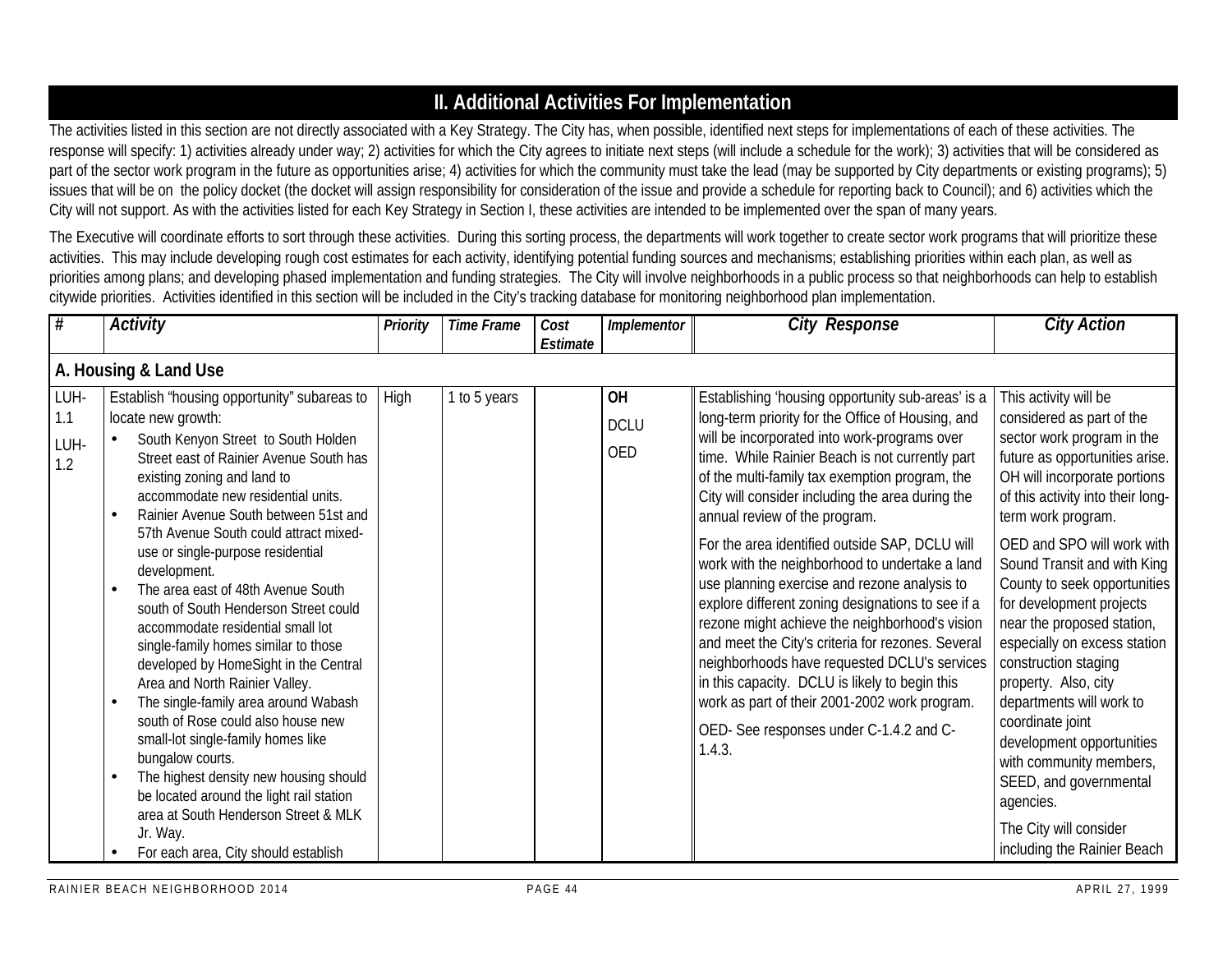| #           | <b>Activity</b>                                                                                                                                 | <b>Priority</b> | <b>Time Frame</b>                           | Cost<br>Estimate | Implementor                                   | <b>City Response</b>                                                                                                                                                                                                                                                                                                                                                                                                                                                                                                                                                                                                                                                                                                                                                                                                                                                                                                                                          | <b>City Action</b>                                                                                                                                                                                                                                                                                           |
|-------------|-------------------------------------------------------------------------------------------------------------------------------------------------|-----------------|---------------------------------------------|------------------|-----------------------------------------------|---------------------------------------------------------------------------------------------------------------------------------------------------------------------------------------------------------------------------------------------------------------------------------------------------------------------------------------------------------------------------------------------------------------------------------------------------------------------------------------------------------------------------------------------------------------------------------------------------------------------------------------------------------------------------------------------------------------------------------------------------------------------------------------------------------------------------------------------------------------------------------------------------------------------------------------------------------------|--------------------------------------------------------------------------------------------------------------------------------------------------------------------------------------------------------------------------------------------------------------------------------------------------------------|
|             | development incentives, perhaps<br>implementing its Tax Abatement<br>Program, to encourage new housing<br>construction in these targeted areas. |                 |                                             |                  |                                               |                                                                                                                                                                                                                                                                                                                                                                                                                                                                                                                                                                                                                                                                                                                                                                                                                                                                                                                                                               | area in the multi-family tax<br>exemption program during<br>the year 2000 review of the<br>program.                                                                                                                                                                                                          |
| LUH-<br>2.1 | Require the SCA's office to establish<br>policies that more effectively abate<br>problems with derelict and poorly managed<br>properties.       |                 | Long Term<br>Activity                       |                  | <b>DCLU</b><br>OH<br><b>SCA</b>               | DCLU has been working with Law and the<br>Hearing Examiner to develop the proposed<br>Citation Enforcement Process that is intended to<br>help change behavior of code violators from<br>whom the City has had difficulty gaining<br>compliance in the past. The proposed process<br>is built on the traditional citation framework, and<br>includes features such as pre-set penalties that<br>increase with repeat offenses, and an<br>opportunity for a hearing to contest the violation<br>or request mitigation of the penalty. Initially this<br>process will be tested on five types of Land Use<br>Code violations. Council is also trying the<br>citation process on a limited number of Housing<br>and Building Maintenance Code violations. After<br>six months, DCLU will prepare an evaluation of<br>the process and make recommendations on<br>whether or not this process should be expanded<br>to cover more Land Use and Housing violations. | This activity is already being<br>implemented. DCLU's<br>1999/2000 work program<br>includes exploring, for both<br>substandard and vacant<br>buildings, mechanisms to<br>more aggressively<br>discourage unproductive<br>use of residential buildings<br>and evaluating different<br>enforcement mechanisms. |
| LUH-<br>2.2 | Establish a local housing "Watchdog"<br>organization that can work with the City's<br>Police Department and the SCA's Office.                   | High            | ASAP, with<br>support from<br>City agencies |                  | Community<br>SPD<br><b>DCLU</b><br><b>SCA</b> | SPD is available to assist the community form<br>block watches.<br>DCLU is available to hold workshops with<br>community organizations to provide training on<br>code requirements and assistance with code<br>enforcement.<br>See also LUH-2.1.                                                                                                                                                                                                                                                                                                                                                                                                                                                                                                                                                                                                                                                                                                              | This is primarily a community-<br>based activity, but SPD and<br>DCLU can provide<br>assistance.                                                                                                                                                                                                             |
| LUH-<br>2.3 | Enforce all applicable City codes.                                                                                                              | High-<br>Medium | <b>ASAP</b>                                 |                  | <b>DCLU</b><br><b>SCA</b>                     | DCLU will continue to enforce all codes within its<br>jurisdiction. DCLU has increased its inspection<br>and enforcement staff in 1999. DCLU is also<br>working with the Mayor to implement the<br>Housing Action Agenda. DCLU's 1999/2000                                                                                                                                                                                                                                                                                                                                                                                                                                                                                                                                                                                                                                                                                                                    | Activity is currently being<br>implemented (see response<br>in LUH 2.1).                                                                                                                                                                                                                                     |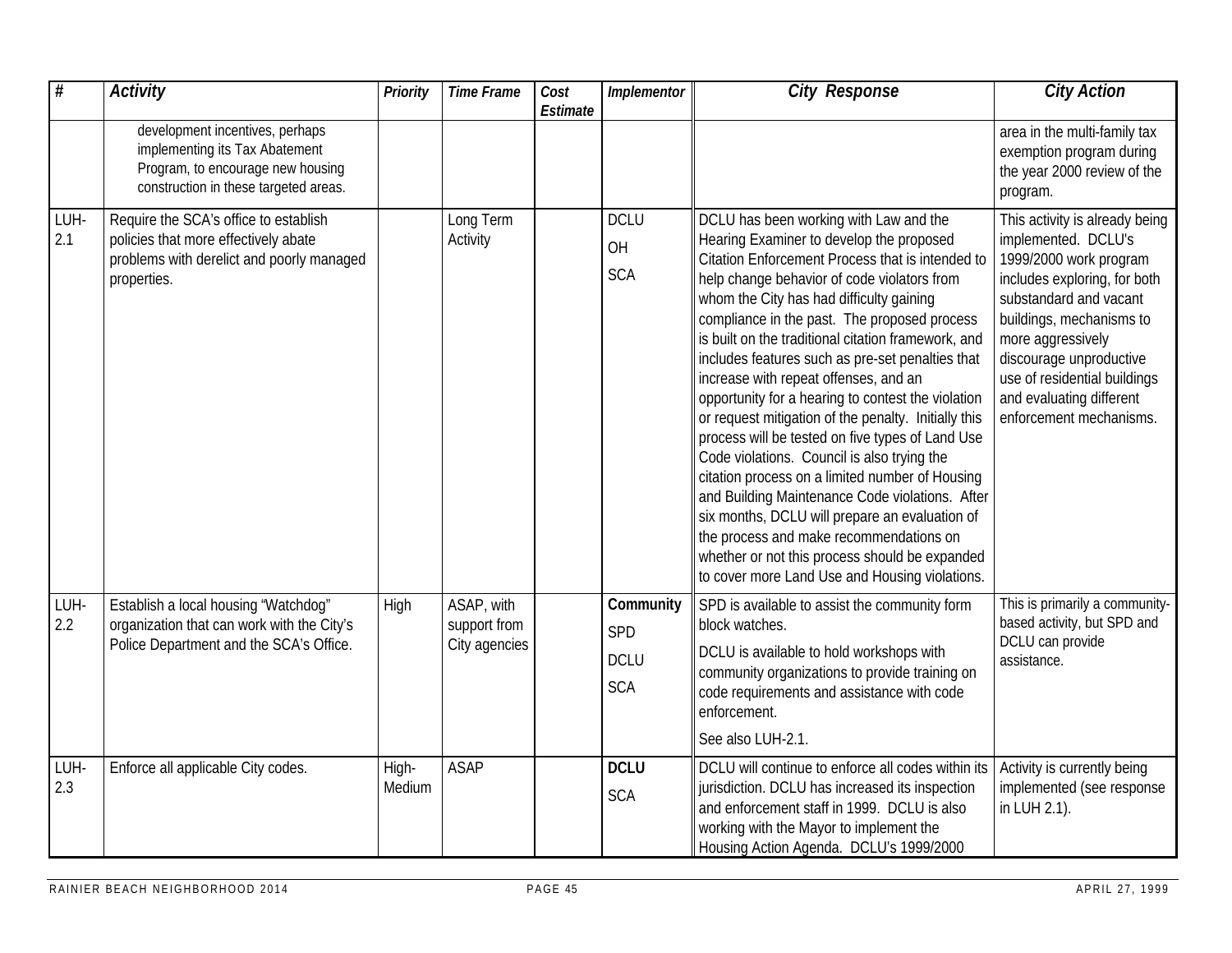| #           | <b>Activity</b>                                                                                                                                                                         | Priority | <b>Time Frame</b>                                     | Cost<br>Estimate | Implementor       | <b>City Response</b>                                                                                                                                                                                                                                                                                                                                                                                                                          | <b>City Action</b>                                                                                                                                                                                              |
|-------------|-----------------------------------------------------------------------------------------------------------------------------------------------------------------------------------------|----------|-------------------------------------------------------|------------------|-------------------|-----------------------------------------------------------------------------------------------------------------------------------------------------------------------------------------------------------------------------------------------------------------------------------------------------------------------------------------------------------------------------------------------------------------------------------------------|-----------------------------------------------------------------------------------------------------------------------------------------------------------------------------------------------------------------|
|             |                                                                                                                                                                                         |          |                                                       |                  |                   | work program includes exploring, for both<br>substandard and vacant buildings, mechanisms<br>to more aggressively discourage unproductive<br>use of residential buildings, and evaluating<br>different enforcement mechanisms (see<br>response in LUH 2.1).                                                                                                                                                                                   |                                                                                                                                                                                                                 |
| LUH-<br>3.1 | Allow residential small lot zoning (RSL) in<br>single-family zones only within Urban<br>Village boundary.                                                                               | Medium   | Allow for<br>action as part<br>of Citywide<br>program |                  | <b>DCLU</b>       | There is a mechanism to allow for RSL zoning in<br>the Land Use Code. In its 2000 work program,<br>DCLU intends to resolve how to make RSL work<br>better for neighborhoods that would like to use it.<br>See response for C-1.3.3.                                                                                                                                                                                                           | In its 2000 work program,<br>DCLU intends to resolve<br>how to make RSL work<br>better for neighborhoods<br>that would like to use it.                                                                          |
| LUH-<br>3.2 | Work with SEED, HomeSight, and other<br>housing providers to develop affordable<br>housing demonstration projects.                                                                      |          | Long Term<br>Activity.                                |                  | OH<br><b>DCLU</b> | OH has limited funding available for home-<br>ownership and multifamily housing<br>demonstration projects, and will work with non-<br>profit housing providers to develop affordable<br>housing demonstration projects.                                                                                                                                                                                                                       | This activity will be<br>considered as part of the<br>sector work program in the<br>future as opportunities arise.<br>OH will continue to develop<br>housing demonstration<br>projects.                         |
| LUH-<br>3.3 | Change NC zones within the urban village<br>to NCR zones, thereby allowing single-<br>purpose residential development in zones<br>that previously required ground floor retail<br>uses. | Medium   | Allow for<br>action as part<br>of Citywide<br>program |                  | <b>DCLU</b>       | NC/R currently is not a zone that can be<br>established beyond the neighborhood plan<br>adoption so this specific strategy may pose<br>challenges at a later date. However, other<br>strategies in the plan call to permit SPR outright<br>which would appear to accomplish what is<br>sought by this strategy.                                                                                                                               | The neighborhood has<br>proposed specific areas for<br>SPR buildings to be<br>permitted outright, and the<br>City is forwarding this<br>proposal as part of the<br>adoption of the Rainier<br>Beach A&A packet. |
| LUH-<br>3.4 | Increase the housing stock in Rainier Beach<br>by requiring new single-purpose commercial<br>projects to provide at least one floor of<br>upper story housing.                          |          | Long Term<br>Activity                                 |                  | <b>DCLU</b><br>OH | For the areas surrounding the light rail station,<br>SAP staff will look at this issue. For other areas,<br>when the community is ready to pursue this<br>idea, they should contact DCLU regarding new<br>tools that are being developed in response to<br>neighborhood planning (such as new street<br>overlays, rezones, etc.). DCLU will work with<br>the neighborhood to undertake a land use<br>planning exercise and rezone analysis to | OH is prepared to work with<br>DCLU regarding mixed use<br>projects that the code allows<br>and could look at some type<br>of financing options for<br>homeowners and occupied<br>businesses.                   |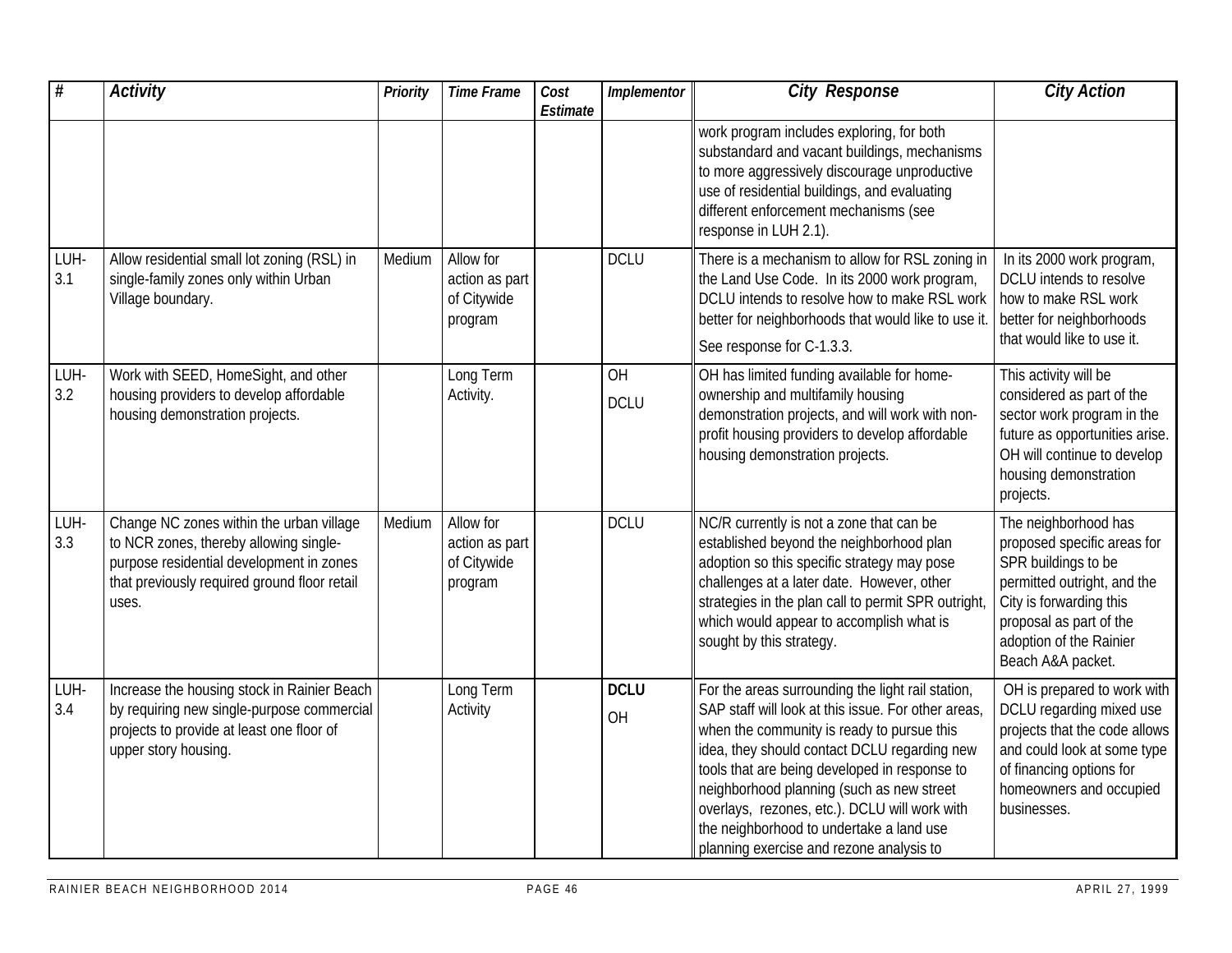| #           | <b>Activity</b>                                                                                                                                                                                                                                                                                 | Priority | <b>Time Frame</b>                                         | Cost<br>Estimate | Implementor | <b>City Response</b>                                                                                                                                                                                                                                                                                                                                                                                                                                                                                                                                              | <b>City Action</b>                                                                                                                                                                                                                                                                                                                                                                                        |
|-------------|-------------------------------------------------------------------------------------------------------------------------------------------------------------------------------------------------------------------------------------------------------------------------------------------------|----------|-----------------------------------------------------------|------------------|-------------|-------------------------------------------------------------------------------------------------------------------------------------------------------------------------------------------------------------------------------------------------------------------------------------------------------------------------------------------------------------------------------------------------------------------------------------------------------------------------------------------------------------------------------------------------------------------|-----------------------------------------------------------------------------------------------------------------------------------------------------------------------------------------------------------------------------------------------------------------------------------------------------------------------------------------------------------------------------------------------------------|
|             |                                                                                                                                                                                                                                                                                                 |          |                                                           |                  |             | explore different zoning designations to see if a<br>rezone might achieve the neighborhood's vision<br>and meet the City's criteria for rezones. Several<br>neighborhoods have requested DCLU's services<br>in this capacity. DCLU is likely to begin this<br>work as part of their 2001-2002 work program.                                                                                                                                                                                                                                                       |                                                                                                                                                                                                                                                                                                                                                                                                           |
| LUH-<br>4.1 | Promote no zoning changes as part of plan<br>adoption, but allow flexibility for potential<br>changes or contract rezones when they<br>support the goals, strategies, and vision of<br>Rainier Beach as a transit-friendly,<br>pedestrian-oriented, safe, livable, and<br>secure urban village. | Medium   | Take action<br>as project<br>development<br><b>OCCUIS</b> |                  | <b>DCLU</b> | This activity clarifies that no rezones are<br>proposed to be enacted upon plan adoption.<br>DCLU supports the neighborhood indicating<br>their guidance regarding future rezones. Also,<br>see response in LUH-3.4.<br>DCLU places community organizations on the<br>General Mailed Release (GMR) for free with the<br>expectation that the organizations are<br>responsible for posting, distributing, or perusing                                                                                                                                              | DCLU will add the<br>stewardship group, when<br>provided with a contact<br>name, to the GMR mailing<br>list.<br>The community, its<br>stewardship organization,<br>and the NDM should<br>continue to be involved in all                                                                                                                                                                                   |
|             |                                                                                                                                                                                                                                                                                                 |          |                                                           |                  |             | the publication for relevant projects and issuing<br>further notice.                                                                                                                                                                                                                                                                                                                                                                                                                                                                                              | future rezones that are<br>proposed for this area. The<br>City will consider<br>neighborhood goals when a<br>rezone application is<br>submitted.                                                                                                                                                                                                                                                          |
| LUH-<br>4.2 | Preserve single-family zones in the urban<br>village and general planning area from<br>proposed changes to intensities higher than<br>RSL zoning.                                                                                                                                               | High     | Support this<br>policy for life<br>of the plan            |                  | <b>DCLU</b> | The City has many policies supporting the<br>preservation of SF zones. Each requested<br>rezone is considered on its merits by DCLU and<br>the City Council, is judged on the basis of<br>adopted criteria, and includes the consideration<br>of neighborhood planning goals as an important<br>element of the decision. These criteria ensure<br>that land use decisions across the City are made<br>on the basis of the same set of rules. Therefore,<br>the City cannot automatically reject rezones if<br>they meet the balance test built into the criteria. | The community, it's<br>stewardship organization,<br>and the NDM should<br>continue to be involved in all<br>future rezones that are<br>proposed for this area. The<br>City will consider<br>neighborhood goals when a<br>rezone application is<br>submitted. This activity will<br>need to be further<br>developed by the<br>neighborhood through<br>pursuit of DCLU zoning tools<br>such as overlays and |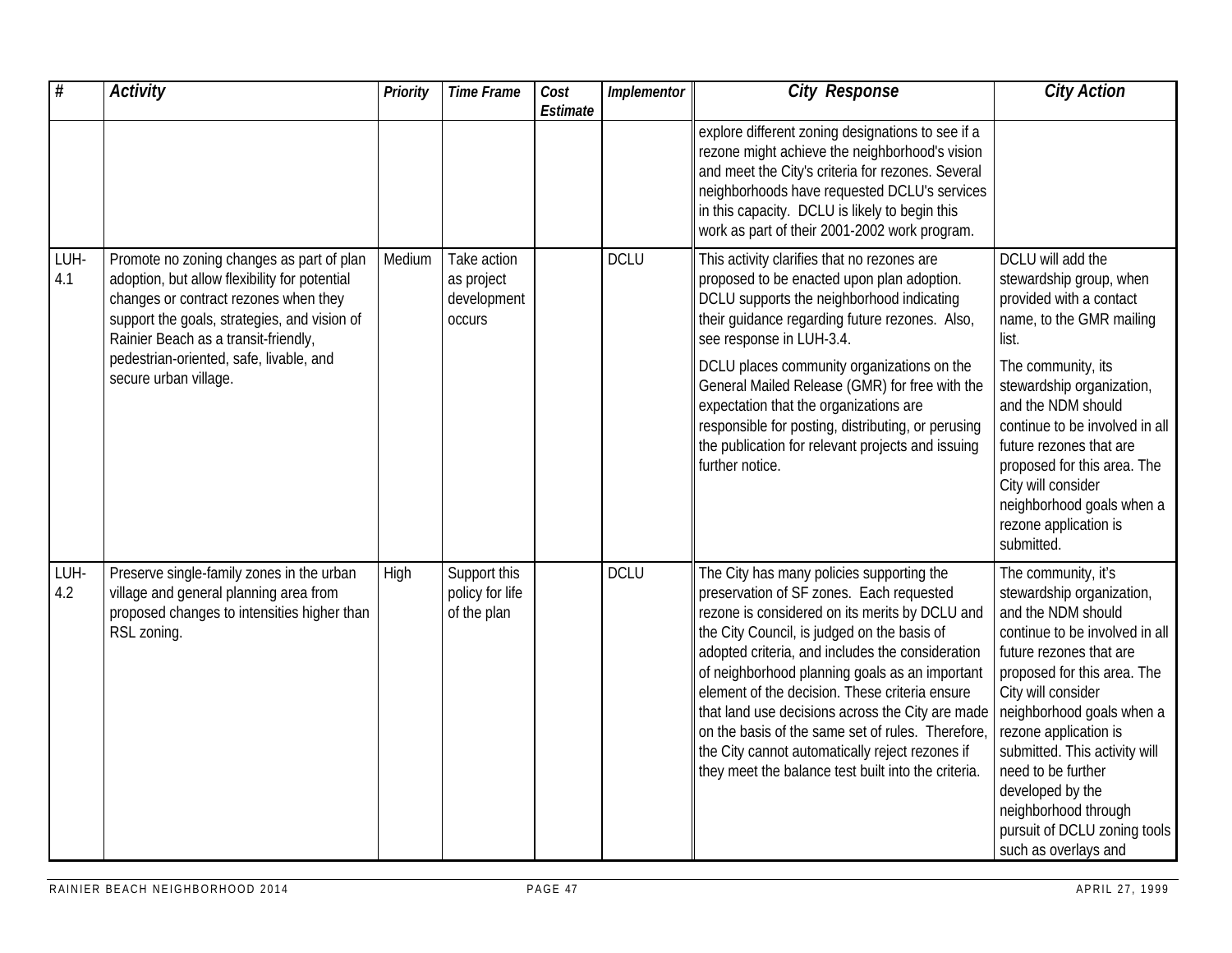| #           | <b>Activity</b>                                                                                                                                                                                                                                                                                                                                                                                                                                                                                                                                                                                                                | <b>Priority</b> | <b>Time Frame</b>                                    | Cost<br>Estimate | Implementor                                                                    | <b>City Response</b>                                                                                                                                                                                                                                                                                                                                                                                                                                                                                                                                                                                                                                   | <b>City Action</b>                                                                                                                                                                                                                                |
|-------------|--------------------------------------------------------------------------------------------------------------------------------------------------------------------------------------------------------------------------------------------------------------------------------------------------------------------------------------------------------------------------------------------------------------------------------------------------------------------------------------------------------------------------------------------------------------------------------------------------------------------------------|-----------------|------------------------------------------------------|------------------|--------------------------------------------------------------------------------|--------------------------------------------------------------------------------------------------------------------------------------------------------------------------------------------------------------------------------------------------------------------------------------------------------------------------------------------------------------------------------------------------------------------------------------------------------------------------------------------------------------------------------------------------------------------------------------------------------------------------------------------------------|---------------------------------------------------------------------------------------------------------------------------------------------------------------------------------------------------------------------------------------------------|
|             |                                                                                                                                                                                                                                                                                                                                                                                                                                                                                                                                                                                                                                |                 |                                                      |                  |                                                                                |                                                                                                                                                                                                                                                                                                                                                                                                                                                                                                                                                                                                                                                        | through plan stewardship<br>such as becoming involved<br>in any rezone applications<br>that are submitted.                                                                                                                                        |
| LUH-<br>4.3 | Property at 9050 Seward Park Avenue S:<br>Allow for a contract rezone of the Shoreline<br>Overlay zone from CM to U R, but the<br>community feels strongly that the City<br>should consider doing so with the following<br>specific conditions:<br>Inclusion of housing units.<br>Preference for some ground floor retail,<br>$\bullet$<br>i.e., restaurant (may not be allowed by<br>code).<br>Provision of public access to the<br>waterfront.<br>Inclusion of public open space or public<br>$\bullet$<br>plaza.<br>Preservation of the Mapes Creek riparian<br>corridor.<br>Provision for some views of the<br>waterfront. | Medium          | Following the<br>Plan<br>adoption by<br>City Council |                  | <b>DCLU</b><br>City Council                                                    | See C-2.5.1.                                                                                                                                                                                                                                                                                                                                                                                                                                                                                                                                                                                                                                           | See C-2.5.1.                                                                                                                                                                                                                                      |
|             | <b>B. Economic Development</b>                                                                                                                                                                                                                                                                                                                                                                                                                                                                                                                                                                                                 |                 |                                                      |                  |                                                                                |                                                                                                                                                                                                                                                                                                                                                                                                                                                                                                                                                                                                                                                        |                                                                                                                                                                                                                                                   |
| ED-1.1      | <b>Provide Access to Capital.</b> The State<br>Constitution prohibits the lending of credit,<br>and also requires that all property within a<br>given taxing district be assessed at the<br>same rate, eliminating the potential for<br>business recruitment and tax increment<br>finance and similar financing techniques.<br>However, there are a number of other<br>potential sources of capital and technical<br>expertise for neighborhood development<br>projects (outside the more "normal" lending<br>institutions), including:                                                                                        | High-<br>Medium | Continue as<br>part of plan<br>stewardship           |                  | <b>OED</b><br>SEED<br>Other CDCs<br>Private<br>Sector<br>Other Non-<br>Profits | As is reflected in the neighborhood plan, OED's<br><b>Community Capital Development provides</b><br>technical assistance and lending activities to<br>start-up and existing businesses. In most cases<br>these services are available to businesses that<br>are not able to obtain them through conventional<br>financing. OED will continue to offer the<br>Community Capital program. OED will also<br>continue to support local CDCs like SEED and<br>HomeSight through OED's support of the Seattle<br>Community Development Collaborative (SCDP).<br>The SCDP is a local foundation-supported<br>organization that provides project and operating | Activity is currently being<br>implemented through OED<br>programs such as the<br>Community Capital program,<br>and OED's support of SEED<br>and HomeSight . OED will<br>continue to support CDCs<br>and other community<br>development programs. |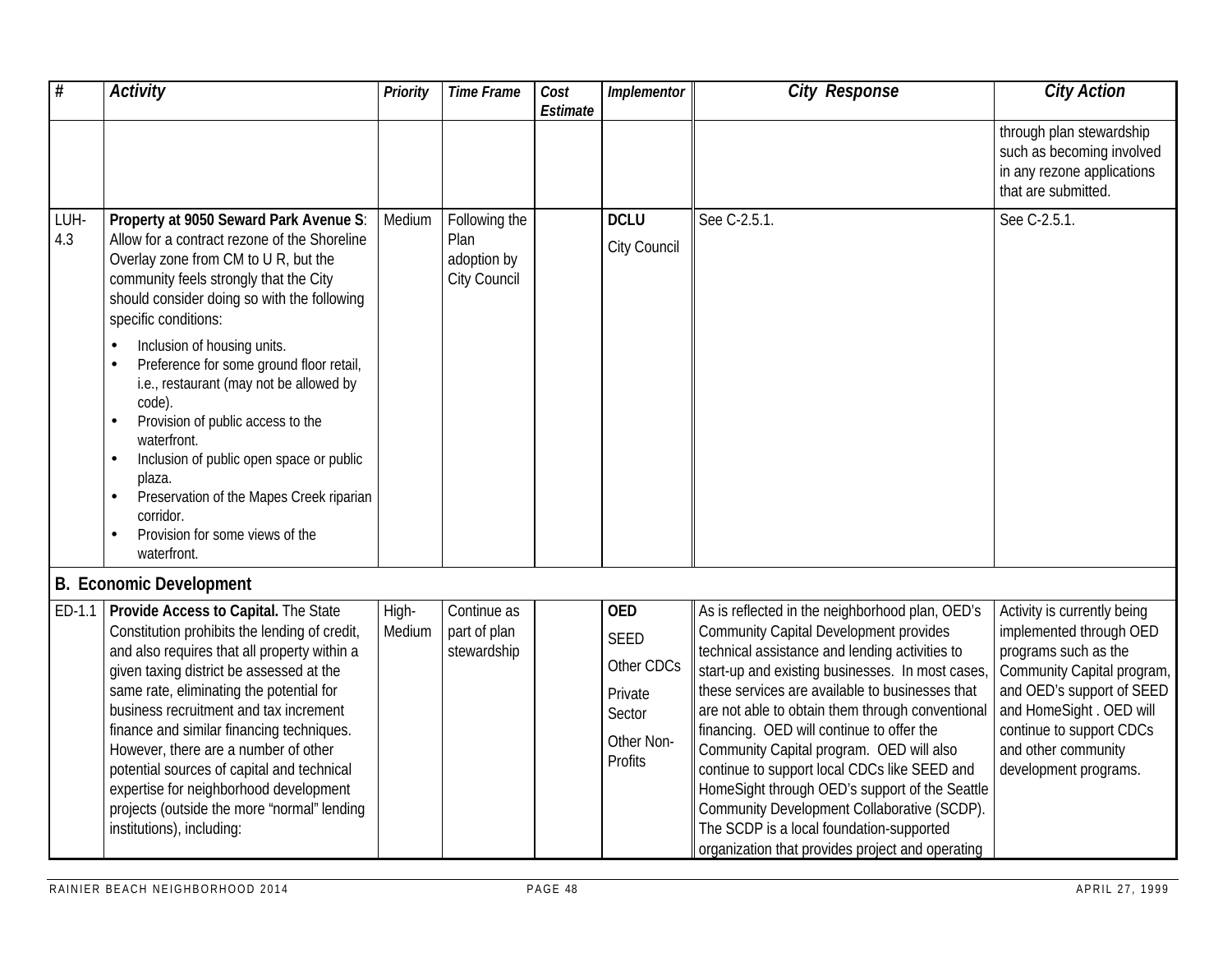| #      | <b>Activity</b>                                                                                                                                                                                                                                                                                                                                                                                                                                                                                                                                                                                                                                                                                                                                                                                                                                                                                                                                  | Priority        | <b>Time Frame</b>                          | Cost<br>Estimate | Implementor                                                                                        | <b>City Response</b>                                                                                                                                                                                                                                                                                                                                                                                                                                                                                                                                                                                                                                                                                                                                                                                                                                                                                                                                                                                                                                                                                                                                                                                                           | <b>City Action</b>                                                                                                                                                                                           |
|--------|--------------------------------------------------------------------------------------------------------------------------------------------------------------------------------------------------------------------------------------------------------------------------------------------------------------------------------------------------------------------------------------------------------------------------------------------------------------------------------------------------------------------------------------------------------------------------------------------------------------------------------------------------------------------------------------------------------------------------------------------------------------------------------------------------------------------------------------------------------------------------------------------------------------------------------------------------|-----------------|--------------------------------------------|------------------|----------------------------------------------------------------------------------------------------|--------------------------------------------------------------------------------------------------------------------------------------------------------------------------------------------------------------------------------------------------------------------------------------------------------------------------------------------------------------------------------------------------------------------------------------------------------------------------------------------------------------------------------------------------------------------------------------------------------------------------------------------------------------------------------------------------------------------------------------------------------------------------------------------------------------------------------------------------------------------------------------------------------------------------------------------------------------------------------------------------------------------------------------------------------------------------------------------------------------------------------------------------------------------------------------------------------------------------------|--------------------------------------------------------------------------------------------------------------------------------------------------------------------------------------------------------------|
|        | Community Development Loan Funds<br>$\bullet$<br>Foundations and Philanthropic<br>Organizations<br>Assistance from local CDCs<br><b>Community Land Trusts</b><br>Refer to Plan recommendations for more<br>detail (see page 60 of March, 1999 version<br>of the Rainier Beach 2014 plan).                                                                                                                                                                                                                                                                                                                                                                                                                                                                                                                                                                                                                                                        |                 |                                            |                  |                                                                                                    | support and technical assistance to Seattle<br>CDCs.                                                                                                                                                                                                                                                                                                                                                                                                                                                                                                                                                                                                                                                                                                                                                                                                                                                                                                                                                                                                                                                                                                                                                                           |                                                                                                                                                                                                              |
| ED-1.2 | Other Funding Sources. In addition to<br>private sources, the Rainier Beach<br>community should also plan, as part of its<br>stewardship component, to actively pursue<br>various forms of public investment,<br>including:<br>City and County funding for<br>neighborhood improvement projects<br>such as Matching Fund, SCL tree<br>planting, mitigation dollars from large<br>scale public projects, and a host of other<br>sources.<br>Fair share funding from Southeast<br>Seattle's designation as an<br><b>Empowerment Zone and Federal</b><br>Enterprise Community.<br>Good Neighbor Fund for facade<br>$\bullet$<br>improvements and funding from<br>Community Development Block Grants.<br>Both are operated by SEED.<br>Assistance from the Office of Economic<br>Development. Existing programs include<br>the Seattle Economic Development<br>Association (SEDA) and Seattle<br><b>Community Development Partnership</b><br>(SCDP). | High-<br>Medium | Continue as<br>part of plan<br>stewardship |                  | Community<br><b>OED</b><br><b>SEED</b><br>Other CDCs<br>Private<br>Sector<br>Other Non-<br>Profits | The City acknowledges the neighborhood's<br>desire to secure funding to implement the<br>Rainier Beach 2014 plan.<br>OED fully supports and encourages business<br>district organizations to access the DON<br>Matching Fund Program as a mechanism to<br>implement business district projects.<br>SEED operates the Good Neighbor Fund in a<br>number of business districts in South Seattle.<br>The planning group should contact SEED to<br>discuss opportunities to make the program<br>available to businesses in the planning area.<br>The Seattle Economic Development Association<br>(SEDA) is now known as Community Capital.<br>For information on OED's support of Community<br>Capital and the SCDP, see response to ED-1.1<br>The Federal Government designated Seattle an<br>Enterprise Community in 1994. The Rainier<br>Beach community was not included as part of<br>this designation. Rainier Beach (Census Tract<br>116) was however, included as part of the 1998<br>grant application for an Empowerment Zone<br>designation (See C-1.4.3). Note that this grant<br>was not successful. The City will continue to<br>look for funding to continue it's economic<br>development work in the Rainier Beach | While this is a community-<br>based recommendation,<br>some activities are currently<br>being implemented, such as<br><b>OED's Community Capital</b><br>program, and OED's support<br>of SEED and HomeSight. |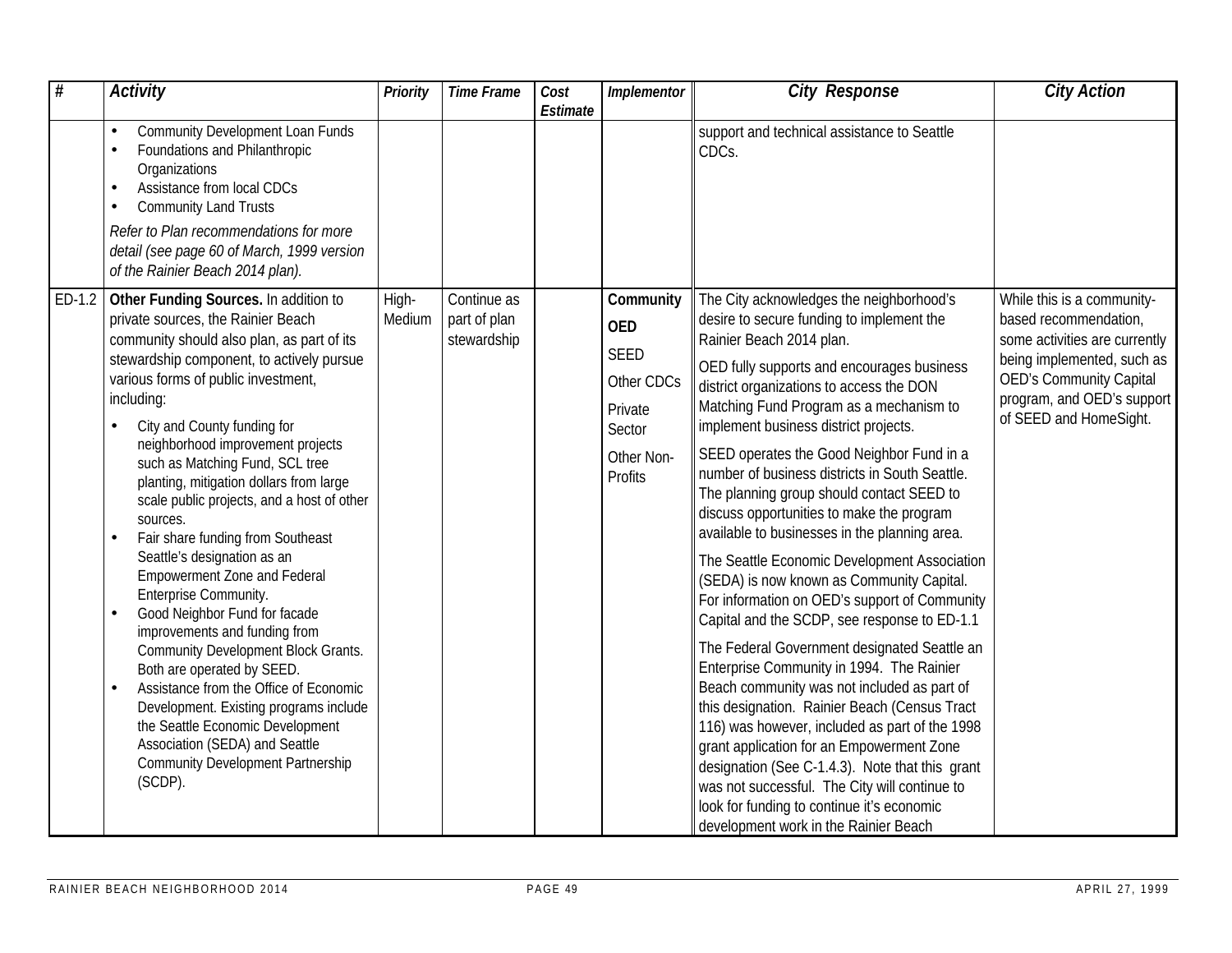| #        | <b>Activity</b>                                                                                                                                                                                                                                                                                                                                                                                                                                                                                                                                             | Priority        | <b>Time Frame</b>     | Cost<br>Estimate | Implementor                                                               | <b>City Response</b>                                                                                                                                                                                                                                                                                                                                                                                                                                                                                                                                                                                                                                                                                                                                                                                                                                                                                                                                                                                                                                                                                      | <b>City Action</b>                                                                                                                                                                                                                                                                                                                                                                                                                                              |
|----------|-------------------------------------------------------------------------------------------------------------------------------------------------------------------------------------------------------------------------------------------------------------------------------------------------------------------------------------------------------------------------------------------------------------------------------------------------------------------------------------------------------------------------------------------------------------|-----------------|-----------------------|------------------|---------------------------------------------------------------------------|-----------------------------------------------------------------------------------------------------------------------------------------------------------------------------------------------------------------------------------------------------------------------------------------------------------------------------------------------------------------------------------------------------------------------------------------------------------------------------------------------------------------------------------------------------------------------------------------------------------------------------------------------------------------------------------------------------------------------------------------------------------------------------------------------------------------------------------------------------------------------------------------------------------------------------------------------------------------------------------------------------------------------------------------------------------------------------------------------------------|-----------------------------------------------------------------------------------------------------------------------------------------------------------------------------------------------------------------------------------------------------------------------------------------------------------------------------------------------------------------------------------------------------------------------------------------------------------------|
|          |                                                                                                                                                                                                                                                                                                                                                                                                                                                                                                                                                             |                 |                       |                  |                                                                           | neighborhood.                                                                                                                                                                                                                                                                                                                                                                                                                                                                                                                                                                                                                                                                                                                                                                                                                                                                                                                                                                                                                                                                                             |                                                                                                                                                                                                                                                                                                                                                                                                                                                                 |
| ED-2.1   | <b>Business Retention and Recruitment.</b><br>Focus on building a strong, collaborative<br>effort among area merchants, the Rainier<br>Chamber of Commerce, and SEED for<br>marketing, promotion, and special events.<br>Programs are available to foster business<br>retention and recruitment. These include:<br>National Main Street Program<br>University of Washington's Business and<br>Economic Development Program<br>Refer to Plan recommendations for more<br>detail (see Rainier Neighborhood Plan<br>2014, page 61 of the March, 1999 version). | High-<br>Medium | 1 to 5 years          |                  | <b>OED</b><br><b>SEED</b><br>Rainier<br>Chamber<br><b>UW</b><br>Community | The neighborhood planning group has identified<br>an appropriate first step in its efforts to ensure<br>that the community's existing business base is<br>retained. The City supports this activity and<br>notes the following programs that are currently<br>available to assist:<br>The Rainier Chamber of Commerce and<br>SEED represent the primary organizations<br>that are involved in business retention and<br>recruitment.<br>SEED's Main Street Program started in 1997<br>and is focused on the Genesee, Columbia<br>City and Hillman City business districts. After<br>the program is completed at the end of 1999,<br>OED will evaluate the success of the program<br>and consider expanding the program to the<br>Rainier Beach planning area. The Rainier<br>Beach planning group should work closely<br>with SEED's Main Street Coordinator to<br>discuss lessons learned, and to collect data<br>and to coordinate future efforts.<br>The U.W. Business and Economic<br>Development Program seek to aid and<br>increase economic opportunities in the City's<br>distressed communities. | This activity will be<br>considered as part of the<br>sector work program in the<br>future as opportunities arise.<br>At the end of 1999, OED will<br>evaluate the success of the<br>Main Street program and will<br>consider expanding the<br>program to Rainier Beach.<br>In addition, OED will be<br>sponsoring a workshop on<br><b>Business District Special</b><br>Event Development and<br>Management on July 14.<br>Contact OED for more<br>information. |
|          | ED-2.2   Land Assembly. In terms of new<br>development, the community should work<br>with the City of Seattle and SEED (or other<br>local development entity) to assemble<br>parcels and help market properties to the<br>development community.                                                                                                                                                                                                                                                                                                            |                 | Long Term<br>Activity |                  | <b>OED</b><br>Community                                                   | OED will continue to work with and support<br>SEED and HomeSight on their development<br>projects, which includes identifying resources for<br>land acquisition.                                                                                                                                                                                                                                                                                                                                                                                                                                                                                                                                                                                                                                                                                                                                                                                                                                                                                                                                          | Community involvement will<br>be necessary for further<br>implementation. OED will<br>continue to work with local<br>non-profits on land<br>acquisition.                                                                                                                                                                                                                                                                                                        |
| $ED-2.3$ | Local Merchants/Business Association.<br>Consideration should be given to<br>developing a merchant's association or<br>business improvement association that<br>could do improvement projects, produce                                                                                                                                                                                                                                                                                                                                                      |                 | Long Term<br>Activity |                  | <b>OED</b><br><b>HSD</b>                                                  | As the neighborhood planning group works to<br>develop a strategy for the neighborhood<br>business group, they should first work to<br>collaborate with the Rainier Chamber of<br>Commerce and SEED's Main Street Program.                                                                                                                                                                                                                                                                                                                                                                                                                                                                                                                                                                                                                                                                                                                                                                                                                                                                                | Activity is currently being<br>implemented. Also, see<br>OED workshop information<br>in ED-2.1.                                                                                                                                                                                                                                                                                                                                                                 |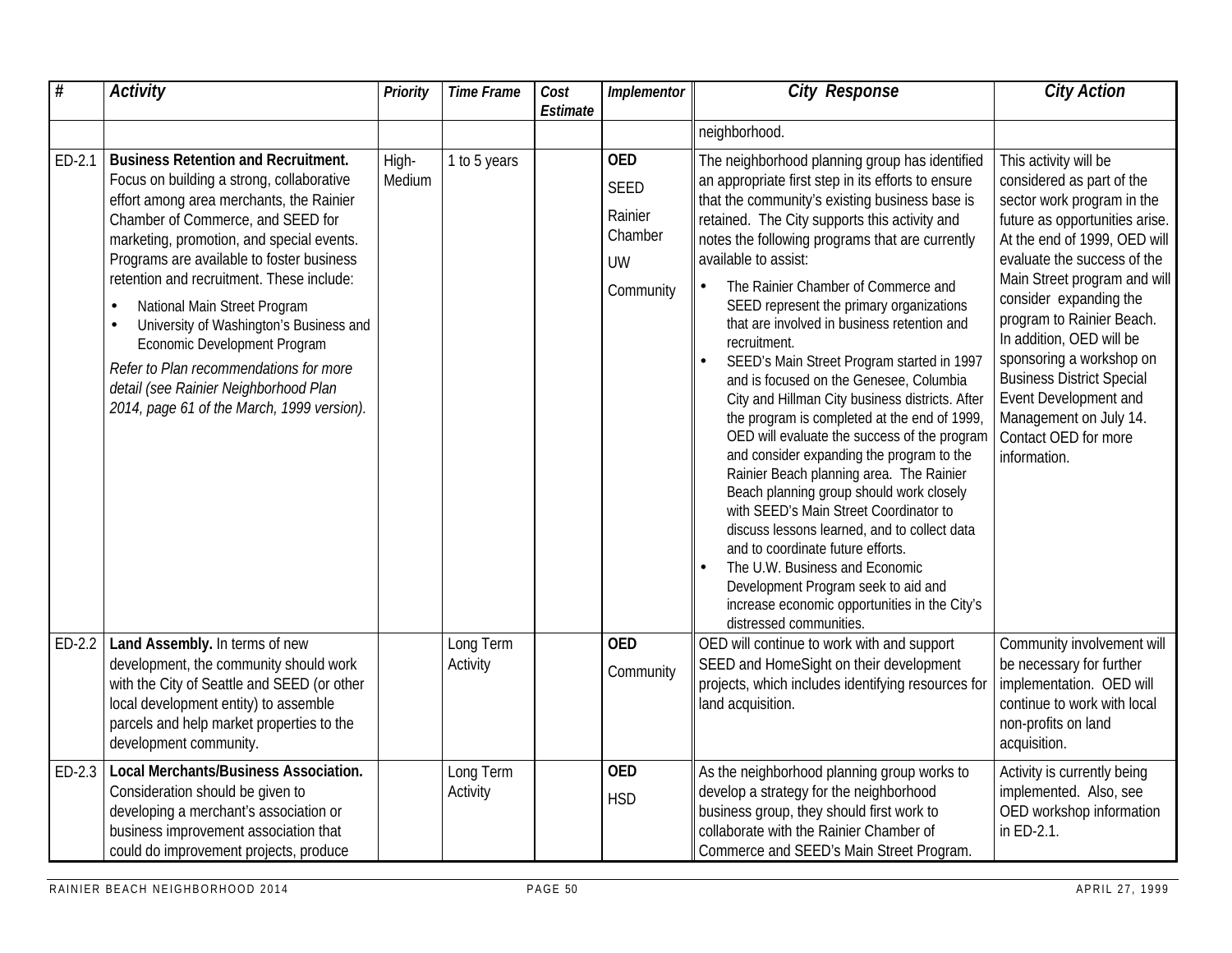| #        | <b>Activity</b>                                                                                                                                                                                                                                                                                                                                                                                                                                                                      | Priority | <b>Time Frame</b>     | Cost<br>Estimate | Implementor    | <b>City Response</b>                                                                                                                                                                                                                                                                                                                                                                                                                                                                      | <b>City Action</b>                                                                                                                                                                                   |
|----------|--------------------------------------------------------------------------------------------------------------------------------------------------------------------------------------------------------------------------------------------------------------------------------------------------------------------------------------------------------------------------------------------------------------------------------------------------------------------------------------|----------|-----------------------|------------------|----------------|-------------------------------------------------------------------------------------------------------------------------------------------------------------------------------------------------------------------------------------------------------------------------------------------------------------------------------------------------------------------------------------------------------------------------------------------------------------------------------------------|------------------------------------------------------------------------------------------------------------------------------------------------------------------------------------------------------|
|          | special events, and promote area<br>businesses. The organization could serve<br>as a network for communication and<br>support within the Rainier Beach business<br>community, provide a unified voice to<br>represent the business community citywide,<br>and serve as a clearinghouse for business<br>district issues. Assistance is available from<br>the Neighborhood Business Council.<br>Efforts should be coordinated with the<br>Rainier Valley Chamber of Commerce.          |          |                       |                  |                | Both organizations are involved in efforts to<br>promote the development and maintenance of<br>healthy business districts. The planning group<br>should look to the Neighborhood Business<br>Council for assistance to determine the proper<br>mechanism (BIA, Merchants Assoc.) that will<br>promote the development of the Rainier Beach<br>neighborhood and the business community.                                                                                                    |                                                                                                                                                                                                      |
| $ED-2.4$ | Linking Job Resources to the Local<br>Workforce.                                                                                                                                                                                                                                                                                                                                                                                                                                     | Medium   | 1 to 5 years          |                  | <b>OED</b>     | The identified activities mirror the work<br>undertaken by the Seattle Jobs Initiative. SJI                                                                                                                                                                                                                                                                                                                                                                                               | OED will forward this<br>recommendation to SJI on                                                                                                                                                    |
|          | A Community Network: Create job<br>center in cyberspace providing regional<br>information about job openings, training,<br>basic education, language courses, and<br>support services.<br>The Workforce Brokerage Service:<br>$\bullet$<br>Establish a team of employment brokers<br>who will organize employers with similar<br>training needs, help them develop<br>customized training programs at<br>community and technical colleges, and<br>establish apprenticeship programs. |          |                       |                  | <b>SEED</b>    | has 12 community-based organizations that<br>participate in its network. In South Seattle this<br>includes the Center for Career Alternatives and<br>the Refugee Federation. SJI also has brokers<br>which work in specific industry sectors. OED<br>recommends working directly with the SJI staff<br>directly, and recommends contacting the<br>program manager.                                                                                                                        | the community's behalf.                                                                                                                                                                              |
|          | C. Transportation & Transit Facilities                                                                                                                                                                                                                                                                                                                                                                                                                                               |          |                       |                  |                |                                                                                                                                                                                                                                                                                                                                                                                                                                                                                           |                                                                                                                                                                                                      |
| $T-1.1$  | Lack of Curbs and Sidewalks. Many<br>parts of Rainier Beach lack curbs and<br>formal areas for vehicles, pedestrians, and<br>bicyclists. The members of the Rainier<br>Beach community recognize this to be a<br>Citywide problem, but point out that such<br>facilities are in high demand throughout<br>Southeast Seattle. Specific areas which<br>should be prioritized include:                                                                                                  |          | Long Term<br>Activity |                  | <b>SEATRAN</b> | City funding for sidewalk improvement is very<br>limited. SEATRAN does have some funding for<br>sidewalk improvement. The amount of this<br>funding is very small relative to the need for<br>sidewalk maintenance and repair citywide. Its<br>use tends to be focused on sidewalk locations<br>for which the City assumes maintenance<br>responsibility. This includes landings at street<br>corners, alley crossings over sidewalk, and<br>locations where sidewalk damage is caused by | Activity raises issues (i.e.,<br>sidewalk maintenance and<br>construction policies) that<br>are on the policy docket.<br>Staff will present options to<br>the City Council in the<br>summer of 1999. |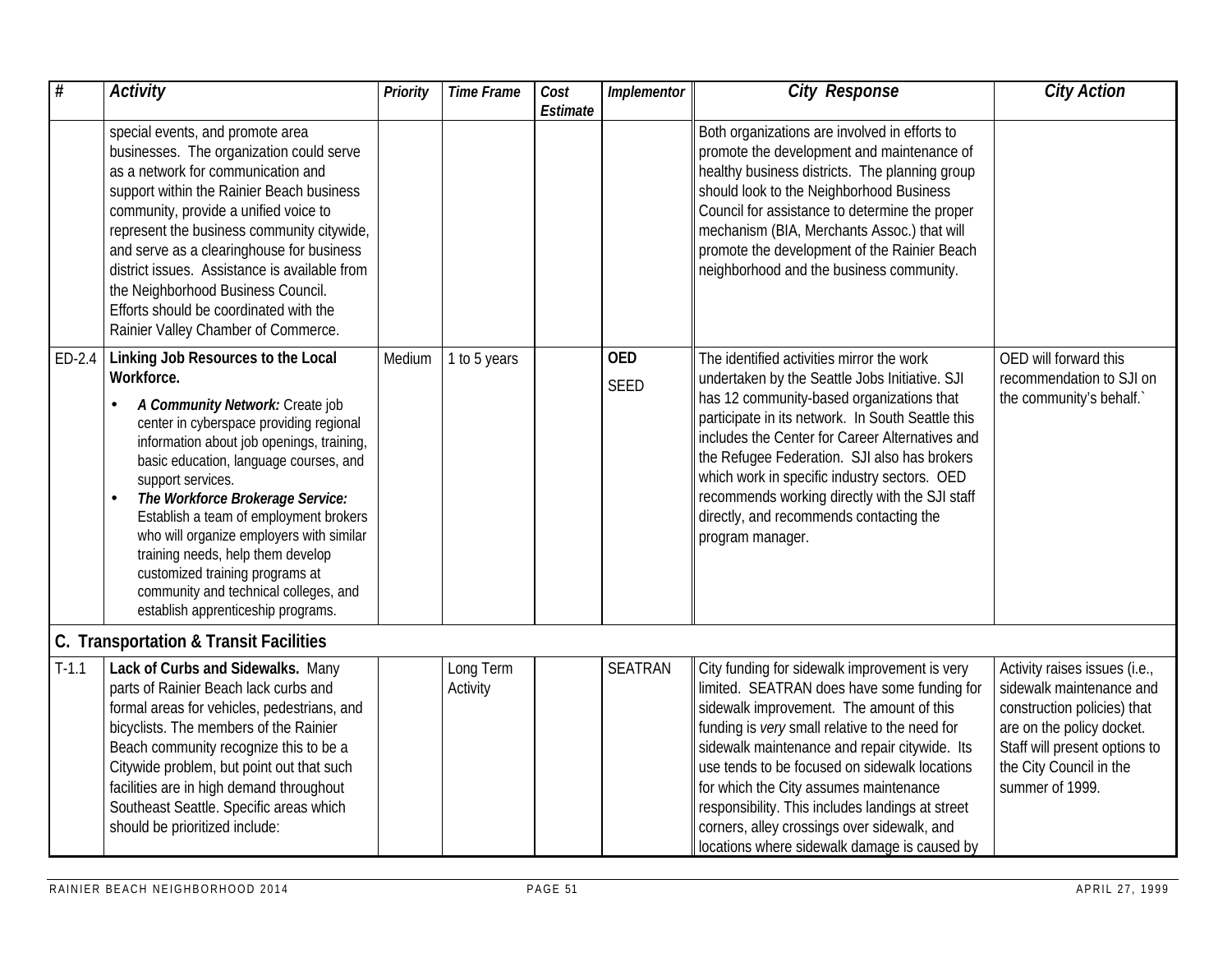| #       | <b>Activity</b>                                                                                                                                                                                                                                                                                                                                                                                                                           | <b>Priority</b> | <b>Time Frame</b>               | Cost<br>Estimate | Implementor                  | <b>City Response</b>                                                                                                                                                                                                                                                                                                                                                                                                                                                                                                                                                                                                                                                                                                              | <b>City Action</b>                                                                                                 |
|---------|-------------------------------------------------------------------------------------------------------------------------------------------------------------------------------------------------------------------------------------------------------------------------------------------------------------------------------------------------------------------------------------------------------------------------------------------|-----------------|---------------------------------|------------------|------------------------------|-----------------------------------------------------------------------------------------------------------------------------------------------------------------------------------------------------------------------------------------------------------------------------------------------------------------------------------------------------------------------------------------------------------------------------------------------------------------------------------------------------------------------------------------------------------------------------------------------------------------------------------------------------------------------------------------------------------------------------------|--------------------------------------------------------------------------------------------------------------------|
|         | Rainier View Neighborhood throughout<br>Dunlap-Happy Valley between Rainier<br>and MLK Jr. Way from Cloverdale to<br>Kenyon                                                                                                                                                                                                                                                                                                               |                 |                                 |                  |                              | the roots of City street trees. For other<br>locations, sidewalk maintenance and<br>improvement is held as the responsibility of<br>adjacent property owners.                                                                                                                                                                                                                                                                                                                                                                                                                                                                                                                                                                     |                                                                                                                    |
|         | The Rose-Wabash Diagonal                                                                                                                                                                                                                                                                                                                                                                                                                  |                 |                                 |                  |                              | One potential opportunity for implementing this<br>activity may come from SEATRAN's 'low cost<br>sidewalk demonstration project." SEATRAN is<br>preparing a sidewalk demonstration project for<br>1999 to test low-cost street construction options.<br>The results may lead to adding additional<br>options to the Seattle Street Improvement<br>Manual, and may allow SEATRAN to develop<br>more sidewalks within the existing budget.                                                                                                                                                                                                                                                                                          |                                                                                                                    |
|         |                                                                                                                                                                                                                                                                                                                                                                                                                                           |                 |                                 |                  |                              | Also, issues related to sidewalk construction and<br>maintenance are currently on a 'Policy Docket'<br>where the City is reviewing citywide policy<br>issues. This activity will be considered as part of<br>that review.                                                                                                                                                                                                                                                                                                                                                                                                                                                                                                         |                                                                                                                    |
| $T-1.2$ | Ravine Trail. Establish a Rainier View<br>Ravine Trail for Bicycling and Hiking. The<br>City should coordinate its open space<br>purchases in the uplands of Rainier Beach<br>and develop a trail system that connects the<br>residential areas extending from Kubota<br>Gardens to the Lake Washington waterfront<br>at the Waters/Rainier intersection. Tie into<br>Kubota's proposed gateway landscaping<br>along Renton Avenue South. |                 | Long Term<br>Activity           |                  | <b>SEATRAN</b><br><b>DPR</b> | The City supports the provision of bicycle<br>facilities, however, it is unclear as where the<br>community wants this trail developed.<br>SEATRAN staff review note that very limited<br>space is available for developing a trail. As the<br>community further defines this project,<br>SEATRAN staff will assist with a review of the<br>project. Funding would likely be needed to<br>begin implementing this project (if feasible, given<br>space constraints). Also, SEATRAN would want<br>to review this proposal as it develops to ensure<br>that it would not present safety or operational<br>problems in the public right-of-way, and DPR<br>would like to discuss the details with the<br>community and other agencies | This activity will be<br>considered as part of the<br>sector work program in the<br>future as opportunities arise. |
| $T-1.3$ | Key Bicycle Streets. The following streets<br>shall, at minimum, be designated as                                                                                                                                                                                                                                                                                                                                                         | High-<br>Medium | 1 to 2 years,<br>but also to be |                  | <b>SEATRAN</b><br>Sound      | Each segment has specific opportunities and<br>constraints as indicated below. Note that the                                                                                                                                                                                                                                                                                                                                                                                                                                                                                                                                                                                                                                      | South Henderson Street<br>improvements will be                                                                     |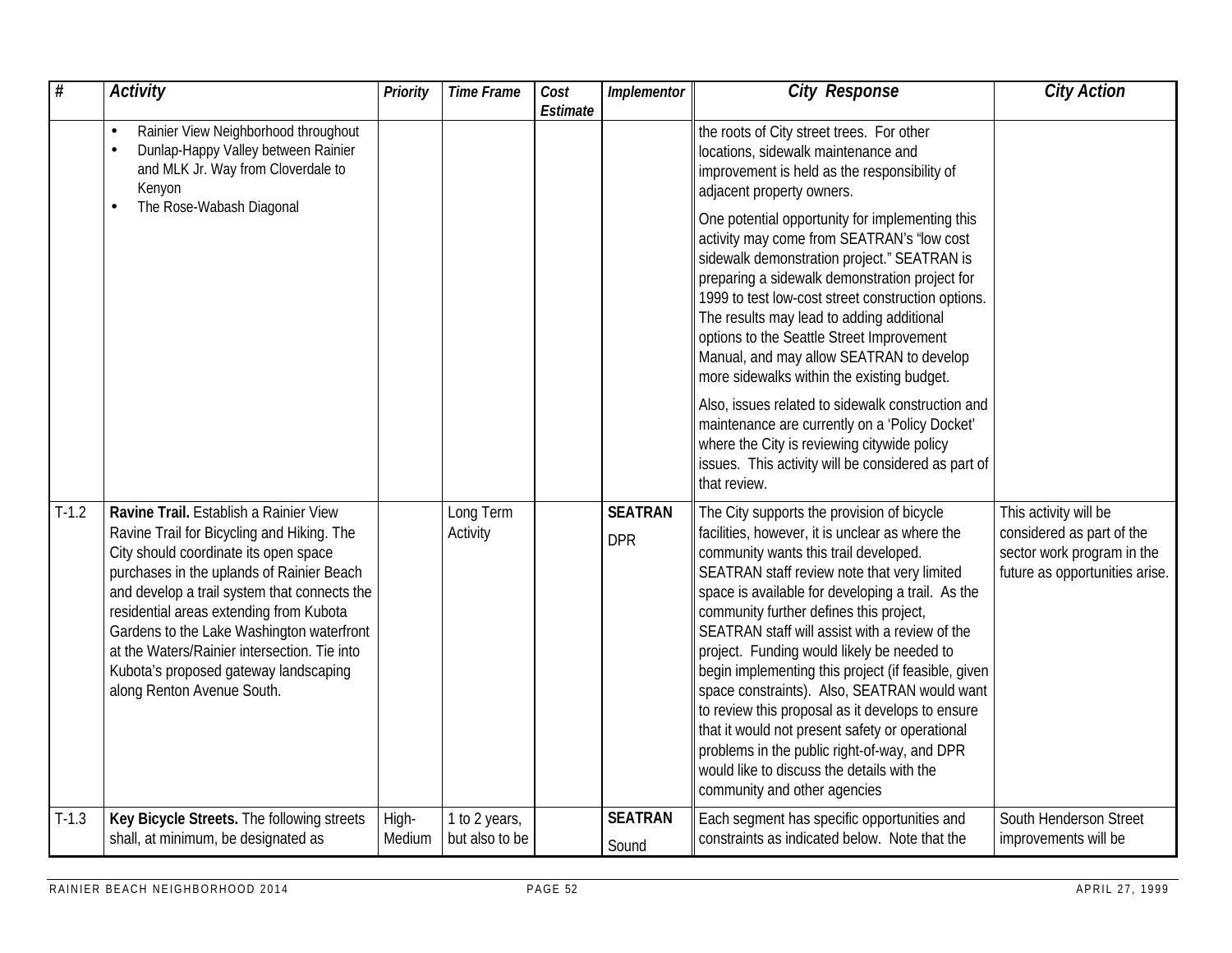| # | <b>Activity</b>                                                                                                                                                                                                                                                                                                                                                                                                                                                                                                                                                                                                                                                                                                                                                                     | Priority | <b>Time Frame</b>                             | Cost     | Implementor           | <b>City Response</b>                                                                                                                                                                                                                                                                                                                                                                                                                                                                                                                                                                                                                                                                                                                                                                                                                                                                                                                                                                                                                                     | <b>City Action</b>                                                                                                                                                                                                                                                                                                                                                                                                                                |
|---|-------------------------------------------------------------------------------------------------------------------------------------------------------------------------------------------------------------------------------------------------------------------------------------------------------------------------------------------------------------------------------------------------------------------------------------------------------------------------------------------------------------------------------------------------------------------------------------------------------------------------------------------------------------------------------------------------------------------------------------------------------------------------------------|----------|-----------------------------------------------|----------|-----------------------|----------------------------------------------------------------------------------------------------------------------------------------------------------------------------------------------------------------------------------------------------------------------------------------------------------------------------------------------------------------------------------------------------------------------------------------------------------------------------------------------------------------------------------------------------------------------------------------------------------------------------------------------------------------------------------------------------------------------------------------------------------------------------------------------------------------------------------------------------------------------------------------------------------------------------------------------------------------------------------------------------------------------------------------------------------|---------------------------------------------------------------------------------------------------------------------------------------------------------------------------------------------------------------------------------------------------------------------------------------------------------------------------------------------------------------------------------------------------------------------------------------------------|
|   | bicycling streets with appropriate signage<br>installed and lane widths marked to mark<br>them as routes:<br>Rainier Avenue South from Seward Park<br>Avenue South to the City limits- lanes on<br>both sides<br>Cloverdale from MLK Jr. Way to Seward<br>$\bullet$<br>Park Avenue South.<br>Renton Avenue S- add a full standard<br>$\bullet$<br>bicycle lane.<br>South Henderson Street- explore<br>opportunities for separate bike path.<br>MLK Jr. Way South from South<br>$\bullet$<br>Cloverdale Street to Boeing Access<br>Road.<br>South Kenyon Street- Rainier Beach to<br>$\bullet$<br>Beacon Hill Connector.<br>46th Avenue South - designate bike<br>$\bullet$<br>street without improvements.<br>Possibility of 48th Avenue South as a<br>$\bullet$<br>bicycle street. |          | integrated<br>with light rail<br>construction | Estimate | Transit<br><b>SPO</b> | City uses federal and local standards for bicycle<br>signs (developed from standards in the Manual<br>on Uniform Traffic Control Devices). The<br>neighborhood can contact SEATRAN's Bicycle<br>and Pedestrian Program staff if they have<br>questions regarding signage or the Bicycle Map<br>that is referenced below.<br>Rainier Avenue South - The volumes of<br>vehicular traffic on this street are very high.<br>SEATRAN's experience is that this would not be<br>a street that most cyclists could use comfortably<br>or safely. Under present conditions, SEATRAN<br>would not support designating this as a bike<br>route. However, SEATRAN will continue to work<br>with the community on exploring options for this<br>street, including eliminating parking to install<br>bike lanes, and/or installing a path on the west<br>side along the toe of the existing slope south of<br>Seward Park.<br>South Cloverdale Street - Streets more<br>conducive to bike use are highlighted on the<br>Seattle Bicycling Guide map. On the map, this | considered as part of SAP.<br>Kenyon Street will be<br>designated on the bike<br>guide map.<br>Waters Avenue (continuing<br>into Holyoke Way) makes<br>sense as a substitute route<br>for Rainier Avenue South,<br>southeast of 57th Avenue<br>South, and will be added to<br>the next printing of the bike<br>map.<br>The recommended route on<br>Wabash to Rose, then east<br>to 46th is feasible and will be<br>added to upcoming bike<br>map. |
|   | Seward Park Avenue South- bike lane on<br>$\bullet$<br>east side of the street.<br>51st Avenue South and South Waters<br>$\bullet$<br>Street- bike lane connect Rainier View<br>area to commercial core.<br>Wabash Bike Lane- designate between<br>$\bullet$<br>South Rose Street/Rainier Avenue South<br>to Seward Park Avenue South.                                                                                                                                                                                                                                                                                                                                                                                                                                              |          |                                               |          |                       | part of South Cloverdale Street is designated a<br>'bike route commonly used by cyclists.'<br>Renton Avenue South - This street is shown as<br>a commonly used bike route on the Seattle<br>Bicycling Guide map. The street does not have<br>the width for installation of a standard bike lane.<br>See response in C-1.1.6.<br>South Henderson Street - SEATRAN will<br>consider a bike lane for the street as the future<br>of the street is considered as part of the light rail<br>station design work.<br>MLK Jr. Way South - See response in C-1.1.6.<br>South Kenyon Street - In response to the                                                                                                                                                                                                                                                                                                                                                                                                                                                  |                                                                                                                                                                                                                                                                                                                                                                                                                                                   |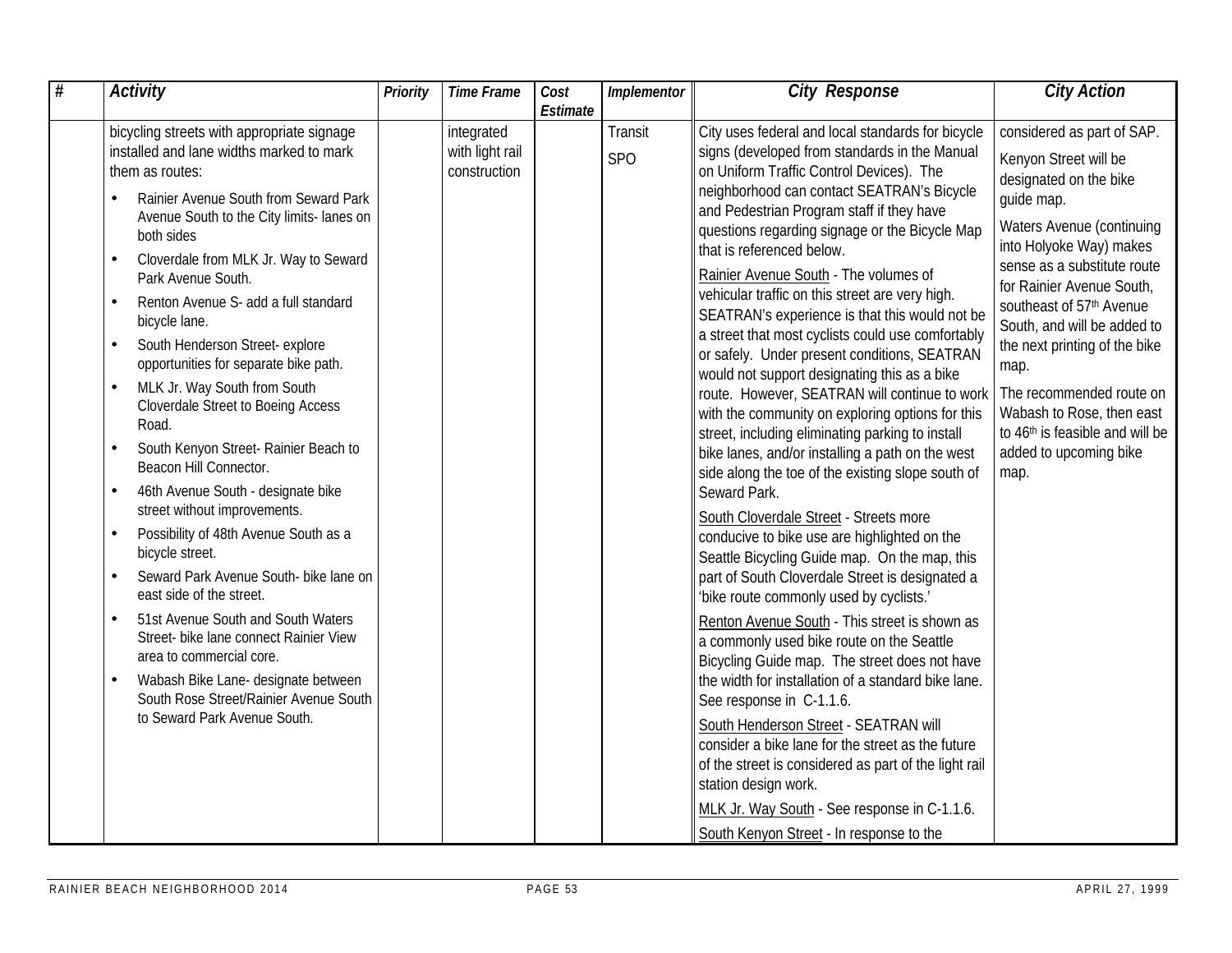| # | <b>Activity</b> | Priority | <b>Time Frame</b> | Cost     | Implementor | <b>City Response</b>                                                                                                                                                                                                                                                                                              | <b>City Action</b> |
|---|-----------------|----------|-------------------|----------|-------------|-------------------------------------------------------------------------------------------------------------------------------------------------------------------------------------------------------------------------------------------------------------------------------------------------------------------|--------------------|
|   |                 |          |                   | Estimate |             | suggestion from the planning group, this street<br>will be designated as a bike route 'commonly                                                                                                                                                                                                                   |                    |
|   |                 |          |                   |          |             | used by bicyclists' in the next version of the<br>Seattle Bicycling Guide map.                                                                                                                                                                                                                                    |                    |
|   |                 |          |                   |          |             | 46th Avenue South - This street is shown as a<br>bike route on the Seattle Bicycling Guide map.                                                                                                                                                                                                                   |                    |
|   |                 |          |                   |          |             | 48th Avenue South - There is no particular<br>reason to change the current route from 46th to<br>48th. There is, however, one good reason not to<br>change - 48 <sup>th</sup> does not go through all the way to<br>Cloverdale so it does not connect as well to<br>other existing routes.                        |                    |
|   |                 |          |                   |          |             | Seward Park Avenue South - For reasons of<br>safety, SEATRAN does not stripe bike lanes on<br>only one side of the street. The concerns with<br>striping on only one side of the street are: riders<br>may be likely to ride in both directions in the one<br>striped lane (very confusing to cyclists as well as |                    |
|   |                 |          |                   |          |             | drivers and could invite bike-bike conflicts as<br>well as bike-car conflicts), and some riders - who<br>may not be skilled or ready enough - try to ride<br>in traffic when using the street in the other<br>direction. This street does not have the width                                                      |                    |
|   |                 |          |                   |          |             | needed to stripe bike lanes in both directions.<br>51st Avenue South and Waters Avenue South -<br>Both streets are too narrow to mark with bike<br>lanes, however, Waters Avenue (continuing into                                                                                                                 |                    |
|   |                 |          |                   |          |             | Holyoke Way) makes sense as a substitute<br>route for Rainier Avenue South, southeast of<br>57th Avenue South. This will be added to the                                                                                                                                                                          |                    |
|   |                 |          |                   |          |             | next printing of the bike map as a street<br>'commonly used by bicyclists.' SEATRAN also<br>agrees that Rainier Avenue South south of<br>Seward Park Avenue South is not currently                                                                                                                                |                    |
|   |                 |          |                   |          |             | attractive for bicycling, and except for the portion<br>east of Holyoke, it will be removed from the next                                                                                                                                                                                                         |                    |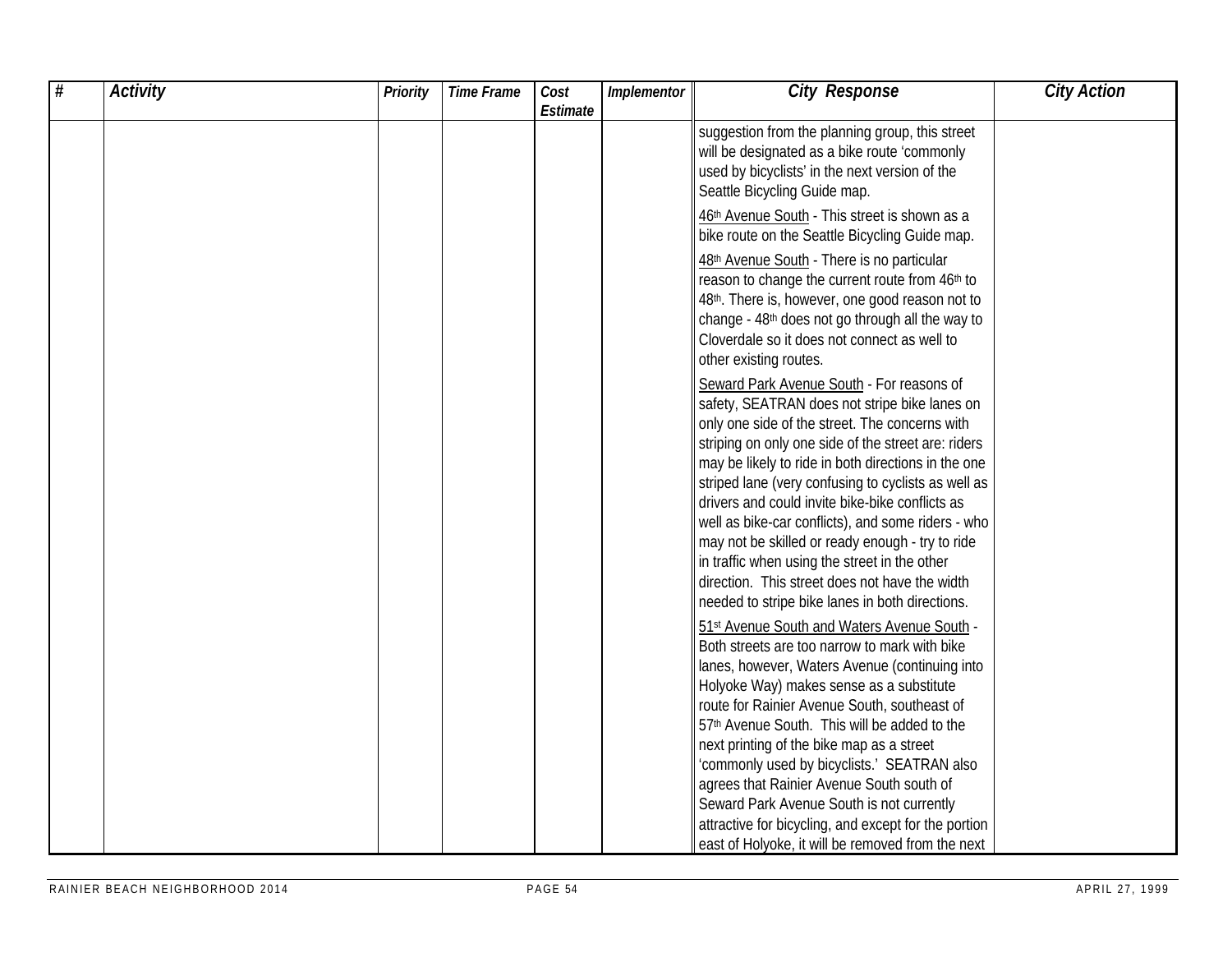| # | <b>Activity</b> | <b>Priority</b> | <b>Time Frame</b> | Cost<br>Estimate | Implementor | <b>City Response</b>                                                                                                                                                                                                                                                                                                                                                                                                                                                                                                                                                                                                                                                                                                             | <b>City Action</b> |
|---|-----------------|-----------------|-------------------|------------------|-------------|----------------------------------------------------------------------------------------------------------------------------------------------------------------------------------------------------------------------------------------------------------------------------------------------------------------------------------------------------------------------------------------------------------------------------------------------------------------------------------------------------------------------------------------------------------------------------------------------------------------------------------------------------------------------------------------------------------------------------------|--------------------|
|   |                 |                 |                   |                  |             | map.<br>Wabash Bike Lane - This route on Wabash to<br>Rose, then east to 46th is feasible and will be<br>added to upcoming bike map as a 'street<br>commonly used by bicyclists.'<br>Neighborhood plan requests should be<br>considered in the City's bicycle facilities planning<br>process. Because neighborhood plan requests<br>have largely been reviewed and analyzed by<br>Executive staff and Council one neighborhood at<br>a time, and because bicycle facilities almost<br>always cross neighborhood boundaries, it will be<br>important to step back and take a broader view.<br>The City is not intending to review specific<br>decisions on specific matrix items, but to look at<br>the broader, citywide issues. |                    |
|   |                 |                 |                   |                  |             | After all of the neighborhood plans have been<br>reviewed by the City Council, the Executive will<br>comprehensively review the bicycle facility<br>requests in all the plans. This will be done as<br>part of the first annual report to the Council by<br>the Executive on strategies contained in the<br>Transportation Strategic Plan (TSP). This<br>review of bicycle facilities and operations will<br>examine how various neighborhood plan<br>proposals fit together within and across<br>subareas of the City, as well as City-wide and<br>regionally.                                                                                                                                                                  |                    |
|   |                 |                 |                   |                  |             | In addition, in each semi-annual memorandum<br>submitted to the Council on nine specific TSP<br>strategies, the response for Strategy B1 will:                                                                                                                                                                                                                                                                                                                                                                                                                                                                                                                                                                                   |                    |
|   |                 |                 |                   |                  |             | (a) list requested bicycle facilities, including<br>those identified in neighborhood planning,<br>(perhaps by subarea) along with what the City<br>has currently endorsed and is planning to                                                                                                                                                                                                                                                                                                                                                                                                                                                                                                                                     |                    |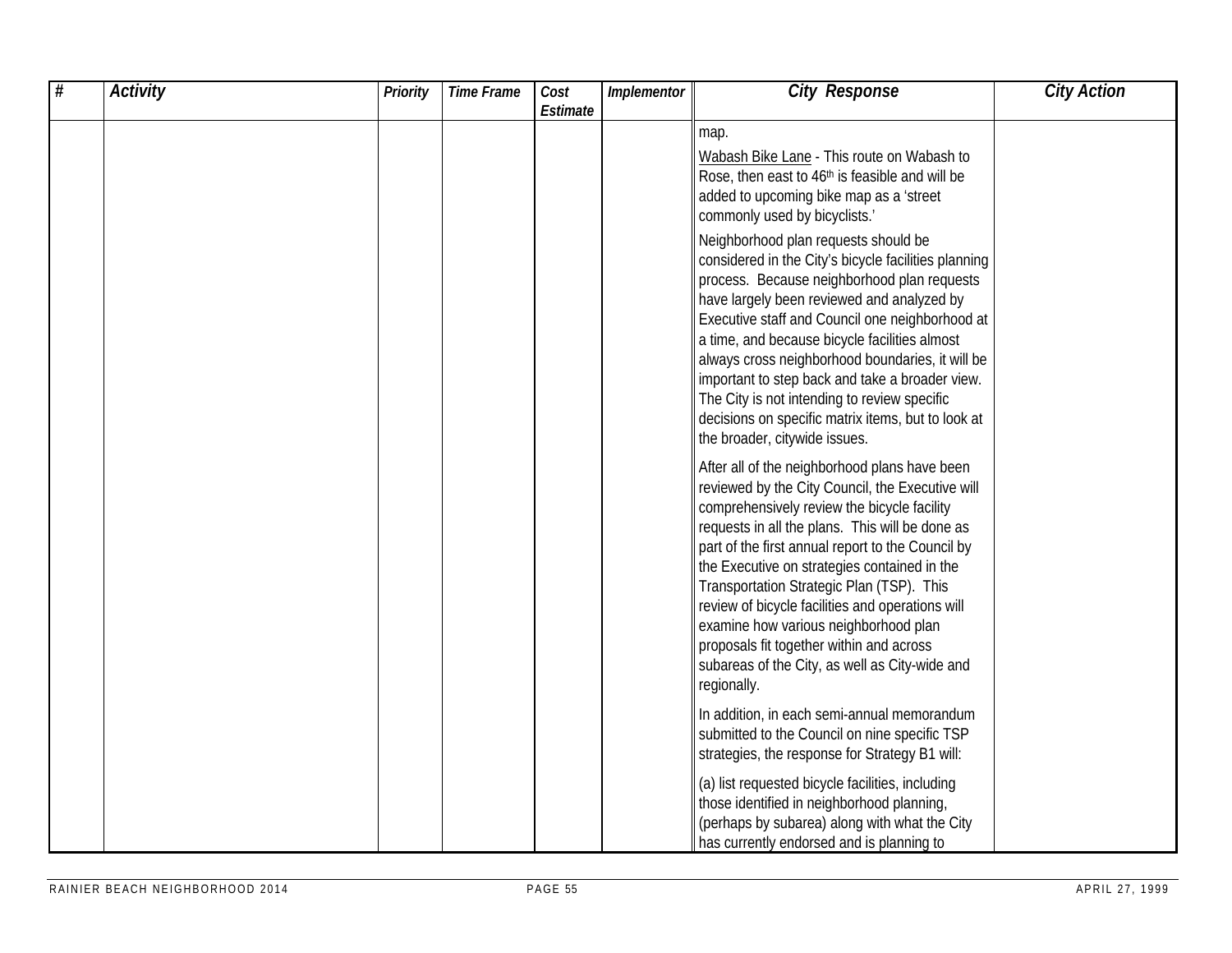| #       | <b>Activity</b>                                                                                                                                                                                                                                                                                                                                                                                                                             | <b>Priority</b> | <b>Time Frame</b>                                      | Cost<br>Estimate | Implementor    | <b>City Response</b>                                                                                                                                                                                                                                                                                                                                                                                                                                                                                                                                                  | <b>City Action</b>                                                                                                                                                                                          |
|---------|---------------------------------------------------------------------------------------------------------------------------------------------------------------------------------------------------------------------------------------------------------------------------------------------------------------------------------------------------------------------------------------------------------------------------------------------|-----------------|--------------------------------------------------------|------------------|----------------|-----------------------------------------------------------------------------------------------------------------------------------------------------------------------------------------------------------------------------------------------------------------------------------------------------------------------------------------------------------------------------------------------------------------------------------------------------------------------------------------------------------------------------------------------------------------------|-------------------------------------------------------------------------------------------------------------------------------------------------------------------------------------------------------------|
|         |                                                                                                                                                                                                                                                                                                                                                                                                                                             |                 |                                                        |                  |                | complete as part of the Urban Trails System and<br>other bicycling projects;                                                                                                                                                                                                                                                                                                                                                                                                                                                                                          |                                                                                                                                                                                                             |
|         |                                                                                                                                                                                                                                                                                                                                                                                                                                             |                 |                                                        |                  |                | (b) provide a prioritized list of the additional<br>improvements and funding strategies; and                                                                                                                                                                                                                                                                                                                                                                                                                                                                          |                                                                                                                                                                                                             |
|         |                                                                                                                                                                                                                                                                                                                                                                                                                                             |                 |                                                        |                  |                | (c) provide a citywide map identifying locations<br>where bicycle facility improvements are<br>warranted.                                                                                                                                                                                                                                                                                                                                                                                                                                                             |                                                                                                                                                                                                             |
|         |                                                                                                                                                                                                                                                                                                                                                                                                                                             |                 |                                                        |                  |                | Additionally, Comprehensive Plan policy T49.5<br>directs the City to develop methods to evaluate<br>the provisions and performance of bicycle<br>facilities. The Executive is currently preparing a<br>work plan for developing such methods. It is<br>anticipated that as such methods are<br>established, they will be applied to neighborhood<br>and subarea planning and used to assess the<br>need for additional bicycle improvements.                                                                                                                          |                                                                                                                                                                                                             |
| $T-2.1$ | Traffic Calming- Seward Park Avenue<br>South. From Othello to Cloverdale,<br>implement the following:<br>Add curb bulbs at major intersections<br>Provide for a parking lane on the west<br>side of street<br>Add a bicycle lane on the east side of<br>the street<br>Retain one travel lane in each direction<br>$\bullet$<br>Consider raised intersections at key<br>crossings between South Othello Street<br>and South Henderson Street | Medium          | ASAP- Begin<br>conducting<br>more detailed<br>analysis |                  | <b>SEATRAN</b> | This is a broad activity, with many complex<br>elements. SEATRAN believes that further<br>analysis will be necessary to develop a<br>comprehensive strategy that analyzes each of<br>the elements. Note that funding for this type of<br>study is very limited, and SEATRAN suggest<br>that the neighborhood pursue a NMF grant to do<br>the analysis, if this is a high priority. Some<br>comments are given below that address the<br>specific elements - note that these are<br>preliminary comments that might change if a<br>comprehensive study were initiated. | Elements of this activity will<br>likely be implemented<br>incrementally over time. This<br>activity should be<br>considered as part of the<br>sector work program in the<br>future as opportunities arise. |
|         |                                                                                                                                                                                                                                                                                                                                                                                                                                             |                 |                                                        |                  |                | There is not enough room along this street for<br>striping a bicycle lane (see response in T-1.3 on<br>bicycle lanes on one side of the street).<br>Proposed change to the street's parking design<br>would require community support from the<br>adjacent property owners. The community can<br>work with SEATRAN to determine the                                                                                                                                                                                                                                   |                                                                                                                                                                                                             |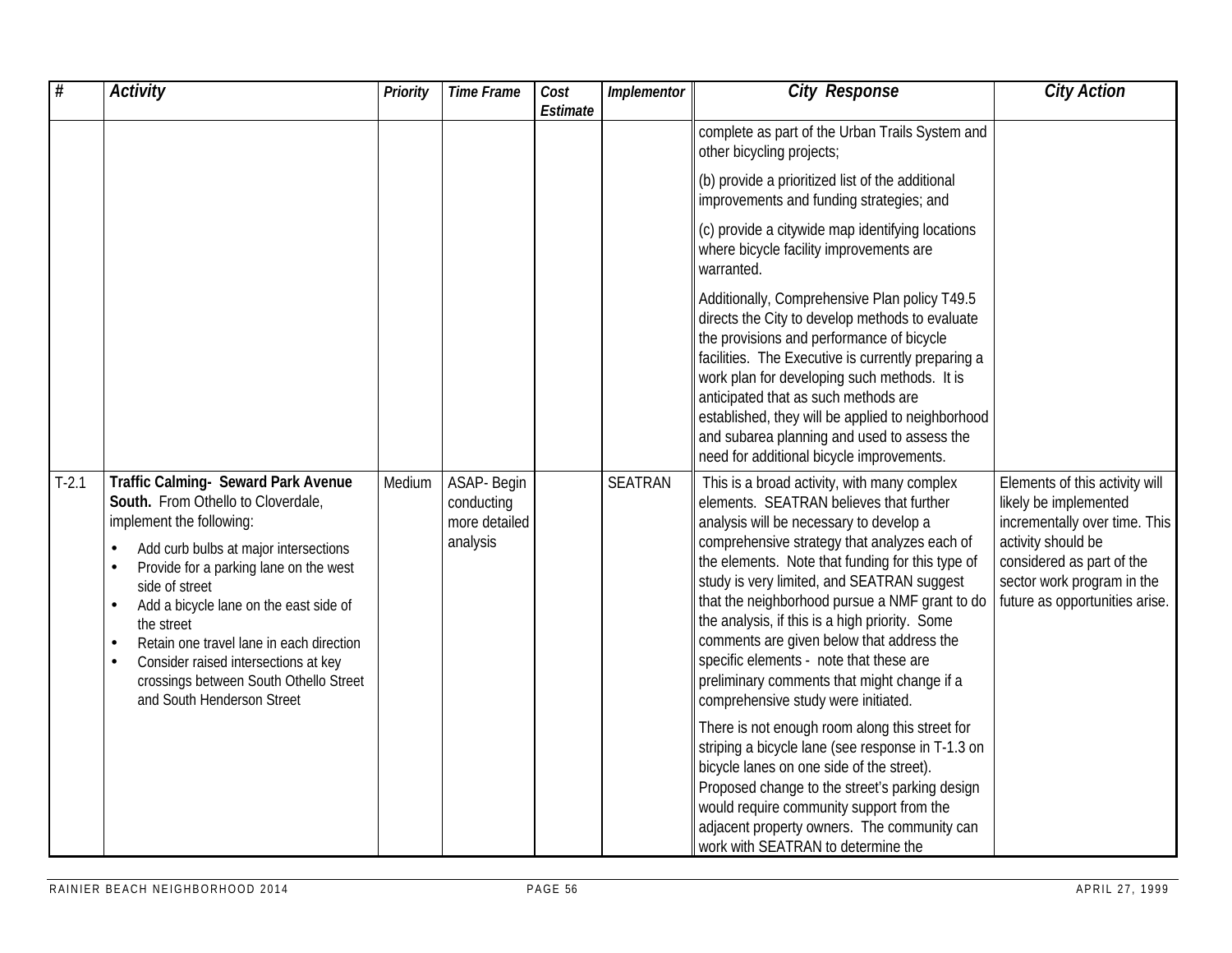| #       | <b>Activity</b>                                                                                                                                                                                                                      | Priority | <b>Time Frame</b>                          | Cost<br>Estimate | Implementor           | <b>City Response</b>                                                                                                                                                                                                                               | <b>City Action</b>                                                                                              |
|---------|--------------------------------------------------------------------------------------------------------------------------------------------------------------------------------------------------------------------------------------|----------|--------------------------------------------|------------------|-----------------------|----------------------------------------------------------------------------------------------------------------------------------------------------------------------------------------------------------------------------------------------------|-----------------------------------------------------------------------------------------------------------------|
|         |                                                                                                                                                                                                                                      |          |                                            |                  |                       | appropriate next steps.                                                                                                                                                                                                                            |                                                                                                                 |
|         |                                                                                                                                                                                                                                      |          |                                            |                  |                       | If curb bulbs are specifically being pursued for<br>intersections, along this segment of Seward<br>Park Avenue South SEATRAN notes that the<br>community will need to determine specific<br>locations.                                             |                                                                                                                 |
|         |                                                                                                                                                                                                                                      |          |                                            |                  |                       | If there is a safety problem with any of the<br>locations, along this segment of Seward Park<br>Avenue South, requests can be presented<br>directly to SEATRAN. Information needed to<br>review locations with traffic safety concerns<br>include: |                                                                                                                 |
|         |                                                                                                                                                                                                                                      |          |                                            |                  |                       | Specific description of the problem<br>location(s).<br>Specific description of the problem(s).<br>Neighborhood contact, with phone number,<br>that SEATRAN can contact for more<br>information and present findings from their<br>review.          |                                                                                                                 |
|         |                                                                                                                                                                                                                                      |          |                                            |                  |                       | The response to this kind of review would not<br>likely be installation of curb bulbs, but instead<br>tend toward possible signing and striping<br>changes to these intersections.                                                                 |                                                                                                                 |
| $T-2.2$ | <b>Traffic Calming- Waters Street to Rainier</b><br>Avenue South. Implement the following:<br>Redesign Waters/Roxbury intersection to                                                                                                | Medium   | ASAP- Begin<br>conducting<br>more detailed |                  | <b>SEATRAN</b><br>SPD | Each of these specific recommendations will<br>require further analysis (see response in T-2.1<br>related to further analysis of activity).                                                                                                        | These activities will be<br>considered as part of the<br>sector work program in the                             |
|         | prevent wide left turns and speeding<br>down Waters<br>Improve Waters/Fletcher intersection to<br>$\bullet$<br>prevent stop-sign running<br>Reconfigure Waters at Rainier to<br>$\bullet$<br>improve parking area for businesses and |          | analysis                                   |                  |                       | Redesign Waters/Roxbury - To review this, it<br>would be helpful to have additional information,<br>including a sketch and a description of the<br>problems that are presently seen at the<br>intersection.                                        | future as opportunities arise.<br>These activities will need to<br>be further developed by the<br>neighborhood. |
|         | prevent cut-through traffic avoiding the<br>red light                                                                                                                                                                                |          |                                            |                  |                       | Waters/Fletcher - A review would be necessary<br>to determine if geometric improvements might<br>improve this intersection and solve this problem.<br>However, this also seems like an enforcement                                                 |                                                                                                                 |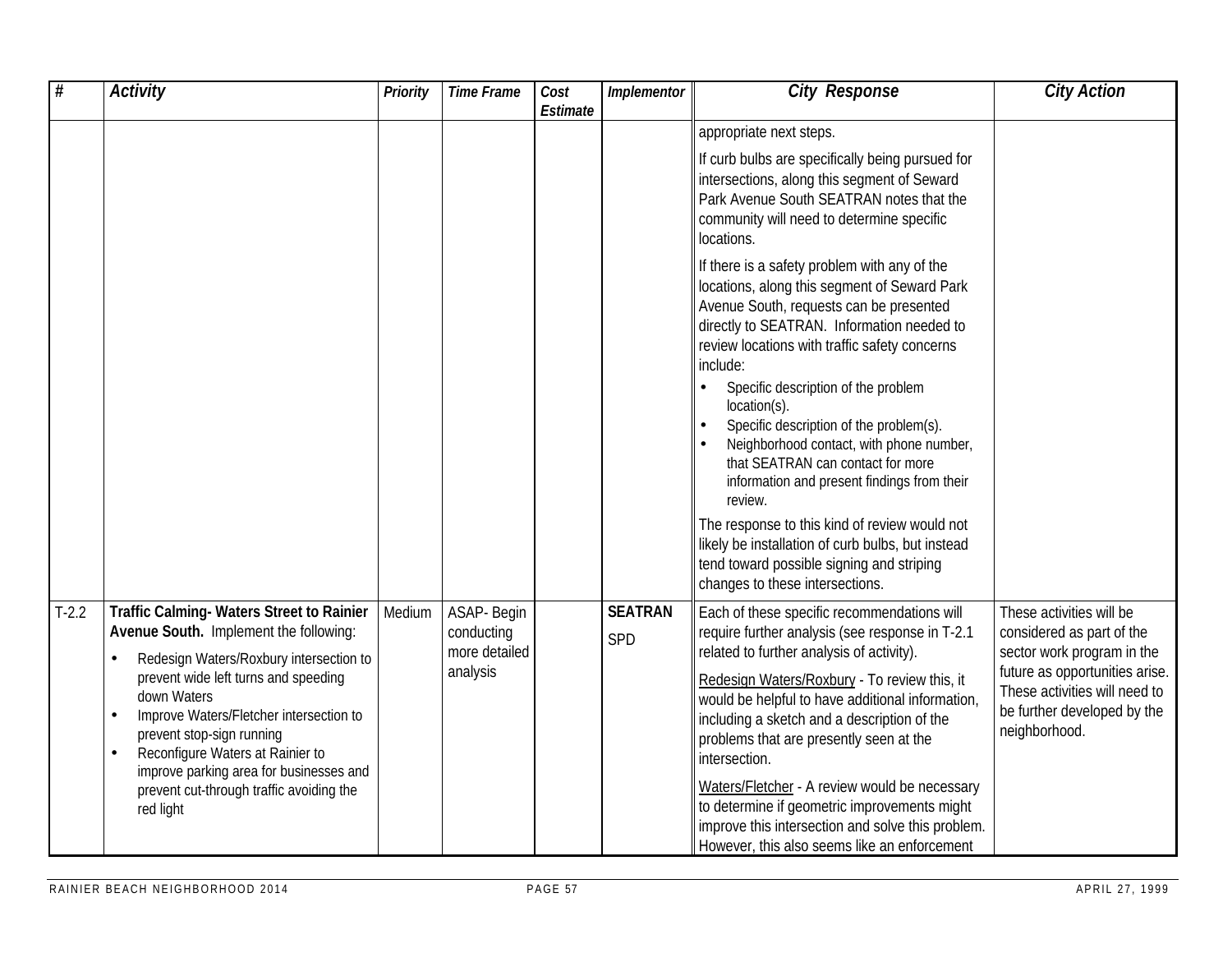| $\overline{\#}$ | <b>Activity</b>                                                                                                                                                                                                                                                                                                                                                                                                                                                                                                                                                                                                                                                                                                                                                                                                                                                                                                                                                                                                                                       | <b>Priority</b> | <b>Time Frame</b>           | Cost<br>Estimate | Implementor    | <b>City Response</b>                                                                                                                                                                                                                                                                                                                                                                                                                                                                                                                                                                                                                                                                                                                                                                                                                                                                                                                                                                                                                                                                                                                                                                                                 | <b>City Action</b>                                                                                                 |
|-----------------|-------------------------------------------------------------------------------------------------------------------------------------------------------------------------------------------------------------------------------------------------------------------------------------------------------------------------------------------------------------------------------------------------------------------------------------------------------------------------------------------------------------------------------------------------------------------------------------------------------------------------------------------------------------------------------------------------------------------------------------------------------------------------------------------------------------------------------------------------------------------------------------------------------------------------------------------------------------------------------------------------------------------------------------------------------|-----------------|-----------------------------|------------------|----------------|----------------------------------------------------------------------------------------------------------------------------------------------------------------------------------------------------------------------------------------------------------------------------------------------------------------------------------------------------------------------------------------------------------------------------------------------------------------------------------------------------------------------------------------------------------------------------------------------------------------------------------------------------------------------------------------------------------------------------------------------------------------------------------------------------------------------------------------------------------------------------------------------------------------------------------------------------------------------------------------------------------------------------------------------------------------------------------------------------------------------------------------------------------------------------------------------------------------------|--------------------------------------------------------------------------------------------------------------------|
|                 |                                                                                                                                                                                                                                                                                                                                                                                                                                                                                                                                                                                                                                                                                                                                                                                                                                                                                                                                                                                                                                                       |                 |                             |                  |                | issue for SPD. SPD notes that this intersection<br>will be targeted on a periodic basis for traffic<br>enforcement.                                                                                                                                                                                                                                                                                                                                                                                                                                                                                                                                                                                                                                                                                                                                                                                                                                                                                                                                                                                                                                                                                                  |                                                                                                                    |
|                 |                                                                                                                                                                                                                                                                                                                                                                                                                                                                                                                                                                                                                                                                                                                                                                                                                                                                                                                                                                                                                                                       |                 |                             |                  |                | Waters at Rainier - To review this, it would be<br>helpful to have additional information, including<br>a sketch and a description of the problems that<br>are presently seen at the intersection.                                                                                                                                                                                                                                                                                                                                                                                                                                                                                                                                                                                                                                                                                                                                                                                                                                                                                                                                                                                                                   |                                                                                                                    |
|                 |                                                                                                                                                                                                                                                                                                                                                                                                                                                                                                                                                                                                                                                                                                                                                                                                                                                                                                                                                                                                                                                       |                 |                             |                  |                | While SEATRAN is the lead for the traffic<br>calming measures, SPD will assist with periodic<br>traffic enforcement in these areas.                                                                                                                                                                                                                                                                                                                                                                                                                                                                                                                                                                                                                                                                                                                                                                                                                                                                                                                                                                                                                                                                                  |                                                                                                                    |
| $T-2.3$         | Traffic Calming- Slowing the "Roxbury<br>Speedway" - Waters Street to Renton<br>Avenue South. People who walk on and<br>cross this street are in fear for their lives,<br>and for the lives of their children. Cars,<br>trucks, and buses generally travel at 40-48<br>mph, figures confirmed by two studies, one<br>officially conducted by SEATRAN. To<br>alleviate this situation, take immediate<br>action on these recommendations:<br>Redesignate South Roxbury a local<br>residential street.<br>Design a system of diverters and left-turn<br>$\bullet$<br>prohibitions so as to reduce the number<br>of cut-through cruising and stop-sign<br>running by motorists. Improve Waters/<br>Fletcher intersection to prevent stop-sign<br>running.<br>Design curb bulbs between 55th and<br>57th to reduce speed and create "ped"<br>refuge.<br>Install chokers on streets afflicted with<br>$\bullet$<br>severe cut-through problems.<br>Establish a streetscape that includes<br>$\bullet$<br>trees planted in the street's planting<br>strips. | High            | ASAP: 1 year<br>out maximum |                  | <b>SEATRAN</b> | Each of these specific recommendations will<br>require further analysis (see response in T-2.1<br>related to further analysis of activity.<br>SEATRAN has concerns about some of the<br>measures suggested, including reclassification<br>of this street and suggested measures of traffic<br>diversion. SEATRAN's reason for concern is<br>that while this may provide some benefit to<br>South Roxbury Street, the likely effect is that this<br>would shift traffic, raise volumes, and impact<br>operation of other nearby residential, non-<br>arterial streets. SEATRAN does not see moving<br>this traffic and its effects onto these streets as a<br>good solution. If the neighborhood wishes to<br>consider alternatives, funding will need to be<br>secured. The NMF may be on potential funding<br>source for developing further analysis.<br>SEATRAN thinks the installation of curb bulbs<br>from 55th and 57th Avenues South and pursuing<br>installation of street trees is workable. To be<br>done, both of these projects would require<br>funding.<br>To pursue street trees, it would be important to<br>contact and work with SEATRAN's Arborist<br>Office. The Arborist Office would work with | This activity will be<br>considered as part of the<br>sector work program in the<br>future as opportunities arise. |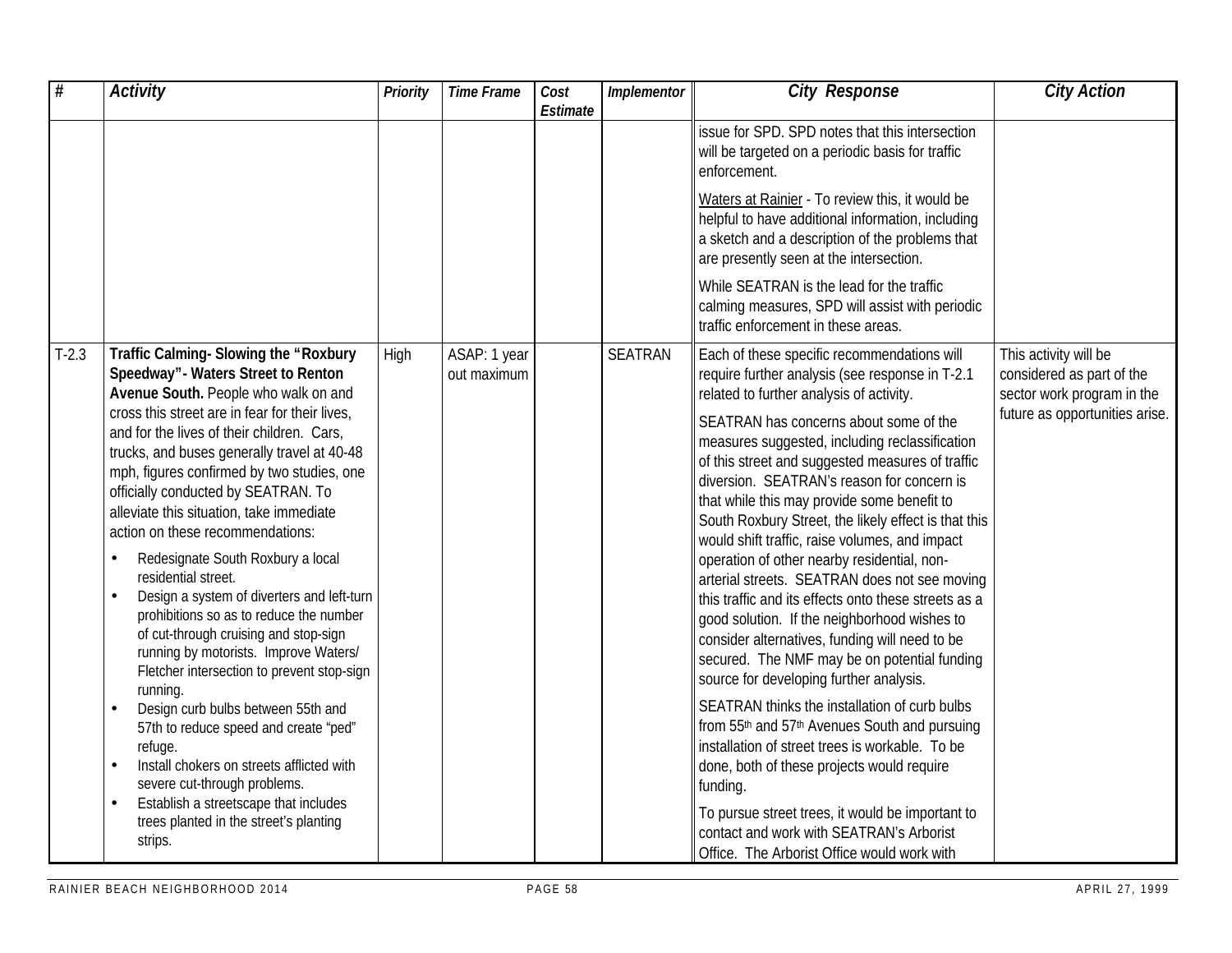| $\overline{\#}$ | <b>Activity</b>                                                                                                                                                                                                                                                                                                                                                                                                                                                                                                                                                                               | Priority | <b>Time Frame</b>           | Cost<br>Estimate | Implementor    | <b>City Response</b>                                                                                                                                                                                                                                                                                                                                                                     | <b>City Action</b>                                                                                                                                                                                                          |
|-----------------|-----------------------------------------------------------------------------------------------------------------------------------------------------------------------------------------------------------------------------------------------------------------------------------------------------------------------------------------------------------------------------------------------------------------------------------------------------------------------------------------------------------------------------------------------------------------------------------------------|----------|-----------------------------|------------------|----------------|------------------------------------------------------------------------------------------------------------------------------------------------------------------------------------------------------------------------------------------------------------------------------------------------------------------------------------------------------------------------------------------|-----------------------------------------------------------------------------------------------------------------------------------------------------------------------------------------------------------------------------|
|                 |                                                                                                                                                                                                                                                                                                                                                                                                                                                                                                                                                                                               |          |                             |                  |                | interested community members in determining<br>what locations would be viable for tree plantings.<br>Staff from the office could also give a sense of<br>what a planting project would cost.<br>DON's NMF program may be a good resource to                                                                                                                                              |                                                                                                                                                                                                                             |
|                 |                                                                                                                                                                                                                                                                                                                                                                                                                                                                                                                                                                                               |          |                             |                  |                | facilitate these projects.                                                                                                                                                                                                                                                                                                                                                               |                                                                                                                                                                                                                             |
| $T-2.4$         | Improving Five Corners- Intersection of<br>51st, Renton, and Roxbury. Implement<br>one of the following three alternatives (also<br>refer to Figure 23 of the neighborhood<br>plan):<br>Alternative A: Establish a system that<br>closes off left-turns onto Roxbury from<br>southbound Renton. Redirect this flow to<br>eliminate cut-through traffic and direct local<br>access to 54th off of Renton, or by<br>continuing on Rainier to 54th or 57th.<br>Alternative B: Design and build a<br>"Roundabout" at this intersection to feed all<br>traffic in an even flow to whichever street | High     | ASAP: 1 year<br>out maximum |                  | <b>SEATRAN</b> | SEATRAN will investigate this location in<br>1999/2000. To do this review in a way that is<br>meaningful to the community, it would help to<br>have a community contact who is familiar with<br>this location and can share information about<br>identified traffic problems.                                                                                                            | SEATRAN will investigate<br>the "Five Corners" location<br>in 1999/2000. Further<br>implementation of this<br>activity will be considered as<br>part of the sector work<br>program in the future as<br>opportunities arise. |
|                 | the motorist desires.<br>Alternative C- Establish traffic calming with<br>designated lanes, new signalized<br>intersections, and allowance for maintaining<br>left turns onto Roxbury.                                                                                                                                                                                                                                                                                                                                                                                                        |          |                             |                  |                |                                                                                                                                                                                                                                                                                                                                                                                          |                                                                                                                                                                                                                             |
| $T-2.5$         | Rainier View Traffic Calming. Conduct a<br>full traffic analysis of the upper Rainier<br>Beach area to determine other potential<br>residential traffic management needs.                                                                                                                                                                                                                                                                                                                                                                                                                     |          | Long Term<br>Activity       |                  | <b>SEATRAN</b> | This would be a very large undertaking for which<br>there is presently no funding. Given constraints<br>in staff levels, an effort like this would have to be<br>community-led. A NMF grant might allow the<br>community to:<br>identify study area boundaries;<br>set specific objectives for the study;<br>identify specific and general problems to be<br>addressed by the study; and | This activity will be<br>considered as part of the<br>sector work program in the<br>future as opportunities arise.<br>Community involvement will<br>be necessary for further<br>implementation.                             |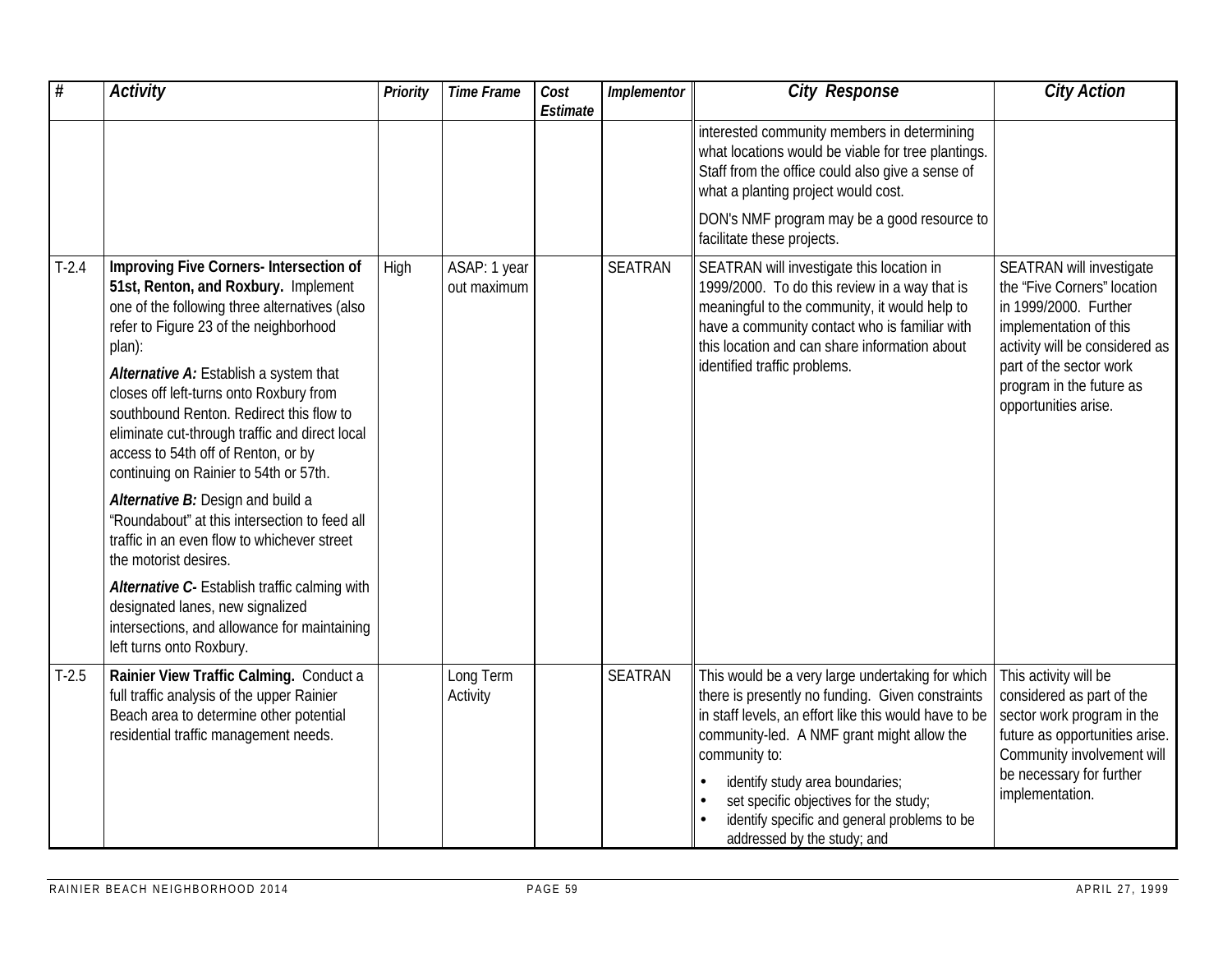| $\overline{\mathcal{H}}$ | <b>Activity</b>                                                                                                                                                                                                                                                                                                                                                                                                                                   | Priority | <b>Time Frame</b>     | Cost<br>Estimate | Implementor                    | <b>City Response</b>                                                                                                                                                                                                                                                                                                                                                                                                                                                                                                                                                                                                                 | <b>City Action</b>                                                                                                                                                                                                                                                                                                                                                                                                                                                                                                                                                                                                                           |
|--------------------------|---------------------------------------------------------------------------------------------------------------------------------------------------------------------------------------------------------------------------------------------------------------------------------------------------------------------------------------------------------------------------------------------------------------------------------------------------|----------|-----------------------|------------------|--------------------------------|--------------------------------------------------------------------------------------------------------------------------------------------------------------------------------------------------------------------------------------------------------------------------------------------------------------------------------------------------------------------------------------------------------------------------------------------------------------------------------------------------------------------------------------------------------------------------------------------------------------------------------------|----------------------------------------------------------------------------------------------------------------------------------------------------------------------------------------------------------------------------------------------------------------------------------------------------------------------------------------------------------------------------------------------------------------------------------------------------------------------------------------------------------------------------------------------------------------------------------------------------------------------------------------------|
|                          |                                                                                                                                                                                                                                                                                                                                                                                                                                                   |          |                       |                  |                                | set-up participation and input from community<br>members with homes in the study area.                                                                                                                                                                                                                                                                                                                                                                                                                                                                                                                                               |                                                                                                                                                                                                                                                                                                                                                                                                                                                                                                                                                                                                                                              |
| $T-3.1$                  | <b>Bus Transit Center.</b> Tie King County Metro<br>bus routes and future local circulator<br>systems to the regional rail transit system.<br>Ensure proposals, design, and future<br>construction of a bus transit center is<br>consistent with the pedestrian boulevard<br>envisioned for South Henderson Street<br>(refer to Figure 25 in the neighborhood plan<br>for a conceptual illustration of community<br>vision for the station area). |          | Long Term<br>Activity |                  | Metro                          | Development or improvements to transit facilities<br>(such as bus shelters, bus stops, bus pullouts)<br>within the 1/4 mile radius of stations will be<br>considered during the SAP process. However,<br>consideration and implementation of new transit<br>service would be led by King County Metro in<br>coordination with SAP work. (See response in<br>C-1.1. related to forwarding activities to Metro).                                                                                                                                                                                                                       | SAP staff will consider this<br>activity in their planning<br>process and the Executive<br>will forward this and related<br>recommendations to Metro<br>on the community's behalf.<br>Staff working on the Seattle<br>Transit Initiative will also<br>look at "Intermediate"<br>Capacity Transit Service"<br>including feasibility of transit<br>capital investments, such as<br>trolley lines, along South<br>Henderson Street and other<br>corridors throughout the City<br>of Seattle. Further<br>implementation of this<br>activity will be considered as<br>part of the sector work<br>program in the future as<br>opportunities arise. |
| $T-3.2$                  | Route 7 Improvements. Request the City<br>work with Metro to make Route 7 safer and<br>more efficient in its connection to Downtown<br>Seattle.                                                                                                                                                                                                                                                                                                   |          | Long Term<br>Activity |                  | <b>Metro</b><br><b>SEATRAN</b> | In the first half of 1999, SEATRAN, with Metro,<br>will install and begin testing signal preemption<br>equipment in locations along Rainier Avenue<br>South. This trial/testing work is expressly aimed<br>at improving the flow of Route 7 express service<br>running along the Rainier corridor. As an initial<br>test, the signal preemption equipment is being<br>installed at five intersections along Rainier<br>Avenue South.<br>If there are specific safety concerns the<br>neighborhood has related to the Route 7 bus<br>service, these should be forwarded directly to<br>SEATRAN for review. If the issue is related to | Activity is currently being<br>studied.                                                                                                                                                                                                                                                                                                                                                                                                                                                                                                                                                                                                      |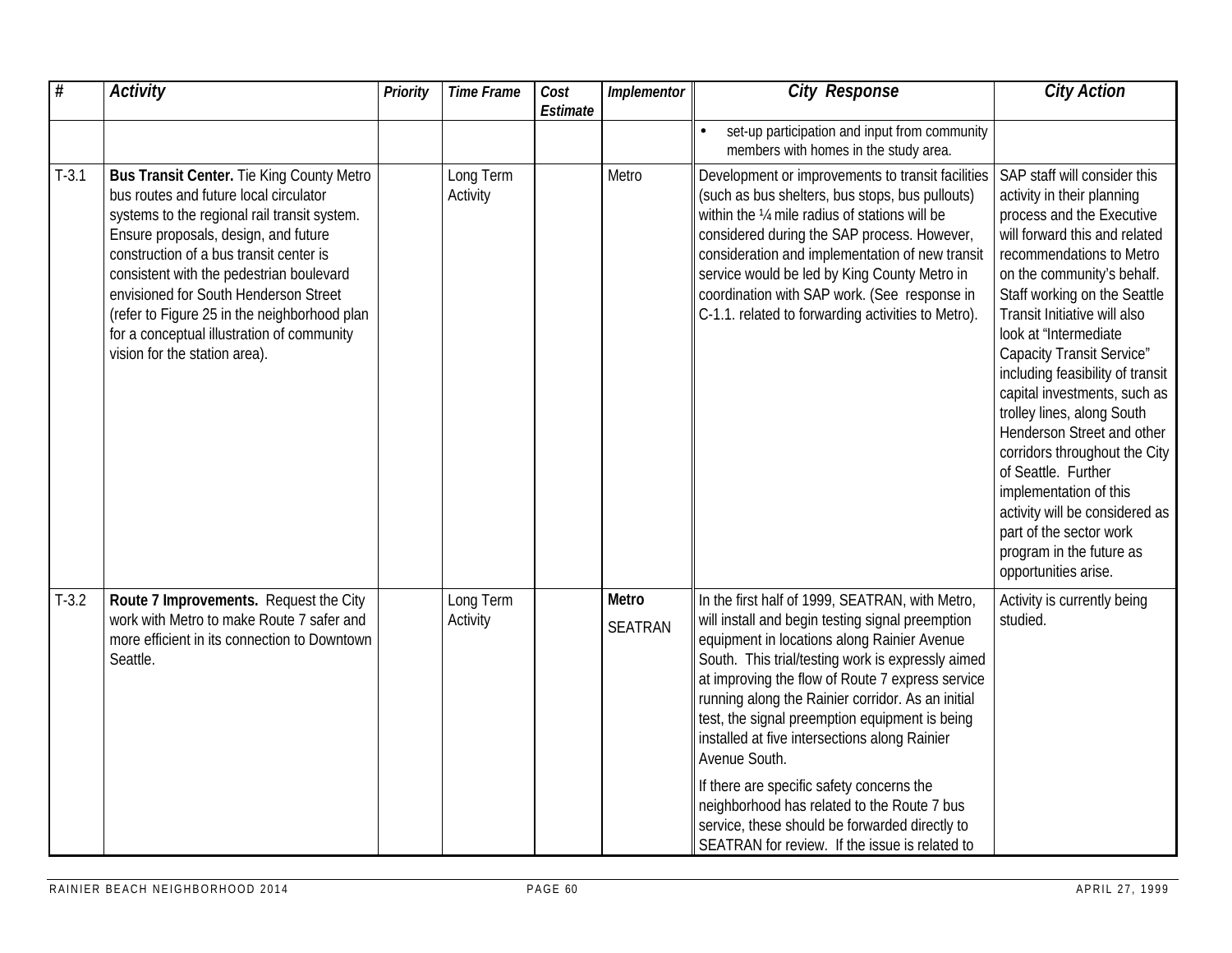| #       | <b>Activity</b>                                                                                                                                                                                                                                                                                                                                                                                 | <b>Priority</b> | <b>Time Frame</b>     | Cost<br>Estimate | Implementor                                    | <b>City Response</b>                                                                                                                                                                                                                                                                                                                                                                                                                                                                                                                                                                                                                      | <b>City Action</b>                                                                                                                                                                                                                                                                                                                                 |
|---------|-------------------------------------------------------------------------------------------------------------------------------------------------------------------------------------------------------------------------------------------------------------------------------------------------------------------------------------------------------------------------------------------------|-----------------|-----------------------|------------------|------------------------------------------------|-------------------------------------------------------------------------------------------------------------------------------------------------------------------------------------------------------------------------------------------------------------------------------------------------------------------------------------------------------------------------------------------------------------------------------------------------------------------------------------------------------------------------------------------------------------------------------------------------------------------------------------------|----------------------------------------------------------------------------------------------------------------------------------------------------------------------------------------------------------------------------------------------------------------------------------------------------------------------------------------------------|
|         |                                                                                                                                                                                                                                                                                                                                                                                                 |                 |                       |                  |                                                | security, the community should also consider<br>contacting Metro directly.                                                                                                                                                                                                                                                                                                                                                                                                                                                                                                                                                                |                                                                                                                                                                                                                                                                                                                                                    |
|         |                                                                                                                                                                                                                                                                                                                                                                                                 |                 |                       |                  |                                                | See response in C-1.1.4 related to forwarding<br>activities to Metro.                                                                                                                                                                                                                                                                                                                                                                                                                                                                                                                                                                     |                                                                                                                                                                                                                                                                                                                                                    |
| $T-3.3$ | Alternative Systems- Multimodal "Lo-<br>Way." Develop a multimodal transit right-of-<br>way within the power line easement to<br>facilitate a regional connection.<br>Constructed as a long-term alternative to<br>fuel-based vehicles, the right-of-way would<br>include lanes for pedestrians, bicyclists, and<br>zero-emission vehicles.                                                     |                 | Long Term<br>Activity |                  | <b>SEATRAN</b>                                 | SEATRAN is pursuing the development of a trail<br>in the power line corridor. Called the "Chief<br>Sealth Trail," this work is in the planning stages.<br>SEATRAN is pursuing funding for the trail's<br>construction. As envisioned, it would include<br>providing a pathway for pedestrians and cyclists.<br>This pathway would extend along the power line<br>corridor, from roughly the Beacon Avenue/Orcas<br>Street intersection to the south City limit.                                                                                                                                                                           | Activity is currently<br>underway with SEATRAN as<br>the lead.                                                                                                                                                                                                                                                                                     |
| $T-3.4$ | Future Electric Trolley Service. As the<br>City moves forward with its Seattle Transit<br>Initiative, ensure Rainier Avenue S is<br>served by an electric trolley connecting<br>Renton to Columbia City with cross valley<br>connections from Seward Park to Beacon<br>where there are light rail stations, such as at<br>South Henderson Street. This would<br>replace bus service on Rainier. |                 | Long Term<br>Activity |                  | Metro<br><b>SEATRAN</b><br><b>SPO</b>          | Development of new trolley service would be<br>work led by Metro. SEATRAN would want to<br>review proposals for new transit service to<br>ensure that it would not create problems with<br>traffic safety or operations.<br>See response in C-1.1.4 related to forwarding<br>activities to Metro. Also, Metro will begin the<br>planning to restructure local bus service to feed<br>the light rail stations between 2003 and 2005.<br>Metro will involve the community during this<br>process.<br>Currently, the Seattle Transit Initiative will not be<br>looking at connecting Renton and Columbia City<br>using Rainier Avenue South. | While STI staff are not<br>currently looking at this<br>corridor for trolley service,<br>the work they are doing now<br>in other areas may provide<br>information and/or guidance<br>for future trolley work in the<br>City.<br>This activity will be<br>considered as part of the<br>sector work program in the<br>future as opportunities arise. |
| $T-3.5$ | <b>Local Circulators.</b> Future shuttles will<br>circulate through residential areas with<br>connections to the light rail station and the<br>commercial core. These would replace or<br>supplement existing bus service, as<br>appropriate. Develop loops that would                                                                                                                          |                 | Long Term<br>Activity |                  | Metro<br><b>SEATRAN</b><br><b>SPO</b><br>Sound | See response in C-1.1.4 related to forwarding<br>activities to Metro. Also, Metro will begin the<br>planning to restructure local bus service to feed<br>the light rail stations between 2003 and 2005.<br>Metro will involve the community during this<br>process.                                                                                                                                                                                                                                                                                                                                                                       | This activity will be<br>forwarded to Metro on<br>behalf of the community.                                                                                                                                                                                                                                                                         |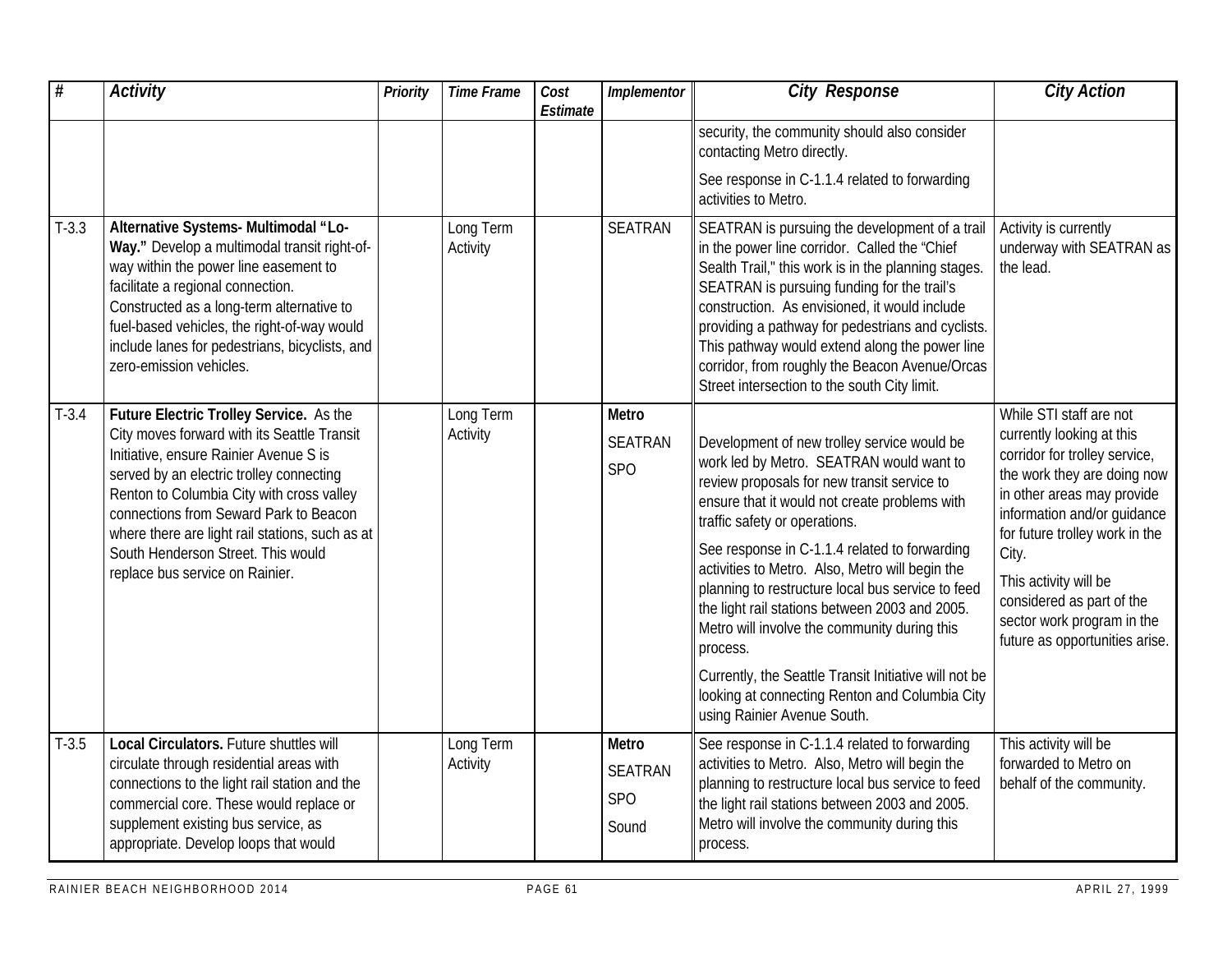| #       | <b>Activity</b>                                                                                                                       | <b>Priority</b> | <b>Time Frame</b>          | Cost<br>Estimate | Implementor               | <b>City Response</b>                                                                                                                                                                                                                                                                                                                                                                                                                                    | <b>City Action</b>                                                                                                                     |
|---------|---------------------------------------------------------------------------------------------------------------------------------------|-----------------|----------------------------|------------------|---------------------------|---------------------------------------------------------------------------------------------------------------------------------------------------------------------------------------------------------------------------------------------------------------------------------------------------------------------------------------------------------------------------------------------------------------------------------------------------------|----------------------------------------------------------------------------------------------------------------------------------------|
|         | connect the MLK Jr. Way & Holly station to<br>the Rainier Beach station via a South<br>Henderson Street- Rainier-Othello-MLK<br>loop. |                 |                            |                  | Transit                   | See response in T-3.4.                                                                                                                                                                                                                                                                                                                                                                                                                                  |                                                                                                                                        |
| $T-4.1$ | Code Enforcement: Address proliferation<br>of abandoned vehicles.                                                                     | High-<br>Medium | Near-Term:<br>1 to 3 years |                  | SPD<br><b>DCLU</b>        | SPD has an Abandoned Vehicle Task Force that<br>will assist with the identification and removal of<br>abandoned vehicles as staffing allows. SPD has<br>six Parking Enforcement Officers for the entire<br>City dedicated to abandoned vehicle<br>enforcement. The primary contact for this will be<br>the Seattle Police Department's Parking<br>Enforcement Unit. Also, see response in LUH-<br>2.1 related to the City's new enforcement<br>program. | Activity is currently being<br>implemented.                                                                                            |
| $T-4.2$ | Code Enforcement: Address illegal<br>automotive uses in residential areas (on-<br>street parking and land use impacts).               | High-<br>Medium | Near-Term:<br>1 to 3 years |                  | <b>SPD</b><br><b>DCLU</b> | Some automotive-related uses may be permitted<br>in single family zones, subject to specific code<br>requirement. If the community has concerns<br>about whether a specific use is permitted, they<br>can contact DCLU's Code Compliance Program<br>which is responsible for code enforcement.                                                                                                                                                          | This activity is already being<br>implemented. DCLU and<br>SPD can assist with specific<br>locations if contacted by the<br>community. |
|         |                                                                                                                                       |                 |                            |                  |                           | See also LUH-2.1 and LUH-2.2.<br>The Seattle Police Department's Parking<br>Enforcement Unit will assist with the<br>enforcement of illegally parked cars on public<br>streets. The illegal use or illegal parking of<br>vehicles on private property is a DCLU issue.                                                                                                                                                                                  |                                                                                                                                        |
| $T-4.3$ | Code Enforcement: Address parked<br>vehicles which block the sidewalk (related<br>to lack of curbs).                                  | High-<br>Medium | Near-Term:<br>1 to 3 years |                  | <b>SPD</b><br><b>DCLU</b> | SPD's Parking Enforcement Unit will assist by<br>issuing citations to vehicles that are blocking the<br>sidewalk. The Seattle Police Department's<br>Parking Enforcement Unit will also assist with<br>the enforcement of illegally parked cars on<br>public streets. The illegal use or illegal parking of<br>vehicles on private property is a DCLU issue.                                                                                            | This activity is already being<br>implemented. DCLU and<br>SPD can assist with specific<br>locations if contacted by the<br>community. |
| $T-4.4$ | Maintenance: Remove and/or trim                                                                                                       | High-           | Near-Term:                 |                  | <b>SEATRAN</b>            | Property owners are responsible for maintaining                                                                                                                                                                                                                                                                                                                                                                                                         | The community can                                                                                                                      |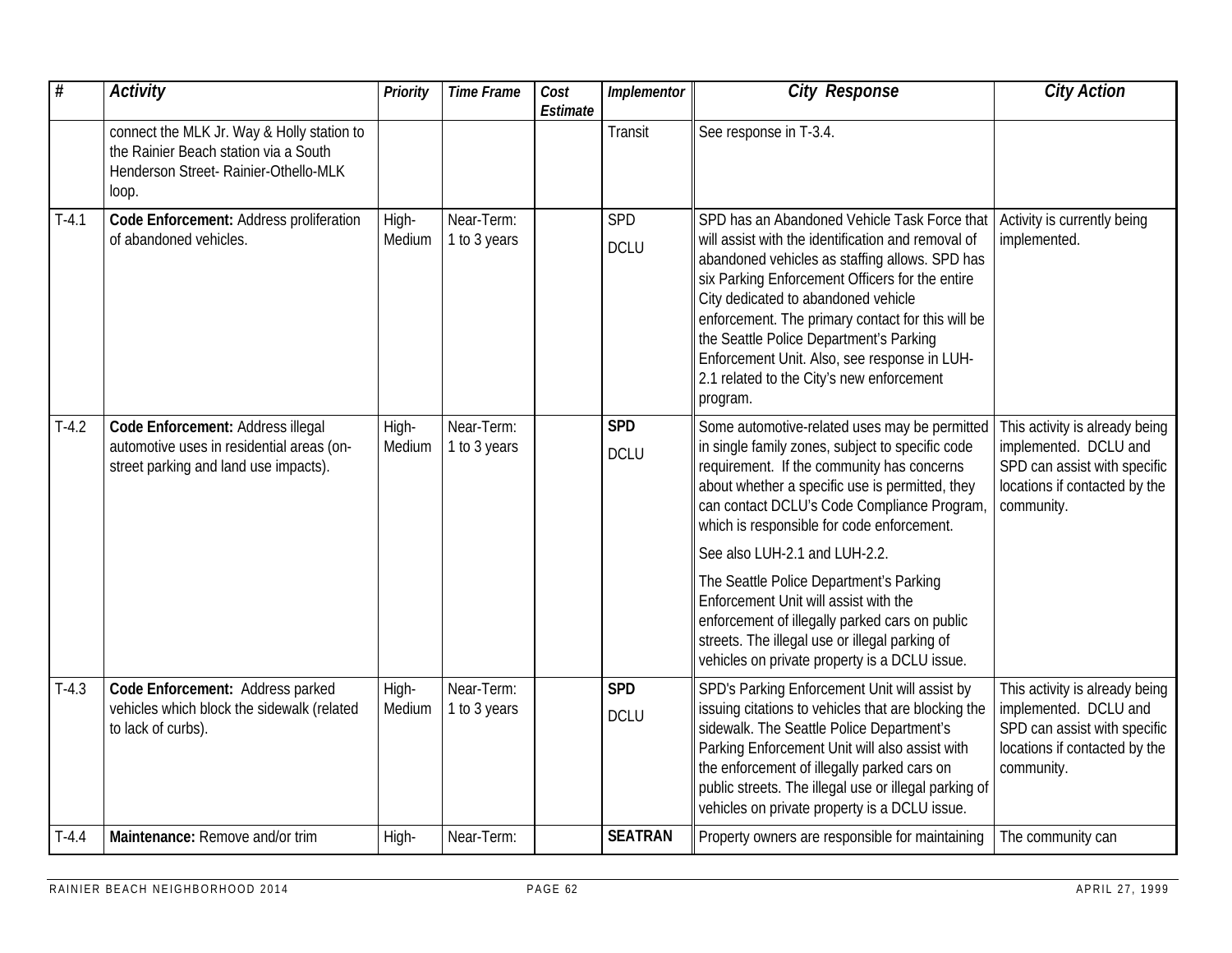| $\overline{\#}$ | <b>Activity</b>                                                                                                                                                   | <b>Priority</b> | <b>Time Frame</b>          | Cost<br>Estimate | Implementor        | <b>City Response</b>                                                                                                                                                                                                                                                                                                                                                                                                                                                                                 | <b>City Action</b>                                                                                                                                                                                                     |
|-----------------|-------------------------------------------------------------------------------------------------------------------------------------------------------------------|-----------------|----------------------------|------------------|--------------------|------------------------------------------------------------------------------------------------------------------------------------------------------------------------------------------------------------------------------------------------------------------------------------------------------------------------------------------------------------------------------------------------------------------------------------------------------------------------------------------------------|------------------------------------------------------------------------------------------------------------------------------------------------------------------------------------------------------------------------|
|                 | vegetation in overgrown planting strips that<br>blocks the sidewalk.                                                                                              | Medium          | 1 to 3 years               |                  | <b>DCLU</b><br>SPD | the planting strips on streets adjacent to private<br>property and for cutting plant material growing<br>from their property into sidewalk or street areas.<br>DCLU instructs property owners to cut grass or<br>prune overgrowth when needed. The<br>community should contact DCLU with concerns<br>of overgrowth at specific locations. Also, see<br>response in LUH-2.1 related to the City's new<br>enforcement program.                                                                         | implement this activity with<br>assistance from DCLU and<br>SEATRAN.                                                                                                                                                   |
|                 |                                                                                                                                                                   |                 |                            |                  |                    | SEATRAN will trim overgrowth adjacent to city<br>owned property or from city owned landscaping.<br>The community should contact SEATRAN's<br>Street Maintenance section with specific<br>problematic locations.                                                                                                                                                                                                                                                                                      |                                                                                                                                                                                                                        |
| $T-4.5$         | Maintenance: Reclaim public alleys in<br>private use (affects garbage pickup, etc.).                                                                              | High-<br>Medium | Near-Term:<br>1 to 3 years |                  | <b>SEATRAN</b>     | This element is not in enough detail to give<br>feedback. If there are specific locations of<br>encroachment that community members would<br>like investigated these should be provided to<br>SEATRAN's Street Use Office. Note, however,<br>that, as part of the Citywide "Policy Docket"<br>discussions, the City will analyze how alleys<br>can be integrated into the streetscape, internal<br>circulation and residential and business needs<br>of the neighborhood.                            | Activity is on the Policy<br>Docket. Staff will present<br>options to the City Council<br>mid-2000. This activity will<br>be considered as part of the<br>sector work program in the<br>future as opportunities arise. |
| $T-5.2$         | <b>Consider Restricted Parking Zones for</b><br>some of the single-family areas, particularly<br>those that may be affected by the regional<br>light rail system. |                 | Long Term<br>Activity      |                  | SEATRAN            | Pursuit of an RPZ is led by the community.<br>SEATRAN will provide information on the next<br>steps.<br>In the areas within approximately 1/4 mile of a<br>light rail station, the City's SAP staff, with<br>neighborhood involvement, will discuss parking<br>management strategies in further detail. A<br>number of parking management strategies,<br>including RPZ's, can be used to deal with the<br>commuter parking problems that might be<br>expected around a station. The optimal solution | Activity is being studied as<br>part of SAP                                                                                                                                                                            |